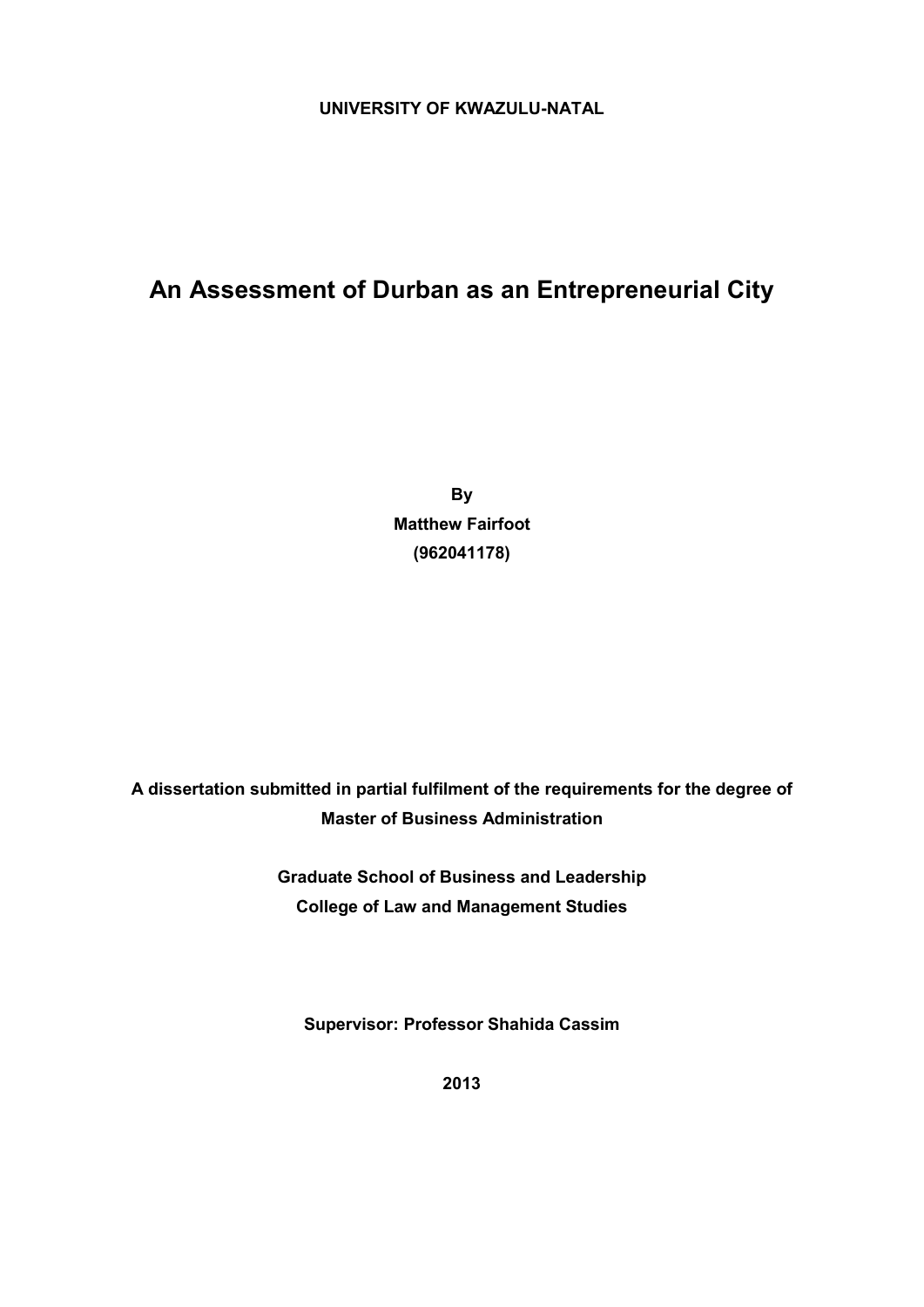# **Declaration**

I, Matthew Fairfoot, declare that

- (i) The research reported in this dissertation/thesis, except where otherwise indicated, is my original research.
- (ii) This dissertation/thesis has not been submitted for any degree or examination at any other university.
- (iii) This dissertation/thesis does not contain other persons' data, pictures, graphs or other information, unless specifically acknowledged as being sourced from other persons.
- (iv) This dissertation/thesis does not contain other persons' writing, unless specifically acknowledged as being sourced from other researchers. Where other written sources have been quoted, then:
	- a) their words have been re-written but the general information attributed to them has been referenced;
	- b) where their exact words have been used, their writing has been placed inside quotation marks, and referenced.
- (v) This dissertation/thesis does not contain text, graphics or tables copied and pasted from the Internet, unless specifically acknowledged, and the source being detailed in the dissertation/thesis and in the References sections.

Signature: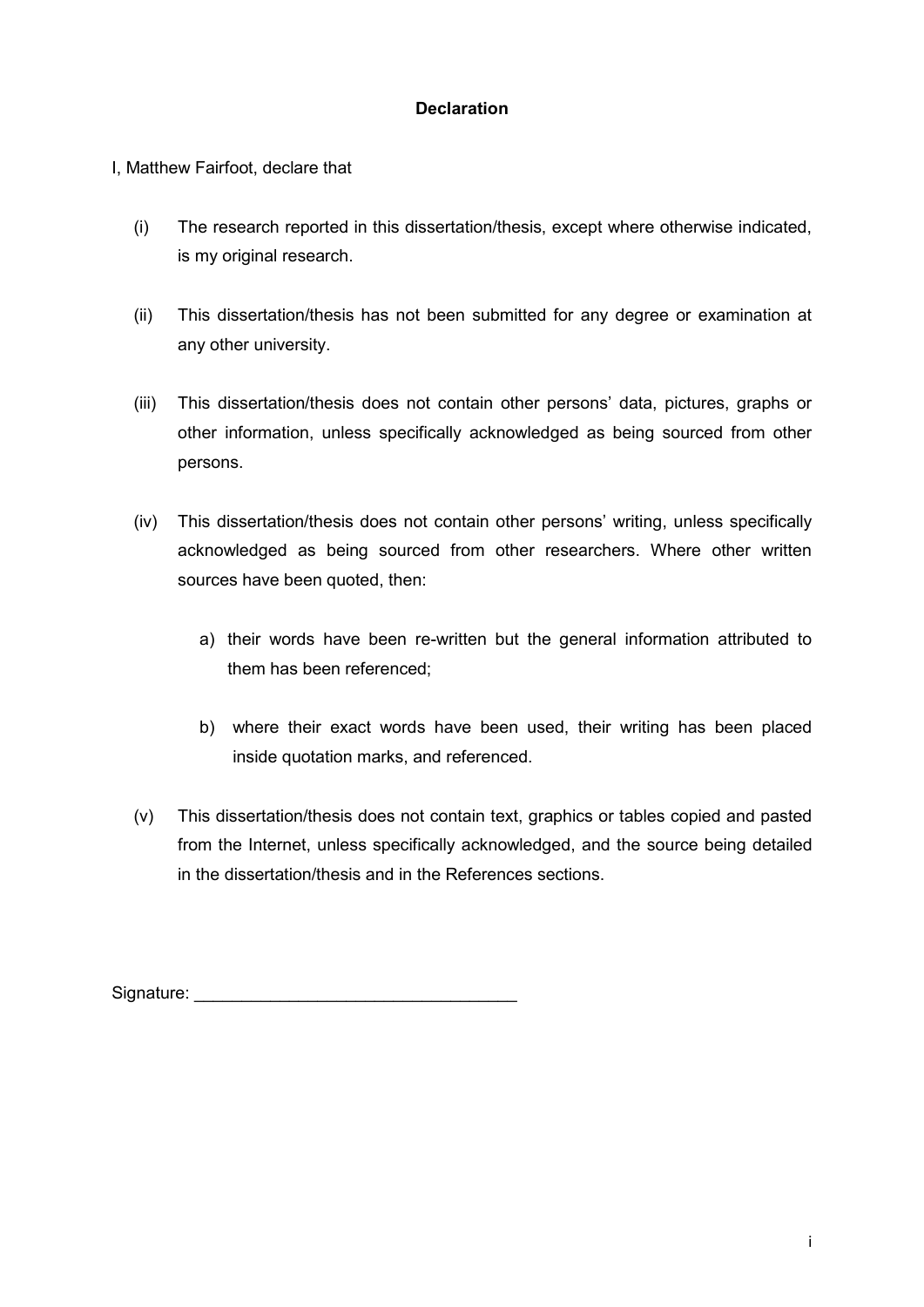#### **Acknowledgements**

I wish to express my sincere appreciation and gratitude to Professor Shahida Cassim who supported me throughout the writing of this dissertation and to all the key informants who graciously gave of their time to be interviewed, without whose assistance, this study would not have been possible: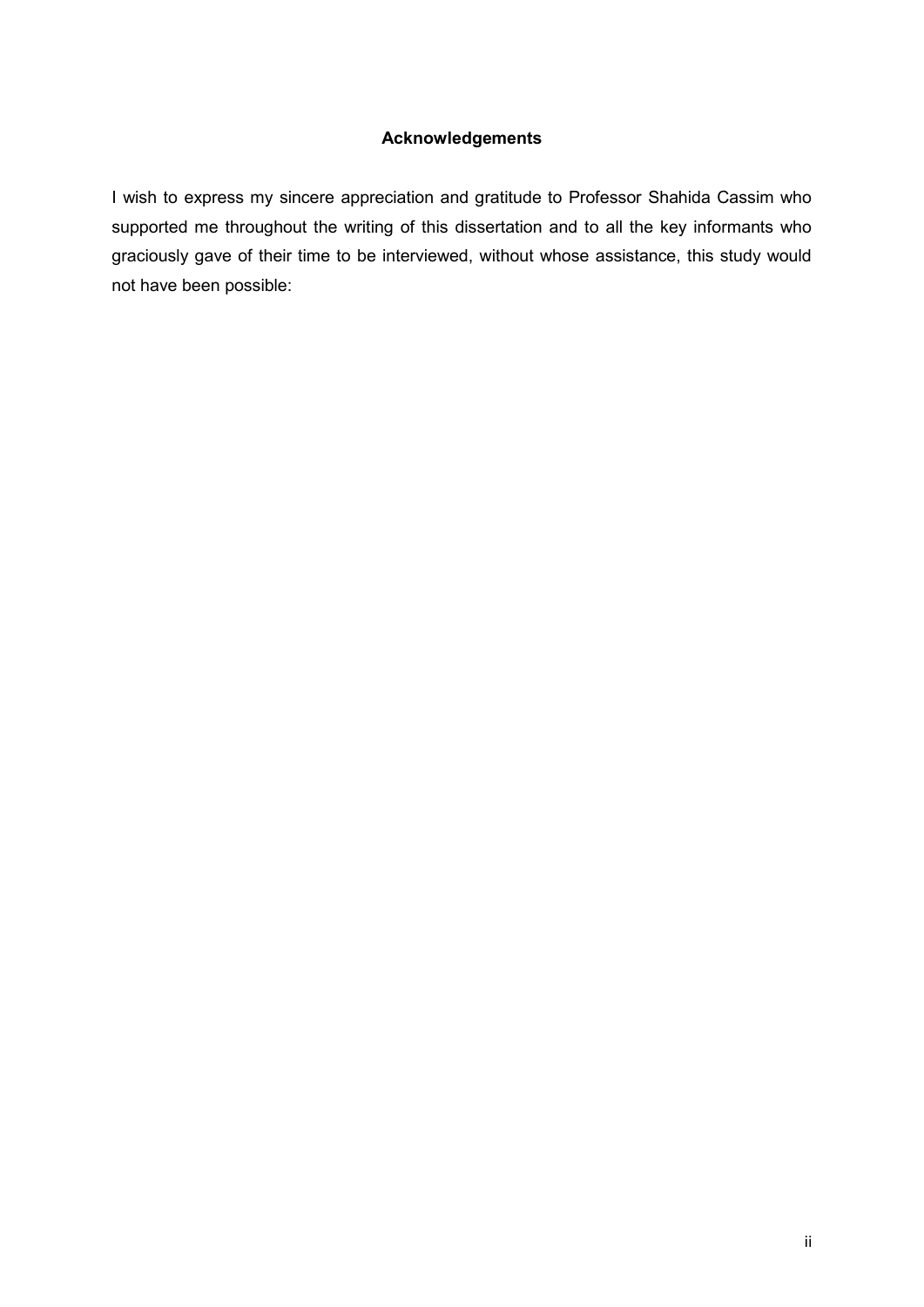# **Abstract**

The modern city is experiencing dramatic levels of migration of people from urban and rural areas, attracted to the economic growth and activity within cities. The migration originates not only in the hope of finding new employment but also in business opportunity, leveraging off the City's entrepreneurial activity. However, the modern city's entrepreneurial strength derives not only from the innovations of a few entrepreneurs, but also public investment to strengthen the City's entrepreneurial profile and potential. It is suggested, therefore, that successful cities around the world are led by local government policy that supports business creation, thus building business communities. The aim of this study was to examine this notion of the entrepreneurial city. More specifically the research objectives were to: (1) develop a conceptualisation of an entrepreneurial city in the context of an emerging economy; (2) develop a set of indicators by which an entrepreneurial city may be measured; and (3) assess the perceptions of the City of Durban as an entrepreneurial city. In order to establish and define these indicators, fifteen key informants, were selected from amongst public and private sector institutions across the City of Durban. They were selected on their knowledge and their interest in ensuring that Durban is not only an attractive place to live and do business but that Durban becomes the most liveable city in South Africa. Depth interviews were conducted with the key informants, probing the indicators and attempting to generate new indicators. Overall, the findings showed the need for the City to adopt a holistic approach to economic development and promotion of innovation across the entire class of the City's entrepreneurs. The consequences relate to the need to support entrepreneurs able to contribute to economic growth through exploitation of opportunity and not merely those focused on innovation and new ideas. Unlike advanced cities, where intellectual capital and innovation were found to have the highest average positive correlation with every other indicator, by contrast, demographics and liveability were found to have the highest average positive correlation with every other indicator. By contrast, intellectual capital and innovation were found to have almost the lowest average correlation with all other indicators. This suggests that Durban's is reliant on small to medium enterprise growth rather than big business led by intellectual capital and innovation. Intellectual capital and innovation were found to correlate highly with policy arrangements at an 84% correlation, which suggests that public policy has a strong influence on innovation. This again contrasted with international studies of the world's most competitive cities that found intellectual capital and innovation to correlate most strongly with health, safety and security, suggesting that the most globally competitive cities are found where residents are offered professional and personal surroundings that ensure their health and safety. These results revealed the need for greater investment in small business leading to recommendations for greater public investment in small to medium size start-up businesses.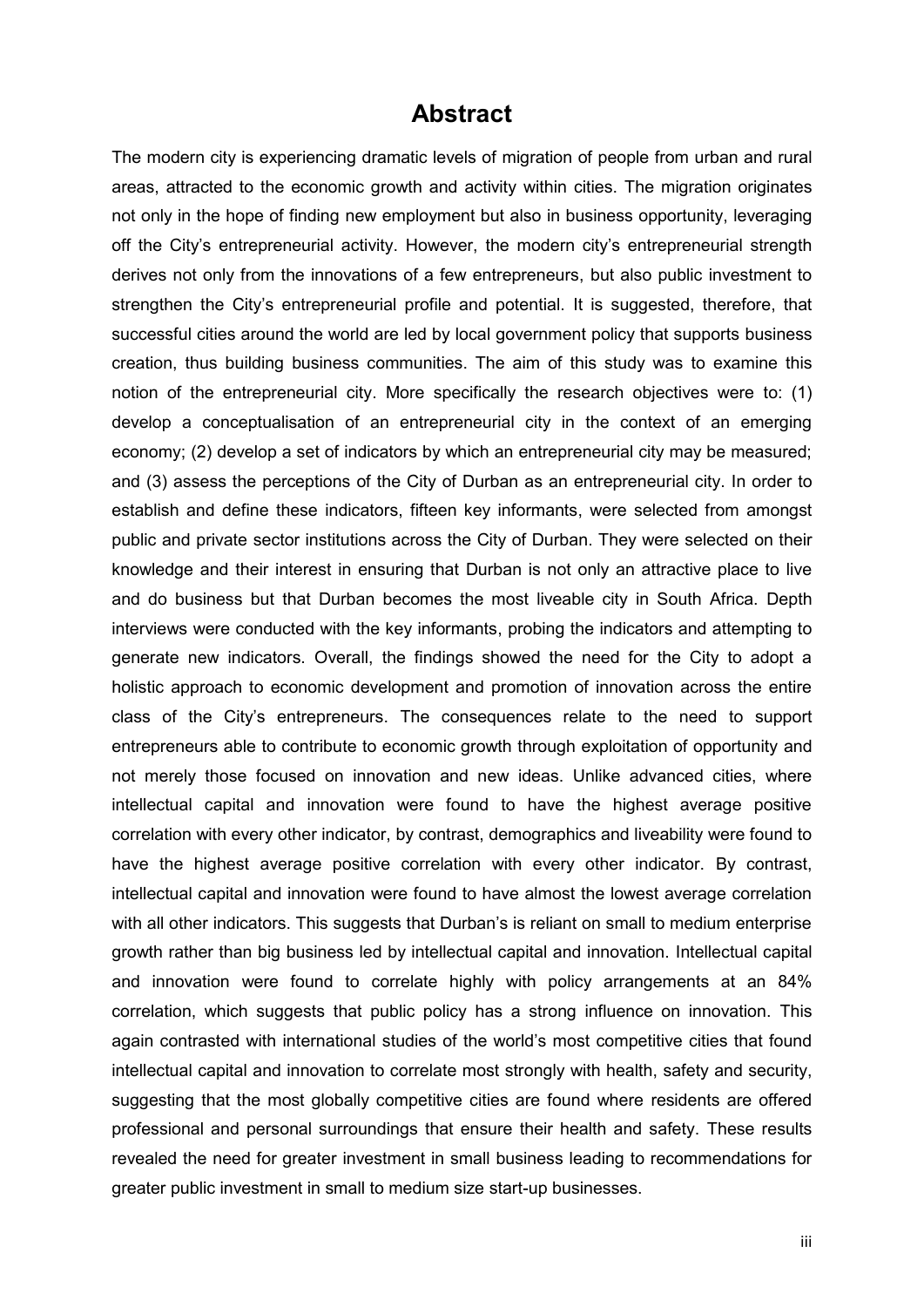# **Table of Contents**

|                          | <b>Description</b>                                                       |                |
|--------------------------|--------------------------------------------------------------------------|----------------|
|                          | <b>Title Page</b>                                                        |                |
|                          | i                                                                        |                |
| <b>Declaration</b>       |                                                                          |                |
|                          | Acknowledgements                                                         | ii             |
|                          | Abstract                                                                 | Ϊİ             |
| <b>Table of Contents</b> |                                                                          | iv             |
|                          | List of Figures                                                          | vii            |
|                          | List of Tables                                                           | viii           |
|                          |                                                                          |                |
|                          | Chapter 1:<br>Introduction                                               | 1              |
| 1.1                      | Introduction                                                             | 1              |
| 1.2                      | <b>Problem Statement</b>                                                 | $\mathbf 1$    |
| 1.3                      | Motivation for the Study                                                 | $\overline{2}$ |
| 1.4                      | Focus of the Study                                                       | $\overline{2}$ |
| 1.5                      | <b>Research Questions</b>                                                | 3              |
| 1.6                      | Objectives                                                               | 3              |
| 1.7                      | Proposed Methodology                                                     | 3              |
| 1.8                      | Chapter outline                                                          | 4              |
| 1.9                      | Summary                                                                  | 5              |
|                          | <b>Chapter 2:</b><br><b>Conceptualisation of an Entrepreneurial City</b> | 6              |
| 2.1                      | Introduction                                                             | 6              |
| 2.2                      | Developing an Entrepreneurial City                                       | 6              |
| 2.3                      | Entrepreneurship in the Context of a Developed City                      | 9              |
| 2.4                      | Entrepreneurship in the Context of a Developing City                     | 15             |
| 2.5                      | Theory of Economic Convergence: The Gravity Model                        | 20             |
| 2.6                      | How to Measure an Entrepreneurial City                                   | 21             |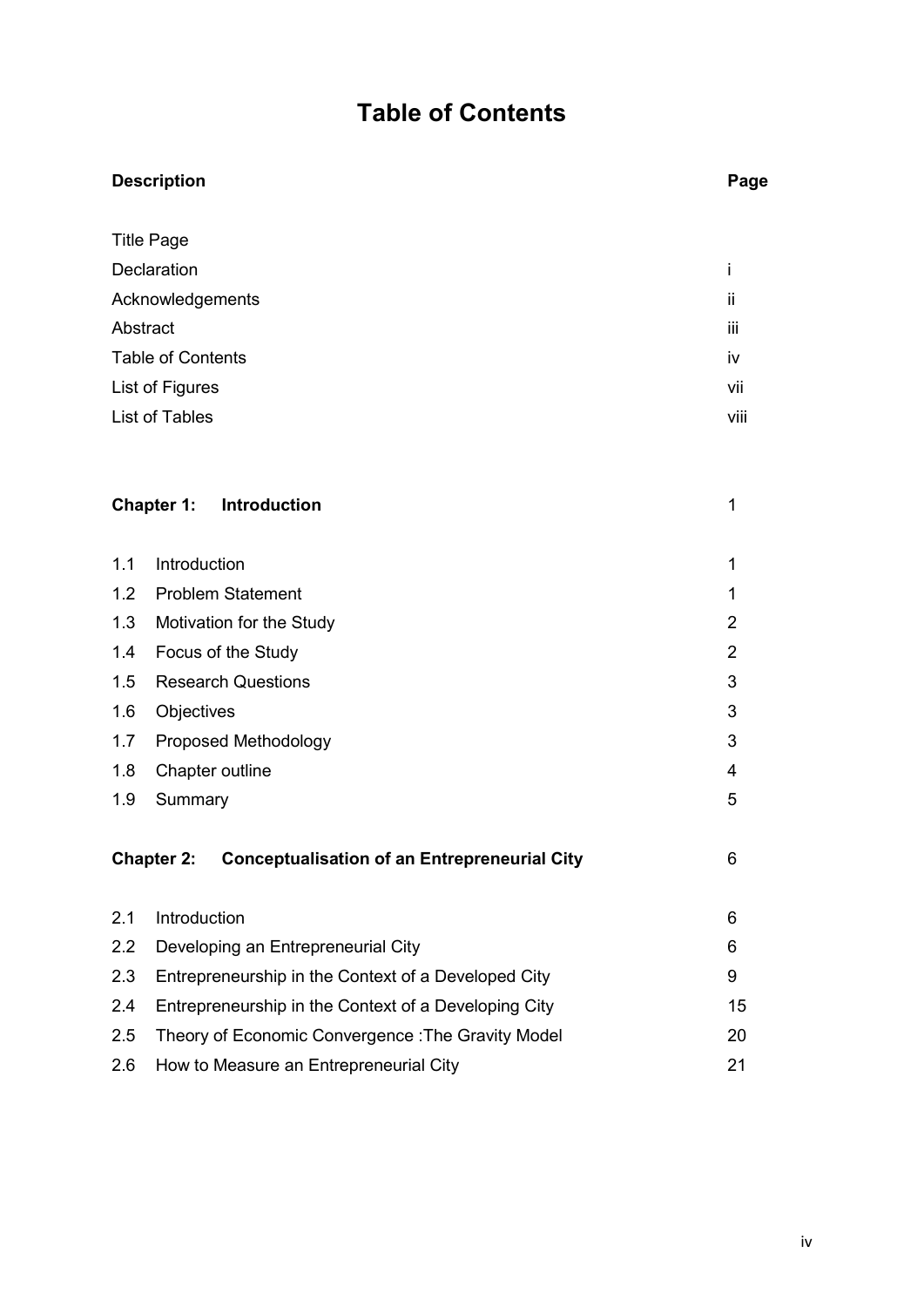|     |                   | <b>Chapter 3: Research Methodology</b>                | 25 |
|-----|-------------------|-------------------------------------------------------|----|
|     |                   |                                                       |    |
| 3.1 |                   | Aims and Objectives of Study                          | 25 |
| 3.2 |                   | <b>Research Questions</b>                             | 25 |
| 3.3 |                   | The Study Location                                    | 26 |
| 3.4 |                   | Research Approach                                     | 26 |
| 3.5 | Challenges        |                                                       | 29 |
|     | <b>Chapter 4:</b> | <b>Findings and Analysis</b>                          | 31 |
| 4.1 | Introduction      |                                                       | 31 |
| 4.2 |                   | Description of the Respondents                        | 32 |
| 4.3 |                   | The Measurement Indicators                            | 32 |
| 4.4 |                   | <b>Presentation of Results</b>                        | 34 |
|     |                   |                                                       |    |
|     | 4.4.1             | Intellectual Capital and Innovation                   | 37 |
|     | 4.4.2             | <b>Technology Readiness</b>                           | 45 |
|     | 4.4.3             | Transportation and Infrastructure                     | 50 |
|     | 4.4.4             | Health, Safety and Security                           | 53 |
|     | 4.4.5             | Sustainability                                        | 55 |
|     | 4.4.6             | <b>Economic Clout</b>                                 | 57 |
|     | 4.4.7             | Cost of Living                                        | 59 |
|     | 4.4.8             | Demographics and Liveability                          | 62 |
|     | 4.4.9             | <b>Lifestyle Assets</b>                               | 64 |
|     | 4.4.10            | <b>Informal Trade</b>                                 | 66 |
|     | 4.4.11            | Ease of Doing Business                                | 69 |
|     | 4.4.12            | Micro-enterprise Development - Net Business Start-ups | 71 |
|     | 4.4.13            | University / Industry Interaction                     | 72 |
|     | 4.4.14            | Presence of Entrepreneurs                             | 74 |
|     | 4.4.15            | Perceptions of Entrepreneurs                          | 75 |
|     | 4.4.16            | Policy Arrangements for Entrepreneurship Support      | 77 |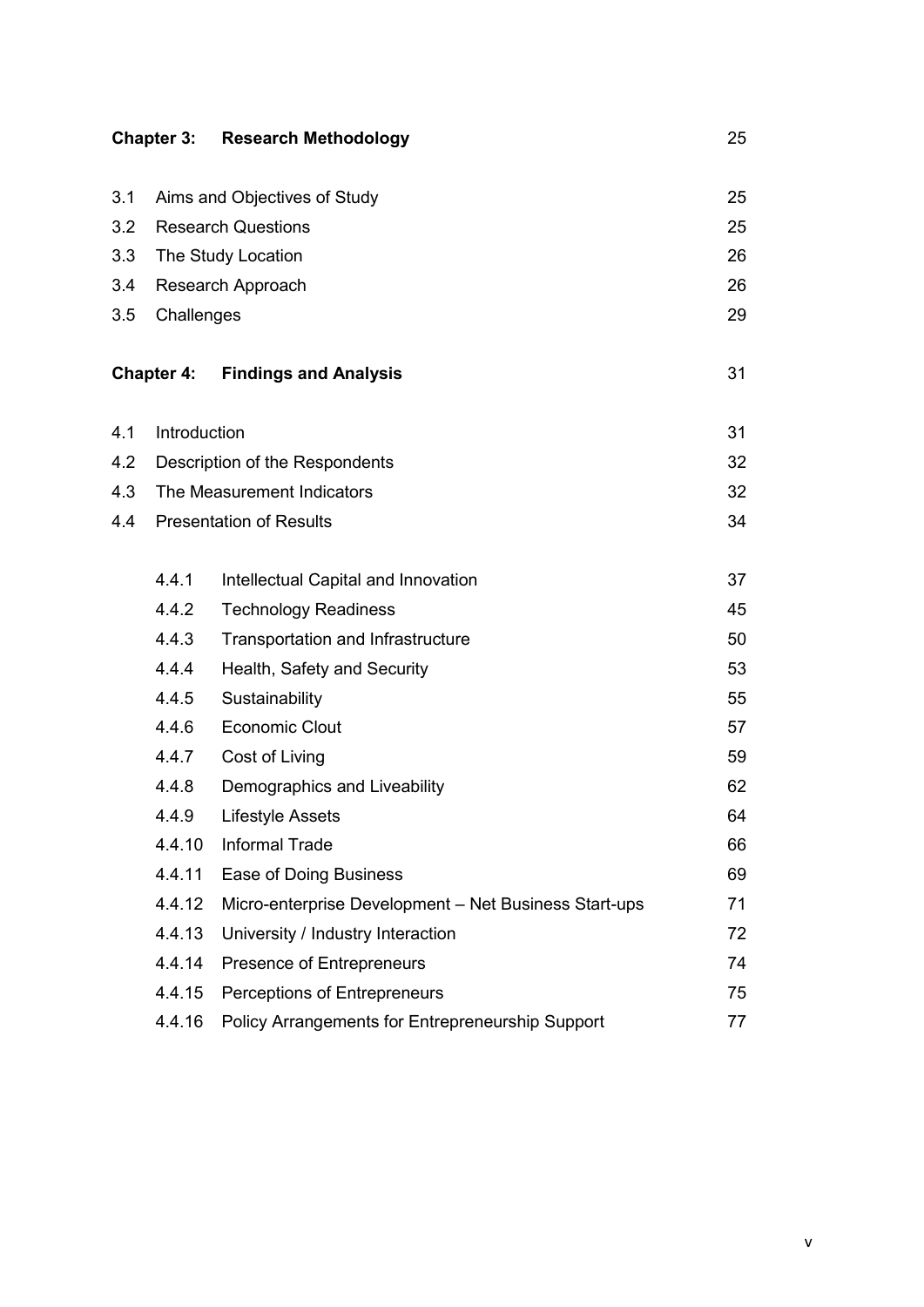|                                                             | Key Findings, Recommendations & Conclusion<br><b>Chapter 5:</b> | 79  |
|-------------------------------------------------------------|-----------------------------------------------------------------|-----|
| 5.1                                                         | <b>Key Findings</b>                                             | 79  |
| 5.2                                                         | Recommendations and Conclusion                                  | 81  |
|                                                             |                                                                 |     |
| <b>Bibliography</b>                                         |                                                                 |     |
|                                                             |                                                                 |     |
| <b>Appendix 1</b> Example of Unstructured Interview Process |                                                                 | 91  |
| <b>Appendix 2 Ethical clearance</b>                         |                                                                 | 105 |
| <b>Appendix 3 Turnitin Report</b>                           |                                                                 | 106 |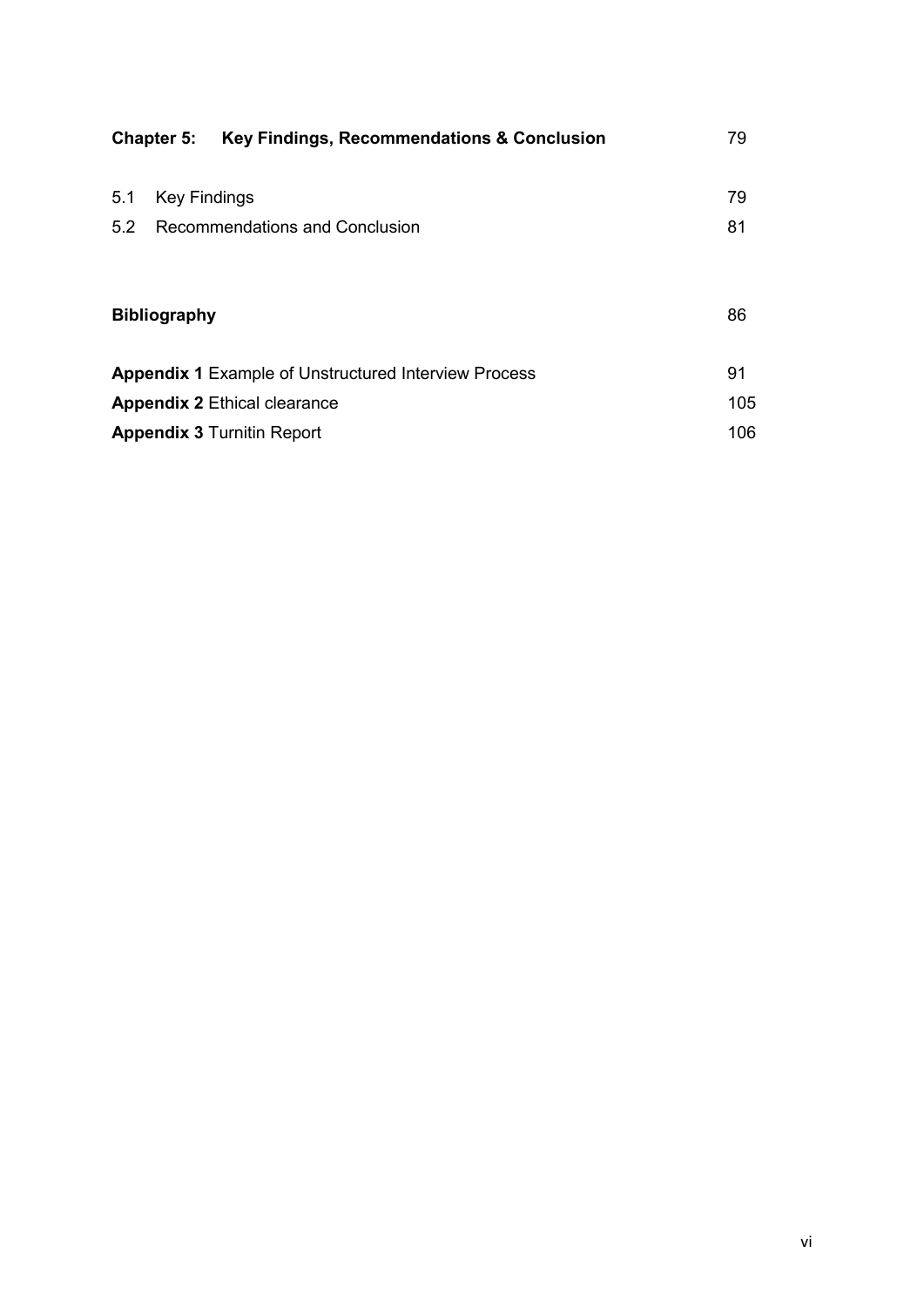# **List of Figures**

| <b>Number</b> | <b>Description</b>                                                       | Page |  |
|---------------|--------------------------------------------------------------------------|------|--|
| 2.1           | Threshold growth points for Knowledge Intensive Businesses               | 12   |  |
| 2.2           | Threshold tipping growth points for Knowledge Intensity by qualification | 13   |  |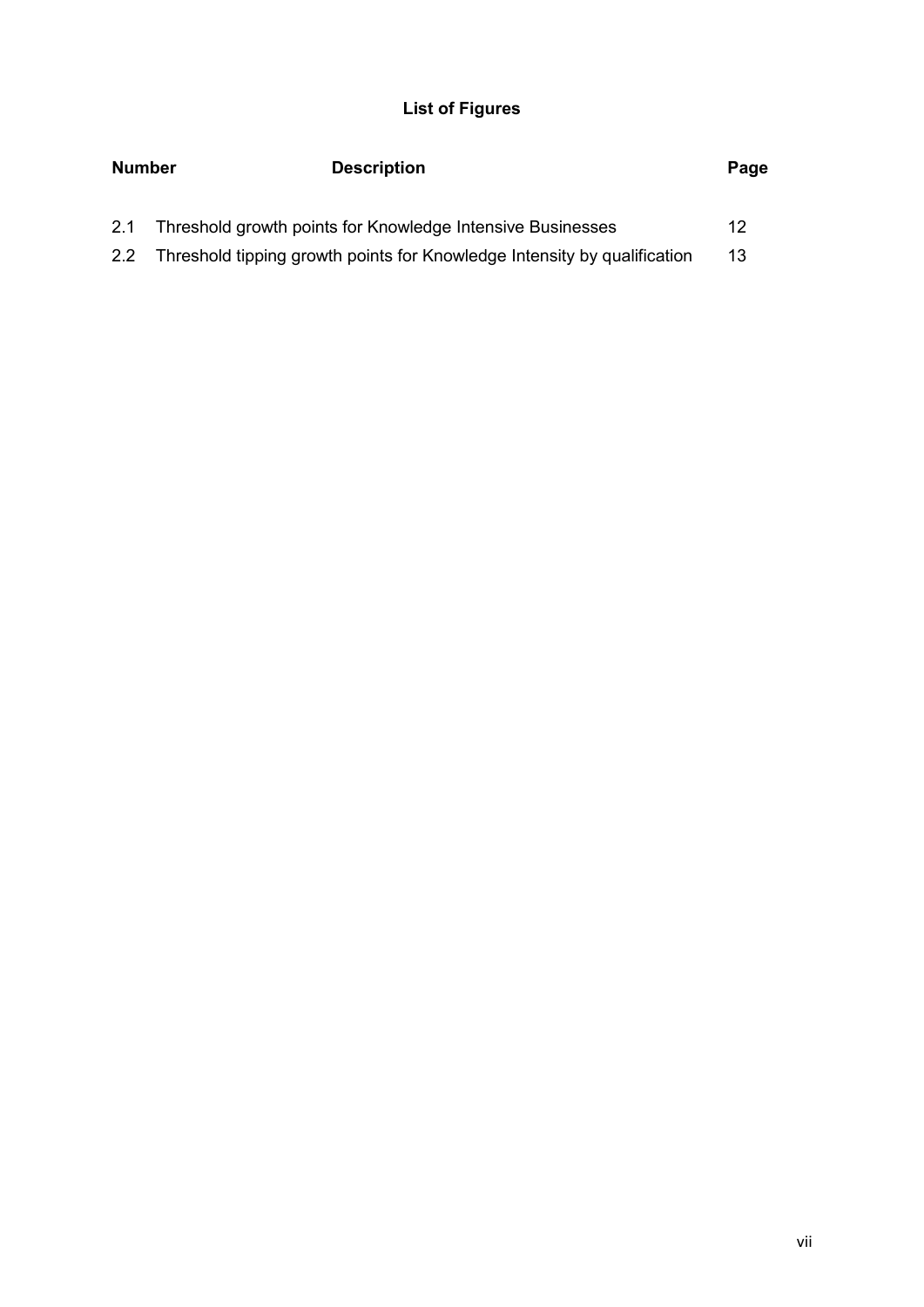# **List of Tables**

| <b>Number</b> | <b>Description</b>                                         | Page |
|---------------|------------------------------------------------------------|------|
| 4.1           | Findings: Table of Scores                                  | 35   |
| 4.2           | Findings: Table of Scores in Order of Pessimism / Optimism | 36   |
| 4.3           | Integrated Analysis: Table of Correlation Heat Map         | 36   |
| 4.4           | Heat Map Range                                             | 37   |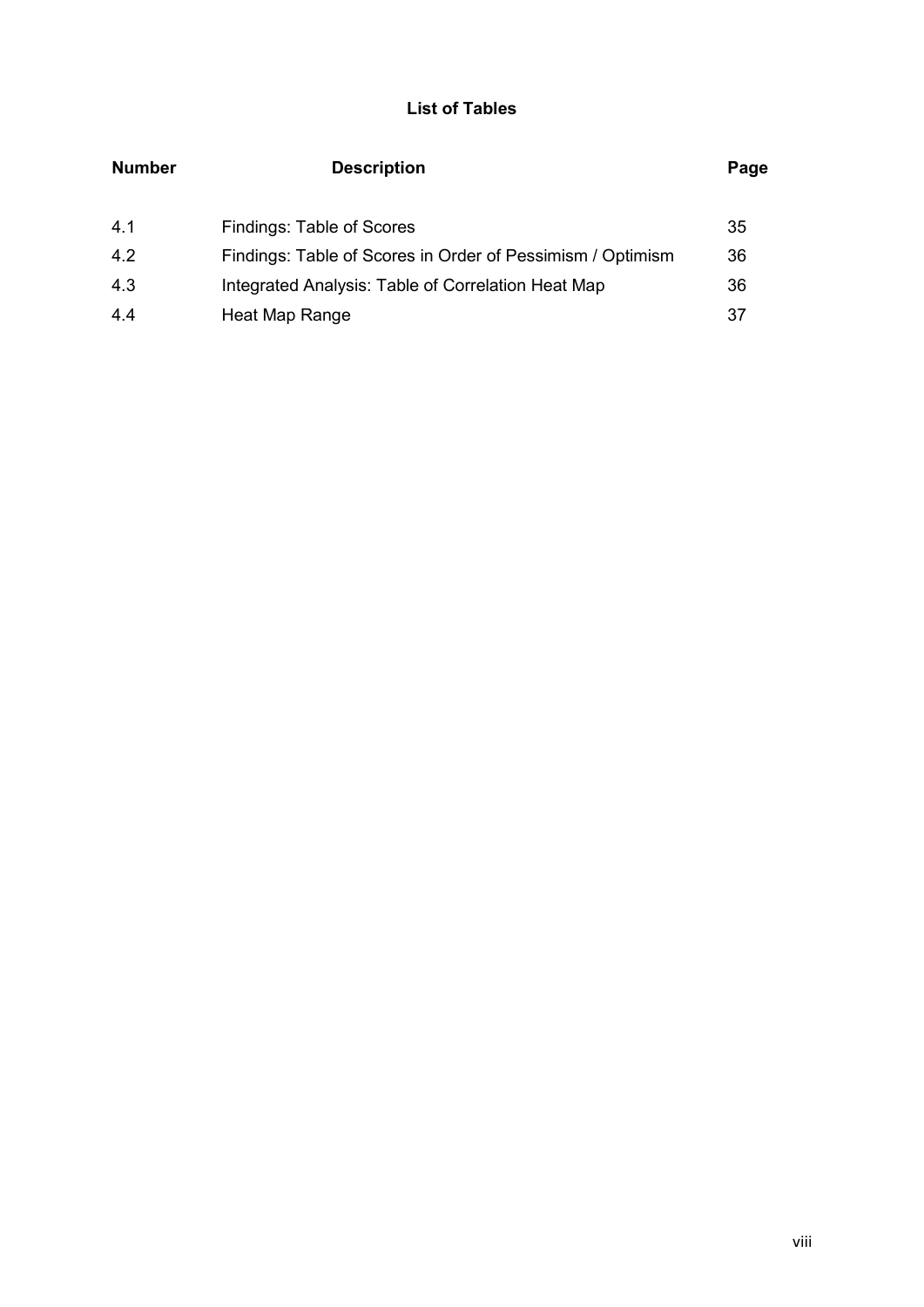# **Chapter 1 Introduction**

#### **1.1 Introduction**

This study focuses on the concept of entrepreneurial cities. The modern city's entrepreneurial strength derives not only from new innovative ideas of a few entrepreneurs but rather the entire class of entrepreneurs that contribute to economic growth, as well as public investment in the City's entrepreneurial profile and potential. It is suggested that successful cities around the world are led by local government policy that supports business creation and building communities.

This research seeks to establish indicators that define an entrepreneurial city within the context of the City of Durban as an emerging economy in South Africa. It measures the City of Durban on internationally recognised indicators held to be important for innovation and growth of entrepreneurship, and suggests new indicators that define an entrepreneurial city within the context of a developing economy such as Durban. The City will be rated on these indicators by key informants, selected from amongst public and private sector institutions across the City of Durban, across various fields of knowledge, based on their knowledge and vested interest in ensuring that Durban is not only an attractive place to live and do business, but that Durban becomes the most liveable city in South Africa.

# **1.2 Problem Statement**

Indicators of entrepreneurship in economically advanced cities tend to naturally focus on issues affecting entrepreneurs in advanced economies, such as technological readiness and demographics. Such indicators, however, bear somewhat less relevance in emerging economies where entrepreneurship covers the full spectrum of size and scale. A large number of entrepreneurs are survivalists, trading within informal markets or comprise micro enterprise business start-ups relying on public and private sector initiatives for support.

Studies by Acs and Szerb (2009) suggest that innovation is less important for growth in low income emerging economies compared with more advanced economies. In their study, the authors found that innovation accounts for only 5 percent of economic activity in developing economies compared to 30 percent in advanced economies, which they attribute to the heavy reliance in emerging economies on factor-driven development rather than innovationdriven development. This argument has been countered by many recent studies like Naude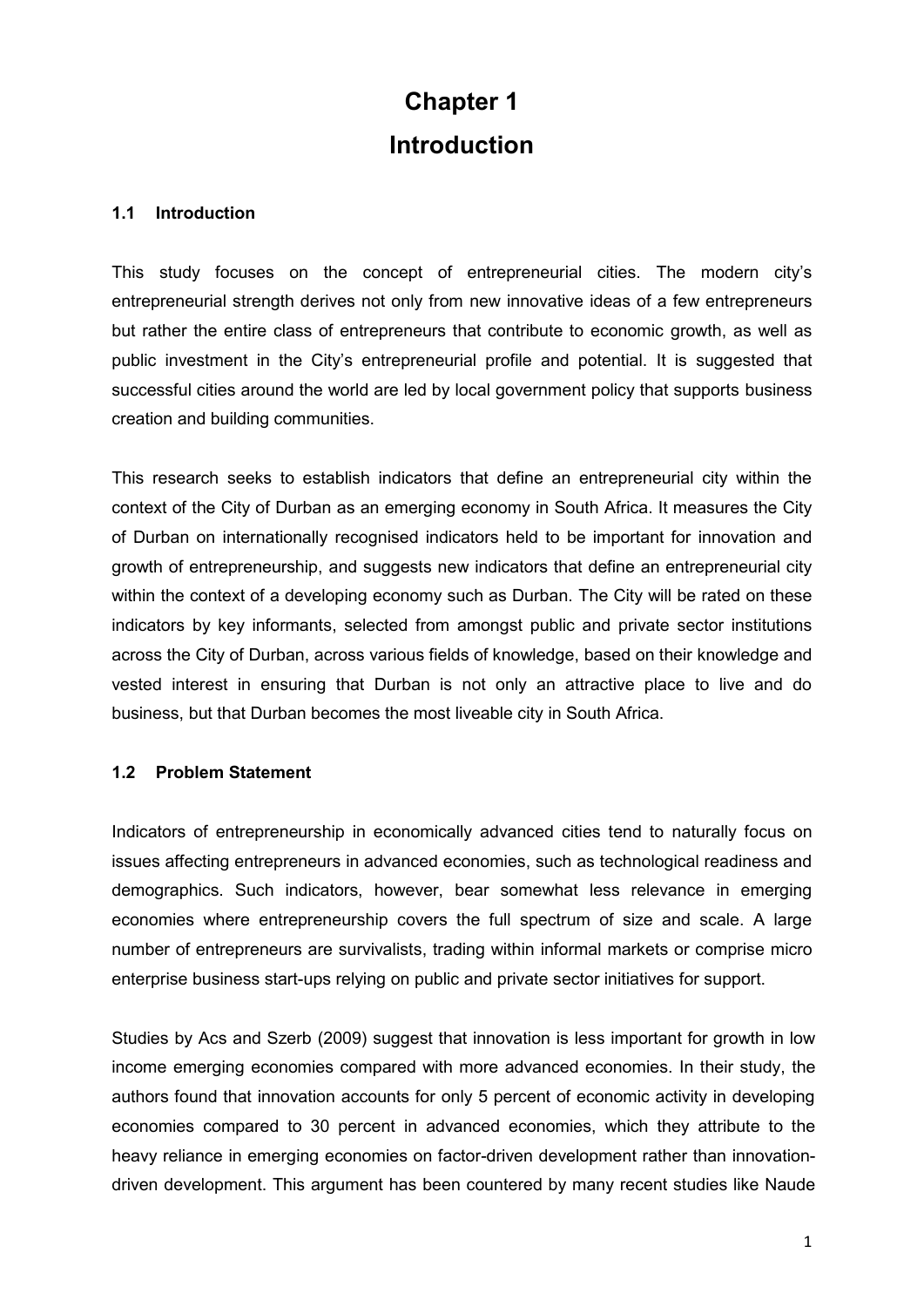(2010). Given the fast pace of technological development, this is furthermore, put into question with breakthroughs in the mobile device industry that are able to create huge advantages for survival entrepreneurs in emerging economies.

# **1.3 Motivation for the Study**

Focus needs to be directed towards measuring the entrepreneurial strength of cities within emerging economies in order to guide policy and ensure their future success and competitive advantage. This study is the first such study to measure the entrepreneurial strength of an emerging economy and does so by identifying the indicators of the City of Durban's entrepreneurial strength and highlighting issues for policy initiative and attention.

This study is of particular importance to the growth and economic development of the City of Durban. The World Bank (2009) has shown that small business makes a significant contribution to economic development and, that countries that see the greatest impact on economic growth do the most to reduce regulatory burden. The drive to support small business finds further support in statistics issued by the International Labour Office (ILO), that suggests that informal microenterprises account for 72 percent of the labour market in Sub-Saharan Africa and 41 percent of the Gross Domestic Product (GDP) of the nonagricultural sector in Africa (in Szirmai et al. (2011).

The motivation for this study therefore is to identify and highlight areas for public policy support and engagement with private initiatives. The relevant stakeholders who have an interest in this study would include not only persons guiding such policy and leading these initiatives but also entrepreneurs in leading edge innovative business but also survivalist entrepreneurs depending on support.

# **1.4 Focus of the Study**

Indicators have been proposed which, not only leverage off indicators used in international studies for the measurement of entrepreneurial strength of advanced economies, but also focuses on indicators unique to the study of cities within emerging economies. These indicators focus on the unique features and attributes of an emerging economy but also those necessary to identify particular areas requiring support in order to grow the entrepreneurial strength of the City of Durban's emerging economy but also to highlight key factors for public policy attention.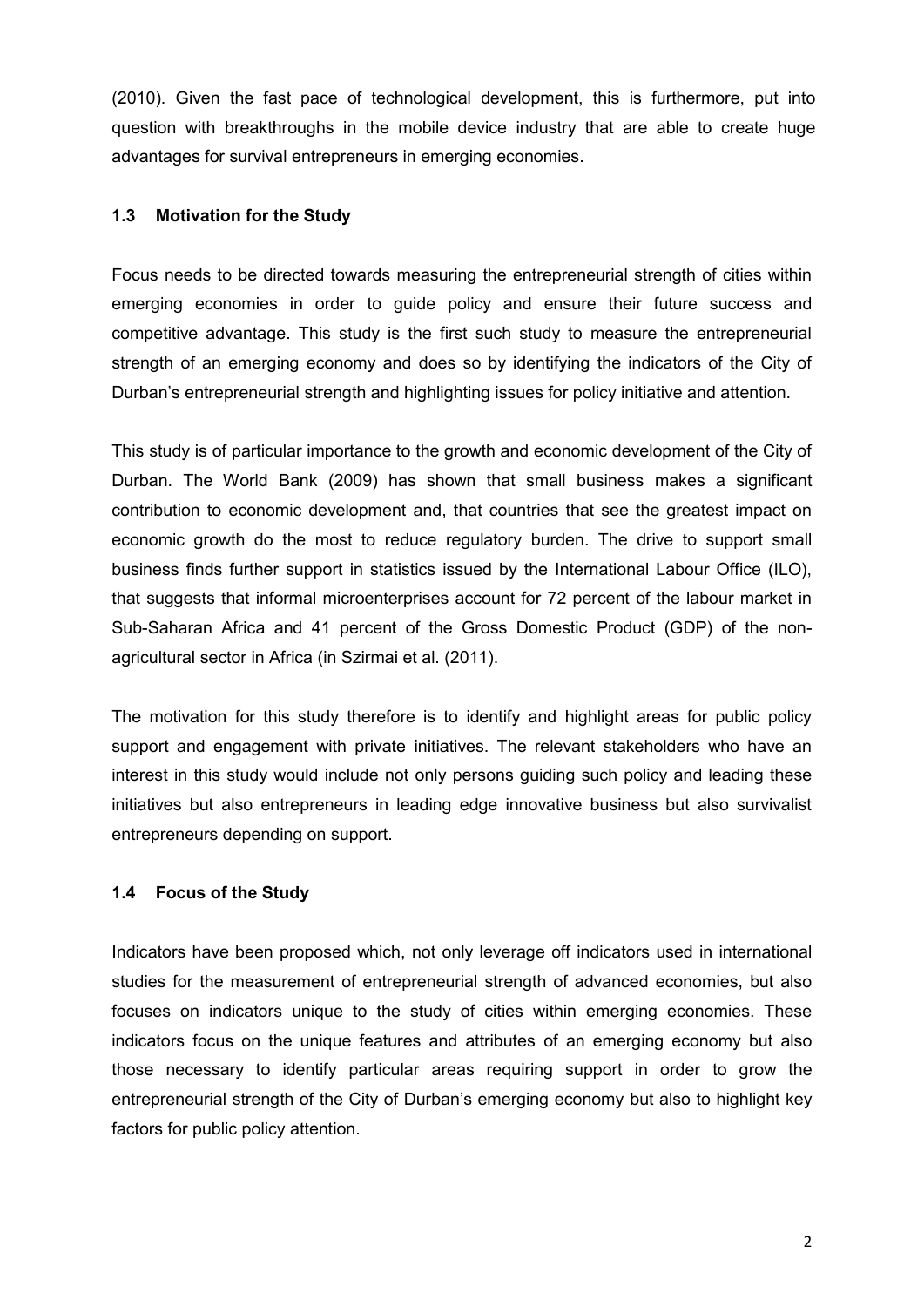# **1.5 Research Questions**

This study focuses on the concept of entrepreneurial cities, exploring the conceptualisation of an entrepreneurial city. In particular the research seeks to ask the following questions:

- 1) What are the indicators that may be used to measure an entrepreneurial city?
- 2) Are there indicators that are more appropriate to a city in an emerging economy?
- 3) Is Durban an entrepreneurial city?

# **1.6 Objectives**

The overall aim of the research was to explore the notion of an entrepreneurial city. More specifically the research objectives are to:

- 1) Develop a conceptualisation of an entrepreneurial city in the context of an emerging economy;
- 2) Develop a set of indicators by which we may measure an entrepreneurial city using indicators; and
- 3) Assess the perceptions of the City of Durban as an entrepreneurial city.

# **1.7 Proposed Methodology**

The research study used a mixed methods approach, combining elements of qualitative with quantitative research techniques. The qualitative aspect of the study involved interviewing key informants separately over a three month period. Informants were selected based on their unique knowledge and experience in matters concerning the City in areas of business and policy.

Forty seven people were identified as key informants for this study. They were selected on the basis of their knowledge and interest in ensuring that Durban develops as an attractive city in which to live and do business. A random sample of 15 was selected from this group of experts. This was undertaken to overcome selection bias.

Each informant was asked a leading question on each indicator, around which discussions could take place, between the informant and the researcher. Depending on the interviewee response, unstructured sub-questions would be asked to guide further discussion and response from the interviewee.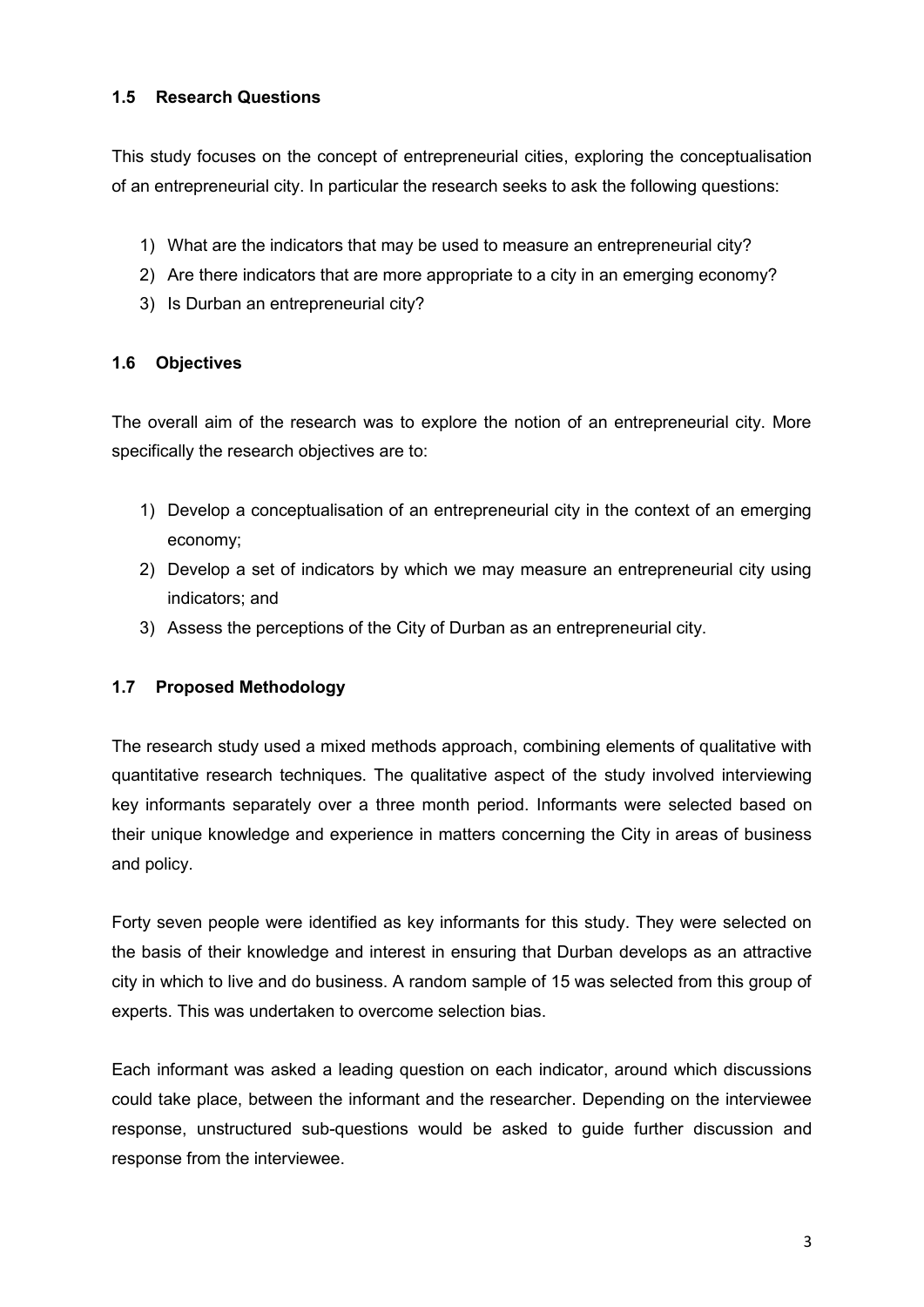At the end of the interviewee's discussion on each indicator, they were asked to rate the indicator on a scale from 1 to 10 on how strongly they believe the City to be performing on the measurement indicator. The scale reflected a measurement scale from strongly disagree to strongly agree, with an indicator of ten reflecting the strongest approval for the City's performance on any given measurement indicator.

The interview process therefore comprised recording the discussions of the interview as well as the collection of data in the form of indicator ratings. The interviews were recorded on electronic media and later transcribed into document format for review. The indicator ratings were subjected to Spearman's Rho correlation analysis to analyse correlations between the indicators that may be useful for public policy and private initiatives.

# **1.8 Chapter outline**

The dissertation is structured in the following chapters:

Chapter One: this chapter provides an overview of the study and proposes how the study will be conducted. It outlines the problem statement, motivation for the study, the research questions and indicators, the objectives, proposed methodology and the beneficiaries of the study.

Chapter Two: this chapter provides a review of the current literature on the subject as well as a theoretical background of the study. The literature review sets the background to the entrepreneurial strength of cities in both developed and emerging economies, and discusses how to measure the entrepreneurial strength of a city.

Chapter 3: this chapter sets out the research paradigm and approach used to conduct the study. It covers the data analysis techniques that will be used.

Chapter 4: this chapter presents and analyses the findings and results of the study. It goes into in-depth discussions on the responses to each of the indicators given by the informants and provides a tabulated correlation analysis of the ratings on each indicator. The results are then summarised and conclusions drawn.

Chapter 5: this chapter draws conclusions from the research study. It establishes clearly the indicators that correlate differently between advanced and emerging economies. This enables the research to draw important conclusions for the future of the City's economic development.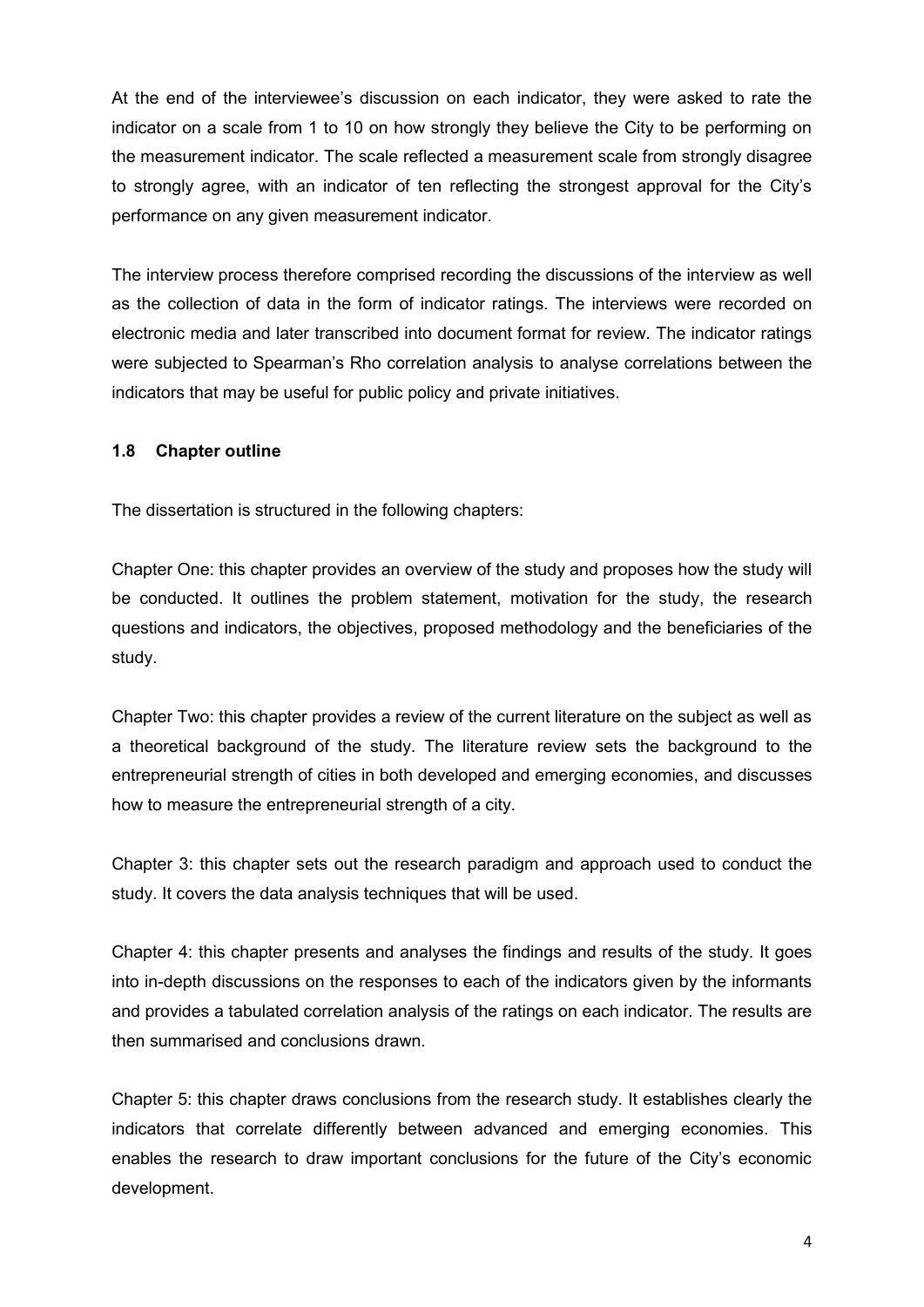#### **1.9 Summary**

This chapter provided an overview of the study and proposed how the study will be conducted. It outlined the problem statement, motivation for the study, the research questions and indicators, the objectives, proposed methodology and the beneficiaries of the study.

It is clear that a number of stakeholders will benefit from this study including not only drivers of public policy but also private sector initiatives, local business and entrepreneurs as well as all beneficiaries of Durban's economic development. This study is the first of its kind in that it establishes the indicators of entrepreneurial strength of cities within emerging economies and is anticipated to become an important benchmark for future research on the subject. It is anticipated not only will this study present important findings for key stakeholders but will, if used to guide public policy can impact the future economic development of the City of Durban as well as other emerging cities in the developing world.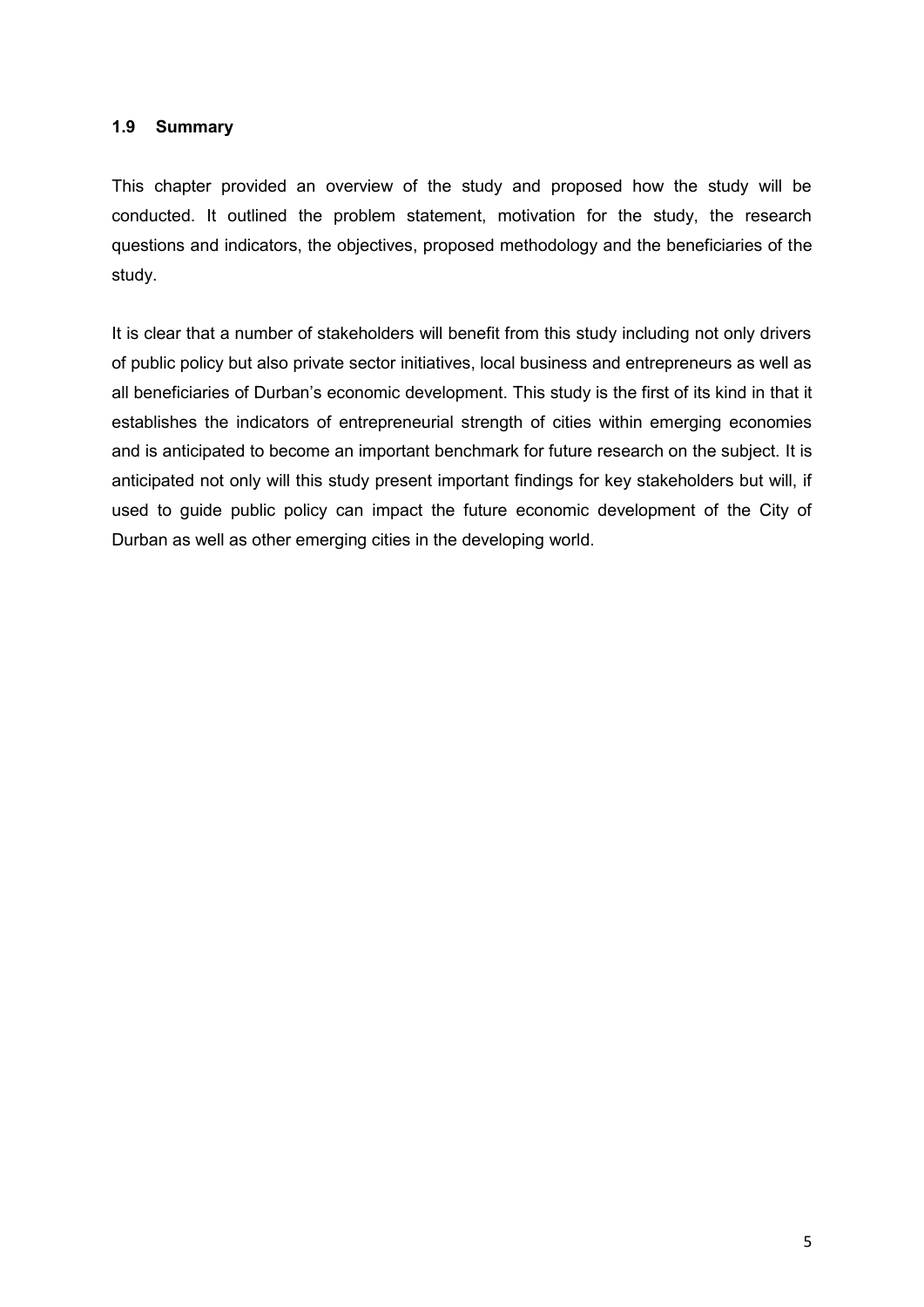# **Chapter 2**

# **Conceptualisation of an Entrepreneurial City**

# **2.1 Introduction**

Entrepreneurship is commonly thought to be a crucial ingredient to the economic success and development of regions, giving rise to the term Entrepreneurial Cities also known as ecities (Cassim and Padalkar, 2012). Yet the entrepreneurial strength of the modern city is not just about innovation by a few. According to PricewaterhouseCoopers (2011), it requires the development of a number of factors including the development of intellectual capital and innovation, infrastructure, health and safety, social well-being, the development of arts and culture, the sustainability of economic advantage and ease of doing business.

The most internationally competitive cities adopt a holistic approach to economic development by means of the development of an entrepreneur friendly environment and culture, referred to as an entrepreneurial ecosystem within the City. This is achieved by the promotion of creativity within a city through entrepreneurial education, provision of incentives, risk financing and ease of doing business through regulatory reform. Within the framework of this enabling environment, Cassim and Padalkar (2012) argue that the most successful cities tend towards behaving entrepreneurially through efficient management of city resources and finances as well as city partnerships designed to efficiently, effectively and competitively achieve Municipal goals. Therefore developing an entrepreneurial city to its full potential involves not only developing an environment within which entrepreneurs can flourish but also acting entrepreneurially at a management level.

# **2.2 Developing an Entrepreneurial City**

The social and economic benefits of developing an entrepreneurial city are clear. It is widely believed that entrepreneurs create new jobs and through broadening the income base, there is general social and economic upliftment amongst the residents of a city. This can be encouraged by reducing the cost and regulatory burden of doing business, encouraging and educating people towards entrepreneurial behaviour and acting as an entrepreneurial city. In 2003 the City of Medellin in Colombia, with an emerging economy similar to that of Durban, began its transformation from a crime infested city to an established business centre with the aid of Mayor Sergio Farjardo's drive towards developing the poorest parts of the City through the creation of high-tech libraries and community centres, setting up financial aid programs to help start-up businesses, innovation centres to stimulate entrepreneurship and increasing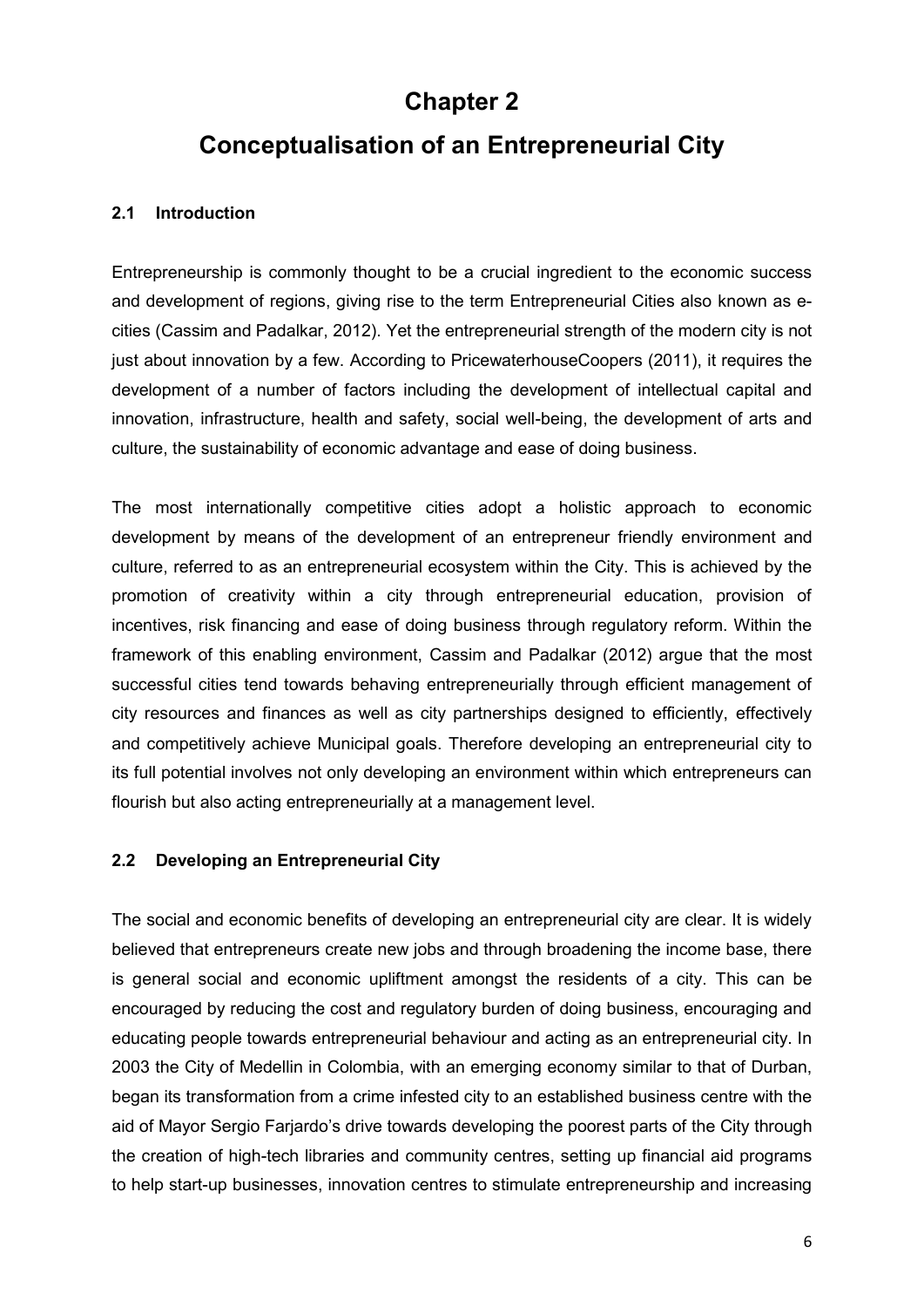the City's expense on education to 40% on its annual budget. Within seven years the City became a legitimate business centre and statistically a safer city to live in than Washington DC in the United States (Isenberg, 2010). Through the adoption of similar policy Durban can change its economic landscape and build the entrepreneurial strength of the City, through the upliftment of the poorest communities within the City.

Attention to the socio-economic upliftment of city life is increasingly relevant as studies evidence dramatic migration towards cities. In their study conducted in 2007, Acs et al (2008) calculated that half of the world's population lived in urban areas and that by 2030, half of the world's population, estimated at 5 billion will migrate to live within cities. Such dramatic shifts will not only affect housing, but more broadly city economics as a whole including manufacturing needs, supply chains and employment as people scramble for jobs and to start-up businesses.

This is of further importance given research findings conducted by Audretsch, Falck and Heblich which indicate the need to carefully evaluate policy towards a city's educational requirements due to its dramatic effect on a city's manufacturing capabilities. According to their study, if a city increases its share of graduate employees with a University Degree in humanities by one percent, the number of start-ups will decrease by 4.3%, whilst by contrast if it increases its share of graduate employees with a degree in engineering, mathematics, or natural science by the same percentage the number of manufacturing start-ups will increase by 8.02% (Audretsch et al, 2009).

By contrast economic indicators support the view that diversity within a city supports and promotes growth and entrepreneurial activity more than specialised activity. Entrepreneurship is therefore an important ingredient for growth and development (Helsley and Strange, 2011). Florida posed the thesis that highly qualified and creative individuals tend to reside in close spatial concentrations within urban areas attracted by cultural diversity, openness to new and different ideas, tolerance and knowledge intensity (Florida in Acs et al, 2008). Cities also offer infrastructure that attracts young and highly educated individuals which increases the supply of potential entrepreneurs (Acs et al, 2008). Since the success of new business is influenced by regional economic factors where the business located (Acs et al, 2008), the City context is crucial to the growth of start-up businesses.

Perceptions affect both the supply and demand sides of entrepreneurship. The supply of potential entrepreneurs is affected by not only a willingness to become an entrepreneur but also a person's perceived ability determined by education and availability of training programs (Davidsson in Acs et al, 2008), whilst demand for entrepreneurial activity is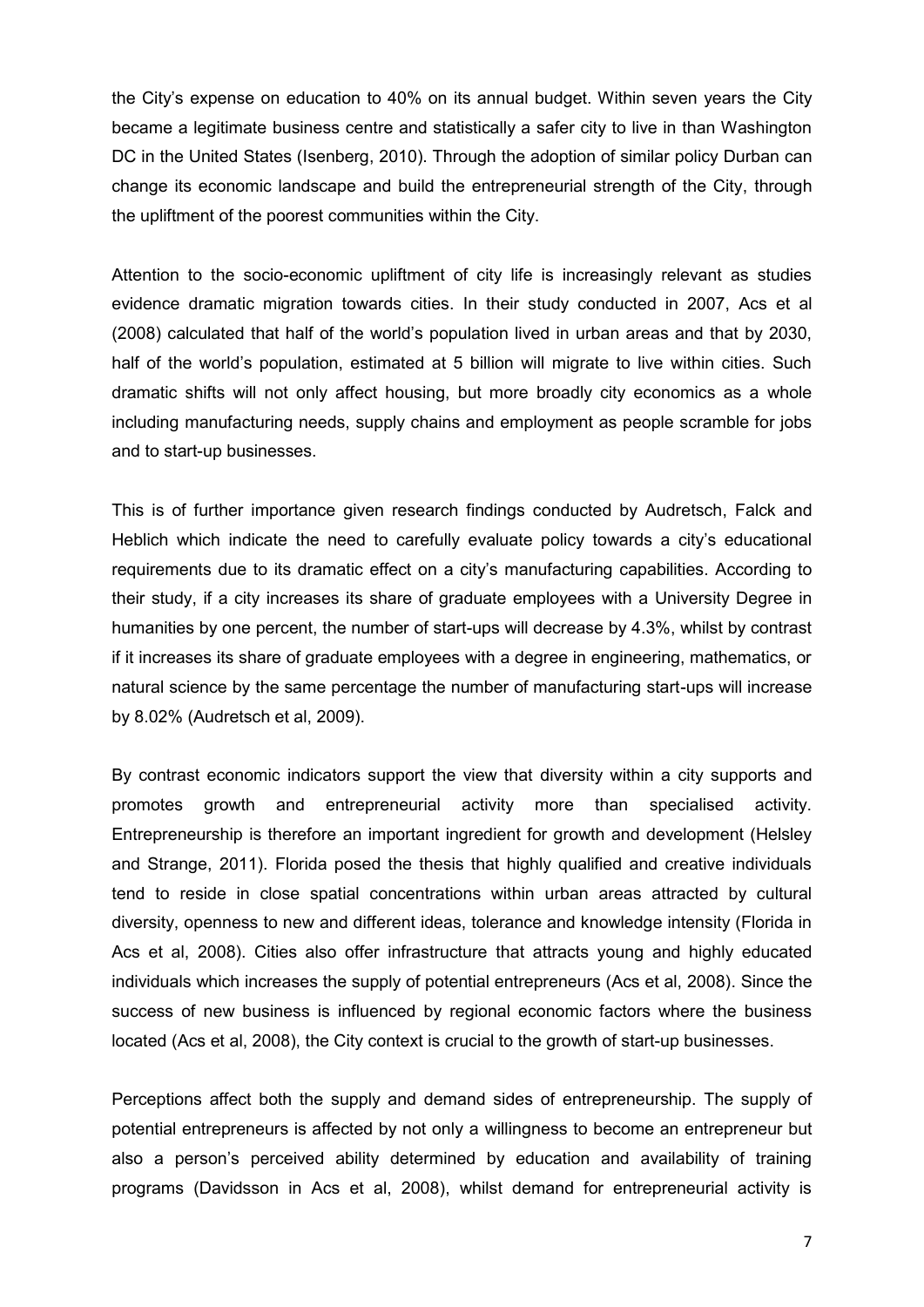affected not only by opportunity but perceived opportunity amongst entrepreneurs to start a business (Kirzner in Acs et al, 2008), which in turn is affected by regional conditions including economic and population growth, culture and policy (Acs et al, 2008). Yet whilst policy deals with real opportunities and capabilities facing target groups, this model deals with perceived opportunities and capabilities as it is an individual's perception of their environment and where they fit within the environment that drives them either towards or away from entrepreneurial activity (Arenius and Minniti in Acs et al, 2008). However, perceptions are merely persuasive and not conclusive as positive perceptions towards entrepreneurship alone do not guarantee entrepreneurial activity as potential entrepreneurs must assess factors such as opportunity cost (Lucas in Acs et al, 2008) and risk-reward factors (Khilstrom and Laffont in Acs et al, 2008).

Cities can actively contribute to entrepreneurship at the political level through the introduction of growth-oriented policies and practices within local government linking business networks to encourage entrepreneurial activity. Indeed according to Dannestam (2008), cities are increasingly gaining importance within the political space over the nationstate as economies globalise and restructure around the economy of the City, challenging the traditional approach to territorial politics by reconceptualising local politics termed a renaissance of cities.

According to Jessop and Sum (2000: p2289), to qualify as an entrepreneurial city, local government must actively and explicitly "pursue innovative strategies intended to maintain or enhance its economic competitiveness vis-a`-vis other cities and economic spaces" whilst promoting an entrepreneurial discourse that markets the City. Whilst such discourse may be outside the scope and objective of local government, the City as a relevant political entity must position and identify itself as an engine of growth and economic prosperity and apply entrepreneurial strategies for this purpose (Dannestam, 2008). The need for cities to reconstruct their identity as entrepreneurial cities is becoming increasingly relevant stemming from material trends affecting the conditions for local politics. The resultant trends including deindustrialisation, the financial crises affecting local governments, changing intergovernmental relations and the escalating socioeconomic injustices affecting cities is leading to an urban crisis (Andrew and Goldsmith in Dannestam, 2008). This crisis cannot be resolved by a singular response but requires a strategic and innovative path changing shift around the concept of the entrepreneurial city, designed and constructed around diverse and intersecting economic, political and socio-cultural narratives attempting to provide new solutions to current problems (Jessop in Dannestam, 2008).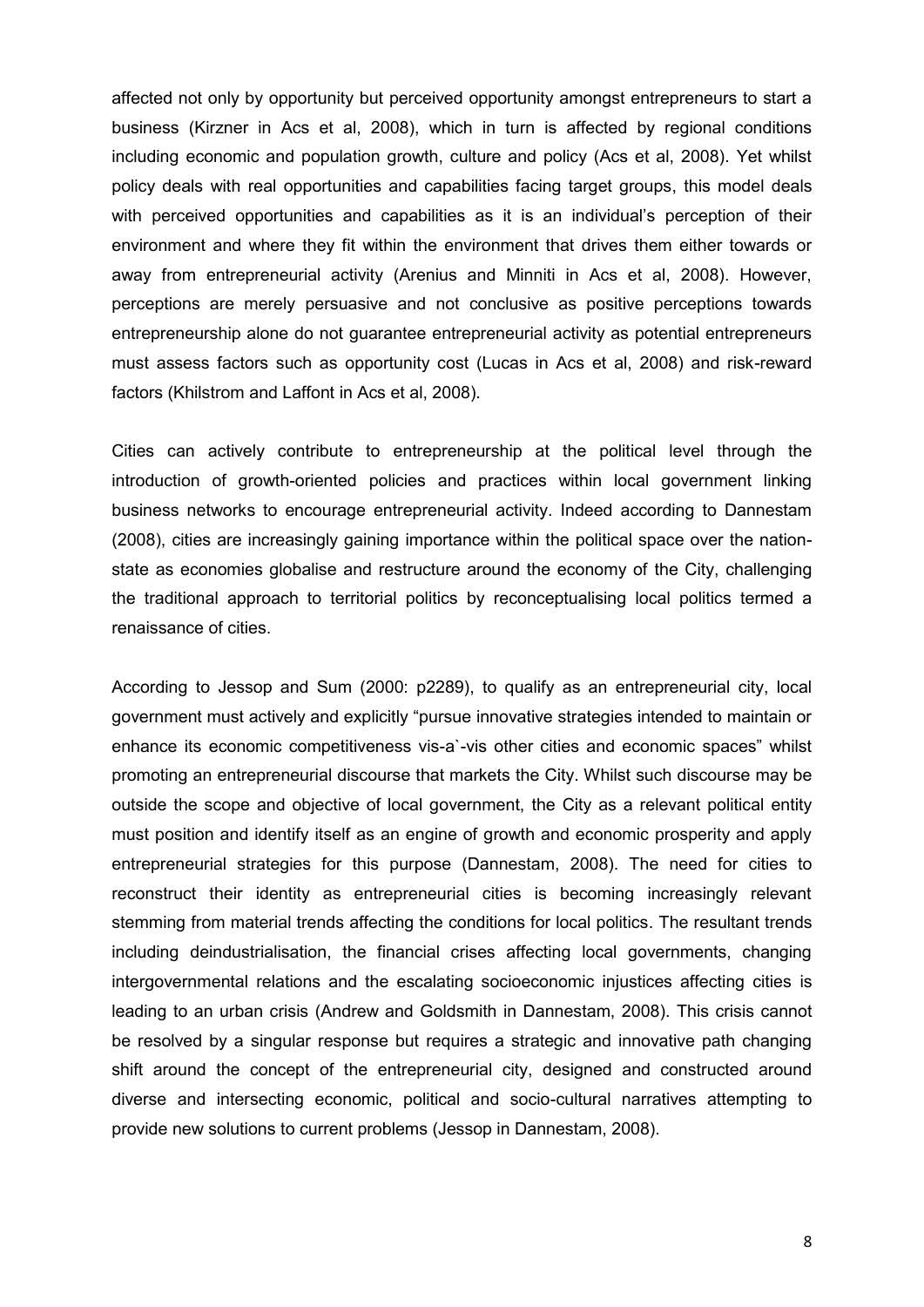#### **2.3 Entrepreneurship in the Context of a Developed City**

Throughout Europe, production and population density is heavily concentrated within cities. Dublin, for instance, produces one third of Irelands' gross domestic product, whilst Madrid employs 20% of the Spanish labour force (Bräuninger and Stiller, 2007). However, not all modern cities are guaranteed of success. The success of a city depends on a city's competitive positioning both regionally and internationally, which in turn depends on a host of factors including infrastructure, availability and quality of factors of production, demographics, education and even the quality of life that a city can offer. It also depends on the macroeconomic phenomena affecting a country. Between 1995 and 2004, Ireland and Spain experienced exceptionally high rates of growth in employment of 45.6% and 34.8% respectively, whilst the United Kingdom experienced a lower but still high rate of 11.9% compared to Germany's employment growth rate of only 3.4% for the same period. Such growth variances caused by macroeconomic phenomena have a huge impact on the growth and success of a city as reflected by the overall comparatively disadvantageous rates of growth across Germany's six largest cities (Bräuninger and Stiller, 2007).

According to Bräuninger and Stiller (2007), the development of a modern city is the outcome of a combination of locational factors, which include tourism, transport, commerce and finance, communication networks, the proportion of foreign nationals, continuous population growth, education and qualification levels and the use of new technologies and specialisation in knowledge-intensive services and industries. However, given the variances of factors across cities, no one particular policy is a recipe for success. Each city is different and requires tailor-made policies. The successful development of any city is the outcome of a combination of not only locational factors but also economic factors, structural trends and demographics. Therefore, whilst regional political initiatives, which require attention to a city's geographical position and role both nationally and regionally, are difficult to influence in the long term, factors which may be influenced in the long term form the basis for initiative and change. Given the multitude of factors influencing change, initiatives must be studied as a function of national parameters and regional policy and cannot be implemented in isolation (Bräuninger and Stiller, 2007).

Hutton distinguishes between soft intangible policy instruments such as education, skills and leadership development initiatives, and hard measurable policy instruments such as transport, communications and connectivity. According to Hutton it is imperative to not underestimate the importance of soft policy tools, identifying four primary soft policy instruments concerning skills development in key sectors which would benefit from innovation, leadership direction to generate key stakeholder interest and shared purpose,

9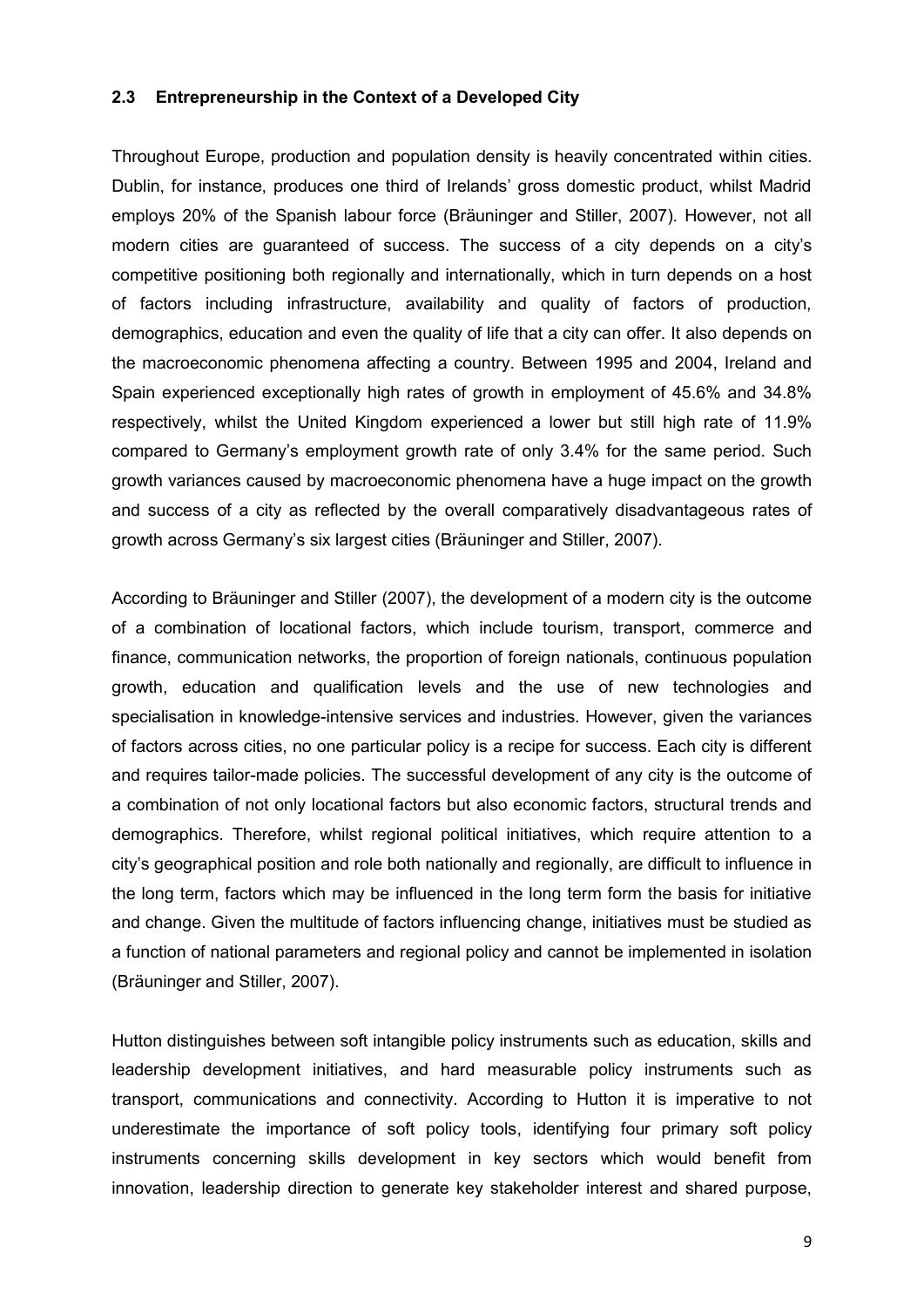distinctiveness in identity to attract skilled labour, investors, students and visitors which in turn affect economic success, and finally collaboration between cities with complementary interests. The knowledge economy and the soft policy instruments associated with it have been the defining narrative in the transformation of the world economy over the last two decades and is supported in Berger's (2005) survey of 500 multinational companies which concluded that the world's most successful companies are well organised with strong institutional networks, suggesting that success in the modern city depends on quick and innovative response to changing market conditions (in Hutton, 2007).

According to Brinkley & Lee, employment in the knowledge-based industries across Europe increased by 24% between 1995 and 2005, accounting for most of the new jobs in Europe. By contrast, employment in the remaining sectors of the economies of Europe increased by only 6% during the same period. In comparing the net increase in employment, their study found that the knowledge-based sector created two and a half times more jobs than the rest of the economy (Brinkley & Lee, 2006). Hutton (2007) explains this shift in employment rates throughout the modern cities of Europe in terms of both supply and demand. In terms of demand, the modern city has created a new consumer that Hutton calls the "apex consumer" who demands and expects more from the products they consume, demanding greater response and innovation. Whilst in terms of supply, modern cities have undergone a cognitive transformation. Between 1974 and 2001, the number of people with no qualification has declined from half of all men and women in the labour force to 13% and 15% respectively thereby creating a massive supply of educated and skilled labour considering the continuous growth in population size (Hutton, 2007).

It is suggested in this research that productivity can only be increased through innovation. This requires using capital and labour more efficiently, which in turn requires more effective and sophisticated technology and means of communication and information sharing, thereby causing a faster shift in consumer demand. Therefore to gain a competitive advantage companies should cluster innovative functions to facilitate sharing ideas and implement change (Hutton, 2007). Companies should therefore stay close to cities and city regions. This is important in todays globalised knowledge economy for two reasons. Cities offer not only productivity benefits, which include access to markets, economies of scale and specialised labour, as the most talented and skilled workers are attracted to the benefits of living in cities, but also consumption benefits, which include access to goods, services, cultural facilities and social opportunities (Hutton, 2007).

Throughout economic history, there has never been a single guaranteed formula for economic success. According to the UK Department of Communities and Local Government,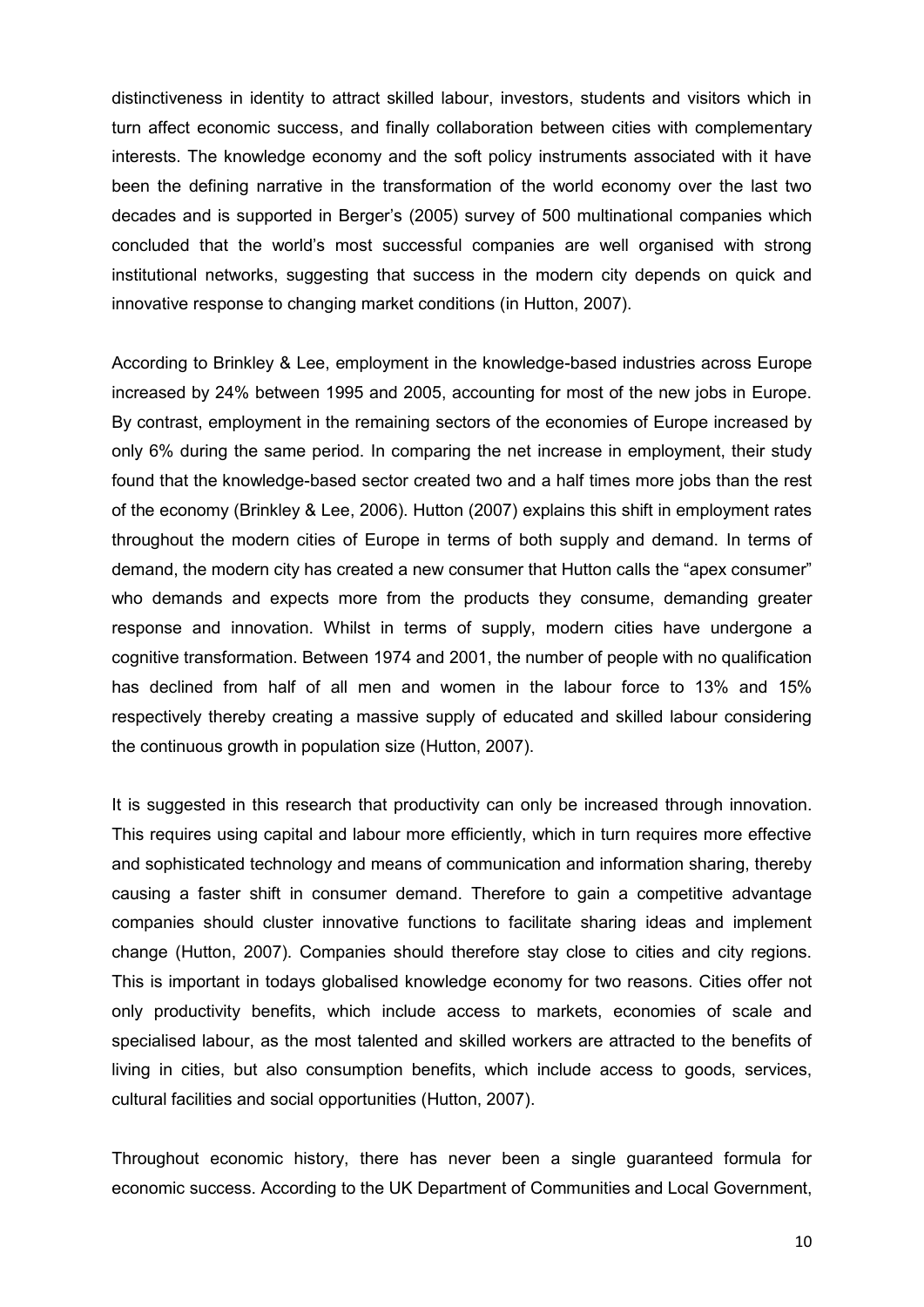successful cities have been built on distinctive socio-economic histories, as well as physical and geographic environments linked to nearby cities enabling them to adapt to a changing economic environment. Instead, certain principles must be applied when planning policies for cities (in Hutton, 2007), including:

- 1. Urban policymakers must plan policy based on the size of a city. Although the size of a city is not relevant to its success, it is important for policy planning. Since different advantages and disadvantages are associated with size, the size of a city has a significant influence upon opportunities for sustainable economic development. Specific advantages associated with large cities include higher productivity and international presence, industrial diversity particularly in knowledge industries and greater variety of cultural activity particularly attractive to knowledge workers. By contrast, large cities can become unattractive locations to do business as the cost of living increases, congestion decreases quality of life and the higher cost of salaries increase the cost of doing business making relocation to smaller cities attractive. Therefore urban policy must reflect the size of the City and how size affects industry, economic development, society and ability to adapt to changing demand.
- 2. The economic success of a city is directly relative to the economic success of other cities in close proximity. Cities rely on their networks and relationship to other cities and cannot be treated in isolation, thereby establishing a hierarchy of cities. The implication is that cities, regardless of size, grow or shrink together at the same rate. Therefore, as a large city grows, smaller cities in close proximity will grow at the same rate thereby establishing and maintaining an urban hierarchy of cities, suggesting that all cities, irrespective of size are interdependent. It is crucial to the economic development of a city that policy makers and entrepreneurs understand how to maximise growth advantage out of these relationships by working with neighbouring cities which can be a source of important resources, particularly labour for knowledge industries.
- 3. Strategies for the sustainable economic development of a city must be premised upon its economic history. The city's strengths and weaknesses are shaped by its past and therefore strategies for economic development must be based on how the economy has changed over time and continues to change currently. It is argued that, unless a city builds on its past, there is a danger of investing in fashionable but ineffective strategies given particular socio-economic and cultural circumstances. Unless a city is able to support a particular strategy to build specialist strength, it is unlikely to grow and gain a sustainable competitive advantage. A city must be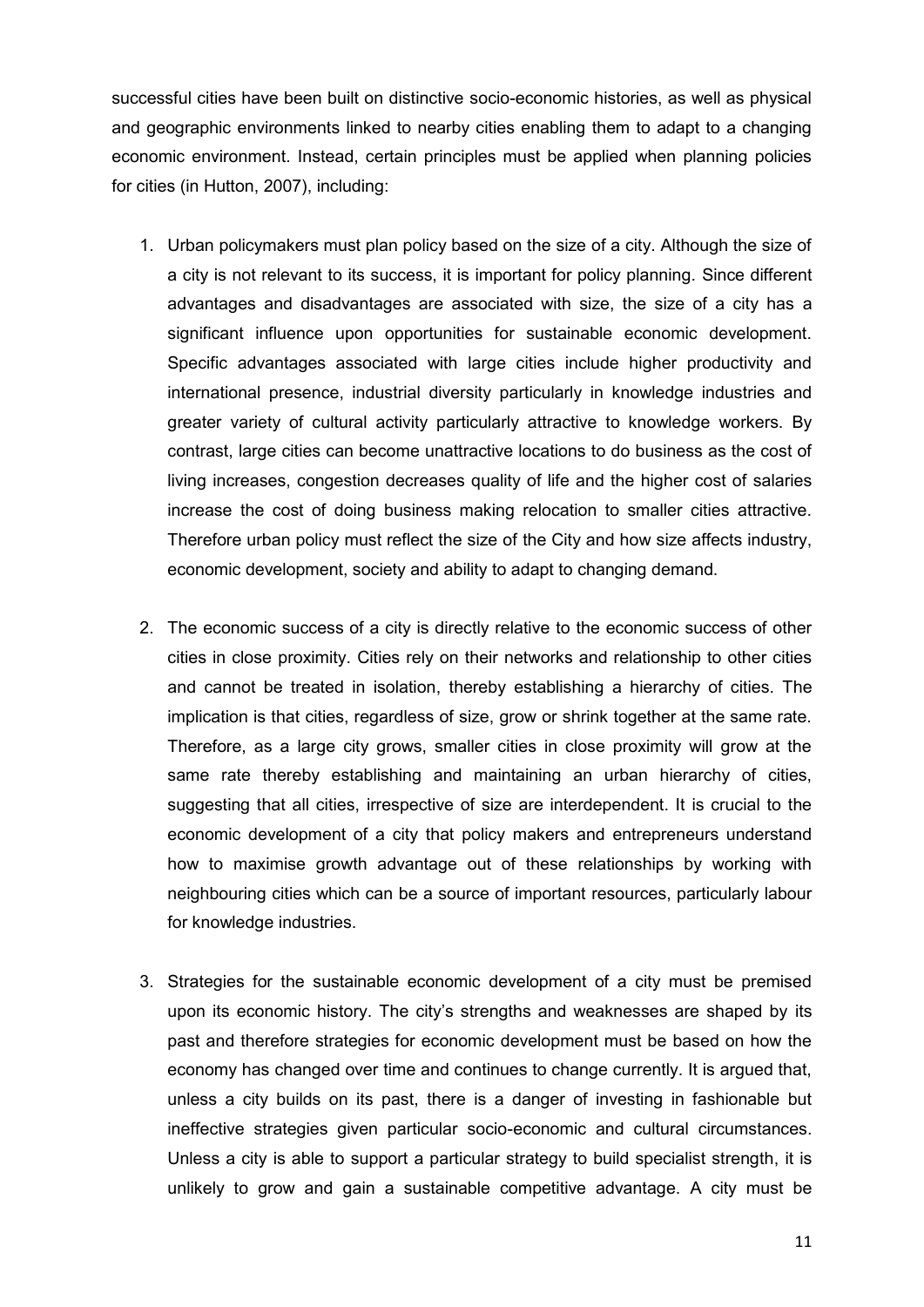capable of providing necessary support, whether in terms of research or skills base, if a strategy is to succeed. Therefore, cities that build strategies upon existing strengths are far more likely to develop in a sustainable way.

- 4. Economic and social policy instruments must work together. Economic development cannot be sustainable unless it trickles down to all levels in the economy. Research has found that economic growth achieved by the development of knowledge industries is unsustainable where large sectors of the population remain unskilled, unable to access newly created jobs and benefit from the economic success.
- 5. Research by the UK Department of Communities and Local Government (Hutton, 2007) has found there to be two threshold points beyond which knowledge intensity of businesses within a city create higher levels of growth, being at 25% and 40% respectively (Figure 2.1). At the first threshold point where 25% of businesses in a city are knowledge based, there is a significant increase in economic growth in the City whilst at the second threshold level where 40% of business are knowledge based the returns are even greater. This principle also translates to the level of knowledge amongst the population where the tipping points are measured by the percentage of the population with university degrees at 20% and 30% respectively (Figure 2.2). It is evident therefore that knowledge industries have a significant impact on the economic development of a city. The sudden increases in economic development at the various tipping points may be attributed to knowledge density and the clustering of certain productive industries which are able to benefit from the success of similar businesses within the City. Therefore, the growth of knowledge, increase in density of knowledge workers within a city and the success of knowledge industries, create sustainable economic benefits to mutual advantage so that the agglomerative effects of increasing knowledge intensity creates sudden growth advantages across industry (Hutton, 2007).



Figure 2.1: Threshold growth points for Knowledge Intensive Businesses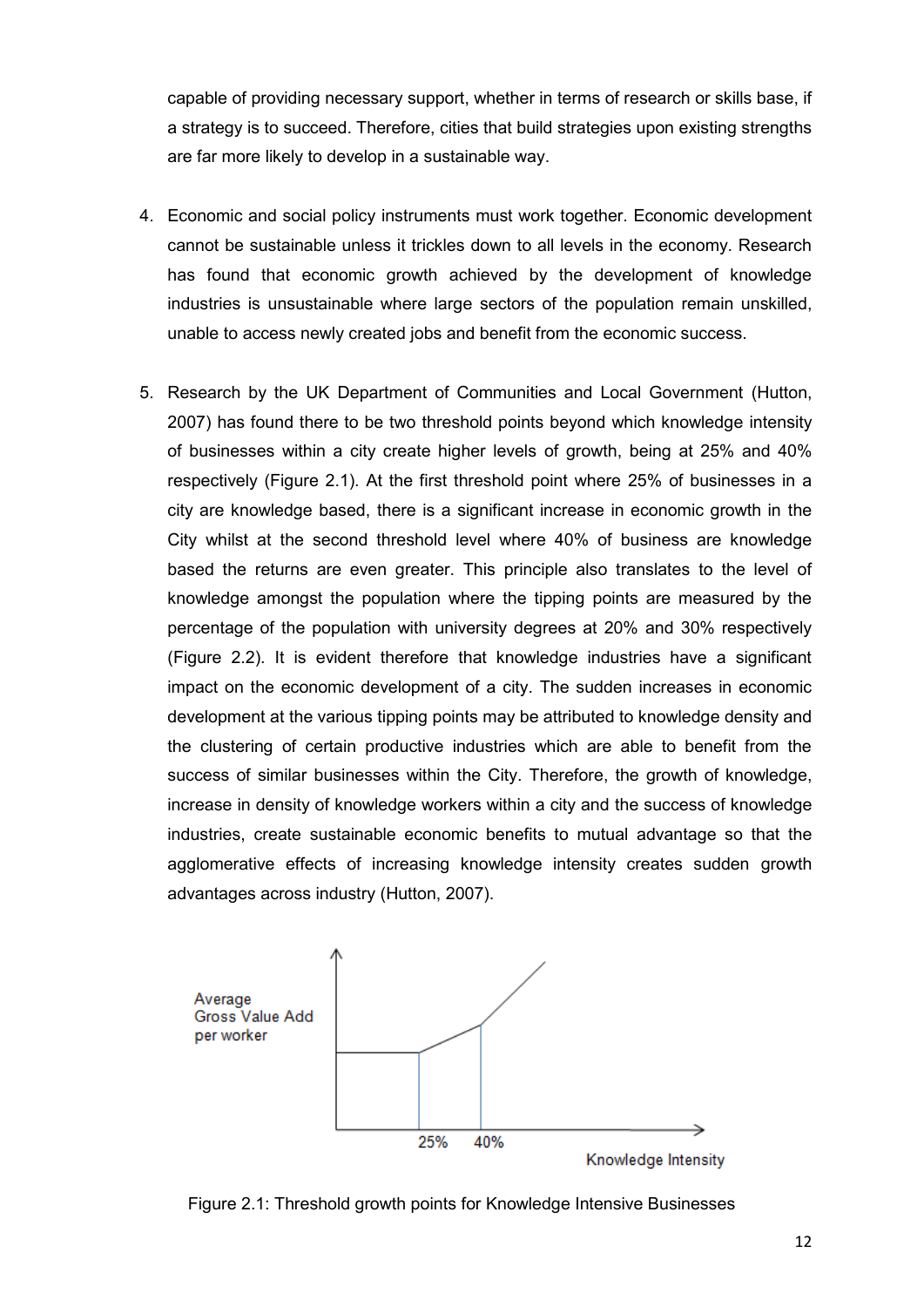(Source: UK Department of Communities and Local Government in Hutton 2007: p11)





Policy instruments of modern rapidly growing economies appear to focus on 'hard' policy instruments such as transport, infrastructure, attractive city centres and living accommodation. However, as cities modernise, focus is increasingly shifting towards 'soft' policy instruments such as skills and leadership development; distinctiveness and collaboration. Often 'hard' policy instruments have been distinguished as economic policy and 'soft' policy as social policy and therefore ancillary to economic development as it is often difficult to associate the benefit to the policy itself. The outcome is that 'hard' policy is generally funded through long term capital investment projects whilst 'soft' policy is most generally funded through short term revenue funding (Hutton, 2007). Yet value and economic success in the knowledge economy comes predominantly from the process of innovation often attributable to 'soft' policy instruments, so it is important to identify drivers of 'soft' policy. Hutton (2007) distinguishes four 'soft' policy instruments recommended for sustainable economic development of the knowledge economy, namely skills, leadership, distinctiveness and collaboration.

Skills are critical to success in today's modern knowledge economies. Cities must invest in skills development in response to the demands of key industries within the economy. This is necessary to increase not only the levels of productivity but also for the social growth and benefit of the cities' residents. To achieve a high level of skills within the knowledge economy, the public sector must work with employers and educational institutions to strive towards the development of necessary skills for the benefit of the economy and invest in the necessary skills development programs as a means of social upliftment and welfare (Hutton, 2007). Leitch argues that skills are important not only because it creates greater employment and wage premium benefits to individuals without skills but also because it increases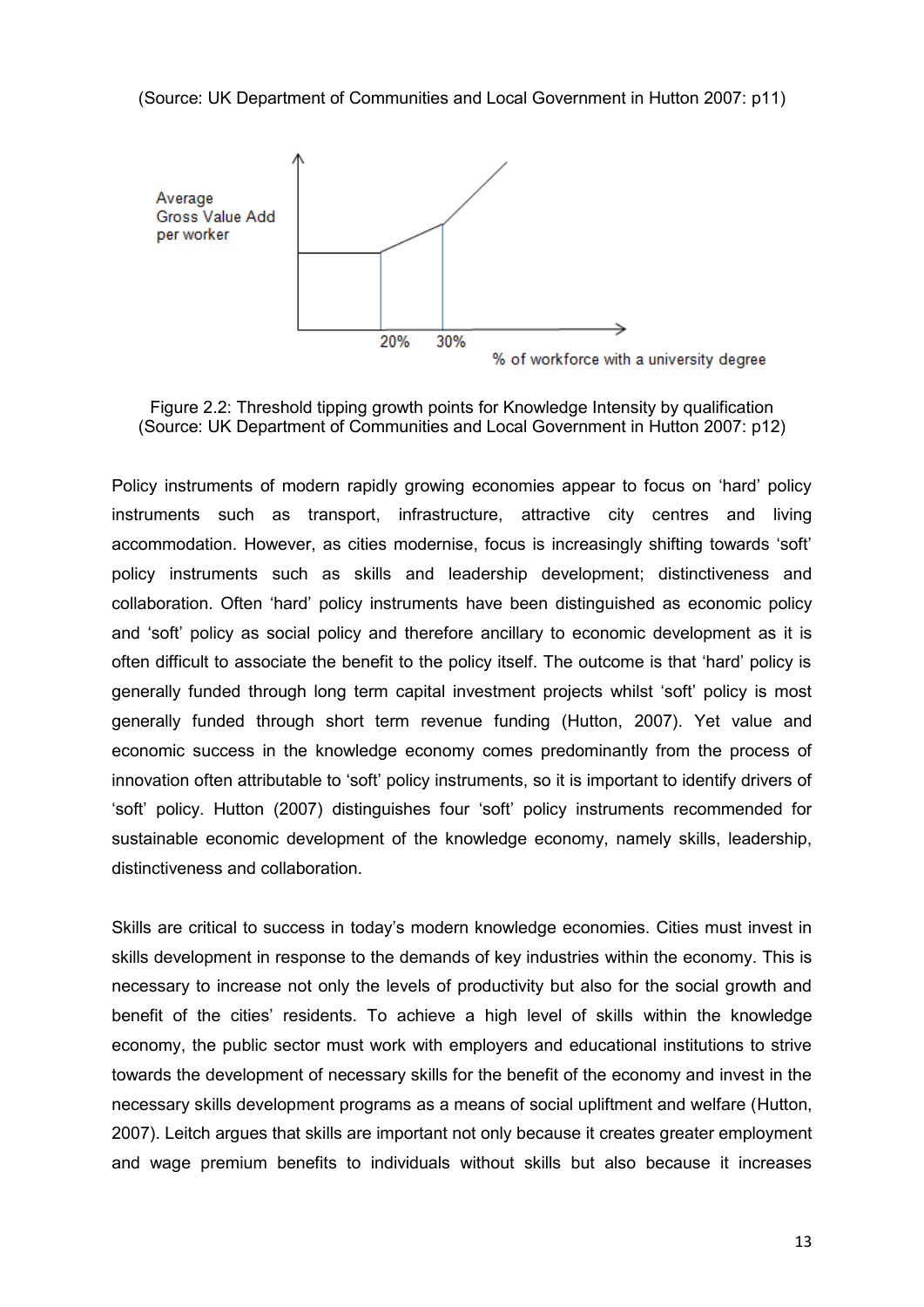productivity, growth and innovation within the firm employing the skilled individual (Leitch, 2007).

Sustainable business needs strong leadership, which is a critical driver of economic development and success in the knowledge economy. Leadership creates not only vision but also business strategy attracting knowledge intensive businesses and workers, thereby increasing productivity (Hutton, 2007). International case studies have shown that strong city leadership that is able to exercise power at the regional level prove to be the most economically successful cities (Hutton, 2007).

Cities must promote a distinctive strategy to attract business and knowledge workers. This can be achieved through tourism, history, architecture and public marketing events such as festivals or sporting events (Hutton, 2007). However, cities also have different but complementary strengths so it is vital to the economic success of a city that other cities in close proximity work together to build strong regional inter-city links to enhance their business offerings to knowledge intensive firms and workers (Hutton, 2007).

Innovation is an important driver of economic success, however, it represents far more than the exploitation of new ideas. It not only refers to the creation of new ideas, but more importantly to the adaptation and improvement of existing ideas which includes products, services, processes or even organisational methods used in practice. Innovation is relevant to all sectors within the economy and not just science and technology (OECD, 2005).

Cities can foster innovation through the growth of knowledge intensive businesses by bringing people and business together. Assisting the flow of knowledge and ideas by means of networks where entrepreneurs and businesses work together to produce goods and services, known as the innovation ecosystem, is critically important to the growth of innovation itself (Crowley, 2011). By doing things better and in new ways, the fostering of innovation creates new markets, improves comparative advantage and increases productivity for companies within the City and region through more efficient use of capital and labour (Crowley, 2011).

Yet cities and regions may innovate in different ways and therefore localised policy may be required to provide flexible solutions to growth models. A different policy strategy, for instance is required for a knowledge intensive service industry in contrast to an industry manufacturing high technology products (Crowley, 2011). The global economy itself has witnessed massive changes over recent decades driven predominantly by knowledge intensive service industries which have generated more jobs and created more economic

14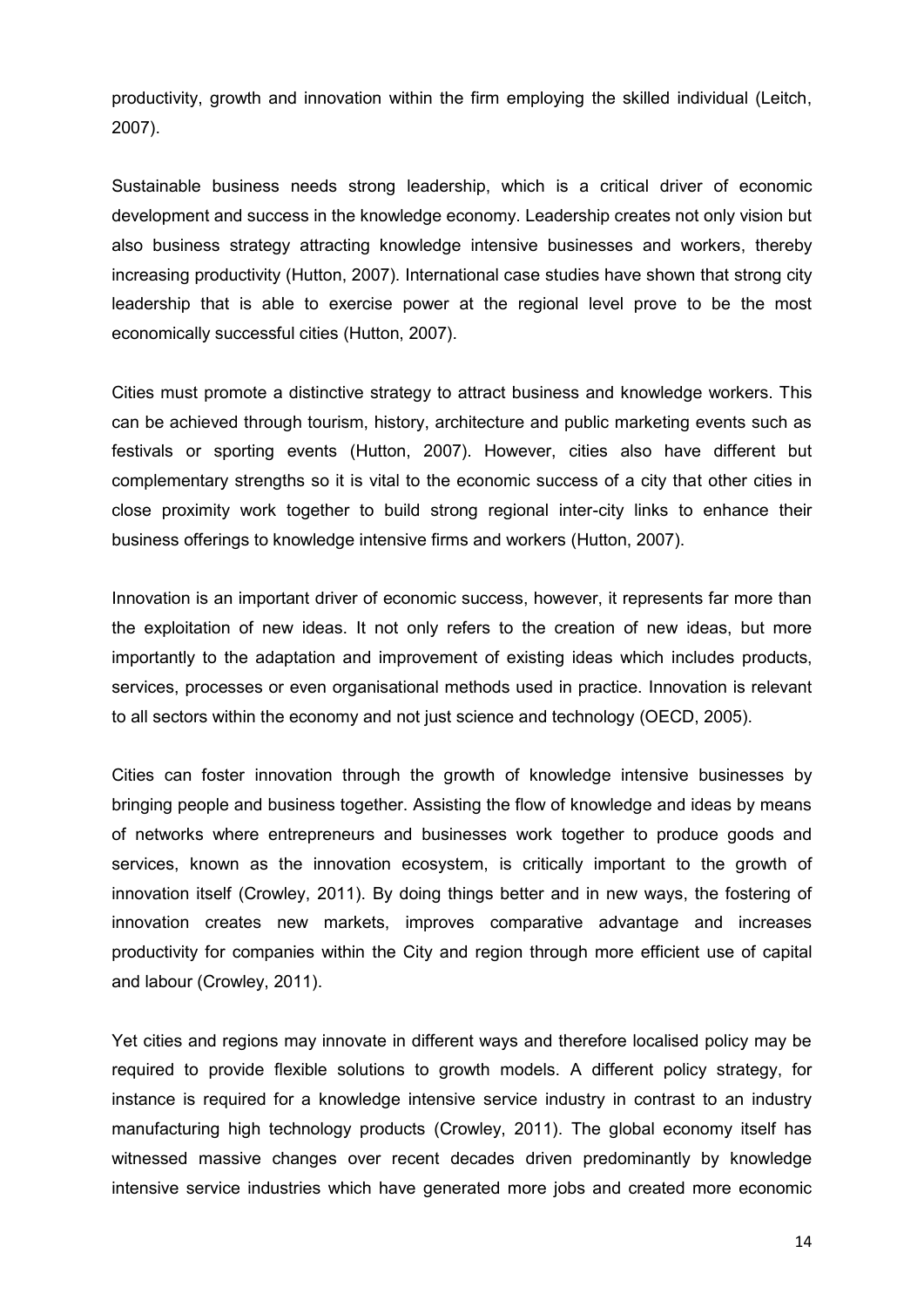growth than any other sector of the economy. The last 30 years have witnessed a 90 per cent increase in employment in knowledge intensive industries compared to less than 15 per cent in all other industries combined. As a proportion of the workforce this may be accounted for by the fact that knowledge workers comprised one fifth of the UK workforce in 1970, two fifths in 2011 and is expected to comprise over half the workforce by 2020 (Crowley, 2011).

As the structure of the economy has changed so too has the structure of business investment. Investment on the creation and exploitation of knowledge intensity has tripled over the last 30 years. Whereas in 1970 firms across the United Kingdom invested £4 on intangible investments including software, research and development and training for every £10 on tangible assets such as offices, tools and machinery, by 2004 this increased to £13 in order to increase innovation and competitive advantage (Crowley, 2011). This investment in innovation has made a massive contribution to economic growth in the United Kingdom. According to NESTA, two-thirds of the growth in labour productivity between 2000 and 2007 is attributed to innovation (NESTA, 2009).

Cities can contribute to innovation and growth by fostering knowledge creation which brings concentrations of highly skilled people together. This not only promotes the exchange of ideas and learning which facilitates the process innovation but also attracts businesses which are attracted to clusters of skilled labour and consumers. The process of innovation in turn generates spill over benefits of enormous value to firms able to absorb the benefits of the innovation without having to pay for it (Crowley, 2011).

# **2.4 Entrepreneurship in the Context of a Developing City**

Most large cities are more entrepreneurial than countries. This difference is particularly acute in developing countries where the less entrepreneurial the country the larger the difference in terms of the measurement indicators (Acs et al, 2008). The result is that urban space and the meaning attached to it in developing countries is being recreated not for the impoverished local population but for the investor to attract high value business interests that can flourish in impoverished locations (Swyngedouw in Biddulph, 2011) leading Hubbard to suggest that "the focus of much urban governance is no longer the provision of services to city residents, but a concern with the prosperity of the City and its ability to attract jobs and investment'' (Hubbard in Biddulph, 2011: p64).

The difficulties facing small business in South Africa were highlighted in the Government's White Paper on its National Strategy for the Development and Promotion of Small business in South Africa released in 1995, which provided for policies and a strategy for the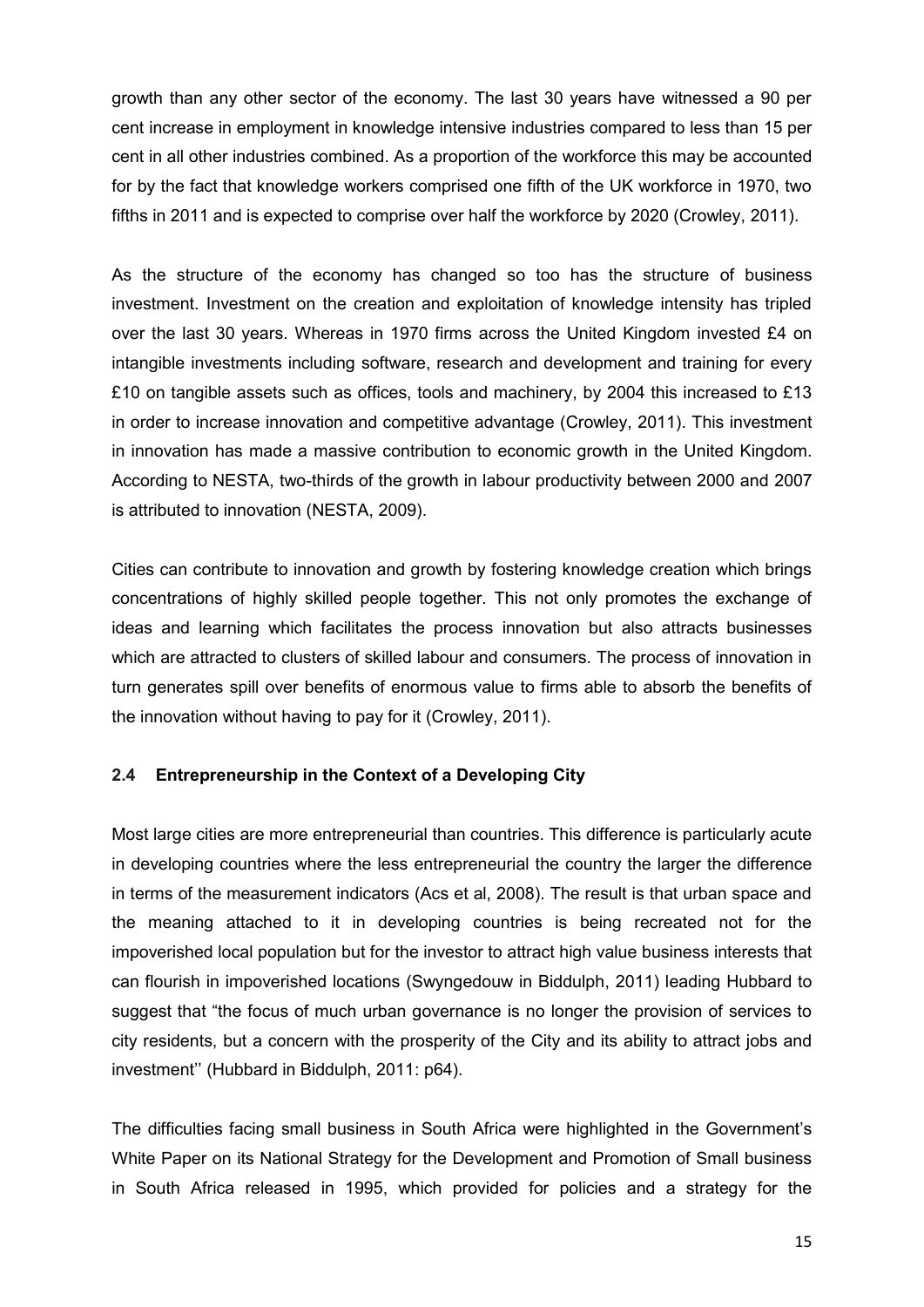development of small business in South Africa. The Paper identified numerous constraints facing small business in terms of the tax burden, legal and regulatory issues, lack of access to markets, finance, affordable business premises, skills and expertise as well as technology and infrastructure (Department of Trade and Industry, 2005).

Despite these restraints popular business models focus on competitive advantage which distinguishes between short term price competitiveness at which the business is able to deliver its product to market and the longer term, non-price competitiveness being technology or knowledge-based competitiveness. As low to medium technology industries, as compared to high technology industries, are based on lower levels of knowledge, they have less impact on longer term possibilities of competitive advantage and future development (Wzi*a*-Kubiak in Hirsch-Kreinsen and Jacobson, 2008).

But most innovation enabling capabilities develop naturally through a learning process being transformational and configurational capabilities and not as a result of scientific research and technological advance (Bender in Hirsch-Kreinsen and Jacobson, 2008). Thus, whilst research and development is a precondition for innovation at the level of big organisational business, it is not the most important activity for the creation of innovation which develops through experience and learning (Bender in Hirsch-Kreinsen and Jacobson, 2008). This is significant for developing economies where there are fewer innovation resources and industry is based more on low to medium levels of technology. Wzi*a*-Kubiak points out that innovative improvements within low to medium technology based industry have more economic effect than innovative improvements in high-technology sectors thereby enabling industry based in the developing world to take competitive advantage over their counterparts in developed economies (Wzi*a*-Kubiak in Hirsch-Kreinsen and Jacobson, 2008).

Economic development is achieved through shared and sustainable increases in per capita income accompanied by structural economic shifts towards greater value added goods and efficient methods of production. This process is facilitated by entrepreneurs who contribute by reallocating resources towards productive use and supporting structural change through the economic process of filling economic gaps, establishing economic inputs and cost discovery (Szirmai et al., 2011).

It has been suggested that innovation is less important for growth in developing economies as economic development proceeds through three stages from factor-driven development, through efficiency-driven development to innovation-driven development. Therefore, it has been argued that innovation driven growth only occurs at advanced levels of development, which according to studies reported by Acs and Szerb (2009) indicate that innovation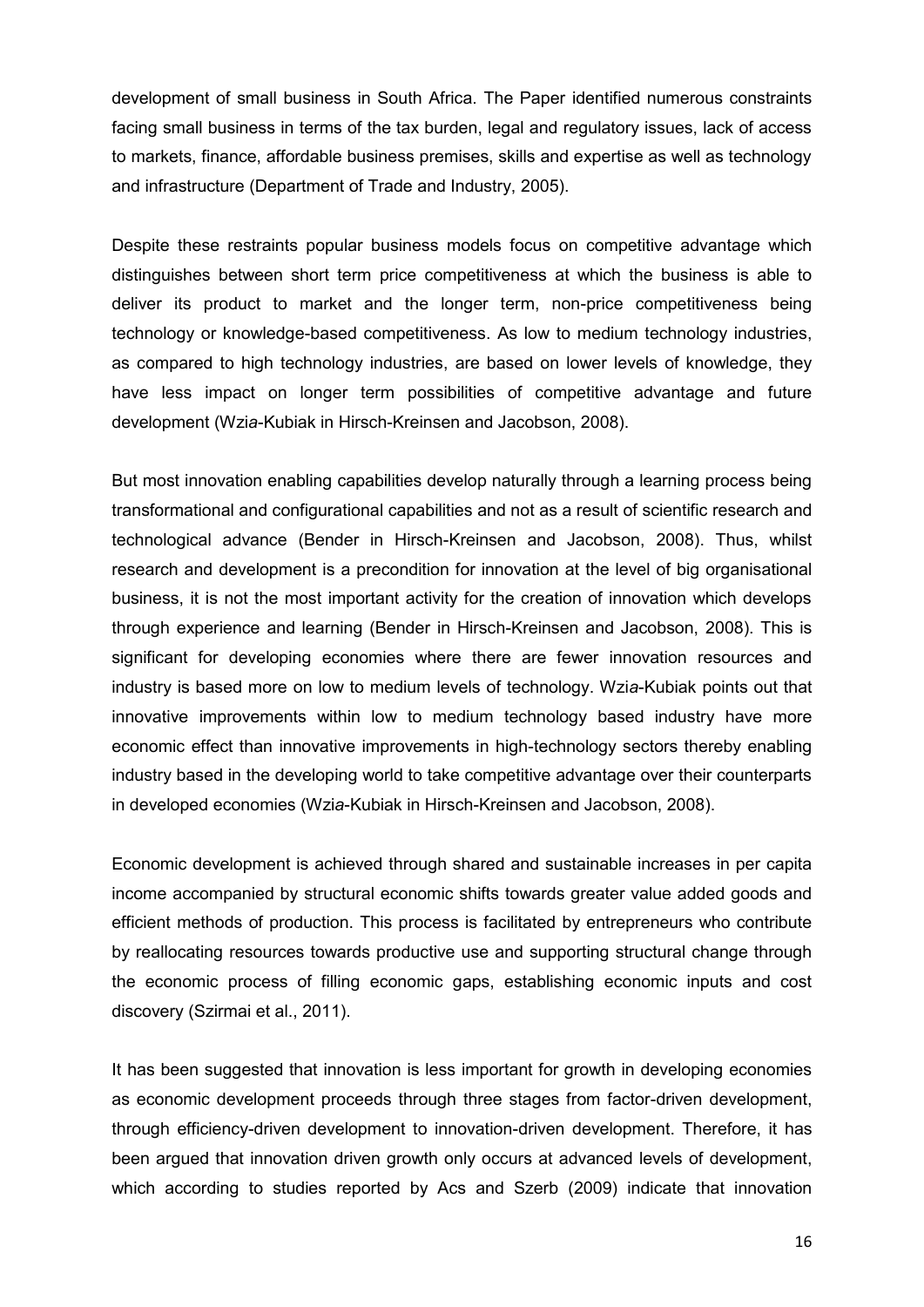accounts for only 5 per cent of economic activity in developing economies compared to 30 per cent in advanced developed economies. New technological innovations tend to originate in advanced developed economies resulting from vast expenditure on research and development (Szirmai et al., 2011), and whilst the discipline of entrepreneurship is a study of opportunity recognition, creation and utilization defining entrepreneurship as the 'discovery and exploitation of opportunities' (Shane and Ventakaraman in Szirmai et al., 2011, p4), this raises important questions about innovation and entrepreneurship within the context of the developing economy, particularly relating to how entrepreneurs innovate and contribute towards economic development in developing economies and how can they be supported through this process (Szirmai et al., 2011).

Competition has become increasingly dependent on knowledge-based innovations. Even within the traditional sectors and service industries, advances in technology are leading towards higher value added activities within value chains (Szirmai et al., 2011). According to endogenous growth theory, capital and labour are subject to diminishing returns, whilst knowledge based investment generates increasing returns due to knowledge spillover and positive externalities. Due to their superior systems, advanced economies profit more from investment in knowledge based innovations than less developed economies as innovations are able to quickly diffuse throughout the economy (Szirmai et al., 2011).

However, these innovations when implemented in developing economies, can lead to rapid economic growth, as businesses may, dependant on the developing economies absorptive capabilities, creatively adapt and absorb the benefits of technological advances without incurring the cost of its development (Szirmai et al., 2011). The ability for a developing economy to absorb new technologies and catch up with advanced countries has been observed by Lewis wherein that it takes an economy at least 30–40 years to industrialize (Lewis in Szirmai et al., 2011) and that no developing economy has modernised into an industrialised economy since the Second World War without pre-war manufacturing experience (Amsden in Szirmai et al., 2011).

Entrepreneurship is arguably one of the primary sources of growth in the production function alongside labour, capital, knowledge and technology, finding new ways of combining factors of production to create wealth. However, to do this in ways that will unlock economic development and growth requires necessary institutional infrastructure (Szirmai et al., 2011) and therefore, according to Stam and van Stel, entrepreneurs play different roles in creating wealth in developing economies as compared to their counterparts in advanced economies (Stam and van Stel in Szirmai et al., 2011).

17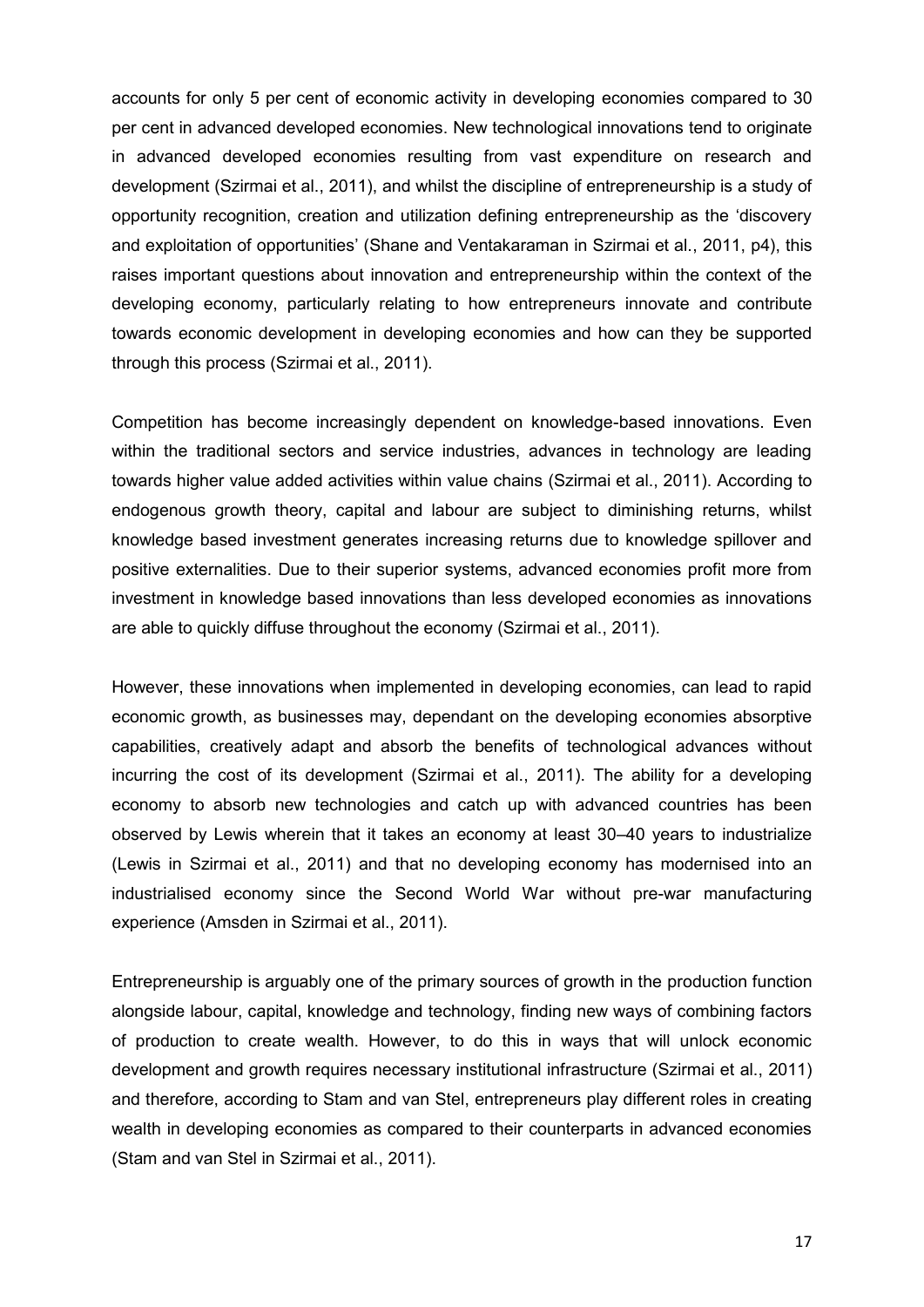In their econometric analysis, Stam and van Stel studied the existence of entrepreneurship across different countries categorised into three groups based on institutional characteristics being advanced high-income economies, transition economies, and low-income developing economies. The existence of entrepreneurship was measured using the Young Business (YB) index which is the percentage of the adult population who is either the owner or manager of a business less than three and a half years old. The level of YB activity was measured by calculating the number of such businesses that expected to employ a given number of employees over the next five years. A business expected to employ 20 employees within five years was given a high growth expectation rating along the YB index whilst a business expected to employ six employees was given a medium growth expectation rating (Szirmai et al., 2011).

The authors found that YB activity significantly affects economic growth in developed and transition economies, but not in developing economies. They explain this due to a number of issues including the lack of complementary physical and human capital, the scarcity of larger companies that can act as a training ground for entrepreneurs and that many entrepreneurs within developing economies are survival entrepreneurs who may not be in a position to be particularly innovative and contribute to structural economic change (Stam and van Stel in Szirmai et al., 2011). Although small business accounts for the most number of new jobs and a substantial share of high value added goods and services, the ratio of its share of value add to share in the labour market is lower than that of large business because small business is less capital intensive than big business (Szirmai et al., 2011).

Yet despite these statistics Stam and van Stel, argue that small businesses are the primary driving force in the process of structural economic change in developing and transition economies (Stam and van Stel in Szirmai et al., 2011). According to International Labour Office (ILO), statistics from 2002 indicate that small businesses in Vietnam comprise 99.9 per cent of all business, employed 77.3 per cent of the labour market and contributed to 26 per cent of the country's GDP, and in Turkey small business employed 61.1 per cent of the labour market and contributed 27.3 per cent to GDP. The ILO statistics indicate that informal microenterprises account for at least half of the entire labour market in the non-agricultural sector across the entire developing world, 72 per cent in Sub-Saharan Africa and 41 per cent of the GDP of the non-agricultural sector in Africa, indicating that small businesses are the primary source of income and employment for the urban population in Africa (ILO in Szirmai et al., 2011).

According to Gebreeyesus (in Szirmai et al., 2011), innovative performance is influenced by both human and firm variables attributable to the entrepreneur and business respectively.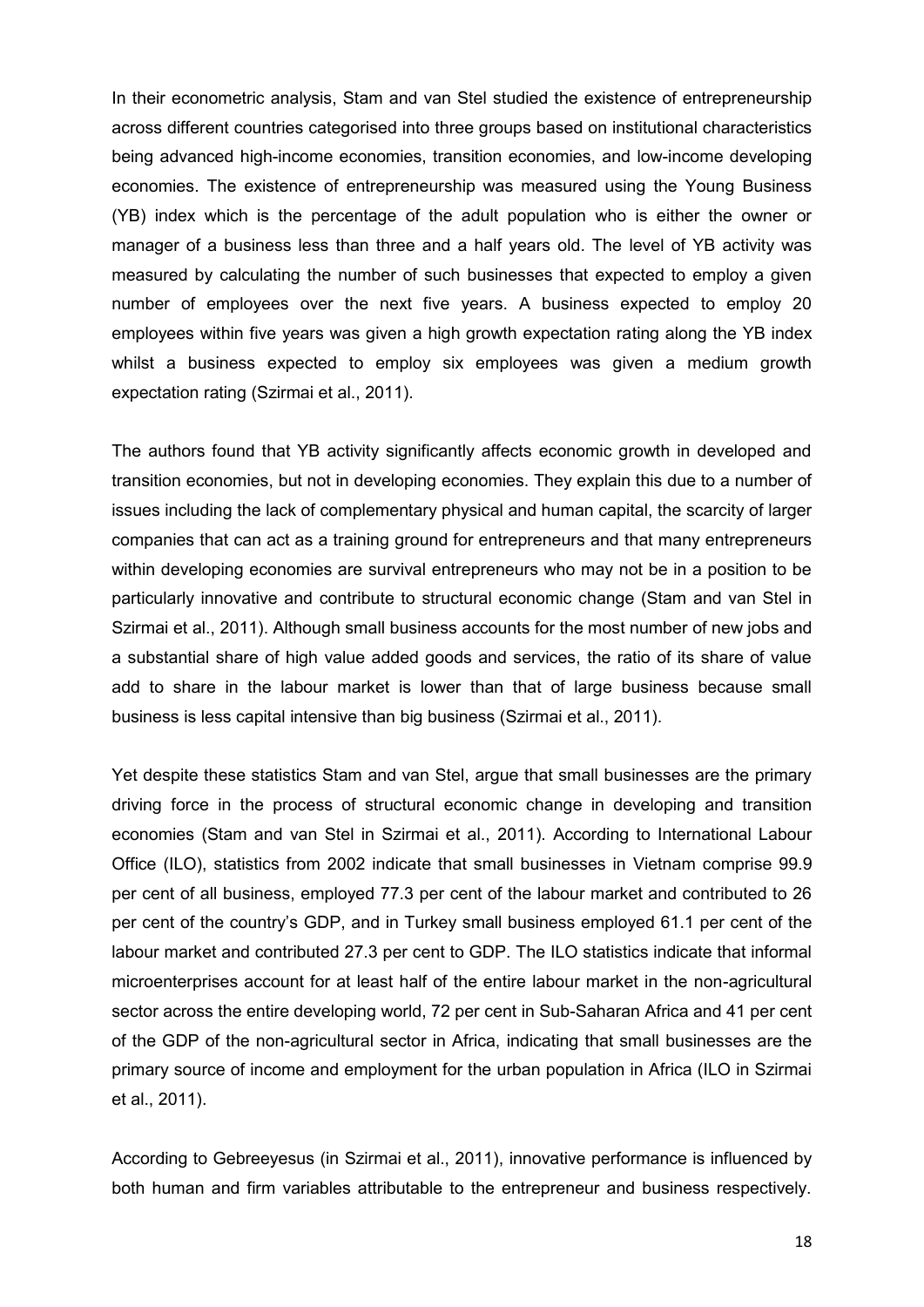Amongst the variables relating to the entrepreneur, studies indicate that younger entrepreneurs are more likely to innovate than older entrepreneurs, men more than women and particularly that vocational training significantly improves innovative performance measured in terms of newness, value creation, and process. Regarding business elements, studies show that larger firms innovate more than smaller ones and, contrary to human variables, that older firms tend to innovate more than younger ones (Szirmai et al., 2011).

While innovative performance is positively related to growth through employment growth (Szirmai et al., 2011), research indicates that developing economies demonstrate lower levels of innovative performance than advanced economies. In Africa, Rooks, Szirmai, and Sserwanga attribute this to the fact that most entrepreneurs are survival entrepreneurs and thereby unable to contribute to wider economic growth (Rooks, Szirmai, and Sserwanga in Szirmai et al., 2011). Low levels of innovative performance may also be attributed to financial constraints and the lack of market opportunities and support through cooperation and linkages between different actors (Szirmai et al., 2011).

Mani (in Szirmai et al., 2011) distinguishes five categories of factors that can facilitate innovative performance. These include economic liberalization to create new market opportunities, increasing financial aid, implementation of public–private partnerships, government support programmes together with complementary private initiatives and increasing the availability of skilled labour. However, in order to create a sustainable competitive advantage, the economic activity must involve a measure of complexity that is not easy to replicate (Laestadius, Gustavsson and Long in Hirsch-Kreinsen and Jacobson, 2008).

Recent decades have witnessed an enormous increase in innovative performance and complexity of technological activities outside OECD countries in developing and transition economies. Indicators that support this include a nineteen per cent per annum increase in scientific publications and licensing of patents as well as the dramatic increase in foreign trade in high-tech products increasing by 202 per cent from \$US 5 164 billion to \$US10 431 billion in the decade between 1995 and 2005. Vietnam over this period jumped to rank 50 amongst world exporters increasing exports by 580 per cent, while China over this period increased its exports more than 500 per cent from \$US 149 billion to \$US 762 billion, transforming its economy into the third-largest exporter in the world after the US and Germany (Laestadius, Gustavsson and Long in Hirsch-Kreinsen and Jacobson, 2008). Clearly both developing and transition economies are able to make dramatic economic advances with the correct policies supporting innovative performance. However, in order to do so economies require the right business environment for new business start-ups, active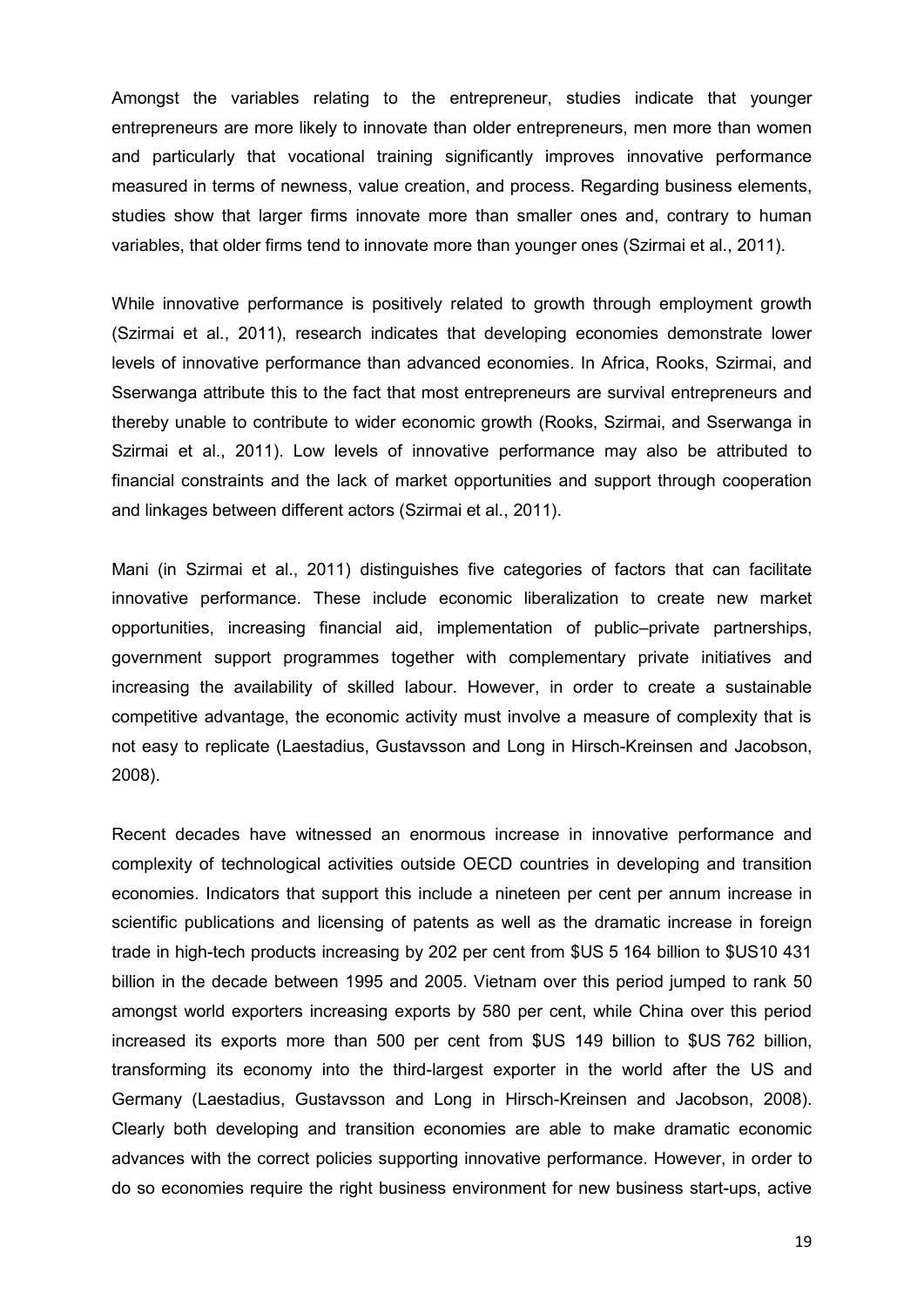skills formation and organisational learning, risk financing and network facilitation (Mani in Szirmai et al., 2011).

#### **2.5 Theory of Economic Convergence :The Gravity Model**

As the population concentration within cities increases, economic activity also increases resulting in cities increasingly becoming the source of national wealth. Indeed, seventy percent of the gross domestic product of KwaZulu-Natal is attributed to the economies of the five main cities of Durban, Pietermaritzburg, Richard's Bay, Newcastle and Port Shepstone. However, even when they are spatially close, cities differ in economic structure, growth rates, income per capita and unemployment. Although economically diverse, cities are economically integrated and experience a level of economic convergence in accordance with the neoclassical Solow growth model, which argues that income across cities varies due to differing capital-labour ratios. Cities with higher ratios of capital to labour are wealthier because workers are more productive in response to capital investment (Coetzee, 2012).

The neoclassical Heckscher-Ohlin trade model, argues that income variances between cities are the consequence of factor pricing and levels of factor endowment. Whilst income convergence occurs through trade due to specialisation (Kim in Coetzee, 2012), Paul Krugman predicts that differing capital-labour ratios resulting from divergent industrial structures between cities will cause income divergence (Krugman in Coetzee, 2012) as hightech, high-wage industries concentrate within certain regions, leaving other cities to rely on low-tech, low wage industries (Kim in Coetzee, 2012).

Economic Integration as the study of the creation of common markets may therefore support either economic convergence or divergence in terms of development and wealth between cities and is therefore critical to the concern with gaps in living standards (Coetzee, 2012). According to Cashin and Sahay, income convergence is driven by diminishing capital return as each additional unit of capital generates smaller measures of output and is therefore of most benefit when the amount of capital stock is small. Thus the neoclassical growth model predicts that poorer regions grow faster than wealthier ones with a given level of capital stock as cities with a low capital-labour ratio have higher capital income growth rate (Cashin and Sahay in Coetzee, 2012). This theory is supported by empirical findings based on regional incomes measured in GDP per capita, which show that the growth rate of income per capita is inversely related to initial levels of income per capita, leading to the conclusion that low income cities record higher growth rates than high income cities (Gardiner et al in Coetzee, 2012).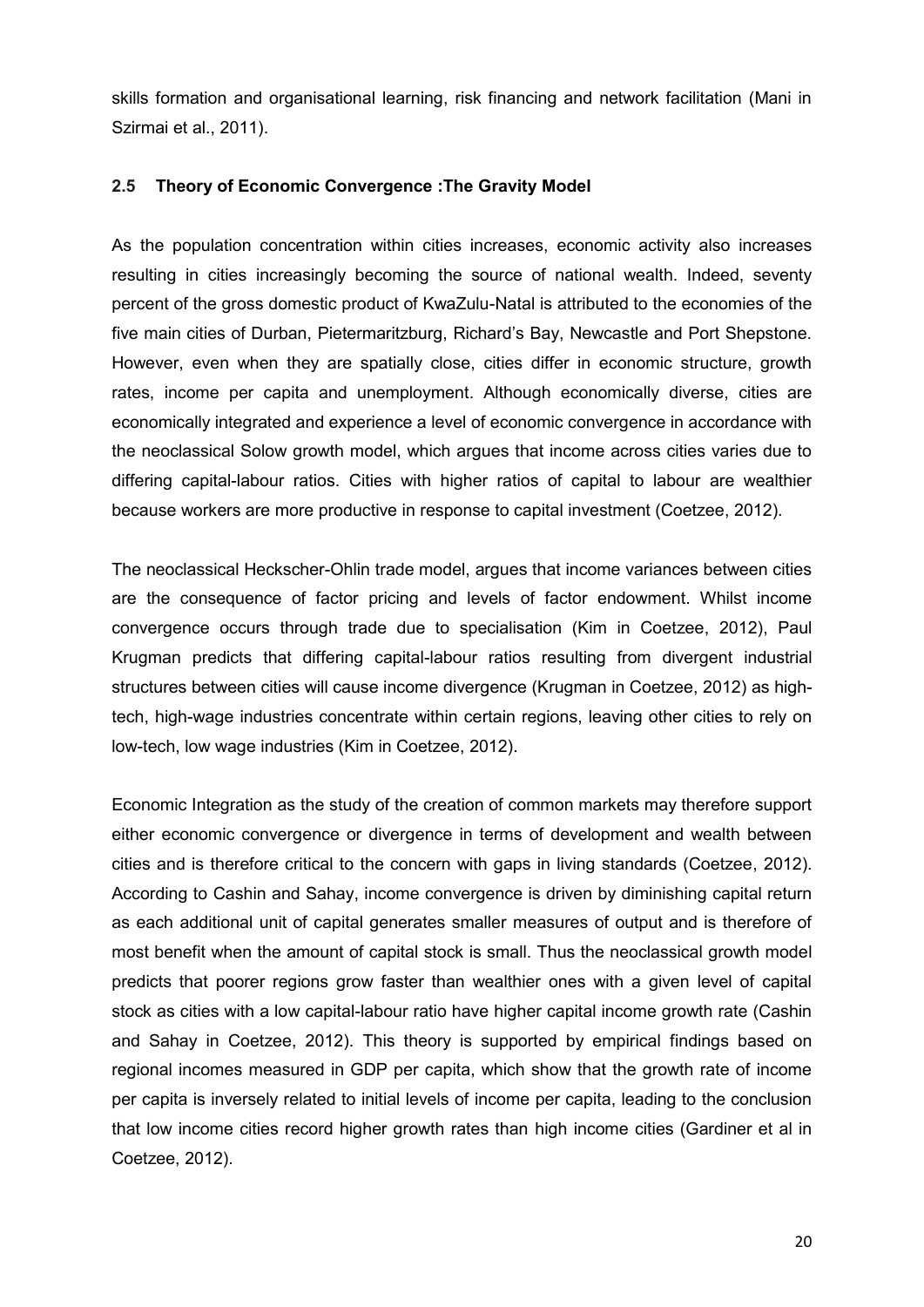The gravity model is a theoretical technique for measuring the degree by which cities converge. Based on Newton's theory of gravity and adapted for purposes of studying economic convergence between economies, calculated values of convergence are mere estimates as no sales trading statistics between cities exist. According to the theory a given mass of factors of production at source is attracted to the mass of demand for goods and services at destination, the flow of which is reduced by the geographical distance between the locations. Thus, the level of trade between two cities is proportional to their size and inversely related to the geographical distance separating them, explaining the flow of goods and services between areas as a function of the characteristics of the source and destination as well as a measurement of distance (Coetzee, 2012). According to research conducted using the gravity model, studies showed that "a 1 percent increase in the size of the host economy will be associated by a 1.7 percent per annum increase in trade flows and a 1 percent increase in the size of the trading economy will be associated by a 11.5 percent per annum increase in trade flows, whilst a 1 percent increase in distance will be associated with a 2.5 percent per annum decrease in trade flows" (Coetzee, 2012, p19).

Despite the relatively high levels of trade between the principle cities across KwaZulu-Natal, there appears to be a low level of economic convergence between the cities measured in terms of growth and income disparities suggesting weak city integration and thereby refuting the gravity model. However, this may be explained by Gang's suggestion that geography and transportation costs can cause regional inequalities in modern industrial market-based economies (Gang in Coetzee, 2012).

#### **2.6 How to Measure an Entrepreneurial City**

Whilst most Small, Medium and Micro-sized Enterprises may not grow very large, they contribute significantly to the economy, driving competition, growth and job creation, as low entry costs encourage entrepreneurship and enhance productivity (World Bank, 2009). In many countries, the World Bank (2009) notes that small businesses contribute more than 50% towards a country's Gross Domestic Product (GDP), creating more than half of the jobs, most of the significant innovation and play an important role in the distribution of wealth.

Comparison between the United States and Europe demonstrates that not only is the US economy better at creating new business but also at enabling them to grow, as whilst only five percent of European businesses started since 1980 made it onto the European Union's top 1,000 largest companies list, 22 percent of American firms made it onto their top 1,000 list. Even more interesting from these statistics is that of the new businesses founded since 1975 that made it to the top 500 list, 25 were founded in the United States, 21 from emerging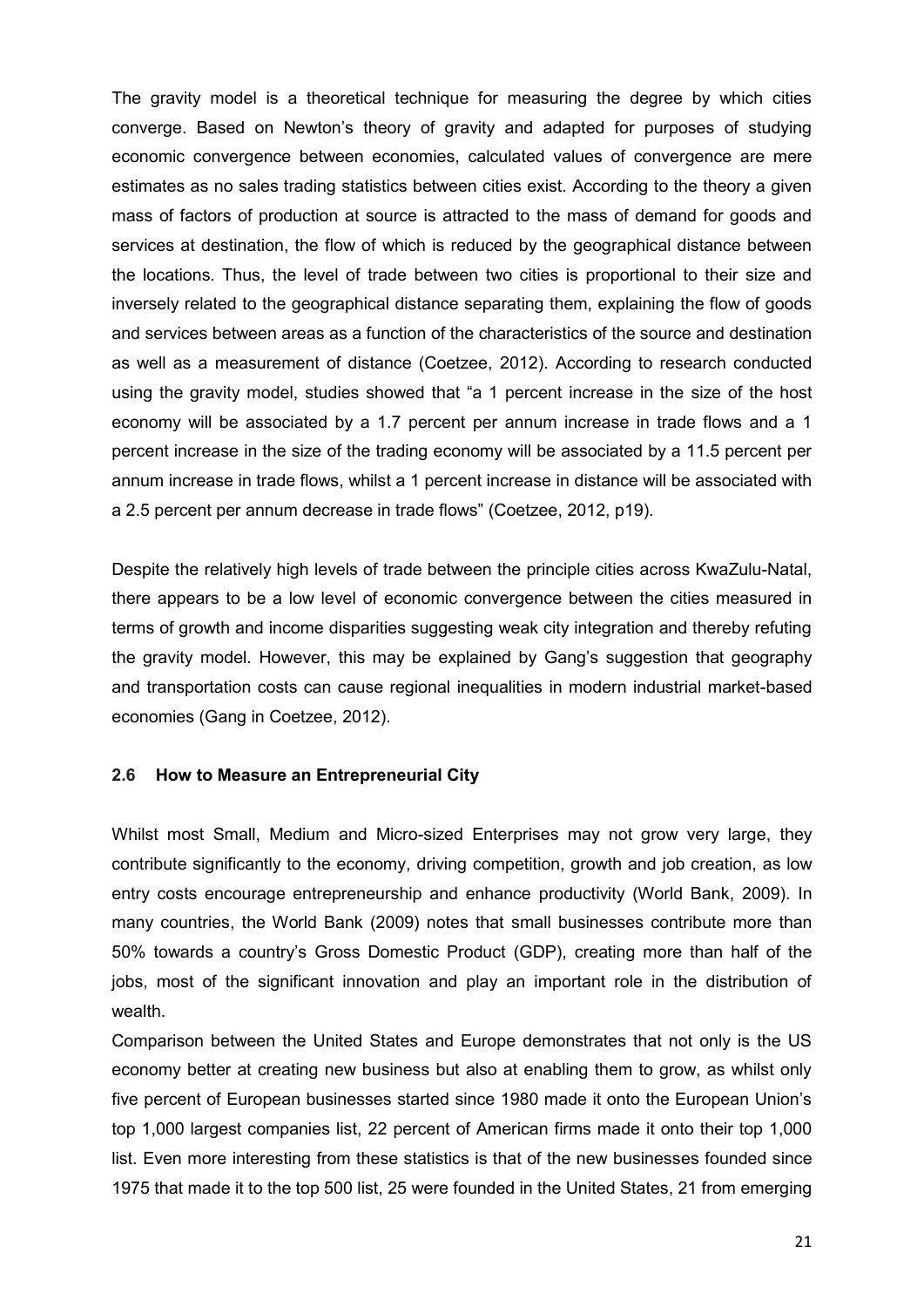economies and only three from Europe (Irwin Grayson Associates, 2010). Such statistics are even more astounding when you consider that since the Second World War, 50 percent of all innovations and 95 percent of all radical innovations have come from SMMEs (Irwin Grayson Associates, 2010).

According to the World Bank, countries that see the greatest impact on economic growth do the most to facilitate the process of red tape and reduce regulatory burden (in Irwin Grayson Associates, 2010). Thinking carefully therefore, before implementing new regulations and cautiously only regulating when it is necessary to regulate and in a manner that ensures minimum additional burden is crucial to economic growth. By contrast, surveys conducted of the perceptions of business leaders suggest that the biggest deterrents to investment are infrastructure and corruption (Irwin Grayson Associates, 2010).

In this study sixteen measurement indicators were designed to compare the interests of developed economies with emerging economies and the interests of big business with those of small business and necessity entrepreneurs in order to demonstrate that successful cities balance various needs that support each other. The underlying theoretical basis for the sixteen indicators was premised on indications of entrepreneurial strength of an economy and more particularly that of an emerging economy. The indicators were drawn from internationally recognised indications of economically advanced economies, together with proposed indicators of successful emerging economies. Each indicator was titled and framed in a leading question fundamental upon principles for success in uniquely distinct aspects of both advanced and emerging economies, including:

- 1) Intellectual Capital and Innovation: "Is enough being done to meet Durban's intellectual capital and knowledge requirements and if not how can this best be tackled?"
- 2) Technology Readiness: "Can the City of Durban compete with the developed world in technological innovation?"
- 3) Transportation and Infrastructure: "Do you think Durban measures highly in this regard?"
- 4) Health, Safety and Security: "Given that Healthcare is a basic necessity, is our health system sufficient to meet its demands?"
- 5) Sustainability: "Is Durban planning for a sustainable future and what resource do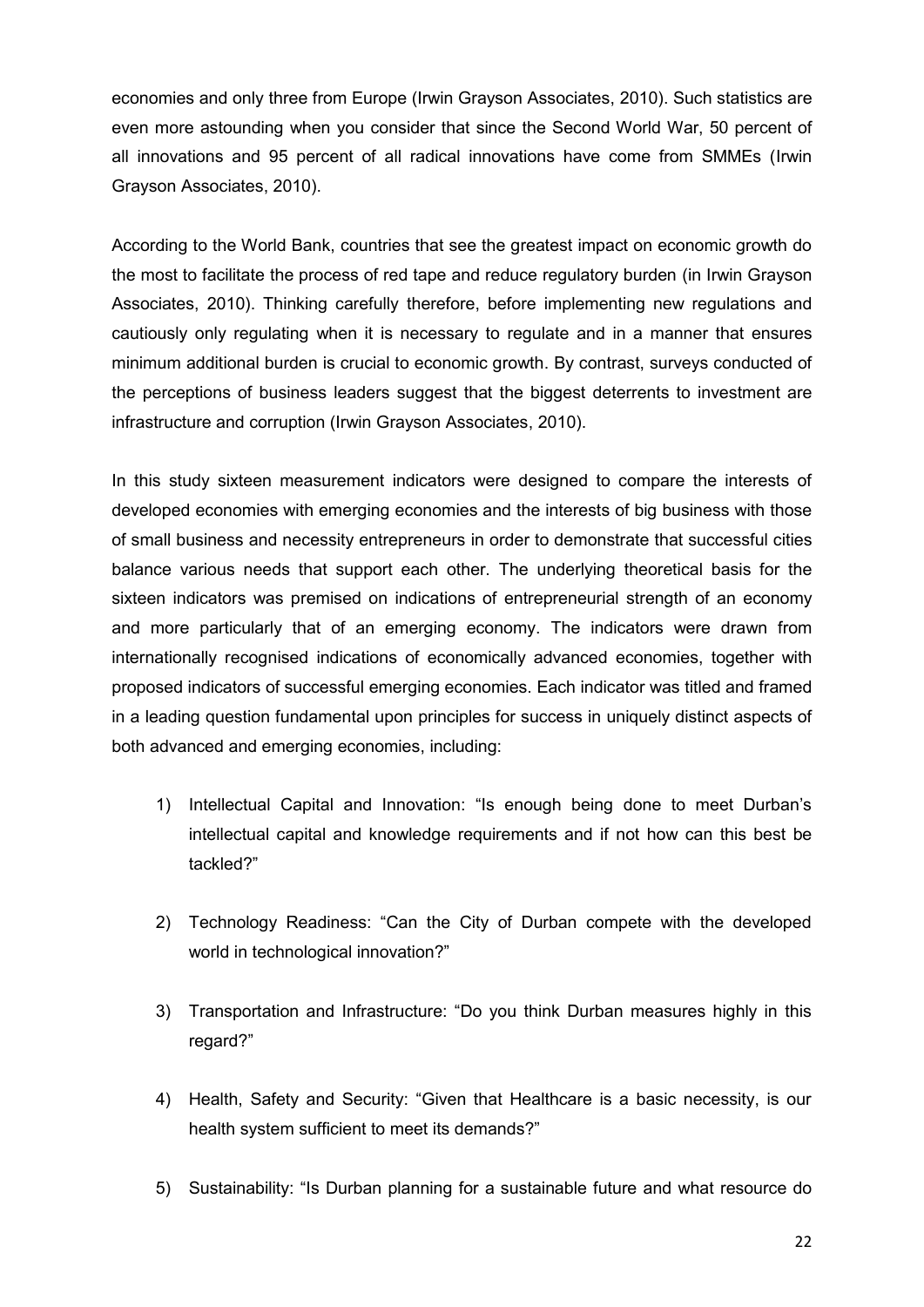you consider to be the most valuable to sustainable development: natural resource, skilled labour or leadership?"

- 6) Economic Clout: "Is Durban doing enough to attract investment?"
- 7) Cost of Living: "The cost of living is increasing beyond the means of lower income households. Are we doing enough to ensure that future generations are able to benefit from economic growth today?"
- 8) Demographics and Liveability: "Is this a problem in Durban and if so what can we do to improve transportation and improve the standards of living to Durban's residents?"
- 9) Lifestyle Assets: "Urban planning for the future appears to focus more on shopping centres rather than mind zones which facilitate growth of business within a city. Do you think we are meeting these needs in Durban?"
- 10) Informal Trade: "It has been suggested that innovation is less important for growth in low-income developing countries than in advanced economies. Do you agree? How and under what conditions do informal traders innovate in developing countries and what can be done to support innovation amongst informal traders in Durban?"
- 11) Ease of Doing Business: "What can be done to make it easier for small business to start up and continue doing business?"
- 12) Micro-enterprise Development Net Business Start-ups: "Is the City doing enough to support the growth of Micro-enterprise development?"
- 13) University / Industry Interaction: "Is the City doing enough to nurture public / private partnerships that will encourage business development and what role can universities provide in this relationship?"
- 14) Presence of Entrepreneurs: "Are entrepreneurs providing the necessary skills and services for the development of Durban and what can be done to encourage innovation amongst the entrepreneurial class?"
- 15) Perceptions of Entrepreneurs: "Does the City perceive entrepreneurs as a class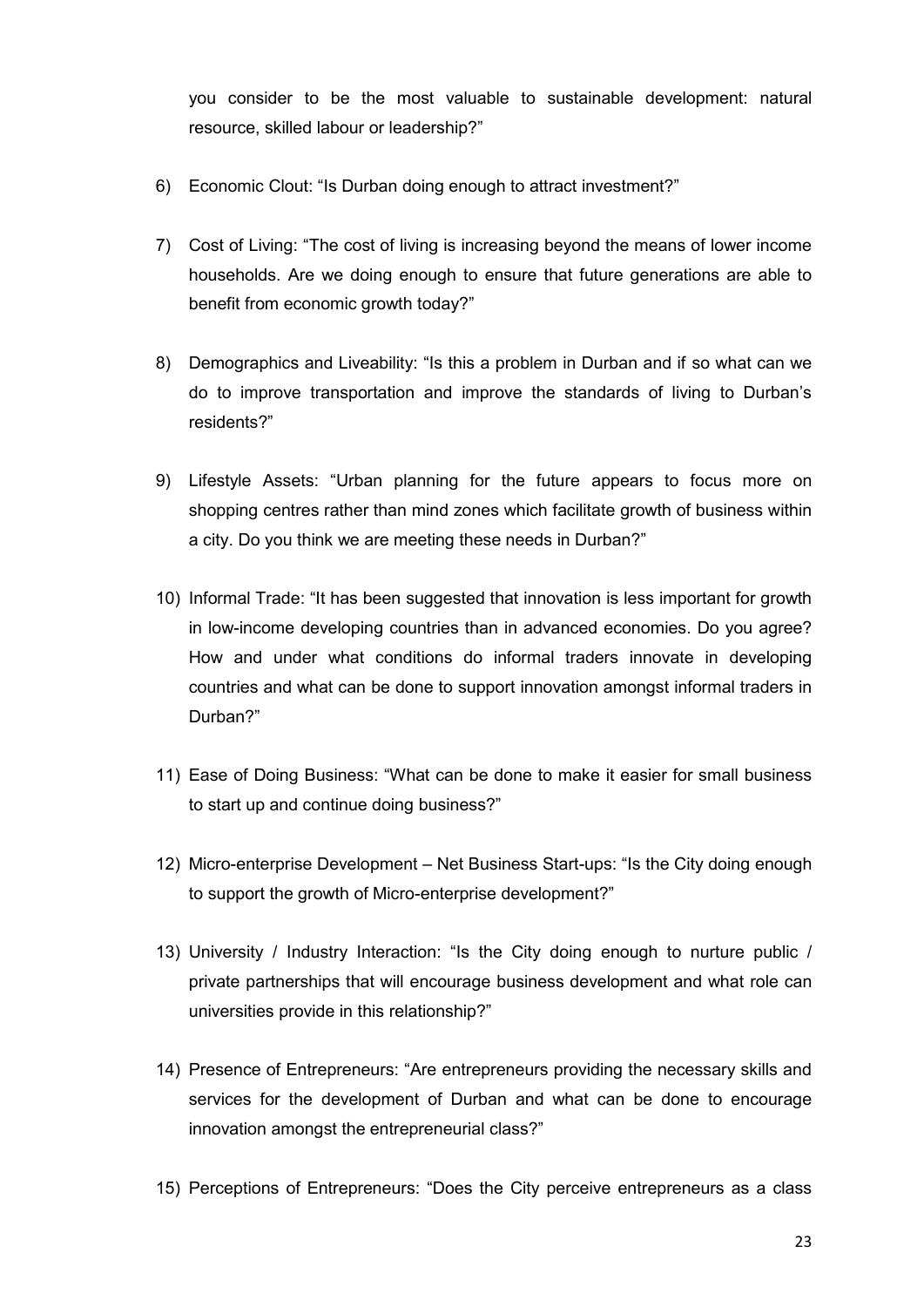that can contribute to innovation and growth?"

16) Policy Arrangements for Entrepreneurship Support: "Is the City providing enough support to entrepreneurial growth?"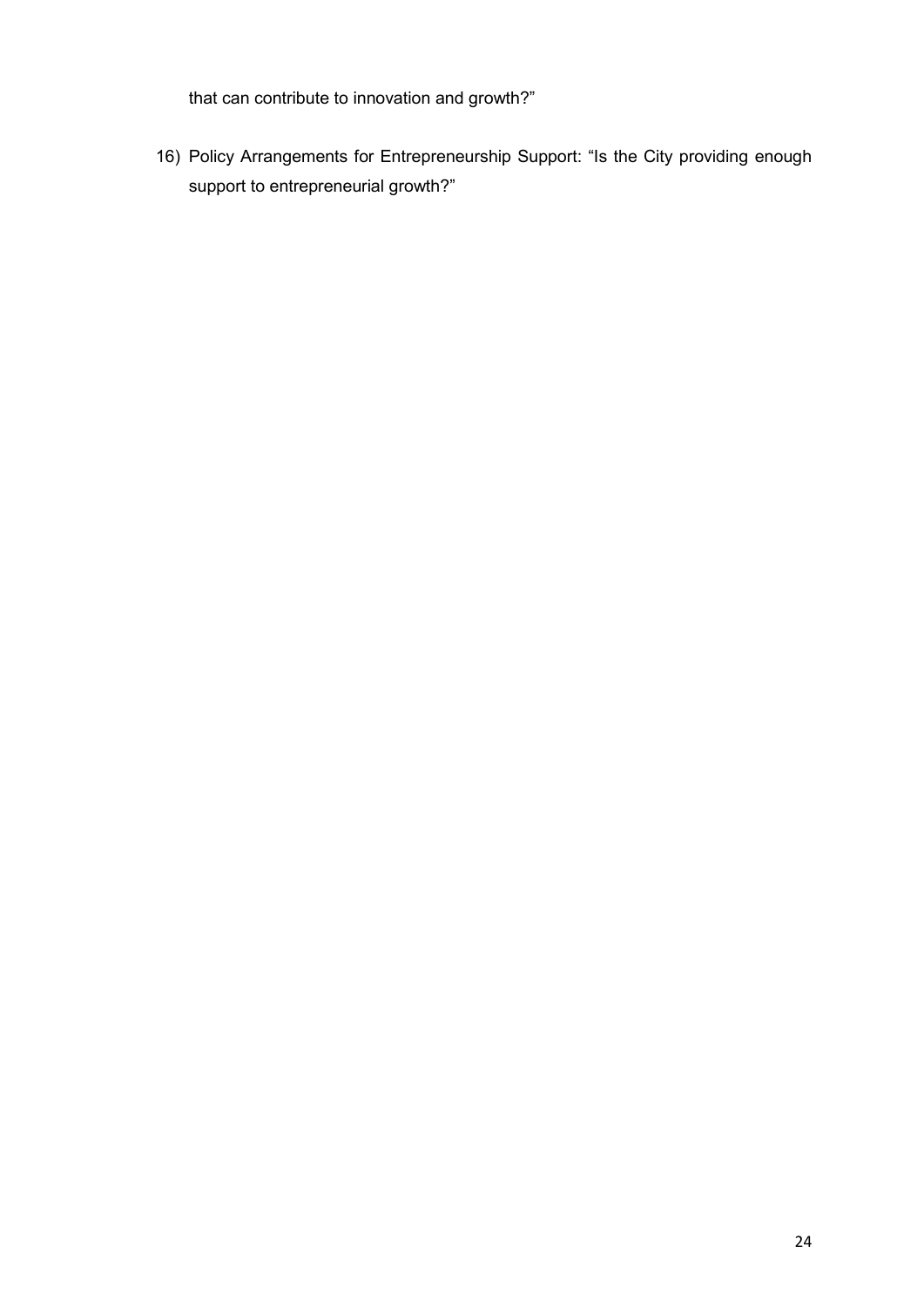# **Chapter 3 Research Methodology**

# **3.1 Aims and Objectives of Study**

The overall aim of the research was to explore the notion of an entrepreneurial city in the context of the City of Durban's emerging economy. Entrepreneurs create not only businesses but also communities. Entrepreneurship is thus a crucial ingredient to the economic success and development of a city. Yet the entrepreneurial strength of the modern city is not just about innovation by a few entrepreneurs. It requires the development of an entrepreneurial ecosystem that comprises factors that promote growth and development. The purpose of this study therefore was to identify and measure indicators that define an entrepreneurial city by key informants and highlight key factors for the attention of public policy and the need for funding in areas necessary to support entrepreneurs and grow the City economy of Durban. Whilst similar studies have been conducted in the United Kingdom, Canada and America no study on this subject has been conducted in South Africa (PricewaterhouseCoopers, 2011).

# **3.2 Research Questions**

International studies on the entrepreneurial strength of cities conducted by PWC (2011) have focused on the correlations between measurement indicators of the entrepreneurial strength of advanced economies. However, such studies have limited use internationally as they have only shown which indicators correlate most closely with one another in the context of advanced developed economies. This raises the questions whether similar correlations exist within an emerging economy and what, if any, other correlations would occur and how can such findings contribute towards public policy? The research questions to be answered therefore are:

- 1) How do key informants conceptualise an entrepreneurial city in the context of an emerging economy?
- 2) What indicators to key informants attribute to the definition and measurement of an entrepreneurial city?
- 3) What are the key informants' perceptions of the City of Durban as an entrepreneurial city?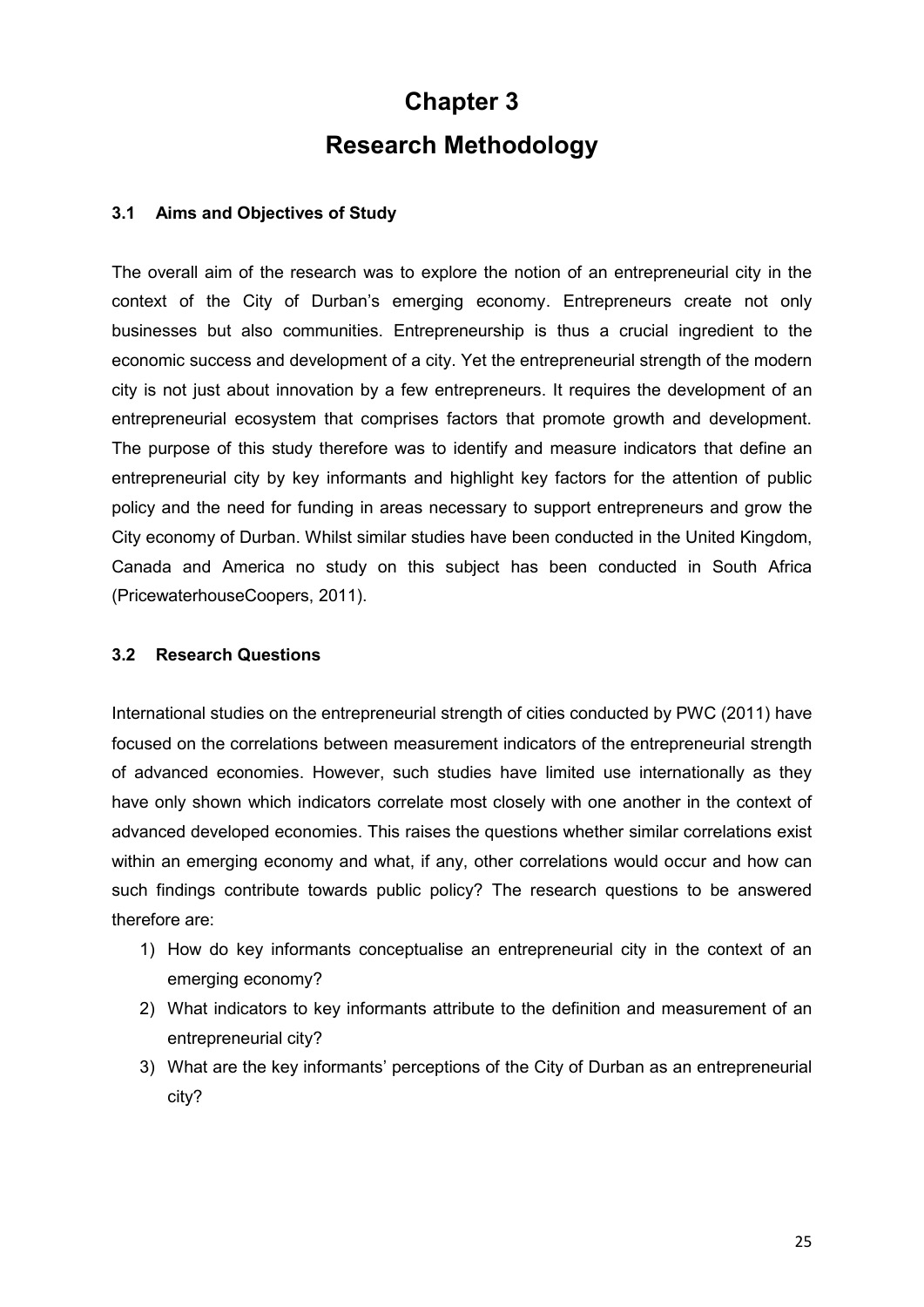#### **3.3 The Study Location**

Located on the east coast of South Africa, the City of Durban is the third largest city with a population of almost 3.5 million (Statistics South Africa, 2011). The City is the second most important manufacturing hub in South Africa after [Johannesburg](http://en.wikipedia.org/wiki/Johannesburg) and is home to the busiest port in Africa. With subtropical climate and extensive beaches, the City is a major tourist destination for local and international holiday makers. However, the City's economy suffered under the historical legacy of Apartheid that deliberately and systematically impoverished the majority of the population consequently hindering economic development and relegating the City's economy to the status of an emerging economy. As such the City was an ideal area of study given its huge potential to be an economic leader within South Africa's emerging economy.

#### **3.4 Research Approach**

According to O'Leary (2004), the interpretivist / constructivist paradigm of postpositivism, which grew out of the cause and effect empirical determinist philosophy of positivism, sees the world as containing variable realities, suggesting that "reality is socially constructed" (Mertens, 2005, p.12), relying on the "participants' views of the situation being studied" (Creswell, 2003, p.8). However, this approach suggests that the interviewers own background and experiences must logically also impact on the research results (Mackenzie and Knipe, 2006). According to Mertens (2005) this led to the transformative research paradigm, dissatisfied with the dominant cultural perspective of the researchers intertwined with political agenda to the exclusion of marginalised groups (Creswell, 2003).

While the findings of empirical studies are generally accepted as truth since they are able to withstand challenge, qualitative research is inclusive of transformative research paradigms to explain and justify knowledge. However, whilst research findings based wholly on either quantitative or qualitative research methodology have their respective limitations a mixed methods approach was chosen to provide for the development of a more complete perspective of the subject matter to allow for an understanding of "greater diversity of values, stances and positions" (Somekh & Lewin, 2005, p.275).

Several methods have been suggested for conducting qualitative research the choice of which depends on the needs of the researcher. These include case studies, ethnography, grounded theory, phenomenology and content analysis (Leedy and Ormrod in Williams, 2007). Case study, ethnography and content analysis studies were not considered suitable for the purpose of this study and will therefore not be discussed in further detail whilst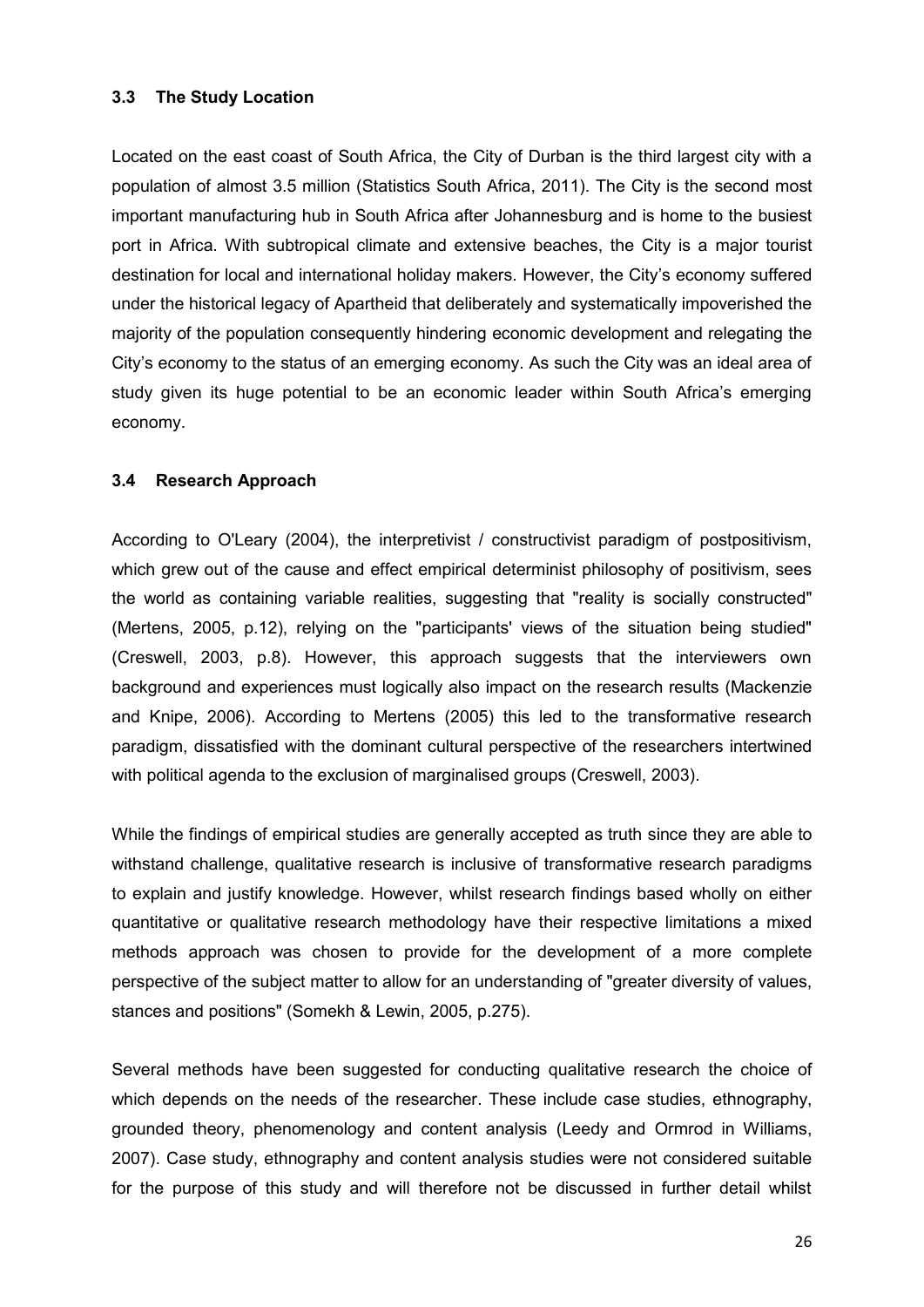grounded theory and phenomenological study founded in the adoption of an interview approach were by contrast found to be more suitable for this study.

Grounded theory studies are similar to phenomenological studies because they are both based in the interview process (Williams, 2007). However, a grounded theory approach was adopted as it is based on deriving a general theory grounded in the views of respondents (Creswell, 2003) by a process of collecting, analysing and comparing data collected across respondents. As Leedy & Ormrod explain, grounded theory is a process of describing the research question, data analysis, explaining the theory and discussing the implications, whilst by contrast phenomenological studies focus on the respondent's perceptions of meaning of an event or situation in an attempt to understand their experience (in Williams, 2007). Creswell explains that the purpose of the approach is to analyse experience to establish "intentionality of consciousness where experiences contain both the outward appearance and inward consciousness based on the memory, image, and meaning" (Creswell in Williams, 2007, p69).

Whilst quantitative research seeks to explain and predict certain phenomena to validate relationships that contribute to theory (Leedy and Ormrod in Williams, 2007) beginning with a problem statement, followed by formation of a hypothesis and quantitative data analysis to predict or confirm inquiry (Williams, 2007), qualitative research by contrast is a holistic approach towards investigation and discovery (Williams, 2007). In this study, a mixed methods approach was preferred, in order to incorporate a qualitative approach to interviews based on a grounded theoretical methodology, to establish the views of key informants on critical and important issues, combined with the quantitative methodology of collecting and analysing responses to questions posed to the respondents. This process involved collecting and analysing not only numerical data, customary to quantitative research, but also narrative data customary to qualitative research in order to address research the questions (Williams, 2007), thereby drawing from the strengths of both quantitative and qualitative research and minimising the weaknesses of both (Johnson & Onwuegbuzie in Williams, 2007).

Fontana and Frey (2005) distinguish three categories of interview process based on the degree of structure with which the interview is conducted, namely structured, semi-structured and unstructured interviews. Structured interviews are based on a set of predefined questions intended to minimize interviewer and instrument effects on the research results. Semi-structured interviews provide flexibility to the interview process providing the interviewer room to add questions during the interview based on the informant's responses and situational context. By contrast, unstructured interviews provide room in-depth understanding of the informant's response within the context of their experiences and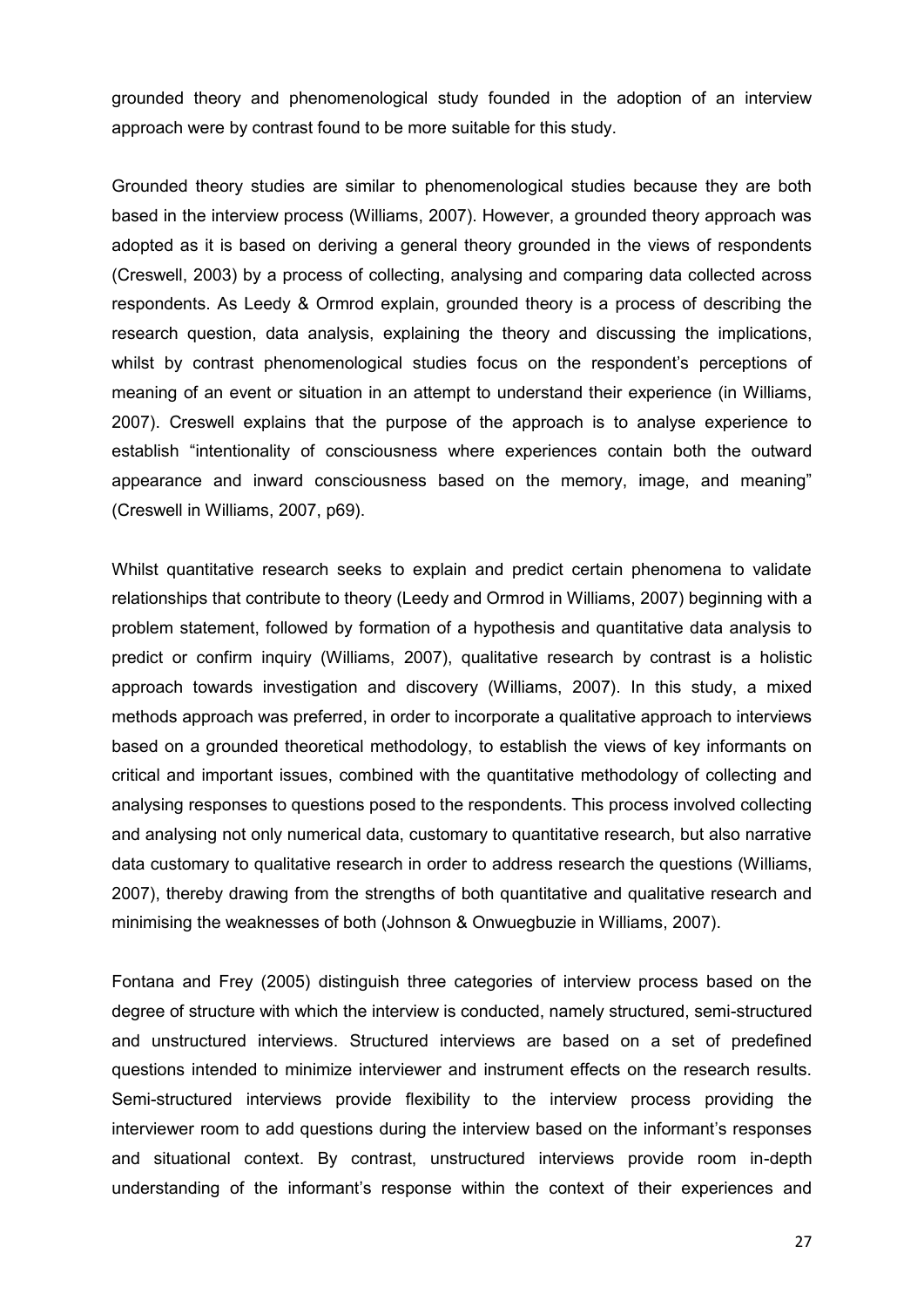realities, exposing the researcher to "unanticipated themes" (Zhang and Wildemuth, 2009, p2) providing a better understanding of the informants reality.

The merit of catering for a semi structured interview process is found in the structure of a predefined set of questions minimising situational and interviewer effects, combined with the flexibility of providing for additional probing questions to adjust the conversation at appropriate moments in the process. While opting for a semi structured interview process as opposed to an unstructured process saved time in the collection of unstructured data information (Patton, 2002), it also provided a number of challenges. Since the probing questions asked during the interview process varied across interviews depending on the particular context of the interview, great effort was made to analysing the interview data to find patterns within it. Furthermore, controlling the pace and direction of the interview process created a challenge as new topics emerge during the questioning posing a threat to probe further at the risk of losing continuity.

Instead of following a structured interview process to elicit responses to a list of carefully scripted questions, the preferred approach was to adopt a qualitative interview process. This differs from structured interviews in a number of ways. First, the interview is not carefully scripted. The interviewer has a framework of questions but there is not a structured list of questions in the form of a questionnaire. Second, the interview follows a conversational mode instead of adopting a uniform approach to each respondent, which in turn leads to a social relationship as some of the interviews were conducted in coffee shops whilst others in the respondent's offices. This permitted an opportunity for two-way interactions. Thirdly, this enabled important questions to be open ended questions around which the key informant could provide significant opinion. By contrast, limitations posed by structured interviews are that they are unable to analyse particular response trends or contextual conditions whilst a qualitative interview may specifically linger and discuss such trends and conditions (Yin, 2011) enabling a successful qualitative interviewer to learn from people rather than study them (Spradley in Yin, 2011).

Following the qualitative approach, the interview process posed sixteen central research questions instead of hypotheses, each relating to a particular measurable indicator of entrepreneurship. These were followed by probing based on each respondent's response to the central question in order to engage the respondent in further response and ensure that the interview was not limited in focus. This approach has been suggested by a number of authors including Miles and Huberman (in Creswell, 2003) who recommend that the interview process focus on a dozen central research questions which become topics explored during an open ended interview process.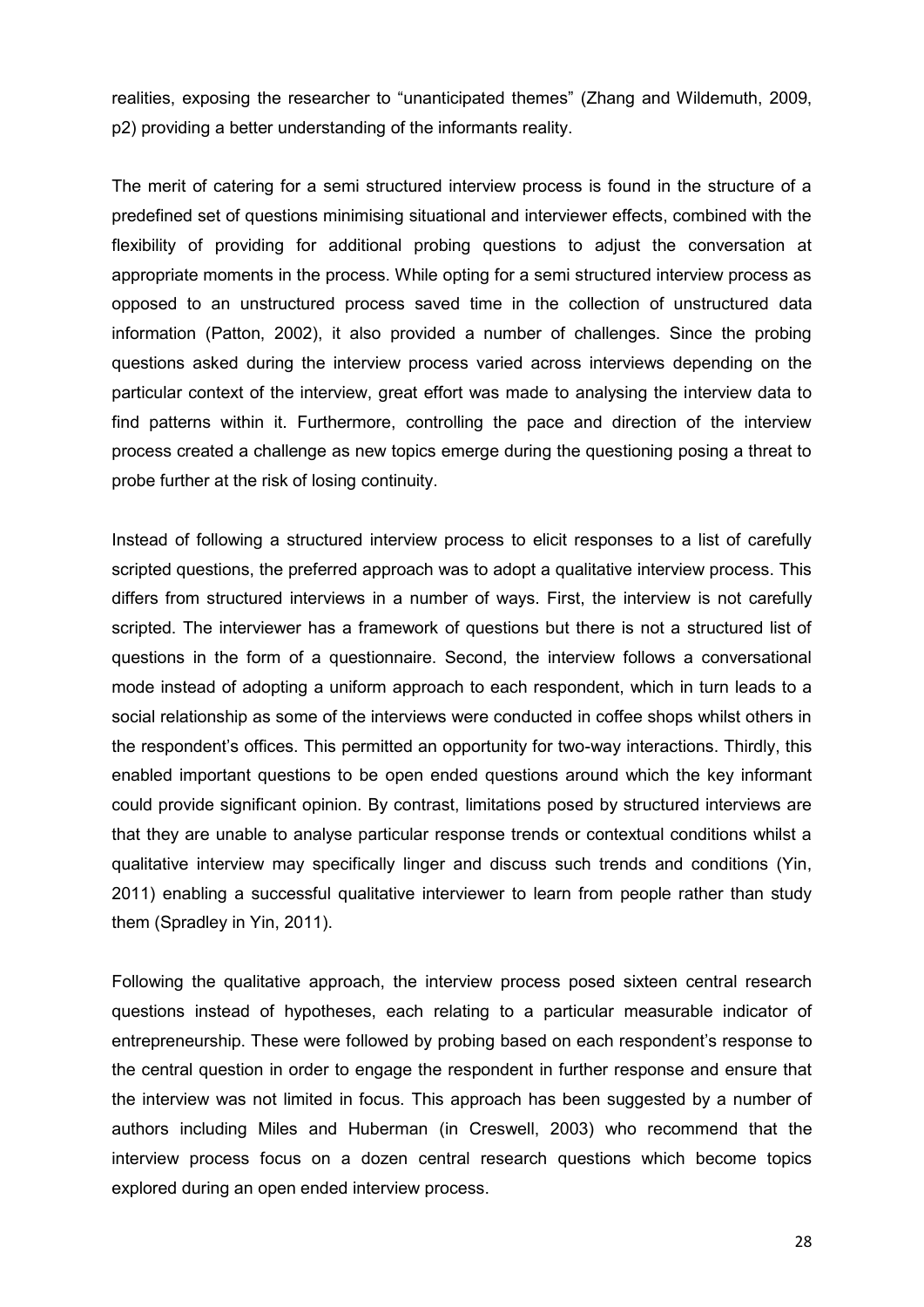The interview process involved the adoption of five distinct strategies. First, interviewer contribution was limited to enable the respondent the opportunity to provide a full and unfettered response. Where the response was limited then probing questions were posed to provide opportunity for further contribution. The respondents asked during the conversation what makes a city entrepreneurial? This would refer to the spontaneous responses on the issue. Once the indicator was established respondents were asked to rank Durban on the indicator. Second, it was important to be as nondirective as possible to enable the respondents to voice their own opinions and perceptions in order to follow the sequence of topics as discussed by the respondents and reveal their unique perspectives. Third, a neutral strategy was adopted so as to ensure that interviewer biases or preferences did not affect the discussions and responses to central questions. Fourth, was the importance of maintaining rapport with the respondents so that they were comfortable sharing their opinions and thoughts on each topic. Finally, it was necessary to analyse key informants responses during the interview process so as to gauge when to probe for further detail and response from the informant (Yin, 2011).

The interview process took approximately one hour to complete for each respondent. However, interviews ranged in length from forty minutes to one and a half hours depending on the particular informant's time constraints and the content they were willing or able to contribute to the study. Each informant was asked to rate Durban's performance measured by sixteen indicators each represented by a separate central leading question. The indicators were rated on a scale from 1 to 10 which reflected a scale from strongly disagree to strongly agree respectively and included open ended discussions around each to enable them to share their opinion on each.

Some variables were responded to spontaneously and required very little or few sub questions in order to engage discussions, whilst other indicators received very little response from the respondents. This may be due not only to the fact that informants had little knowledge about such indicators but may also be contributed to the fact that interviewees tired during the interview process and were less willing to contribute discussion to later question rather than those asked earlier in the interview process.

#### **3.5 Challenges**

While the research was carefully planned, the field work was riddled with challenges. Firstly, securing appointments with experts took a lot longer than anticipated, Secondly, key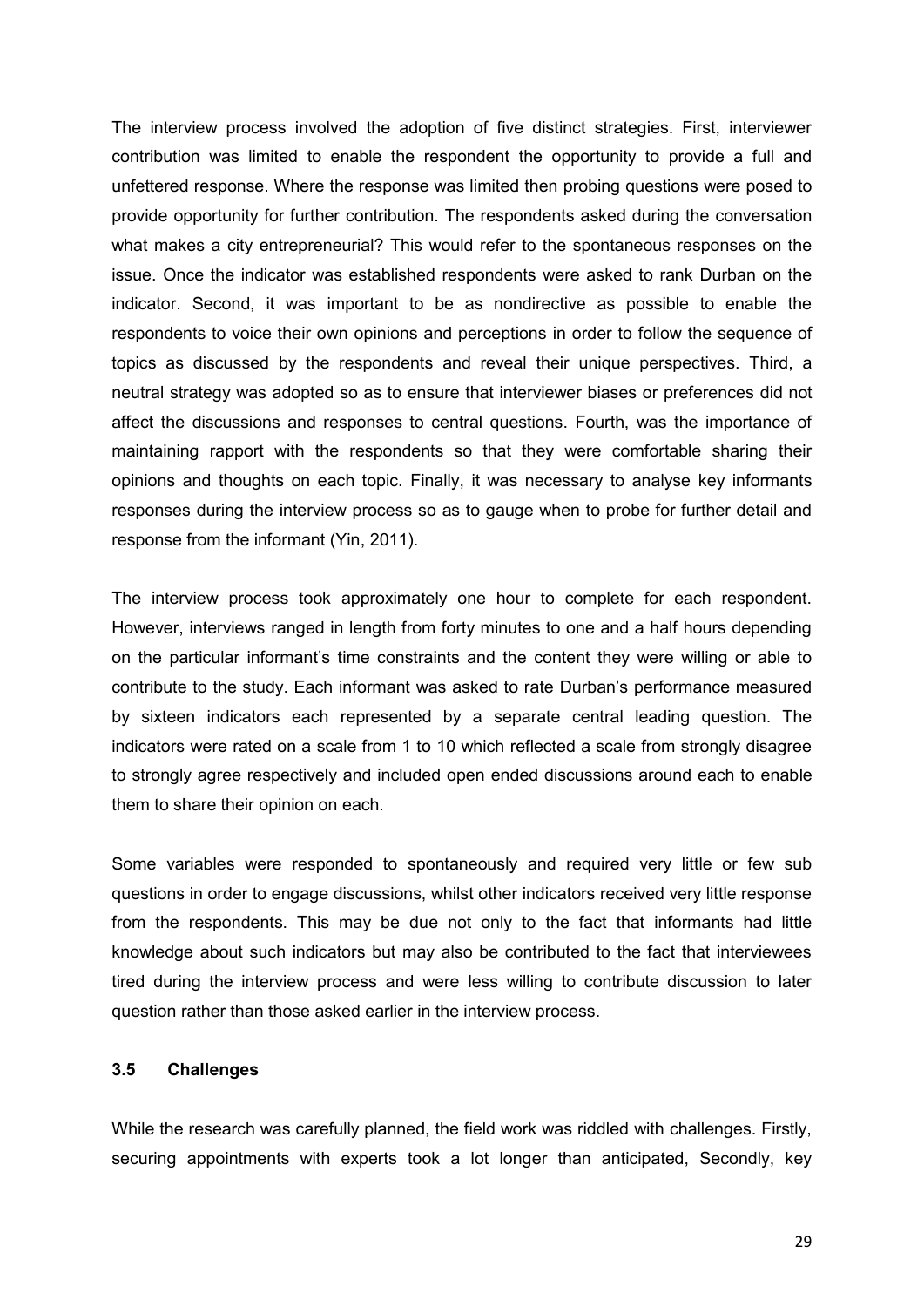informants would terminate an interview if some other work related task arose. Thirdly, interview fatigue characterized some of the responses.

Future research should accommodate for interview fatigue as interviewees grow tired towards the latter part of the interview process. This resulted in interviewees tapering off their responses providing shorter discussions due primarily to fatigue and in some instances to time constraints. This problem should be alleviated in future studies by jumbling the order in which each measurement indicator question is asked in order to avoid the over weighting of compilations of data on particular indicators at the cost of other indicators. Efforts to limit interviewee response time in the earlier part of most of the interviews was difficult due primarily to courtesy as interviewees were eager to share their knowledge and ideas.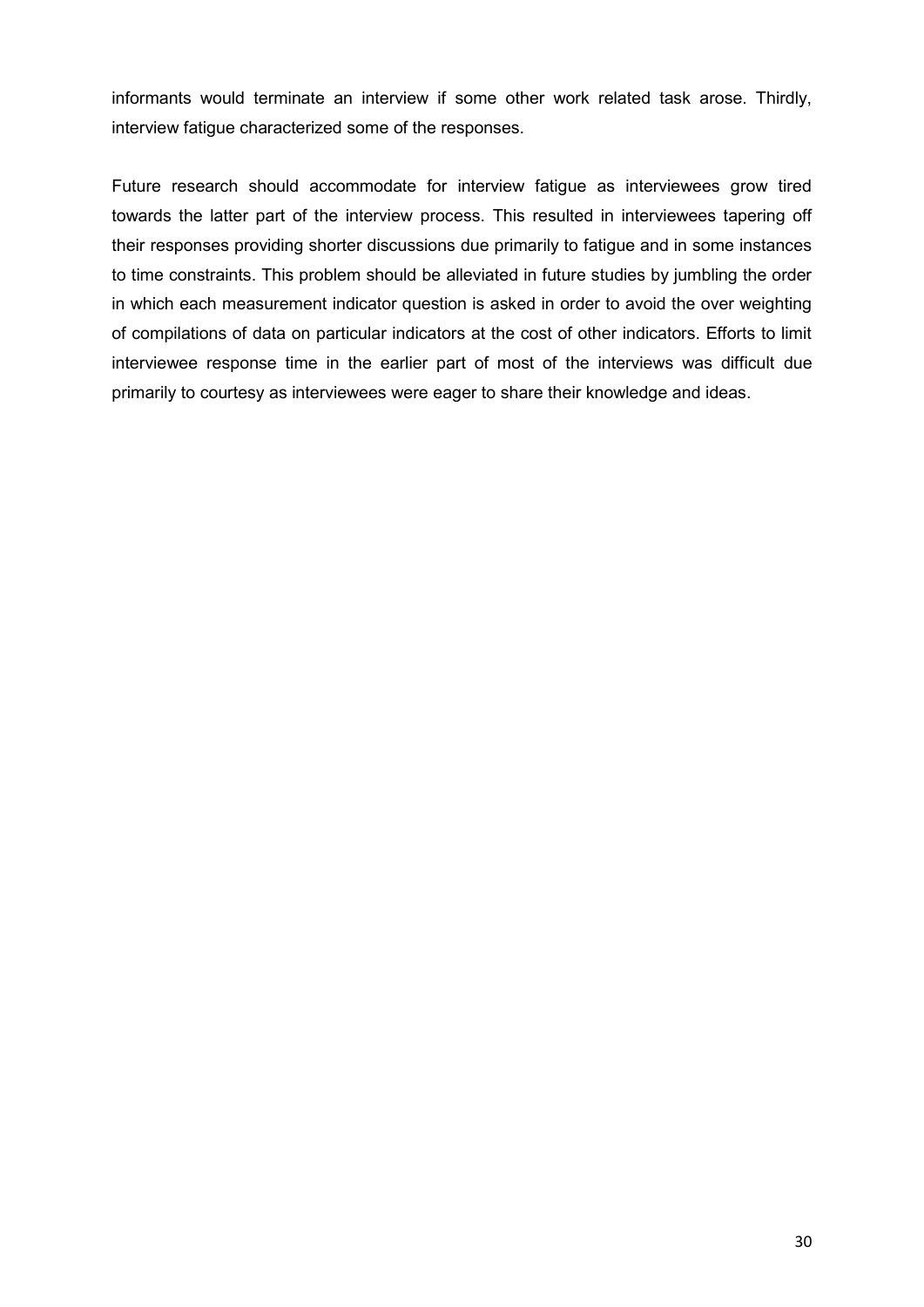# **Chapter 4 Findings and Analysis**

# **4.1 Introduction**

Successful cities throughout the world are led by forward thinking local government policy that supports entrepreneurship to create businesses and build communities. To flourish, the entrepreneurial strength of the modern city requires not only the innovation by a few entrepreneurs but also investment in a variety of different variables to strengthen the entrepreneurial profile and potential of the City.

The overall aim of the research was to explore the notion of an entrepreneurial city. More specifically the research objectives were to:

- 1) Develop a conceptualisation of an entrepreneurial city in the context of an emerging economy
- 2) Develop a set of indicators by which we may measure an entrepreneurial city using indicators
- 3) Assess the perceptions of the City of Durban as an entrepreneurial city

International studies of advanced economies conducted by PWC (2011), have shown that across the world's most competitive cities, that intellectual capital and innovation correlate most strongly with every other indicator and particularly strongly with health, safety and security, indicating that the world's most competitive cities are found where residents are ensured of their health and safety. This raises the question whether similar correlations would occur within an emerging economy and what, if any, other correlation would exist and how they could contribute towards guiding future policy. The research questions to be answered therefore were:

- 1) How do key informants conceptualise an entrepreneurial city in the context of an emerging economy?
- 2) What indicators to key informants attribute to the definition and measurement of an entrepreneurial city?
- 3) What are the key informants' perceptions of the City of Durban as an entrepreneurial city?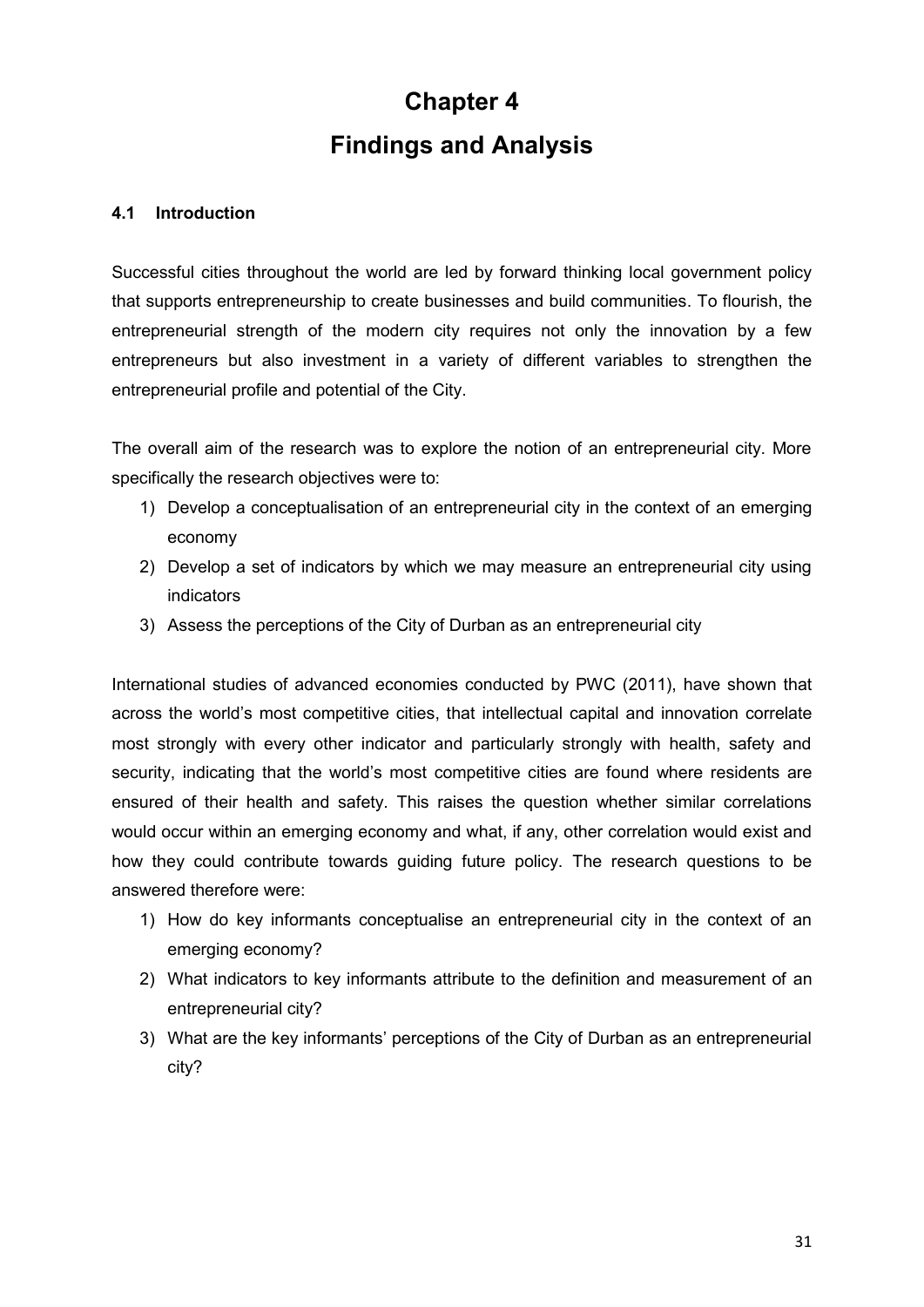#### **4.2 Description of the Respondents**

A sample of fifteen key informants were randomly selected to be interviewed from a population of forty seven possible candidates. They were recruited from the greater Durban region identified based on their knowledge and / or vested interest in ensuring that Durban is not only an attractive place to live in and do business but that Durban becomes the most liveable city in South Africa. They were selected from a range of diverse fields based on their unique knowledge and experience in matters concerning the City that converged along their level of expertise and interest in Durban in areas of business and policy. The aim was to solicit information from the key informants to establish what indicators define an entrepreneurial city in the context of an emerging economy such as South Africa and secondly how the City of Durban is perceived and rated on these and other indicators.

The importance of appropriately profiling the key informants was to establish indicators that best define an entrepreneurial city in the context of an emerging economy such as South Africa, and furthermore, to gauge how these key informants perceived and rated the City of Durban on these and other indicators. The profile included policy specialists, strategists, researchers, academics, project managers and experts from numerous fields such as Information Technology, Governance*,* Commerce and Industry, Tourism, Urban Geography, Inner City Regeneration and Urban Renewal.

# **4.3 The Measurement Indicators**

The measurement indicators of entrepreneurship were drawn from a broad range of areas of study including socio-political and economic disciplines. Each area of study was then further broken down into categories of indicators. Each indicator was designed to be phrased as a dominant leading question to trigger conversation. Respondents were then interviewed from different disciplinary sectors within the City and selected on the basis of their interest in ensuring that Durban develop as an attractive city in which to live and do business. This approach was important as it not only led to the compilation of a large database of qualitative material pertinent to each measurement indicator, but also led to the compilation of measurable quantitative data that was subjected to correlation analysis to provide further discussion and for purposes of making recommendations.

The research comprised sixteen indicators to measure the City of Durban's entrepreneurial strength. Some of the indicators used were selected from earlier studies conducted internationally and adapted for Durban's developing economy. These indicators have been used internationally to compare the level of entrepreneurial activity between developed cities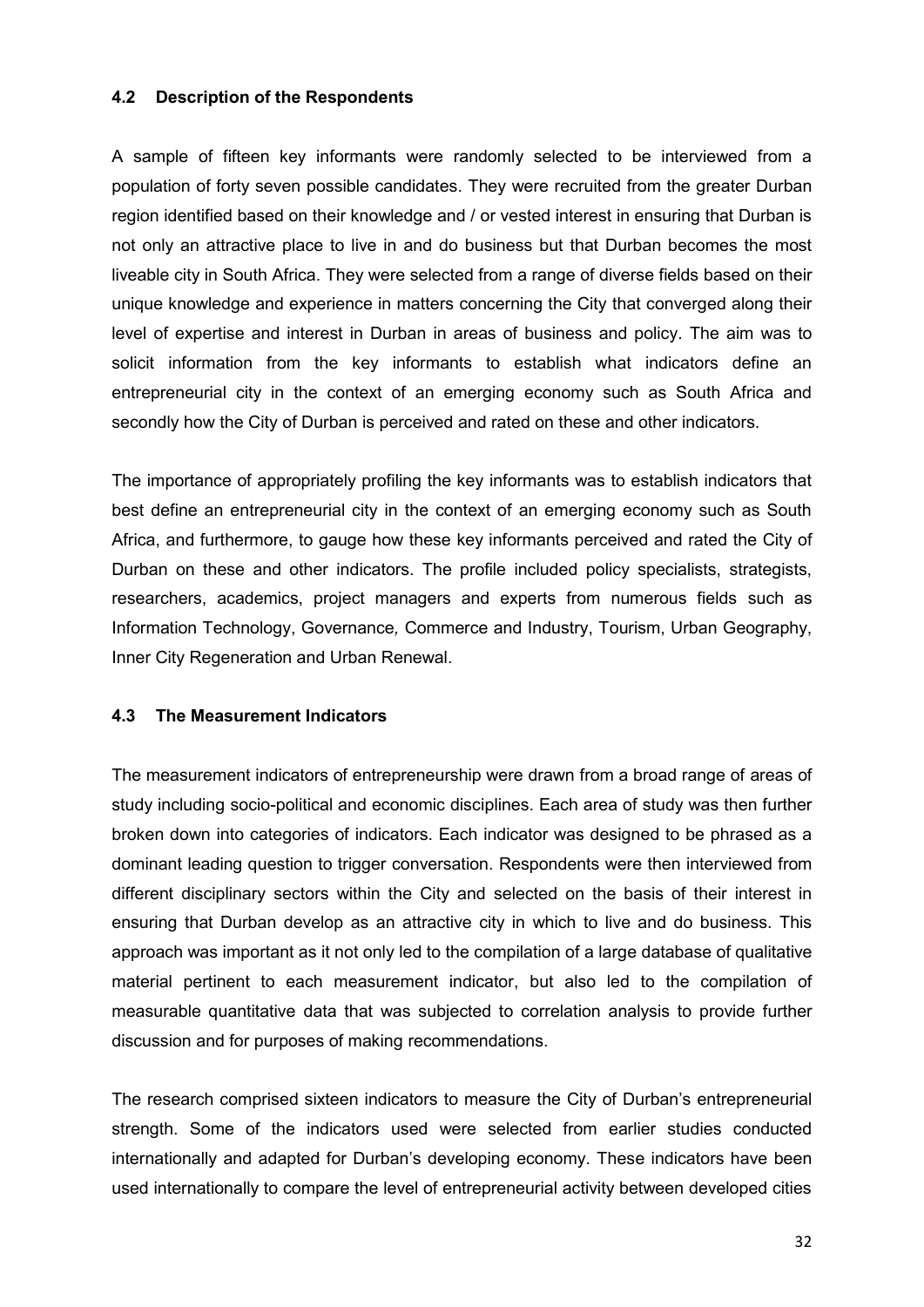from around the world. The present study adapted these indicators to suite Durban's developing economy and added new indicators unique for the purpose of studying Durban as an entrepreneurial city, not previously been used by earlier studies.

The indicators used in this study have therefore been highlighted as important indicators of innovation and growth of entrepreneurship in South Africa. They include:

- 1) Intellectual Capital and Innovation: "Is enough being done to meet Durban's intellectual capital and knowledge requirements and if not how can this best be tackled?"
	- 2) Technology Readiness: "Can the City of Durban compete with the developed world in technological innovation?"
	- 3) Transportation and Infrastructure: "Do you think Durban measures highly in this regard?"
	- 4) Health, Safety and Security: "Given that Healthcare is a basic necessity, is our health system sufficient to meet its demands?"
	- 5) Sustainability: "Is Durban planning for a sustainable future and what resource do you consider to be the most valuable to sustainable development: natural resource, skilled labour or leadership?"
	- 6) Economic Clout: "Is Durban doing enough to attract investment?"
	- 7) Cost of Living: "The cost of living is increasing beyond the means of lower income households. Are we doing enough to ensure that future generations are able to benefit from economic growth today?"
	- 8) Demographics and Liveability: "Is this a problem in Durban and if so what can we do to improve transportation and improve the standards of living to Durban's residents?"
	- 9) Lifestyle Assets: "Urban planning for the future appears to focus more on shopping centres rather than mind zones which facilitate growth of business within a city. Do you think we are meeting these needs in Durban?"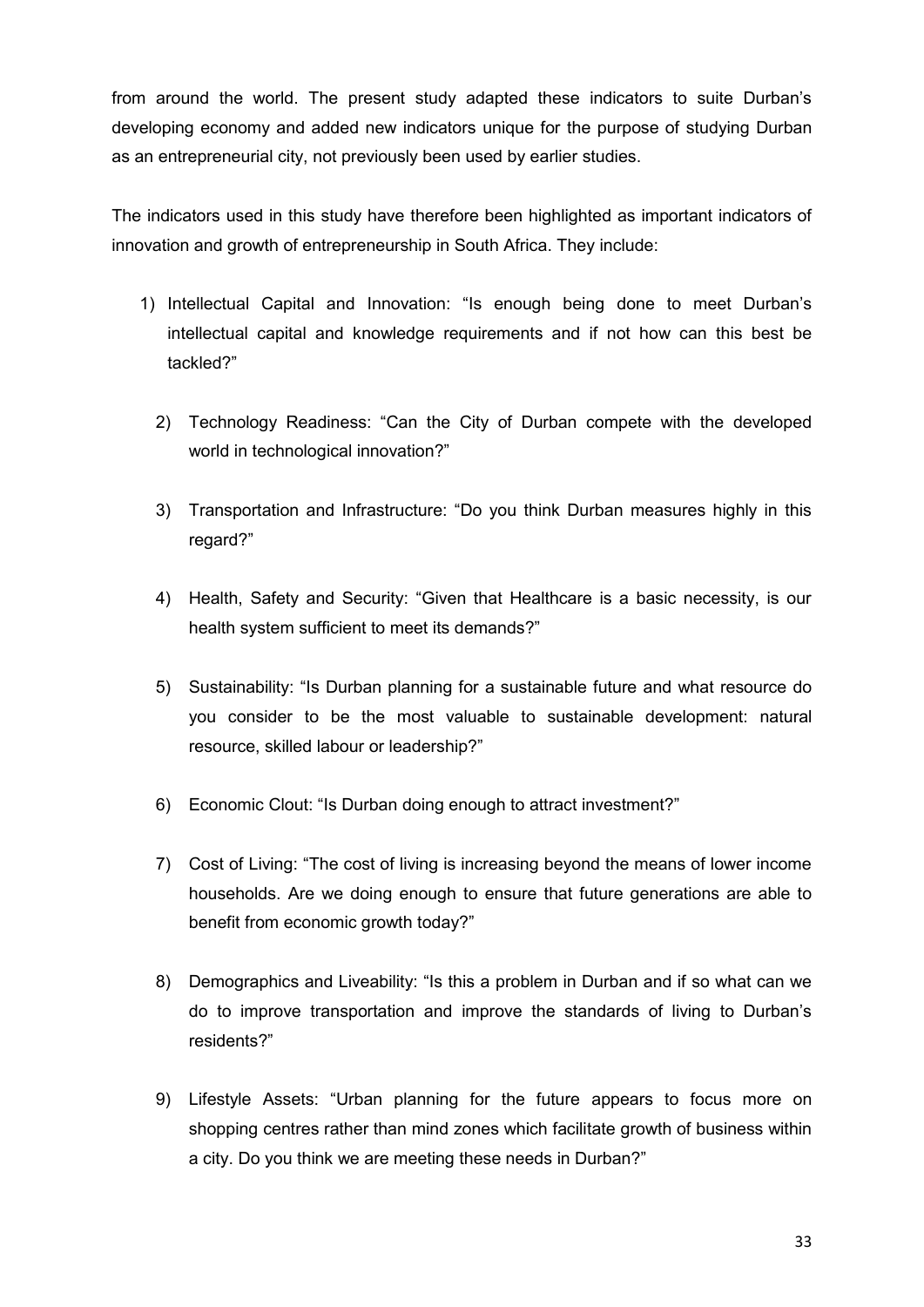- 10) Informal Trade: "It has been suggested that innovation is less important for growth in low-income developing countries than in advanced economies. Do you agree? How and under what conditions do informal traders innovate in developing countries and what can be done to support innovation amongst informal traders in Durban?"
- 11) Ease of Doing Business: "What can be done to make it easier for small business to start up and continue doing business?"
- 12) Micro-enterprise Development Net Business Start-ups: "Is the City doing enough to support the growth of Micro-enterprise development?"
- 13) University / Industry Interaction: "Is the City doing enough to nurture public / private partnerships that will encourage business development and what role can universities provide in this relationship?"
- 14) Presence of Entrepreneurs: "Are entrepreneurs providing the necessary skills and services for the development of Durban and what can be done to encourage innovation amongst the entrepreneurial class?"
- 15) Perceptions of Entrepreneurs: "Does the City perceive entrepreneurs as a class that can contribute to innovation and growth?"
- 16) Policy Arrangements for Entrepreneurship Support: "Is the City providing enough support to entrepreneurial growth?"

By investigating these indicators the aim of this study was to identify key measurable indicators that define an entrepreneurial city as established by key informants and thereby highlight key factors for the attention of public policy.

# **4.4 Presentation of Results**

During the interview process, the key informants were prompted into a discussion on what makes a city entrepreneurial. The discussion narrowed to the 16 indicators selected for the study. Respondents were then asked to rank Durban on a scale of 1-10 on the indicator under discussion.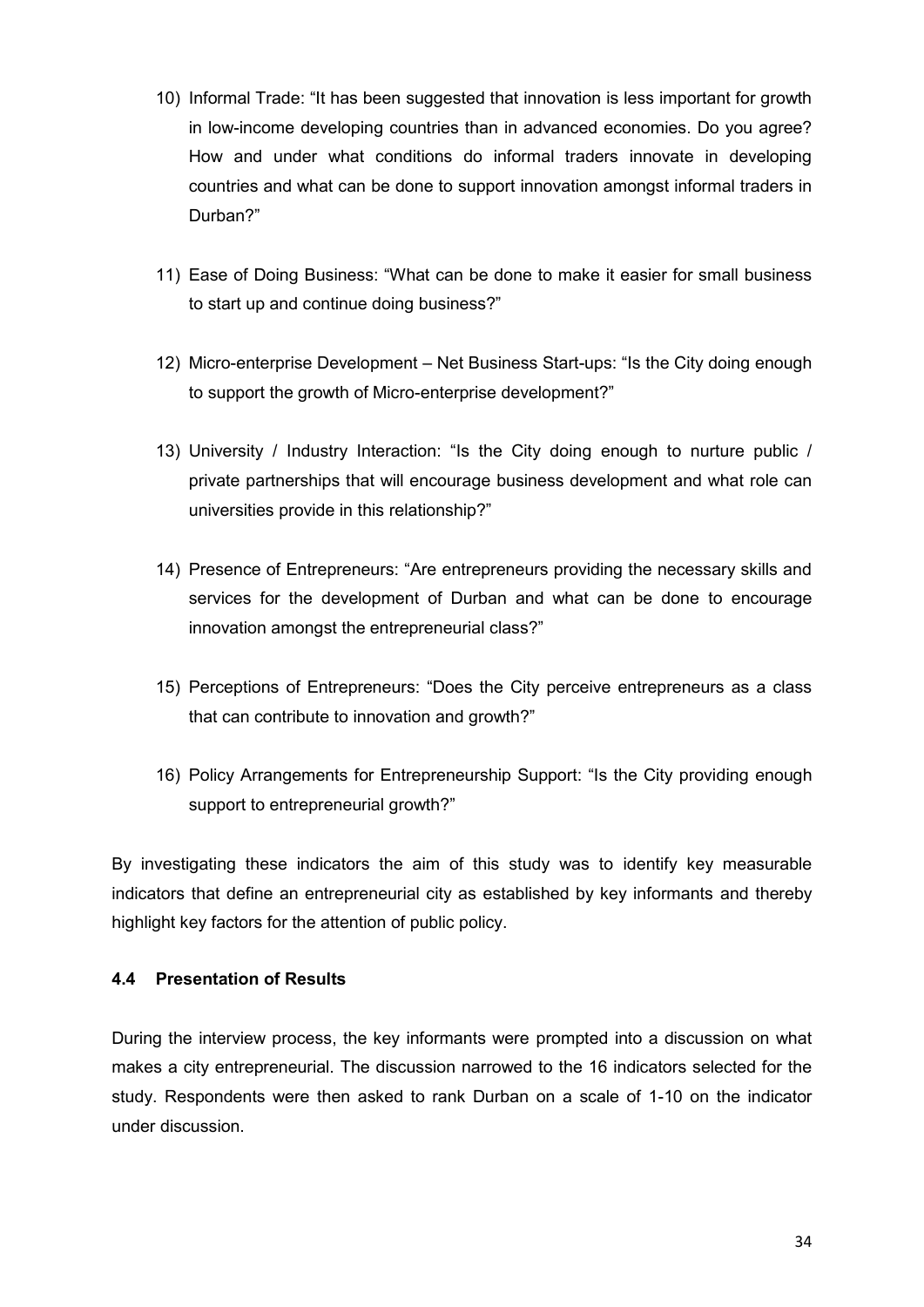Scores were tabulated in the order that the informants were interviewed (Figure 4.1) and then presented on the ranks in order of strength attributed to each indicator (Figure 4.2). The mean, median, mode and range between scores was then scored to calculate variances between indicators, where mean is the mathematical average of all the terms, median if the value of the term in the middle for which the values greater than or equal to that term was the same as the number of terms having values less than or equal to it, mode is the value of the term that occurred most often and range was the difference between the maximum and minimum value.

| Key Informant No.                   |    |          |   |    |    |    |    | 8             | 9  |    |    |     | 3               | 14              | 15 | otal | Mean | <b>Median</b> | Mode    | Range |
|-------------------------------------|----|----------|---|----|----|----|----|---------------|----|----|----|-----|-----------------|-----------------|----|------|------|---------------|---------|-------|
| Intellectual capital and innovation |    |          |   | Δ  | 6  | 6  | 6  |               | 5  | b. |    |     |                 | ь               |    | 68   | 4.5  | 5             | 6       |       |
| <b>Technology Readiness</b>         |    | 8        | 6 |    | 5  | 5  | 5  |               | 6  |    |    | 6   | 3               | 5               | 4  | 74   | 4.9  | 5             | $4 - 5$ | ь     |
| Transportation and infrastructure   |    | 5        |   | 6  |    |    | 5  |               |    |    |    | 8   | 3               |                 | 5  | 76   | 5.1  | 5             | 5       |       |
| Health, safety and security         |    | 6        |   |    |    |    |    |               | 5  |    |    |     |                 |                 |    | 63   | 4.2  | 4             |         |       |
| Sustainability                      |    |          | 8 | 8  | 6  |    | 6  | 6             | 6  |    |    |     |                 | 6               |    | 93   | 6.2  | 8             |         |       |
| Economic clout                      |    | 6        |   |    | 6  | 6. | 8  |               | 5  | 8  | 5  | 6   |                 |                 | 5  | 78   | 5.2  | 5             | 6       |       |
| <b>Cost of Living</b>               |    |          | 8 |    | 6  |    |    |               | 6  |    |    |     |                 | 6               |    | 65   | 4.3  | 4             |         |       |
| Demographics and livability         | 6  | 6        |   | 5. |    | 6. | 5  |               |    | 5. | 5  | 6   | 3               | 6               | 6  | 84   | 5.6  | 6             | 6       |       |
| Lifestyle assets                    |    |          | 8 | 5. | 5  | 6  | 5  | 3             |    | 6  | 6  |     | 2               | 6               | 6  | 80   | 5.3  | 6             | 6       |       |
| Informal trade                      | 6  |          |   | 6  | 6  | 5. | 8  |               |    | 4  | 5  |     |                 | 6               | 9  | 80   | 5.3  | 6             | 6       | 8     |
| <b>Ease of doing Business</b>       | 5  | 6        | 8 | 4  | 6  | 4  | 5  |               | 6  | 4  | 4  |     |                 | 5               | 5  | 67   | 4.8  | 5             | 4       |       |
| Micro-enterprise development        | 6  | 8        | 6 | 4  | 8  | 4  |    |               | 6  |    | 4  | 6   | 6.              | 6               | 5  | 85   | 5.7  | 6             | 6       | 6     |
| University / industry interaction   | 4  |          |   | 4  |    | 3. | 5  | 3             | 5  | 6  | 6  | 3   |                 | 5               | 5  | 71   | 4.7  | 5             | 5       | 6     |
| Presence of entrepreneurs           | 5  | 6        | 8 |    | 5  |    | 4  | 3             | 5  | 4  | 5  | 6   |                 | 4               |    | 66   | 4.7  | 5             | 5       |       |
| Perceptions of entrepreneurs        |    | 8        |   | 5  | 6  | 6  |    | 3             |    | 6  | 5  | 5   |                 |                 |    | 82   | 5.9  | 6             |         | ь     |
| Policy arrangements                 |    |          |   |    |    |    | 5  | $\mathcal{P}$ | 6  | ь. | 5  | 5   |                 | 5               |    | 66   | 5.1  | 5             | 5       | 6     |
|                                     | 74 | 102'116' |   |    | 92 | 80 | 90 | 43            | 90 | 84 | 84 | 83' | 26 <sup>r</sup> | 88 <sup>7</sup> | 73 |      |      |               |         |       |

Table 4.1: Table of Scores

The scores allocated to the indicators varied considerably. Indicators' without scores denote those indicators which a particular informant refused to rank, for reason that they felt unqualified to do so. Thus from Table 4.1 it is evident that key informant number 13 refused to indicate a rank measurement on 3 of the indicators whilst informant number 15 refused to answer on 2 of the indicators. Based on mean score averages it is evident that sustainability scored the highest with a mean score of 6.2 while health, safety and security scoring the lowest with an average of 4.2.

These scores were then re-ordered from lowest to highest as shown in Table 4.2 below.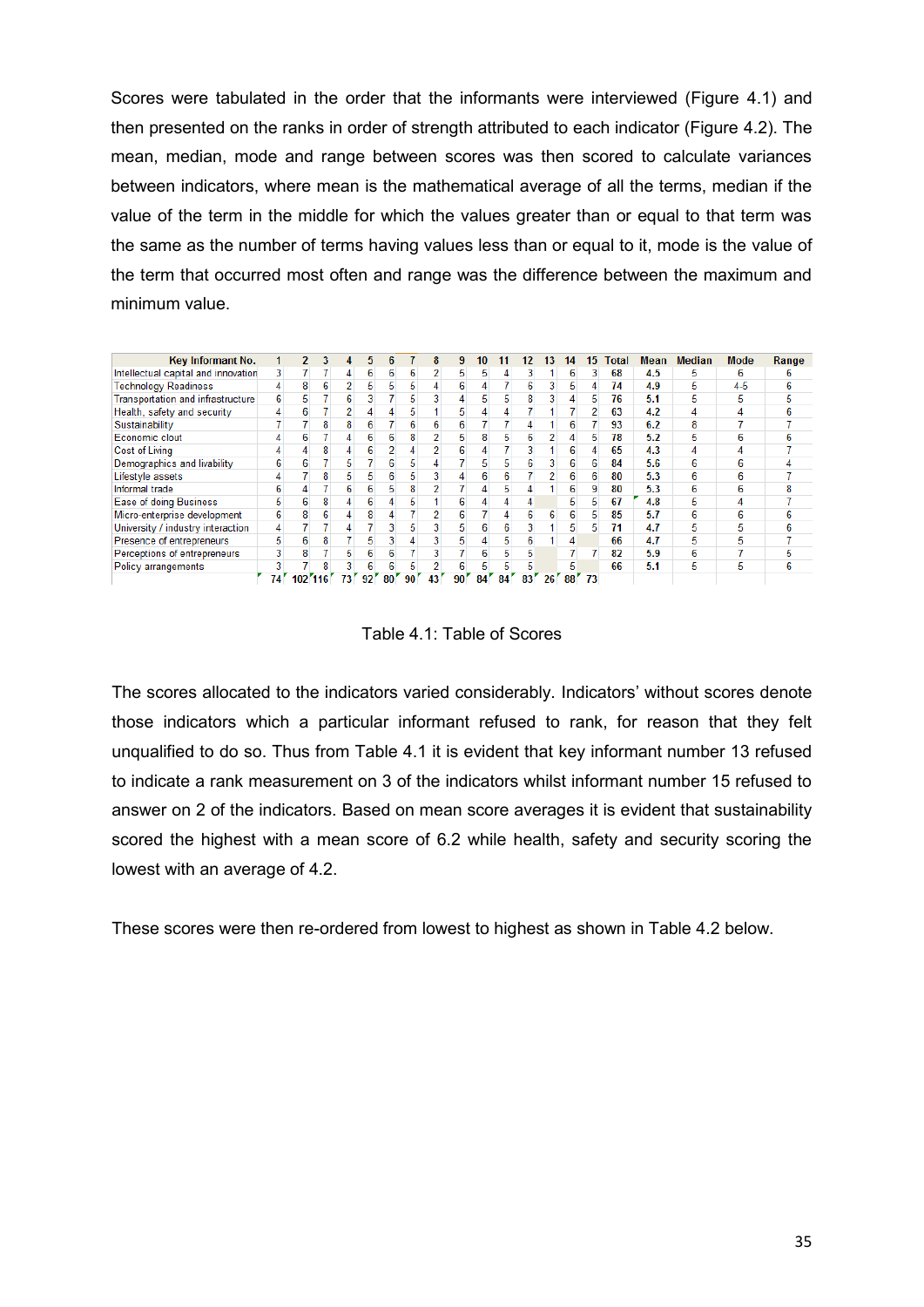| <b>Scores from lowest to highest</b>     |    |                |    |    |    |    |    |    | q  |    |    |             |    | 14 | 15 | Total | Mean | <b>Median</b> | Mode  | Range |
|------------------------------------------|----|----------------|----|----|----|----|----|----|----|----|----|-------------|----|----|----|-------|------|---------------|-------|-------|
| Intellectual capital and innovation      |    | 2              |    |    |    |    |    | 5  |    |    | h  | 6           | 6. |    |    | 68    | 4.5  | 5             | 6     |       |
| <b>Technology Readiness</b>              |    | 3              |    |    |    |    | 5  | 5  | 5  |    | 6  | 6           | 6  |    | 8  | 74    | 4.9  | 5             | $4-5$ | n     |
| <b>Transportation and infrastructure</b> |    |                |    |    |    | 5  | 5  | 5  | ь  |    | 6  | 6           |    |    | 8  | 76    | 5.1  | 5             | 5     |       |
| Health, safety and security              |    |                |    |    |    |    | 4  |    |    |    | 5  | 6           |    |    |    | 63    | 4.2  | 4             | 4     | h     |
| Sustainability                           |    | 4              |    | ь  |    | 6  | 6  |    |    |    |    |             |    | 8  | 8  | 93    | 6.2  | 8             |       |       |
| Economic clout                           |    |                |    |    |    | 5  | 5  | 5  | 6  |    | 6  | 6           |    | 8  | 8  | 78    | 5.2  | 5             | 6     |       |
| <b>Cost of Living</b>                    |    | 2              |    |    |    |    | 4  | 4  | 4  |    | 6  | 6           | 6. |    | 8  | 65    | 4.3  | 4             | 4     |       |
| Demographics and livability              |    | 4              |    |    | 5  | 5  | 6  | 6  | 6  | 6  | 6  | 6           |    |    |    | 84    | 5.6  | 6             | 6     |       |
| Lifestyle assets                         |    | 3              |    | 4  |    |    | 5  | 6  | 6  | 6  | 6  | 6           |    |    | 8  | 80    | 5.3  | 6             | 6     |       |
| Informal trade                           |    | $\overline{2}$ |    |    |    | 5  | 5  | 6  | 6  | 6  | 6  |             |    | 8  | 9  | 80    | 5.3  | 6             | 6     |       |
| Ease of doing Business                   |    | 4              |    |    |    |    | 5  |    |    |    | 6  | 6           |    | 8  |    | 67    | 4.8  | 5             |       |       |
| Micro-enterprise development             |    |                |    |    |    |    | 6  | 6  |    |    | 6  |             |    | 8  | 8  | 85    | 5.7  | 6             |       |       |
| University / industry interaction        |    | 3              |    |    |    |    | 5  | 5  |    |    | 6  | 6           |    |    |    | 71    | 4.7  | 5             |       |       |
| Presence of entrepreneurs                |    | 3              |    |    |    |    | 5. | 5  |    |    | 6  | 6           |    | 8  |    | 66    | 4.7  | 5             |       |       |
| Perceptions of entrepreneurs             |    | 3              |    | 5  |    |    | 6  | 6  |    |    |    |             |    | 8  |    | 82    | 5.9  | 6             |       |       |
| Policy arrangements                      |    | 3              |    |    |    |    | 5. | 5  |    |    | 6  |             |    |    |    | 66    | 5.1  | 5             | 5     | ь     |
|                                          | 27 | 46             | 59 | 64 | 70 | 76 | 81 | 85 | 88 | 90 | 97 | $101$ $109$ |    |    | 93 |       |      |               |       |       |

Table 4.2: Table of Scores in Order of Pessimism / Optimism

The re-ordering of the scores produced in interesting outcome as it reflects the degree of variance contrasting pessimism with optimism across the informants and between the indicators. Across informants and indicators there was a wide dispersal of pessimism and optimism with a considerable number of extremely low scores while at the same time a very high number of very high scores.

Measurement indicators were correlated using Spearman's Rho correlation analysis tabled in a Heat Map represented in Table 4.3 below with scores grouped within a 20 percentile range formulated in Table 4.4.

|                                          | Correlation<br>otal | orrelation<br>O<br>கு<br>era<br>≹ | capital<br>ation<br>Intellectual<br>innov<br>g | echnology<br>Readiness | gu<br>ransportation<br>infrastructure | 픊<br>safety<br>security<br>Health, | Sustainability | clout<br>conomic<br>யி | 芴<br>ö<br>Ō | 뎥<br>Demographics<br>livability | sets<br>S<br>ōσ<br>estyle<br>€ | nformal trade | doing<br><b>Business</b><br>ቴ<br>Ease | viicro-enterprise<br>development | /industry<br>interaction<br><b>Jniversity</b> | entrepreneurs<br>፟፟፟፟፟፟፟<br>Presence | ፞፝፝፝፝፝፝<br>entrepreneurs<br>erceptions<br>ñ | arrangements<br>olicy<br>Δ |
|------------------------------------------|---------------------|-----------------------------------|------------------------------------------------|------------------------|---------------------------------------|------------------------------------|----------------|------------------------|-------------|---------------------------------|--------------------------------|---------------|---------------------------------------|----------------------------------|-----------------------------------------------|--------------------------------------|---------------------------------------------|----------------------------|
| <b>Total Correlation</b>                 | 100%                | 929                               | $-15%$                                         |                        |                                       | $-6%$                              | $-30%$         | 17%                    | $-16%$      | 35%                             | 8%                             | $-18%$        | $-1%$                                 |                                  | 3%                                            | -5%                                  | $-13%$                                      | 23%                        |
| <b>Average Correlation</b>               | 92%                 | 1009                              | $-9%$                                          | 19%                    | $-16%$                                | $-4%$                              | $-23%$         | 21%                    | $-4%$       | 38%                             | 18%                            | $-9%$         | 2%                                    | 6%                               | 14%                                           | $-3%$                                | 0%                                          | 27%                        |
| Intellectual capital and innovation      | $-15%$              | $-9%$                             | 00%                                            | 58%                    | 19%                                   | 67%                                | 36%            | 66%                    | 55%         | 56%                             | 57%                            | 36%           | 64%                                   | 50%                              | 71%                                           | 33%                                  | 73%                                         | 84%                        |
| <b>Technology Readiness</b>              | 12%                 | 19%                               | 58%                                            |                        | 20%                                   | 75%                                | 0%             | 47%                    | 50%         | 52%                             | 60%                            | 9%            | 43%                                   | 28%                              | 53%                                           | 43%                                  | 44%                                         | 70%                        |
| <b>Transportation and infrastructure</b> | $-14%$              | $-16%$                            | 19%                                            | 20%                    | 1009                                  | 39%                                | 53%            | 41%                    | 0%          | 23%                             | 62%                            | 17%           | $-12%$                                | $-15%$                           | $-5%$                                         | 53%                                  | $-14%$                                      | 12%                        |
| Health, safety and security              | $-6%$               | $-4%$                             | 67%                                            | 75%                    | 39%                                   |                                    | $-1%$          | 54%                    | 50%         |                                 |                                | 27%           | 52%                                   |                                  | 44%                                           |                                      |                                             | 58%                        |
| Sustainability                           | $-30%$              | $-23%$                            | 36%                                            | 0%                     | 53%                                   | $-1%$                              | 00%            | 22%                    | 37%         | 16%                             | 42%                            | 32%           | 8%                                    | $-21%$                           | 42%                                           | 51%                                  | 4%                                          | 14%                        |
| Economic clout                           | 17%                 | 21%                               | 66%                                            | 47%                    | 41%                                   |                                    |                | 00%                    | 28%         | 36%                             |                                | 27%           | 30%                                   | 56%                              | 57%                                           | 27%                                  | 46%                                         | 59%                        |
| Cost of Living                           | $-16%$              | $-4%$                             | 55%                                            | 50%                    | 0%                                    | 50%                                | 37%            | 28%                    | 1009        | 57%                             | 35%                            | 58%           | 64%                                   | 23%                              | 80%                                           | 56%                                  | 37%                                         | 43%                        |
| Demographics and livability              | 35%                 | 38%                               | 56%                                            | 52%                    | 23%                                   | 61%                                | 16%            | 36%                    | 57%         | 1009                            | 41%                            | 54%           | 80%                                   | 34%                              | 49%                                           | 53%                                  | 45%                                         | 74%                        |
| Lifestyle assets                         | 8%                  | 18%                               | 57%                                            |                        | 62%                                   |                                    | 42%            | 62%                    | 35%         | 41%                             | 1009                           | 11%           | 21%                                   | 18%                              | 50%                                           | 55%                                  | 44%                                         | 59%                        |
| Informal trade                           | $-18%$              | $-9%$                             | 36%                                            | 9%                     | 17%                                   | 27%                                | 32%            | 27%                    | 58%         | 54%                             | 11%                            | 1009          | 59%                                   | 8%                               | 37%                                           | 39%                                  | 46%                                         | 26%                        |
| Ease of doing Business                   | $-1%$               | 2%                                | 64%                                            | 43%                    | $-12%$                                | 52%                                | 8%             | 30%                    | 64%         | 80%                             | 21%                            | 59%           | 00%                                   | 64%                              | 68%                                           |                                      |                                             | 73%                        |
| Micro-enterprise development             | 9%                  | 6%                                | 50%                                            | 28%                    | $-15%$                                | 47%                                | $-21%$         | 56%                    | 23%         | 34%                             | 18%                            | 8%            | 64%                                   | 1009                             | 55%                                           | 17%                                  | 53%                                         | 49%                        |
| University / industry interaction        | 3%                  | 14%                               | 71%                                            | 53%                    | $-5%$                                 | 44%                                | 42%            | 57%                    | 80%         | 49%                             | 50%                            | 37%           | 68%                                   | 55%                              | 1009                                          | 51%                                  | 58%                                         | 62%                        |
| Presence of entrepreneurs                | $-5%$               | $-3%$                             | 33%                                            | 43%                    | 53%                                   | 49%                                | 51%            | 27%                    | 56%         | 53%                             | 55%                            | 39%           | 47%                                   | 17%                              | 51%                                           | 1009                                 | 13%                                         | 31%                        |
| Perceptions of entrepreneurs             | $-13%$              | 0%                                | 73%                                            | 44%                    | $-14%$                                | 52%                                | 4%             | 46%                    |             | 45%                             | 44%                            | 46%           | 71%                                   | 53%                              | 58%                                           | 13%                                  | 100%                                        | 77%                        |
| Policy arrangements                      | 23%                 | 27%                               | 84%                                            | 70%                    | 12%                                   | 58%                                | 14%            | 59%                    | 43%         | 74%                             | 59%                            | 26%           | 73%                                   | 49%                              | 62%                                           | 31%                                  | 77%                                         | 100%                       |

Table 4.3: Integrated Analysis: Table of Correlation Heat Map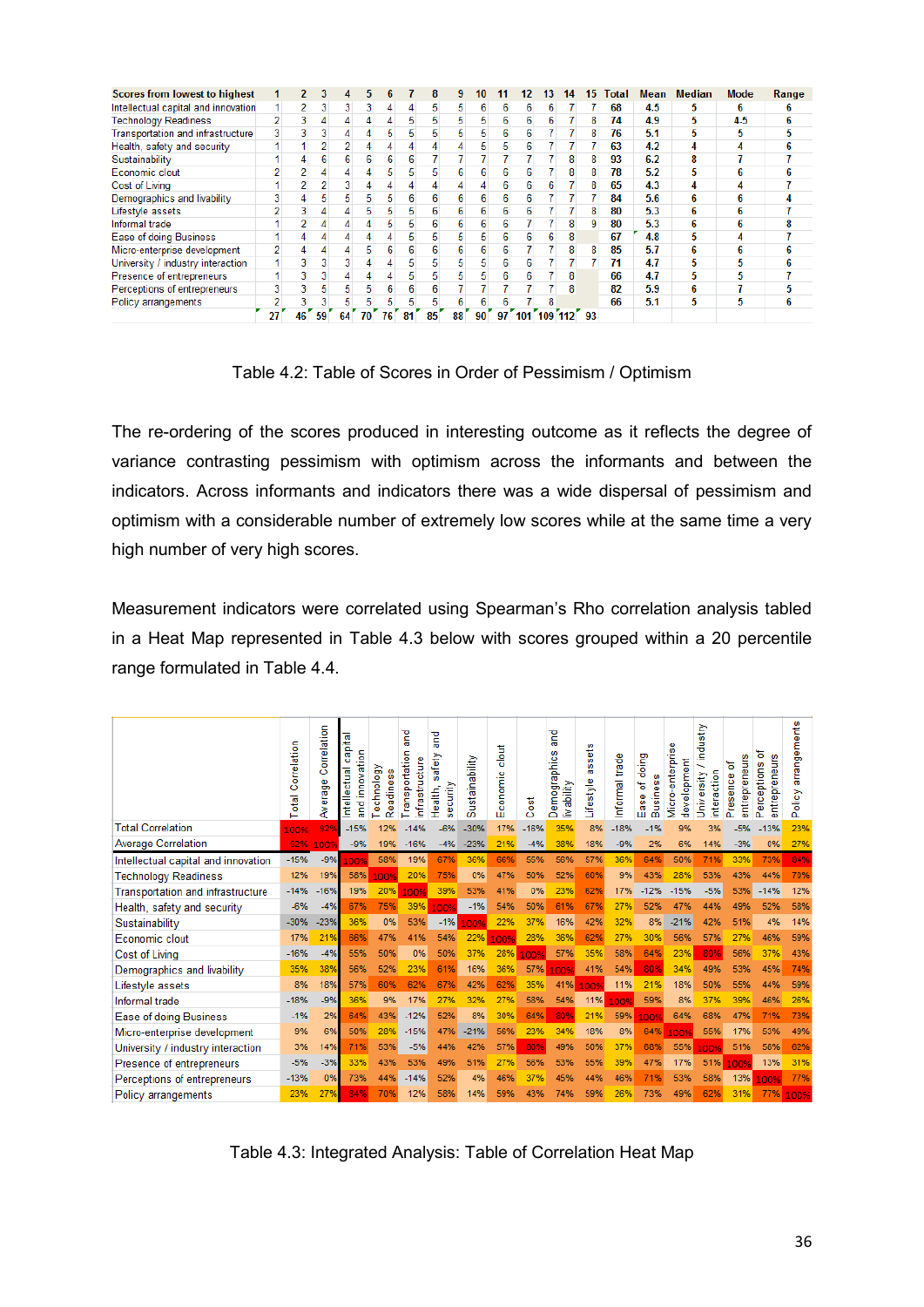| 100% |  | Strong positive correlation | 80-100   |
|------|--|-----------------------------|----------|
|      |  |                             | 60-80    |
|      |  |                             | 40-60    |
|      |  | Weak positive correlation   | 20-40    |
| 0%   |  |                             | $0 - 20$ |
|      |  |                             | $0 - 20$ |
|      |  | Weak negative correlation   | 20-40    |
|      |  |                             | 40-60    |
|      |  |                             | 60-80    |
| 100% |  | Strong negative correlation | 80-100   |

Table 4.4: Heat Map Range

The lack of clusters in the heat map suggests that the City is experiencing nascent levels of economic development. Advanced cities attract a particular profile of resident which results in distinct clusters of correlation between measurement indicators. The limited cluster's that emerged from the study of Durban indicate a high level of dispersion as Durban has not yet developed a formalised conceptualisation of what it takes to be an entrepreneurial city, particularly as respondents were often noted as saying that there was a lot more to be done to improve on each of the measurement indicators.

The high correlation between intellectual capital and innovation and policy arrangements suggests that public policy has a strong influence on innovation, while as expected the strong positive correlation between ease of doing business with demographics and liveability suggested that the ease of the city's residents can do business has a strong influence on demographics and liveability. The strong correlation between university / industry interaction with cost of living suggests that the lack of university / industry interaction positively affects the cost of living and should therefore be encouraged.

A discussion of each of the indicators appears below.

#### **4.4.1 Intellectual Capital and Innovation**

There are a number of variables to this indicator as shown by the studies conducted by PricewaterhouseCoopers including classroom size, libraries with public access, math and science skills attainment, literacy and enrolment, percentage of population with higher education, research performance of top universities, percentage of gross domestic expenditure on R&D, intellectual property protection and entrepreneurial environment (PricewaterhouseCoopers, 2011). The indicator discussion revolved around what is the importance of intellectual capital and innovation. The measurement, however, was phrased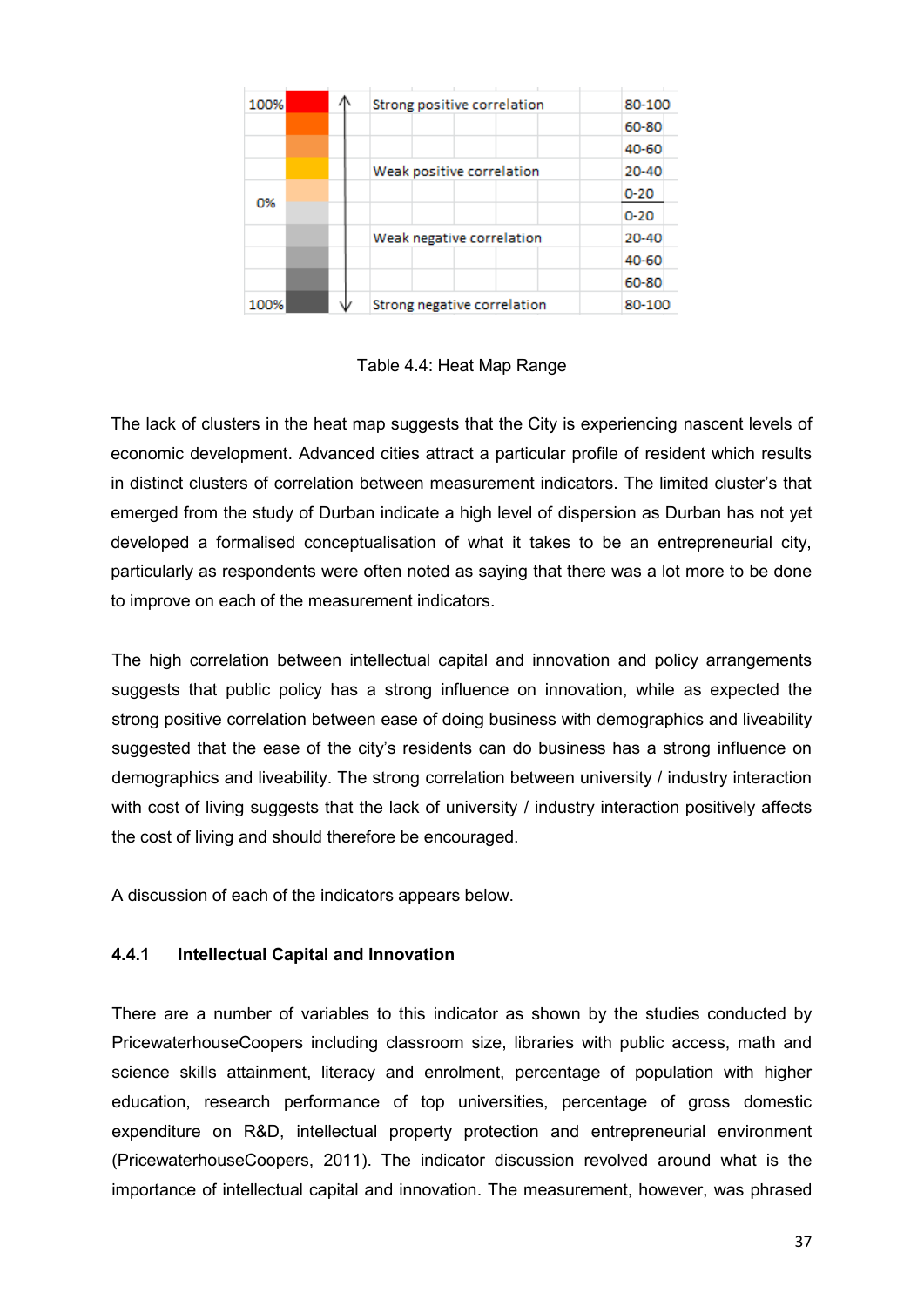around the question "*Is enough being done to meet Durban's intellectual capital and knowledge requirements and if not how can this best be tackled?"* 

The indicator produced one of the widest dispersions in scoring and one of the lowest net average scores. Although some respondents felt that enough was being done to tackle Durban's intellectual capital and innovation requirements, most felt that the City of Durban did not benefit as a result. The general opinion was that the growth of intellectual capital and innovation within the context of entrepreneurship takes place within the private sector and not the public realm, as local government is indifferent towards and unconcerned with the private sector. Since local government is concerned mainly with the pursuit of political objectives and not with issues outside of its statutory mandate, the City's management only pays lip service to the City's intellectual capital requirements across all levels including both tertiary and secondary level as well as skills training. One informant commented that since the Provincial Government funds schools in KwaZulu-Natal on the basis of policies that get passed down from National Government, local government has nothing to do with education.

There appears to be no "touchpoint" at the local level of government as regards the funding of educational projects. For example, it was mentioned that precinct development plans make no mention of the needs of education for the City and as such there appears to be no interest shown by the City as to where schools should be located or what should be done to assist schools. Respondents argued that this is due primarily it was argued to the fact that it is not within their political concern. Most informants were therefore of the view that intellectual capital needs are being developed by the private rather than public sector.

Private sector project initiatives led by companies such as Unilever are unknown to the Municipality and the opinion was expressed by one informant that they did not get the sense that the Municipality was very interested. Neither the Mayor nor City Manager, nor any other person in charge of economic development of the City has ever made an effort to sit and talk to the Chairman of Unilever or Hullett Sugar despite high levels of potential synergy in terms of property owned by Hullett and intended for developments that the City want to effect. The Municipality appears not to know about this.

By comparison to Durban, the PricewaterhouseCoopers study of 2013, reflect that the developing economy Mexico City ranked very favourably on these indicators. In fact, Mexico City ranked fourth internationally in terms of classroom size, despite ranking low in literacy and even lower in math and science skills suggesting that that small classrooms do not necessarily lead to significant leaps in learning thereby undermining legitimacy for small classroom sizes. Success and support of certain measurement variables therefore do not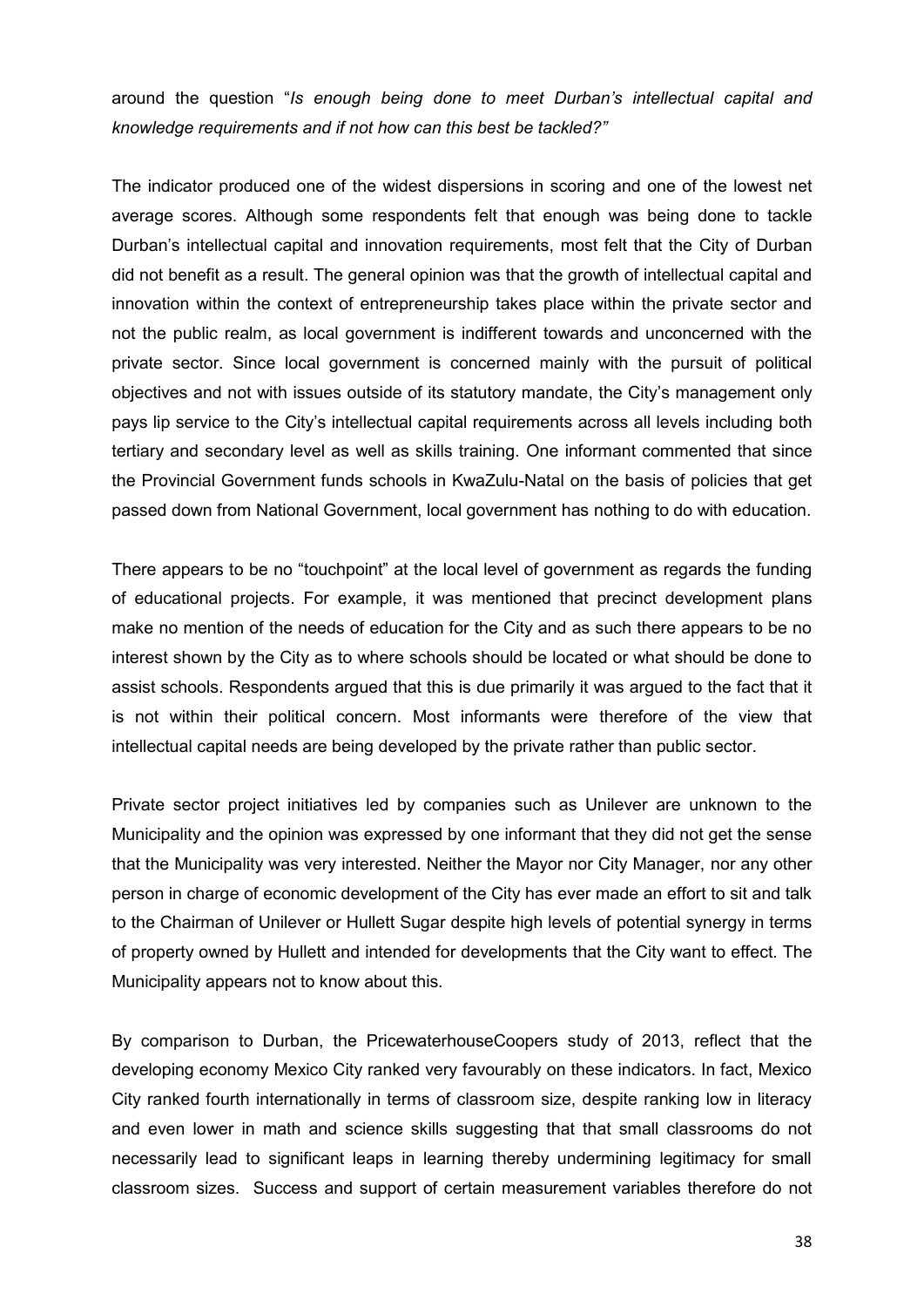necessarily indicate success throughout the educational system. This point was further illustrated in the same report that showed that American cities which included New York, San Francisco, Los Angeles, Houston and Chicago, performed poorly in the attainment of math and science skills attainment in secondary school, whilst performing well in terms of percentage of population with higher education and on research performance of universities, whilst by contrast Singapore outperformed in math and science skills attainment at secondary school level but a comparatively lower college completion rate (PricewaterhouseCoopers, 2011).

Numerous informants discussed the City's attempt to connect with the City's graduates through the Municipal Institute of Learning (MILE) programme. However, it was argued by a particular informant that the City as a Municipal authority has an adverse relationship with the private sector, particularly when it comes to being critiqued. Many government reports are not in the public domain and are controlled to prevent being leaked to the private sector, primarily as the Municipality fails to understand the importance of the private sector in debate. It was suggested that this was evidenced by the number of newspaper editors who have been threatened, reflecting the City's obsession with secrecy. The informant went on to note that seven or eight years ago the City funded its own newspaper, suggesting that that intellectual activity is preserved for the public sector rather than civil society, which is duly ignored and tends towards anti-democratic behaviour.

This same informant suggested further that the constant attempt by current City Management to keep information secret did not reflect an intention that was eager to engage with the City's residents on ideas despite the private sector being a melting pot of ideas. The City is run, it was argued, by consultants focused on profits and rubber stamping political will for their own survival. This in turn denudes the intellectual depth of the City's policies, particularly, as the view was held, that decision makers that influence policy are not employed based on their convictions that will impact intellectual capital but rather affiliation to the ruling party which happens at an administrative level. By contrast, the private sector employs people based on intellectual capital requireme"

The primary problem with policy initiatives, it was suggested by another informant, is that they are posed as questions, which presupposes a guiding policy narrative. For example, the policy issue whether the football stadium should be located near the City, presupposes the subtext that the stadium is desirable in the first instance. Therefore policy outcome is guided by political will. Any consultant that drafts policy responses in contrast to the political will of guiding policy would not survive. Consequently, the City's mega projects that cost taxpayers hundreds of millions of Rands a year to maintain are not the result of open debate but the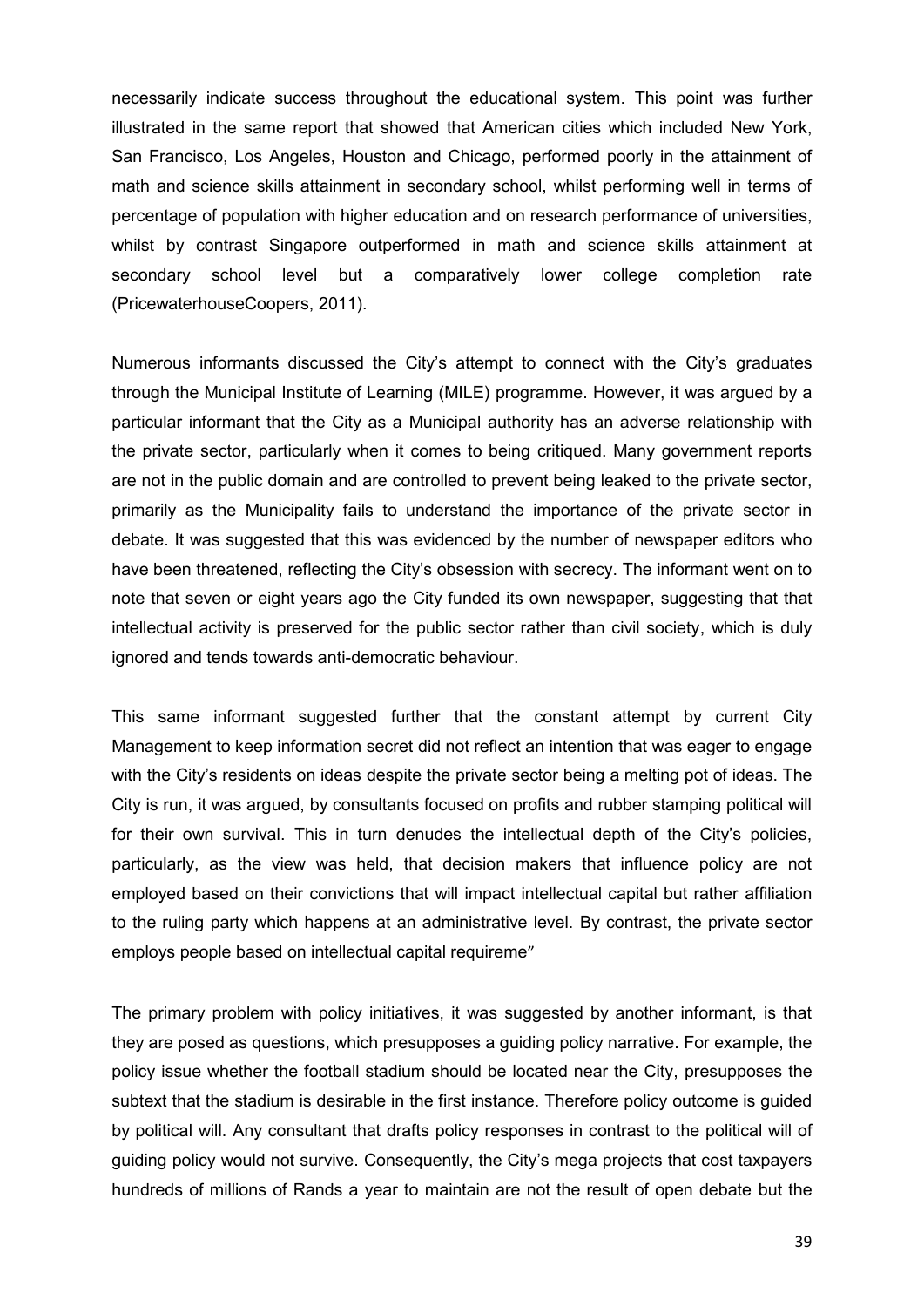will of the few which leads to the suggestion by a number of the informants that the City does not walk the talk.

According to one key informant, the Municipal Institute of Learning, MILE has successfully managed to assist with the retention of the City's knowledge requirements through the development and storage of knowledge and ideas within the City. The outflow of skills, particularly amongst the City's graduates from Durban to other cities in South Africa such as Cape Town and Johannesburg in search of higher salaries and career opportunities has become a welfare problem for the City. The flight of skilled professionals and graduates has resulted in a brain drain multiplier effect. The impact however has been reduced by the successful management of skills through the development and storage of knowledge and ideas. However, this requires government regulatory intervention and tax incentive to encourage economic growth within the City and the retention of skills in order to achieve its full objective, which is to open the way for the storage of knowledge to facilitate the continuation of procedures, particularly as the process of re-skilling people takes time with consequence cost implications.

There was a general sense that Durban's Intellectual capital was not being utilized to its full potential. As a result, and due particularly to the lack of opportunities in Durban as expressed by the informants, the City appears to be losing a lot of its intellectual capital to larger cities such as Johannesburg that are able to provide greater opportunity and salary growth potential particularly amongst graduates.

Although some informants were extremely pessimistic about the state of Durban's intellectual capital, some felt that the City was trying to make an effort albeit that the efforts were simply not enough, either from the point of view of existing business needs or from the perspective of attracting foreign business towards the sorts of innovations and technologies that the City currently provides.

The view was expressed that these shortcomings are a problem not only with funding but moreover with policy initiative and leadership. It was argued not only that the City does not have enough of the right policies and programmes in place, the City's leadership, both within the business community and at the local government level, does not keep it high enough on the public agenda to facilitate such initiatives.

One of the informants expressed the opinion that although intellectual capital and innovation grows out of a process of excellence, the City fails to celebrate or recognise the need for excellence and fails to engender a culture of excellence at all levels. This needs to start by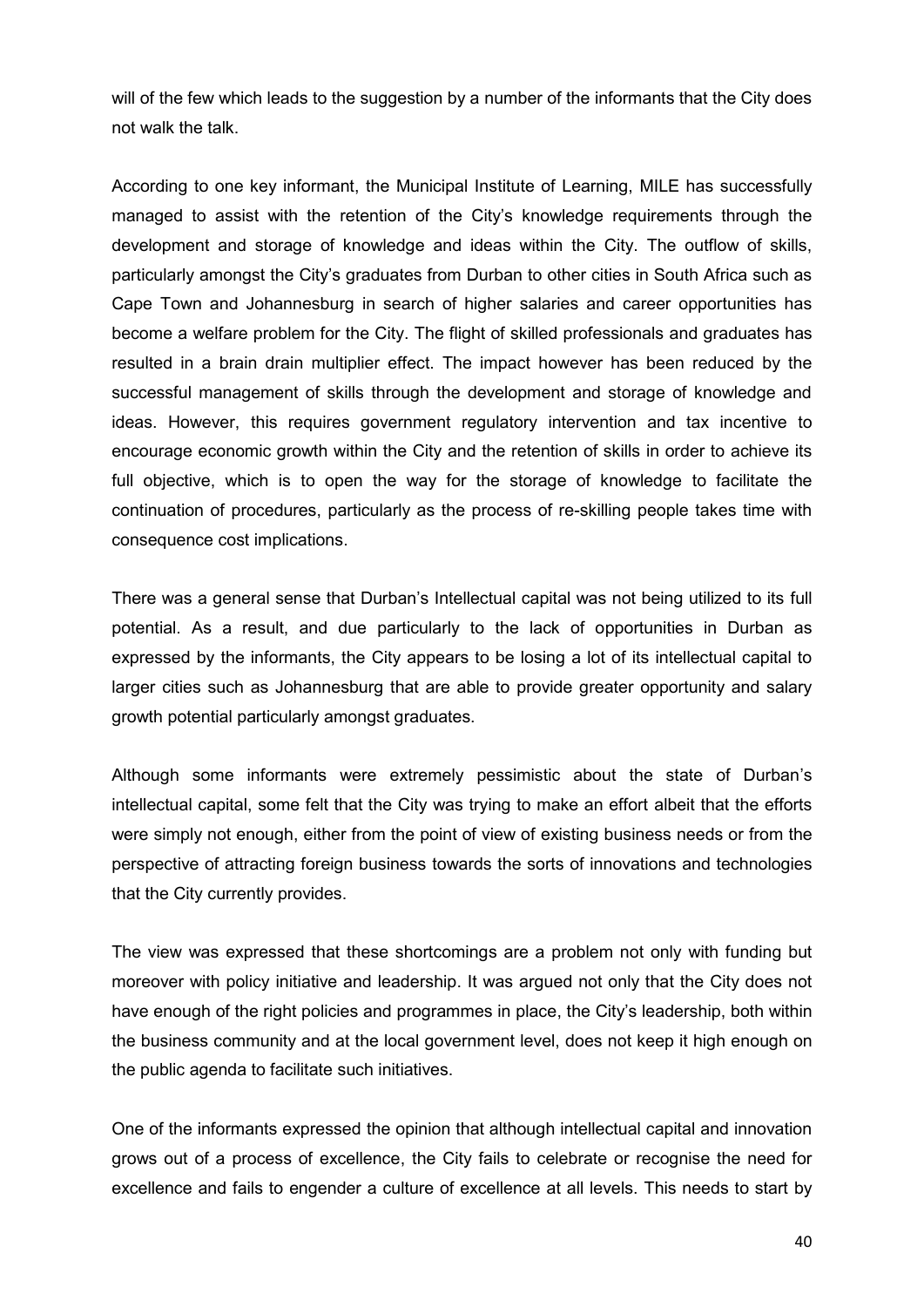the latest in high school and preferably before. Although this is partly a financial issue, intellectual capital and innovation, and the excellence that breeds them, is more often a problem with both leadership and the educational system which is not conducive to the development of these measurement indicators. This is particularly pertinent to the City of Durban which, it was mentioned, is talking about passing students with marks of around 30 percent in order to push up the student pass rate.

Policy regarding schools leavers was a common theme discussed by informants. Numerous informants mentioned that schools across South Africa are not operating at a very high level, stating even that the standard of education in South Africa is behind that of Zimbabwe and Zambia. When questioned whether this was a funding problem, the response was that there are sufficient resources but that the resources are simply not being used effectively enough.

It was suggested that more focus should be given in schools to mathematics and the natural sciences. This is currently a problem however because there are not enough teachers in these fields. One of the informants suggested that schools should not only focus on mathematics and the natural sciences but also promote and encourage Information Technology, medicine, engineering nursing and business where mathematics and technical skills are required, suggesting that far too many students are opting for courses in the liberal sciences and humanities which, it was remarked, generate only soft skills.

This was an interesting point as it was noted by Audretsch et al, that the share of employees with a degree in humanities has a negative impact on manufacturing. Increasing the share of employees with a degree in humanities by 1% actually decreases the number of start-up business in manufacturing by 4.3%, whilst increasing the share of employees with a degree in engineering, mathematics, or natural science by the same rate increases the number of startups in manufacturing by 8.02%. (Audretsch et al., 2009). Unlike Johannesburg which has an innovative private sector, Durban is largely manufacturing particularly as few companies hold their head offices in Durban, but only branch offices whose main function is warehousing, shipping and manufacturing, which factors tend to work against innovation and progressive ideas.

It was suggested that the business sector cannot afford to remain disconnected at the sidelines waiting for the public sector to educate the next generation of recruits without carrying an equal share of the burden with the public sector in developing the City's intellectual capital. Greater levels of business engagement and adoption of new initiatives at the level of government leadership are required. This suggestion however, whilst being the general theme amongst most of the informants, faces obstacles to its realisation in consideration of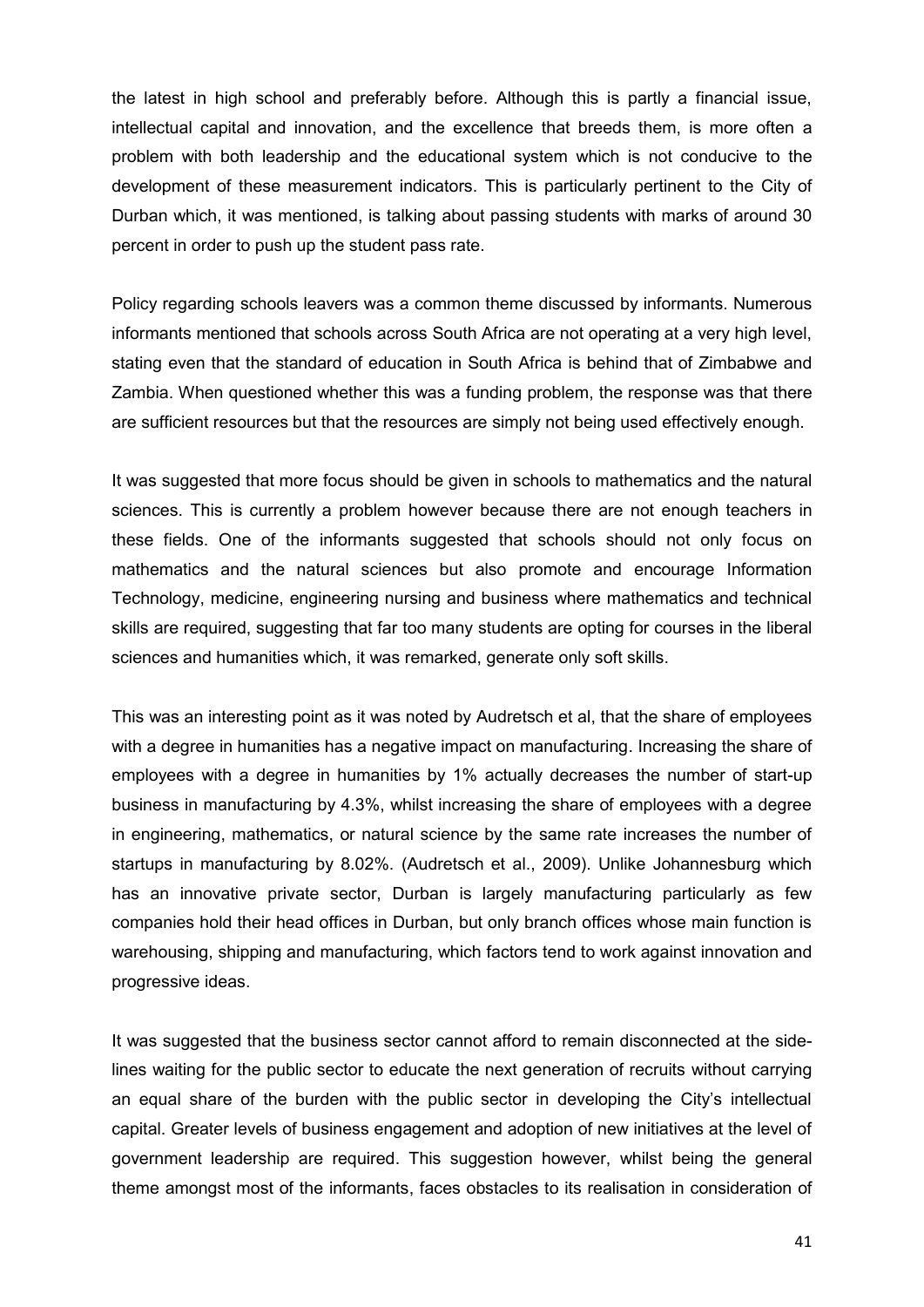the above mentioned remark that the City fails to engage the private sector in debate and adoption of new initiatives. Neither the private nor public sector operate in isolation of each other but must engage each other in building and creating opportunity. Unless the public sector works in conjunction with the private sector to this end the City will fail to take maximum advantage of its growth potential.

Thus, whilst the City's educational system is gearing people up for employment, not enough attention is made to encourage entrepreneurial business acumen amongst younger people and tertiary level students. It was suggested that this requires a rethink of educational curriculum and the City's approach to education at the level of policy decision making. Whilst a lot of agencies have been established to promote and encourage business innovation and entrepreneurship, it is happening too late in the adult life of the target population. These agencies are targeting people who have already thought about starting a small business providing support through capital injections and financial aid.

Yet the province of KwaZulu-Natal and the City of Durban in particular, it was reported, has one of the highest literacy rates in the entire country and coupled with a higher than normal rate of semi-skilled labour which places Durban in a strategically important position relative to the rest of the country. A few informants were quite optimistic about Durban's level of intellectual capital arguing that the City's intellectual capital requirements are being coordinated properly albeit not to its full potential. The City has three very good Universities / Technikons, but is merely failing to harness them to their maximum potential and advantage due to lack of investment and partnership between industry and academia to improve innovation. Less optimistic informants, on the other hand, felt that the City's education system is simply not adequate. They argued that City and provincial universities are not competitive to other universities either internationally or domestically, which over and above investment requires a greater policy drive towards change and improvement.

Often informants mentioned that resources could be used more wisely to generate more development opportunities that could be fed back into education. One of the critical challenges for business, it was suggested, is that a good education does not translate into relevant experience necessary for the business world. The Durban University of Technology's cooperative governance division tries to tackle this problem by taking students for training to give them practical exposure needed for the right position in business. Particularly the university realises that businesses employing students from the department of the natural sciences need technically skilled and trained people to work with sophisticated machinery which is not being provided by other universities.

42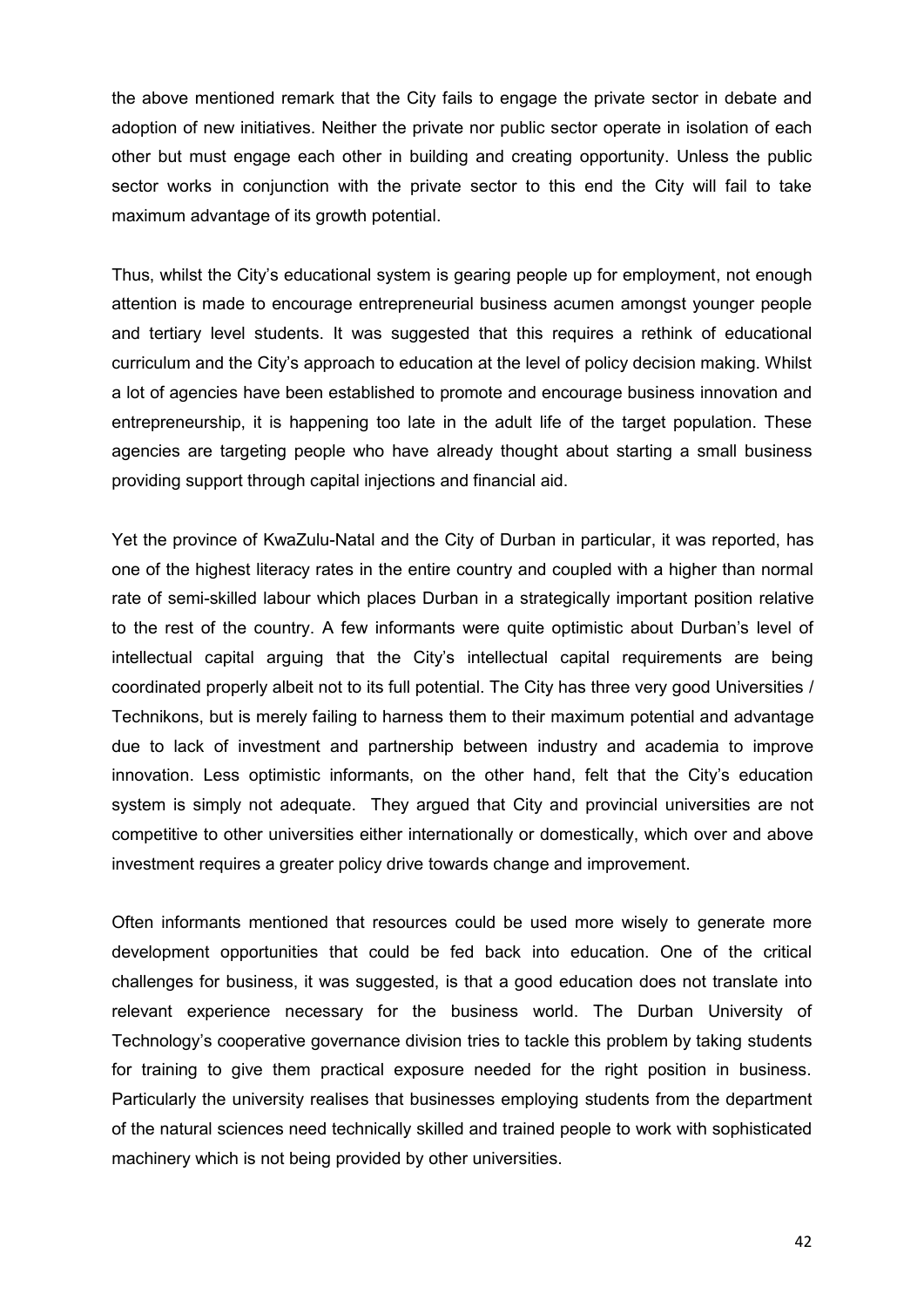Overall opinions were that Durban's universities need to be at the leading edge if they are to ensure that the City meets its intellectual capital requirements. However, amongst South Africa's universities only the University of Cape Town has been rated amongst the top 300 universities in the world whilst Durban hovers around 500 which is not acceptable in consideration that education is one of the most politically relevant issues facing the country.

Opinions were mixed however, whether this was a funding or policy problem as some believed it to be more of a policy than funding problem whilst other believed it was a problem caused by a mixture of both funding and policy issues. Policy makers must understand the importance of educational structures and allowing more students to gain access to facilities of learning and particularly high performing students without having to drop standards in order to do so. The suggestion was posed for a special stream to encourage high performing students to gain access to universities in Durban as the City is losing its best students to other Universities. This requires improving the overall quality of education in order to bring it on par with universities in the Western Cape and Gauteng, which may be achieved either through improvements to existing universities or the creation of opportunities for the growth of private universities.

Certain industries, it was argued, are suffering more than others due to the intellectual shortfall of the City. Shortages are particularly acute in the City's tourism industry. The City wants to promote itself as a major business and sporting event capital of the world, but it still does not have the required skill to manage these events. The universities aren't providing study programs that focus on event management, marketing and development promotion which in turn leads to a huge skills gap it was reported. There are also similar challenges in other related business areas such as hotel staff and managers. The City has hospitality schools yet the City's restaurants and hotels still fail to find the right skills. Many of the City's top general managers in top hotels are foreigners, schooled and trained overseas with skills required to operate these hotels resulting in a critical skills gap. Skills audits have been conducted to identify these shortages however the business needs have not been effectively mobilized.

There was mixed sentiment about the incubation of innovative business in Durban. Some of the informants felt that more needs to be done regarding the incubation of innovative business. However, Durban only provides for the incubation of Information Communication and Technology (ICT) related businesses housed in the SmartXchange business incubator. These informants argued that the City needs more innovative hubs for other sectors of business. This requires a discussion for a partnership between the City and private sector. Proponents of this approach felt that the dearth of business hubs and incubation facilities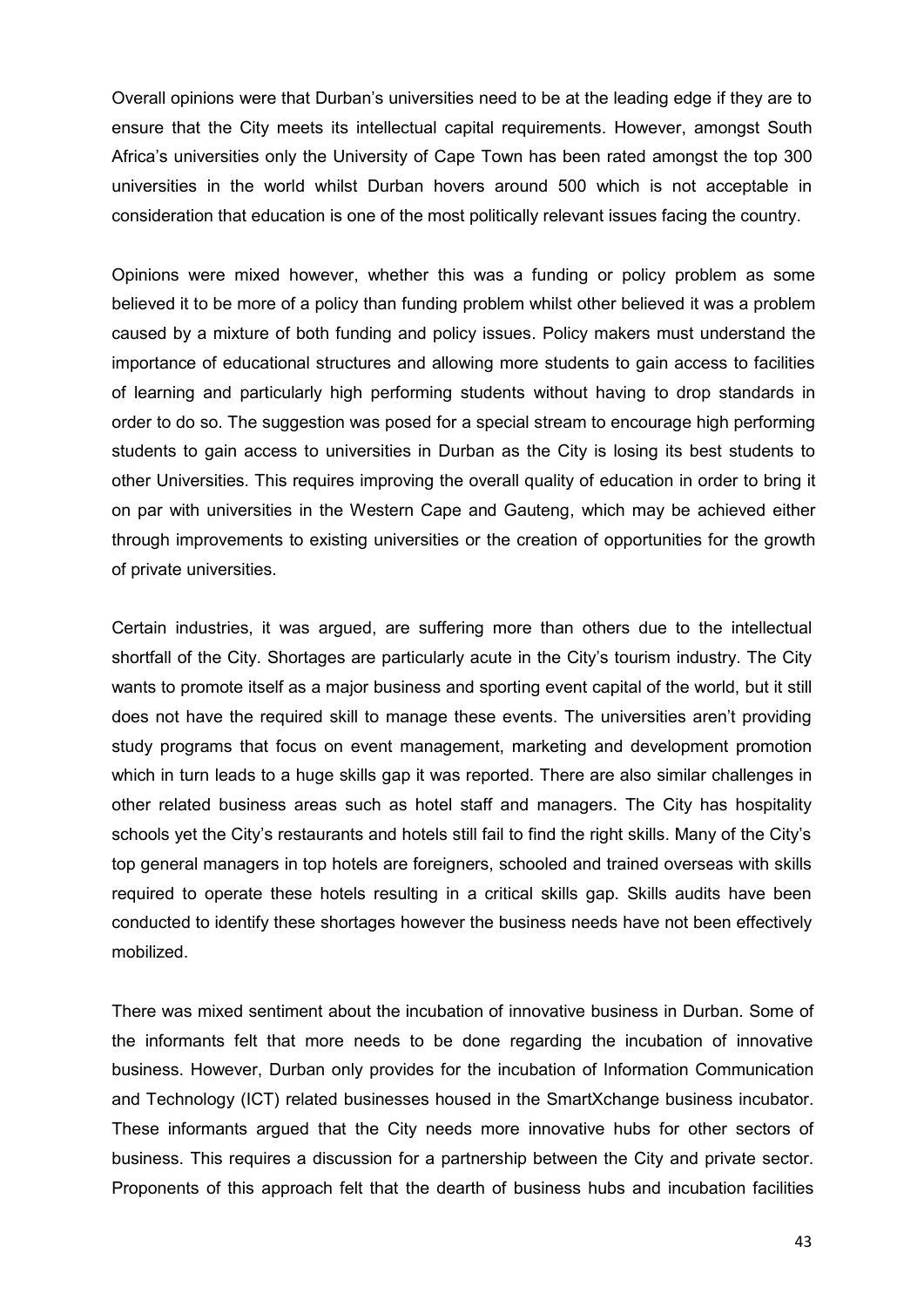was a problem caused by a lack of funding but rather due to lack of policy initiative. They argued that funding is readily available but only for projects that the City authorities want to implement in terms of the way it sees the economy of the City and province progressing. The supporters for business incubation argued that incubation attracts intellectual capital to the City. For instance the City of Bangalore in India strategically positioned itself as the number one Virtual Production Office (VPO) for call centres. It did this by overhauling the entire telecommunications system of the City. Since it usually takes between eight to ten years to get a telephone line in India, the City decided to establish its own satellite telecommunications network regardless of what the National Government and local telecommunications networks were producing by joining forces with the private sector in order to establish an entire telecommunications network via satellite.

However, business incubation did not receive widespread support. Other informants felt that any project subsidized by the public purse was supporting inefficiency and therefore a problem. For a City like Durban with wide inequalities between rich and poor, both mega projects and business support for limited sectors of the community only tend to widen the inequalities gap, particularly given that the City has not managed to control the problem of open defecation on the streets in parts of the City. Such projects merely demonstrate which sectors of the community the City intends to franchise and which the City elects to exclude and marginalize, by providing funding towards the profits of an elite class of people in the community. Amongst the informants that shared a more pessimistic view, some felt more optimistically that whilst incubation was a positive initiative that it should be more broadly available across tertiary levels and disciplines. By limiting it to graduates in the ITC sector, very few graduates are able to use the facilities of the SmartXchange in Durban as a springboard to start-up businesses.

There was a general theme amongst a number of the informants that Durban lacks visionary leadership. Whilst the last City Manager had some great ideas as to how he saw Durban developing, he was in fact only an administrator and lacked visionary leadership. There appears to be a lack of visionary leadership in the City which is particularly unfortunate for the future of the City as many departmental managers are left to their own devices. The City needs to change its leadership.

One particular informant stated that he had seen a creeping of visionary leadership from the local level of the department of economic development. However, there are political factions within the ruling party at play that prevent real visionary leadership within the City itself and as a consequence held the City of Durban to be somewhere near intellectually bankrupt and that not enough is being done to replenish the City's intellectual capital. We are finding that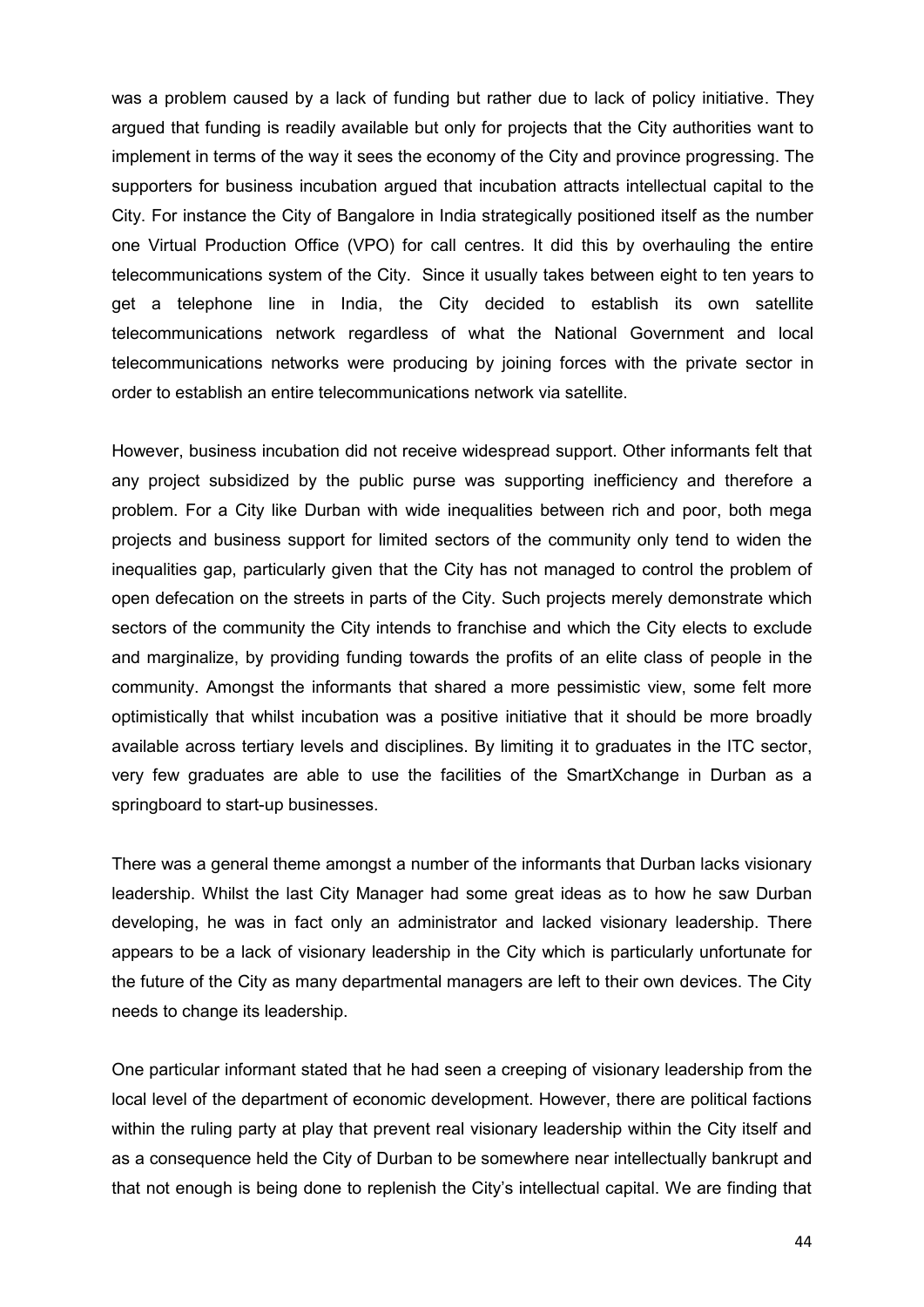the City, as an employer, is losing a lot of intellectual capital as a lot of intellectual people reach retirement age and are not being replaced by people that have been through the same learning curve. The reasons range from affirmative action policies whereby people don't have enough experience for the position due to political motives where people are selected based on political affiliation. The result is that the City is not selecting the best qualified employees. All senior positions at the Municipality are by and large political. Unless a person is affiliated to the ruling party and tows the political line they have little chance within the City's Municipal departments as people are chosen to run departments based on their political connections and not expertise.

#### **4.4.2 Technology Readiness**

This indicator focuses on software, hardware and bandwidth capabilities required for economic growth and was phrased around the question "*Can the City of Durban compete with the developed world in technological innovation?"* 

A study by PricewaterhouseCoopers has shown that amongst advanced cities there is a strong positive correlation between robust bandwidth, software and hardware capabilities and knowledge intensity. In their study, they found that there was an 81% probability that cities scoring highly on the intellectual capital measurement indicator would also score highly on the technology readiness indicator (PricewaterhouseCoopers, 2011). However, in this study, knowledge intensity, measured in terms of intellectual capital and innovation was found to have only a 58% positive correlation with technology readiness. This may be due to the fact that appeared to be a common theme amongst many of the informants, that the high cost of bandwidth inhibited many small businesses from taking full advantage of their innovative possibility and ideas.

In Singapore and certain European countries, it was pointed out that the telecommunication industries are so sophisticated the residents can get free Wi-Fi connection. Whilst Durban has experienced huge advances in realm of mobile technology and the use of cell phones for internet utilization and has huge bandwidth capabilities but the City is being held back by the very high cost of internet use not only using mobile technology but also bandwidth, ADSL and Diginet.

Great developments have been made in the technological modernization of the Durban's trade harbour. The City's agencies including the Council for Scientific and Industrial Research (CSIR) and Construction Education and Training Authority (CETA) as well as the universities including Durban University of Technology, initiatives such as the SmartXchange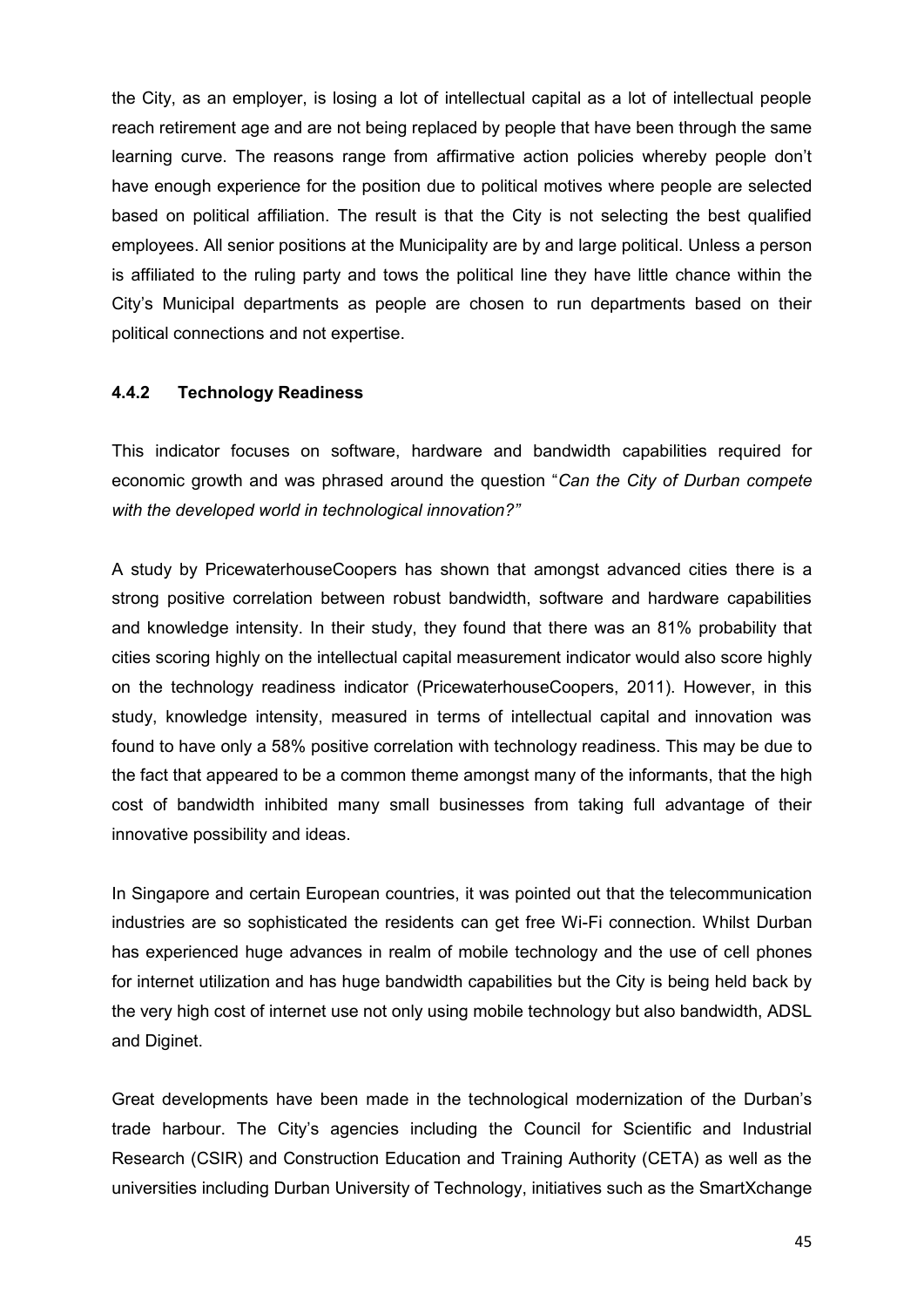Innovation Hub and the City's laying of fibre optic cables. However, most informants did not believe Durban was at the leading edge as a lot more still needs to be done and requires stimulation.

Telkom has improved over last few years and internet has become faster however, in many other countries it is almost free including Cities across Norway, Denmark and Sweden, whilst in Durban you can only pick up Wi-Fi around the City Hall. A lot has been done to bring about bandwidth capacity but unless leadership and political will prioritises these initiatives as an important element of growth then these sorts of initiatives are left to find their own way. At present the City is not ready to offer a fully developed capital in an information technology sense although the potential is there.

Durban took steps ten years ago to become a smart city and has been developing infrastructure to this effect. Advances have been huge and the City has the capability and bandwidth to take Durban to next level particularly as the City is renowned to have students that excel in math and science but this requires creating the right environment to compete and putting the right building blocks in place including bandwidth to establish a competitive and innovative environment.

Durban is ahead of most other cities in Africa in terms of technological readiness but if compared to cities in Europe, America and Australia, Durban ranges from average to below average. It would take generation before we would be able to leap frog developed cities.

There are still huge gaps in our technology which prevent us from being able to leap frog the developed world yet. However, we have gone far in introducing broadband and trying to turn city to smart city increasing access to community's access in terms of computers internet access libraries free Wi-Fi access we have a smart city programme.

Durban is far behind its leading competitive cities in terms of technological readiness and has to rely on the private sector to lead the way forward. The City's telecommunications Telkom parastatal Telkom, promised that the City would be wireless but has still not provided this. The City has great potential infrastructure but is failing to realize its potential particularly including for instance the Inanda corridor within the Durban zone. The City is not even handling the issue of street kids which is a social issue adopting the easy solution during the 2010 world cup games to dump them outside the City.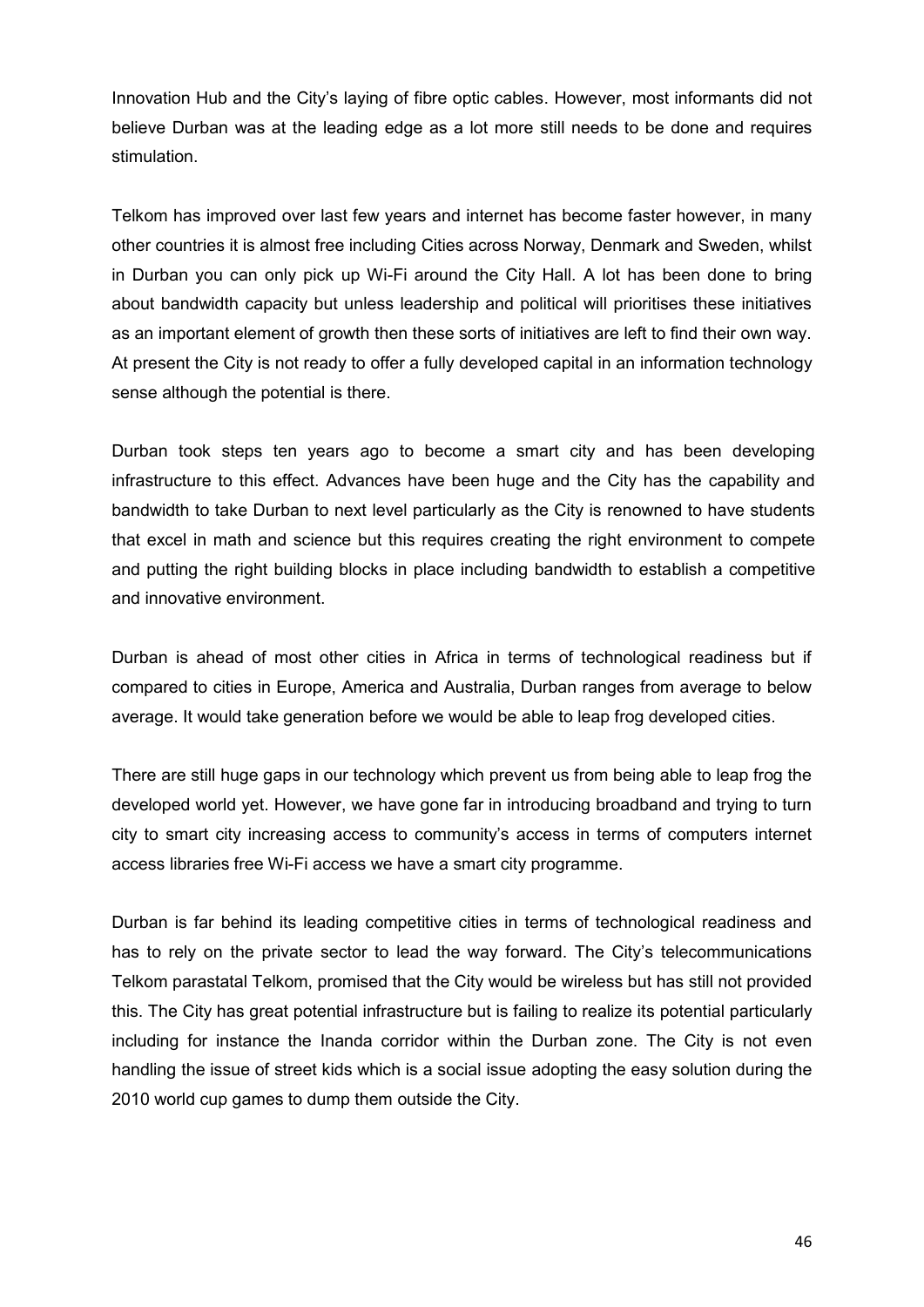People need to be able to access the internet using Wi-Fi across the entire city and not just form hot spots a restaurant in West Street or the university Wi-Fi. It must be available to everybody, which requires government investment and policy.

Innovation comes from people not technology. However, people with great ideas can't put those into practice unless there is sufficient opportunity and infrastructure to compete and create innovative solutions. Singapore is an island nation with no natural resource, yet they have positioned themselves as the financial and intellectual capital of South East Asia. They have built excellent schools and universities which place great emphasis on education to attract intellectual capital from the rest of the world. This has led to numerous businesses opening offices there including one of Facebook's co-founders.

Durban's broadband, interface connectivity and business processing capabilities all lag behind major Cities in developed countries. Yet in terms of innovation, Durban has some great minds that could enable the City to compete internationally with the right enabling environment.

Durban is starting to get a robust platform of hardware capabilities in the sense of fibre optic network which is quite unique so that becomes at least one platform where we can begin to compete with the developed world. Ethekwini owns and operates a very large fibre optic network. Fibre in theory gives its users unlimited band width. Since not many cities have got fibre optic lines this places Durban at a huge technological advantage in term of the City's readiness.

Fibre optic lines allow hardware to be placed at each end of the line which in turn can create wireless hot spots across the City activating a potential fibre optic backbone to communication. In contrast to 3D networks, fibre optic cables allow users to connect to the internet as well as telephone voice communication allowing end users, whether they are homes or businesses to connect by plugging into the fibre or at the end of the fibre through use of hardware to create wireless hot spots to enable maximum connectivity either directly or wirelessly.

In terms of current replacement costs the investment in Durban's fibre optic telecommunication networks amounts to hundreds of millions of Rands. Through this investment Durban has leap frogged to the most advanced and leading city in South Africa in terms of its telecommunications networks. The problem lies in the marketing of the network and connecting people to uncapped band width and improvements in new software designed that makes use of it. This is where the City is falling short. If Metro Connect was a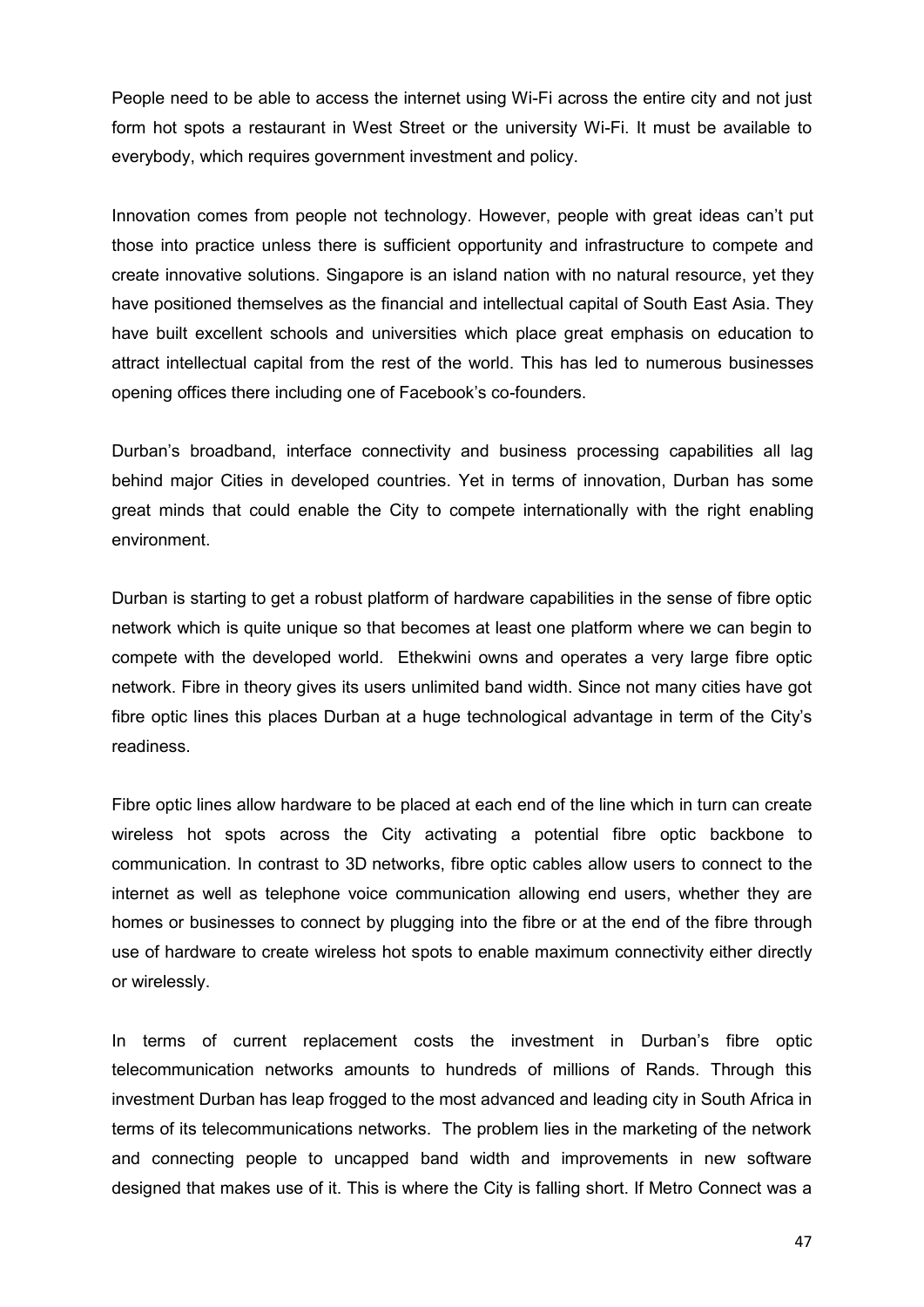private company as an MTN or an operation that was more commercially driven it would be opening up immense possibility in the use of the fibre line in terms of the speed of data sharing on a greater scale than at present. The City could have more houses and businesses connected to the internet allowing a business to sign up and connect at half the cost of using Telkom.

It's clear that the City's technological readiness is in place from a hardware perspective but it is not clear why Metro Connect is not being used to its maximum advantage. The general theme was that the Municipality is not good on marketing or the fact that the Municipality is not ruled by profit or the public interest. However, it was clear that if this technology was in the hands of a private company it would be maximized upon. One particular informant suggested that the City is suffering on implementation partly because it is constrained by public sector legislative prescripts such as the Public Finance Management Act and Municipal Finance Management Act, which make it difficult for the City to do business with the private sector. A limited number of private companies are using Metro Connect through Dimension Data but this is small in consideration of the potential for the City.

The Municipality is leading other City Municipality's in designing a new metro scale revenue management system in partnership with a private software company commissioned to develop the software. The idea was to sell the product to other Municipalities across South Africa and the continent of Africa at a discounted price instead of them paying for SAP. However, the original budget was estimated at 90 million Rand but so far it has cost the City 590 Million Rand and it's only partially completed. Despite this extreme waste, the informant still expressed optimism in the belief that the City will be able to compete with the developed world in the future.

Durban's fibre optic network, Metro Connect, is not used by the City to its optimal advantage and has not yet recovered its return on investment on the technological innovation through savings on Municipal telephone costs. Whilst employees of the Municipality are able to talk to one another on their telephone lines for free, Metro Connect has not yet been exploited to the advantage of the vast local economy or private sector to the extent that it should have or could have been.

This innovation could make connectivity available to the entire population of Durban for free but such measures have not been implemented and it was anticipated by the informant that it was doubtful whether this had been thought about as the cost of linking to Metro Connect is considered to be too high in the short term even though it will save in the long term. Therefore, the City is doomed to slow technological progress and economic development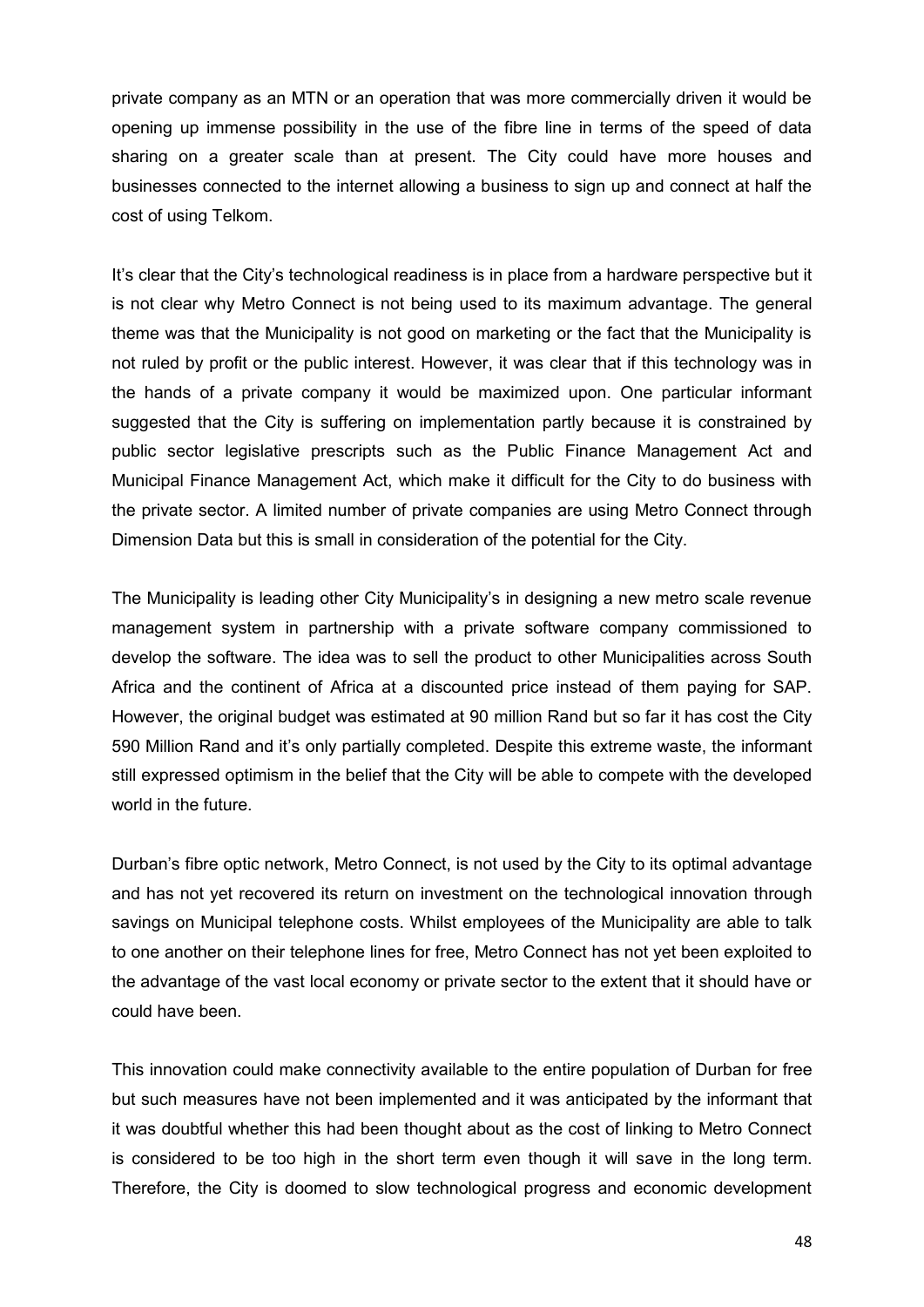due to the short sightedness of the City's policy drivers, which predicts the City to lag behind its advanced African counter parts such as Cameroon where telecommunications and access to the internet is virtually free.

The project is hampered by the Municipality's Last Mile philosophy which requires payment in order to link an individual user to the network. Initially the municipality decided it would link customers for free in order to benefit from future revenue streams. However, this approach was disputed and as a consequence the project was never implemented and no users have been connected despite the understanding from the Municipality that the network could easily be made available for free given anticipated future revenue streams from its use.

Thousands of Municipal employees speak to one another for free without accessing Telkom networks saving the Municipality millions of Rands, whilst everybody else pays Telkom tariffs. The City of Durban holds the key to extremely advanced and innovative technological robustness but unfortunately City leadership is not using it progressively to the advantage of the community and the fact that so few people know anything about Metro Connect is testimony to the City leadership's anti-progressive position. If the City anticipated Durban being a smart City when this technology was rolled out to the private user then the question remains why the City has not yet rolled the project out for the benefit of the City?

Informants were generally of the opinion that this is a problem with both Government structures and leadership, whilst a few believed it to be the outcome of the City's antidemocratic behaviour, particularly in consideration of the fact that the person who persevered to get the project implemented was charged in the Manase report. This view was further supported by the instance that Mike Sutcliffe, the former City Manager encouraged progressive thinking and proposed converting sewage to drinking water which was mooted by Neil McGowan. However, the current Council took some time to approve the project which categorizes the current Council's anti-progressive tendencies.

A number of informants were of the opinion that local government does not encourage progressiveness mostly because there are so many rules which make it impossible to manage a municipality effectively and comply with every rule. This seems to be a huge inhibitor to the City being entrepreneurial, technologically robust and finding new ways of doing things. One informant suggested that in many cases the people leading the Municipal departments know a lot more than the Councillors who are making the policy decisions who due to their lack of experience and background tread too cautiously to be progressive, which under the present climate in Durban is very intimidating as they don't want to repeat the Manase incident which has led to a high a degree of paralysis in Durban. The consequence,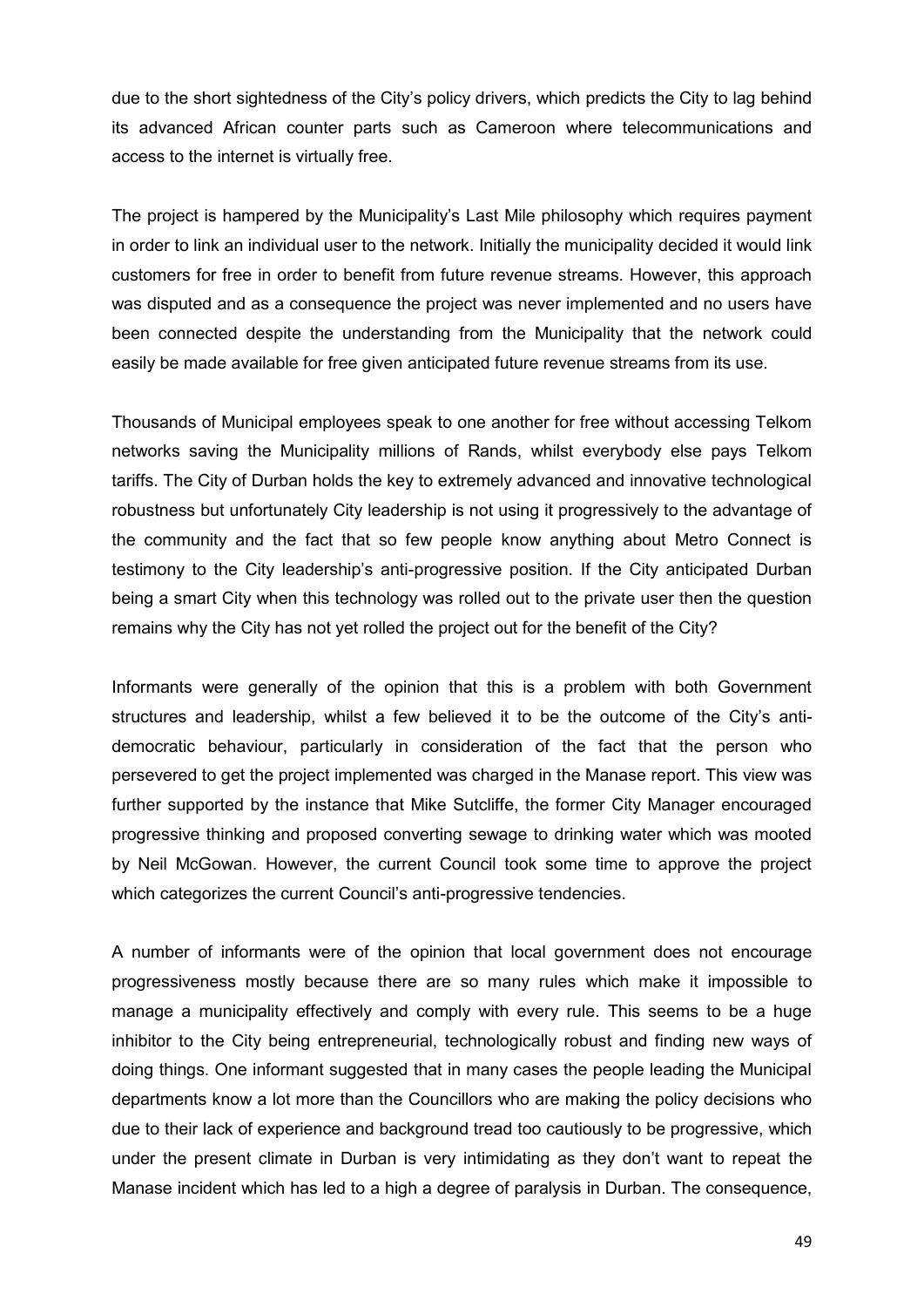therefore according to this informant was that the political process at the level of City management is a crucial inhibitor to the adoption and spread of new ideas towards technological innovation and progress.

## **4.4.3 Transportation and Infrastructure**

Transportation, infrastructure and connectivity are essential to a strong economy, particularly as social and economic networks can transform a thriving city into a global centre. Transportation connects people and creates communities essential to economic growth. However, the cost of transportation is negatively correlated to housing, quality of living and literacy, which suggests that citizens will accept higher transportation costs for better housing and quality of life (PricewaterhouseCoopers, 2011). Studies have shown that transportation costs are the second highest expense for the average household in America and that the economy loses 4.2 billion hours and \$87 billion in productivity and wasted fuel due to traffic congestion (PricewaterhouseCoopers, 2011). This measurement indicator therefore was led by the question "*Do you think Durban measures highly in this regard?"* 

The general opinion was that Durban has an amazing road infrastructure. However, real cost must be measured in time wasted in traffic during rush hour. Although traffic congestion was not generally perceived to be a problem in the City as the traffic is able to move relatively freely, there does appear to be a huge cost to the economy of congestion into and out of the port which can result in traffic queues for truck drivers lasting many hours.

The City has not harnessed the potential of creating a connected city. Umhlanga is a small example of success, where there is greater connectivity between the nodes of business as traffic is able to flow easily around the outer ring road up on the ridge. There is a great deal of connectivity between the outer ring, the freeway, industrial parks, residential areas, tourist and shopping facilities all being in close proximity which creates greater connectivity. Offices, housing, shops and public transport are within walking distance from each other and provides an example, whilst not the best or most efficient example, of how expansion can be utilised to unlock great value.

Many informants, however, felt that the greater Durban city area however, is not so well laid out. There was some positive sentiment about city public transport. Discussions took place ten years ago about concessions around public transport however, there was huge opposition from trade unions over public transport and modernising the freight rail link to Johannesburg as the cost on public roads and damage caused by heavy vehicles to the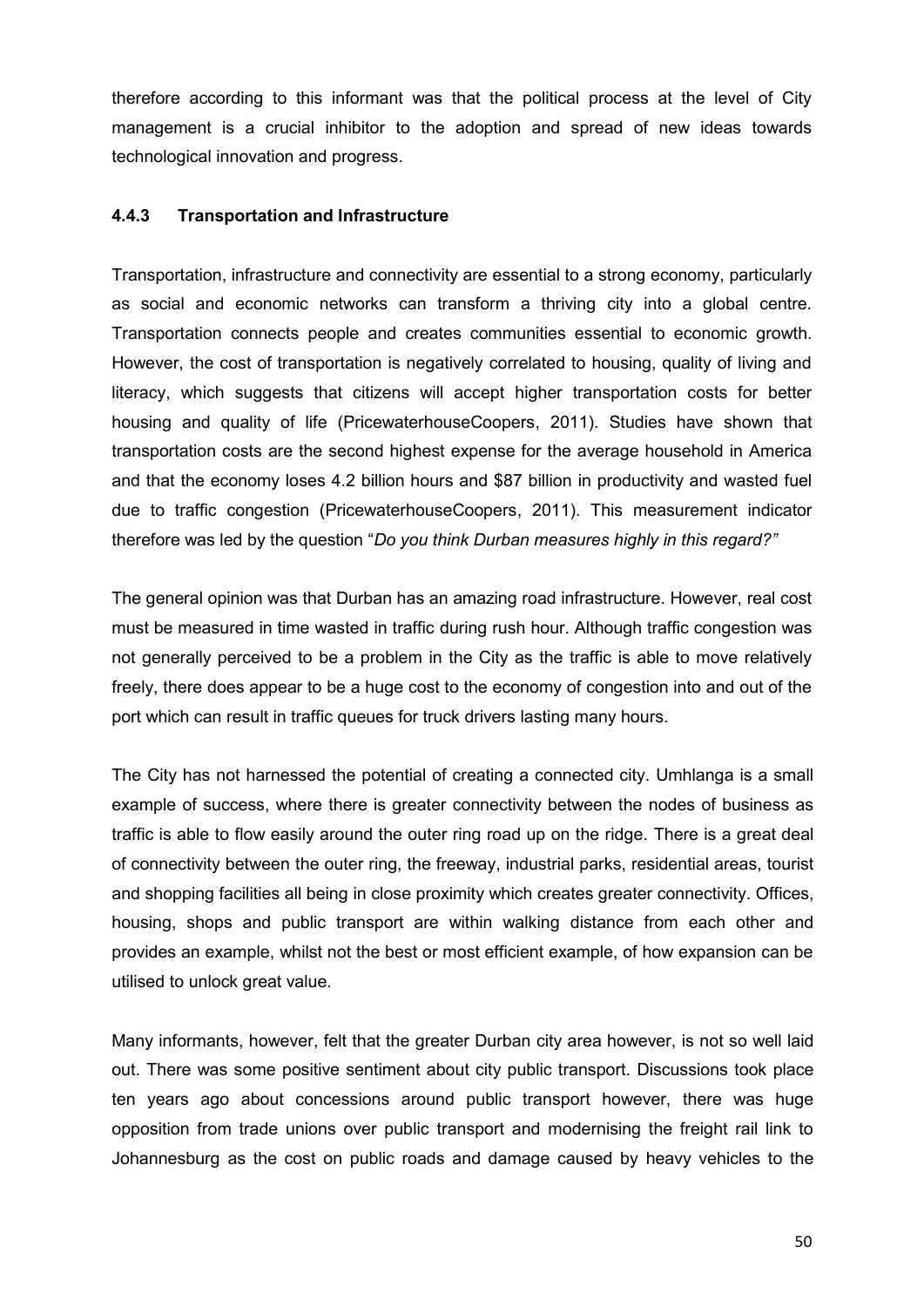roads which could be transported by rail is enormous let alone the cost of accidents and on lives.

The transport authority is engaged in developing plans for a bus system but the sheer magnitude of investment to make this work is enormous as a third of the City is tagged as requiring upgrade with three trillion Rand being allocated to transportation networks over the next 10 years. There are plans for a high speed train but these plans are mostly for the transportation of goods to Pinetown, Inchanga, Port Shepstone, Richards Bay, Pietermaritzburg, Mooi River, Ladysmith and Johannesburg.

Planning for the City's new plan for an integrated bus transport network is all in place and anticipated to solve many of the City's transport problems as it will be provided at affordable costs and will use a new fleet of busses to work alongside your private owned local minibus taxis linking residential and shopping areas. Although the bus service is currently subsidised by the City, there are many areas outside the City where there is no bus service but only taxi services which are not meeting the City's demands.

Many people within the boundaries of the municipality have to take two or three taxis to get to work and to shorten travel times the City is planning to get public transport moving faster by providing designated travel lanes for particular kinds of transport and develop new rules where ever necessary as transportation infrastructure varies considerably across the City. In the northern areas the infrastructure is first world whilst southern areas need a lot more investment.

A lot of money has been invested in the new Integrated Rapid Bus Transport system, which is a bold step towards providing new transport modalities allowing commuters to travel using busses rather than taxi's and at cheaper rates. In certain areas of the City it's more economical to travel by train which forms part of the new integrated rapid transport network system.

The three areas of Inanda, Ntuzuma and KwaMashu are being combined into a single area, referred to as INK. The area's main transportation hub, twenty kilometres north of the City centre, is a rail station and taxi rank. Seventy percent of commuters within this area use rail transport while the rest travel by minibus taxis and buses. The City is currently modernizing the rail link intended for completion by the end of 2013, to enable more commuters to use the passenger rail network instead of combining modes of transport between trains, buses and taxis.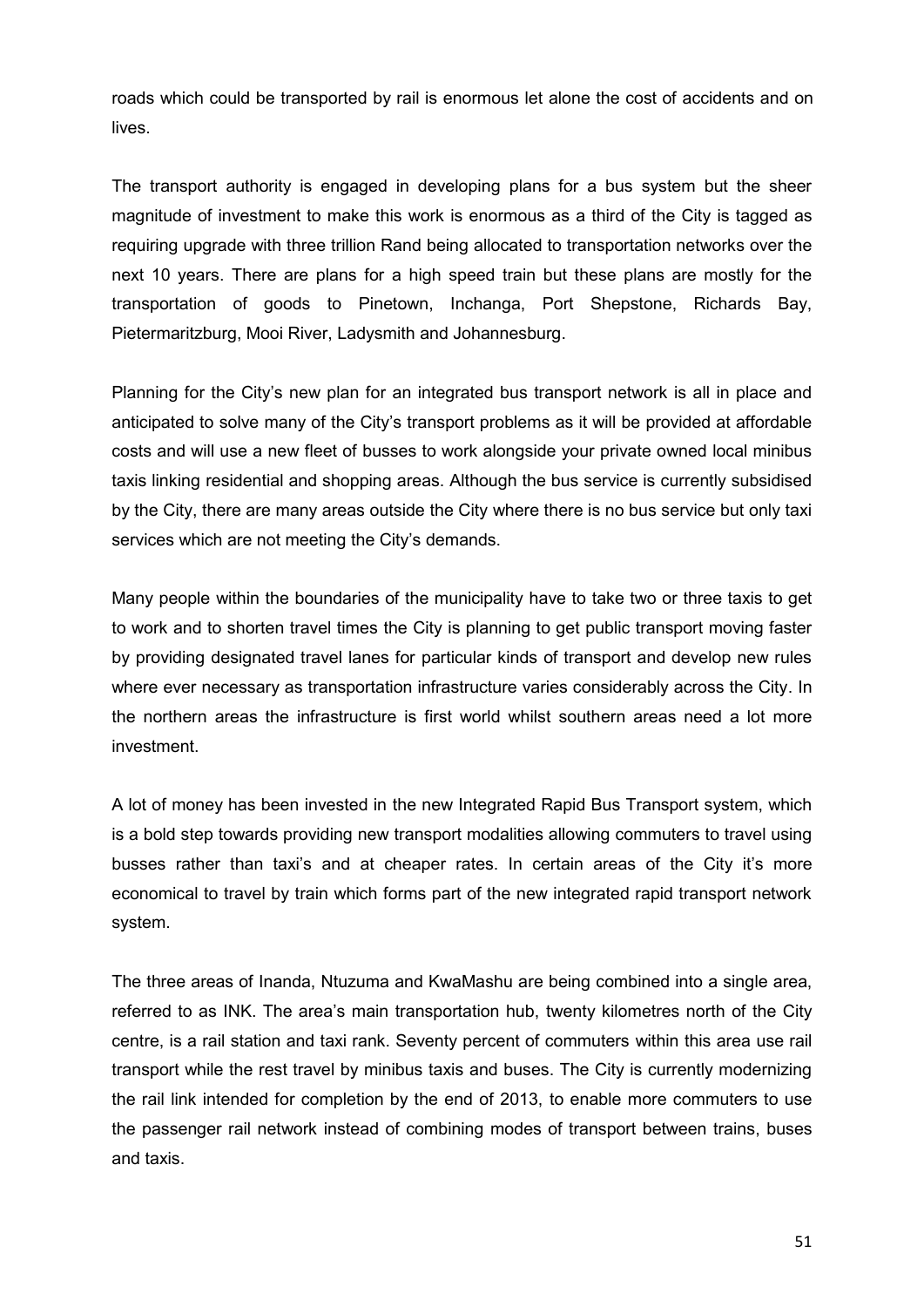International opinion is focusing towards densified cities to enable public transport to work more effectively as increased population density enables economies of scale. However, city residents will only shift their patterns of transportation usage if the City invests in the public transport. This while Durban has a much better public transport bus system than it did five years ago, which has led to an increase in the public transport usage by the higher income groups it still requires massive further investment which it is now receiving.

The overloading of roads, high rates of traffic accidents and congestion are shifting focus towards the revitalisation of rail. However, there was general opinion amongst respondents that the City is lacking in transportation infrastructure particularly for the lower income households, unlike in more advanced cities where everyone uses public transport. Whilst Durban residents are able to easily move around the centre of Durban, transportation is not meeting their needs outside the City centre as public transport is still required to bring people from outlying areas into Durban and Umhlanga.

The suggestion was made that Durban needs a sky train to connect the beachfront. City, Berea and major hotels and business districts as they have in Sydney, as well as upgrade of existing infrastructure to improve connections up and down the north and south coast. However, there is no indication that such plans are within project plans for the foreseeable future.

The development of rail from King Shaka International Airport to existing networks would only require an additional fifty kilometres of rail track. However, no current plans exist to lay these networks given the concern whether it would be used as people need to be convinced that it is safe and reliable as they do in Cape Town and Johannesburg's Gautrain.

A lot more needs to be done to existing networks and to bring down costs before the City will consider new investment despite the need to find new ways of moving goods to and from the airport. A lot of small medium micro enterprise businesses rely on road infrastructure and these costs impact profit margin through cost of petrol. Therefore, investment must focus on rail to provide a positive impact.

The new dug out port and investment in rail infrastructure is increasing the capacity of the rail and road network to the harbour but plans to move all freight onto rail is crucially affected by the high infrastructural development costs which have not yet been assigned the necessary investment. The primary problem with the existing ports is warehousing space and transportation in and out of the ports. There is talk of a dry port outside of Durban in Inchanga which will be able to handle large volumes of cargo when the second port has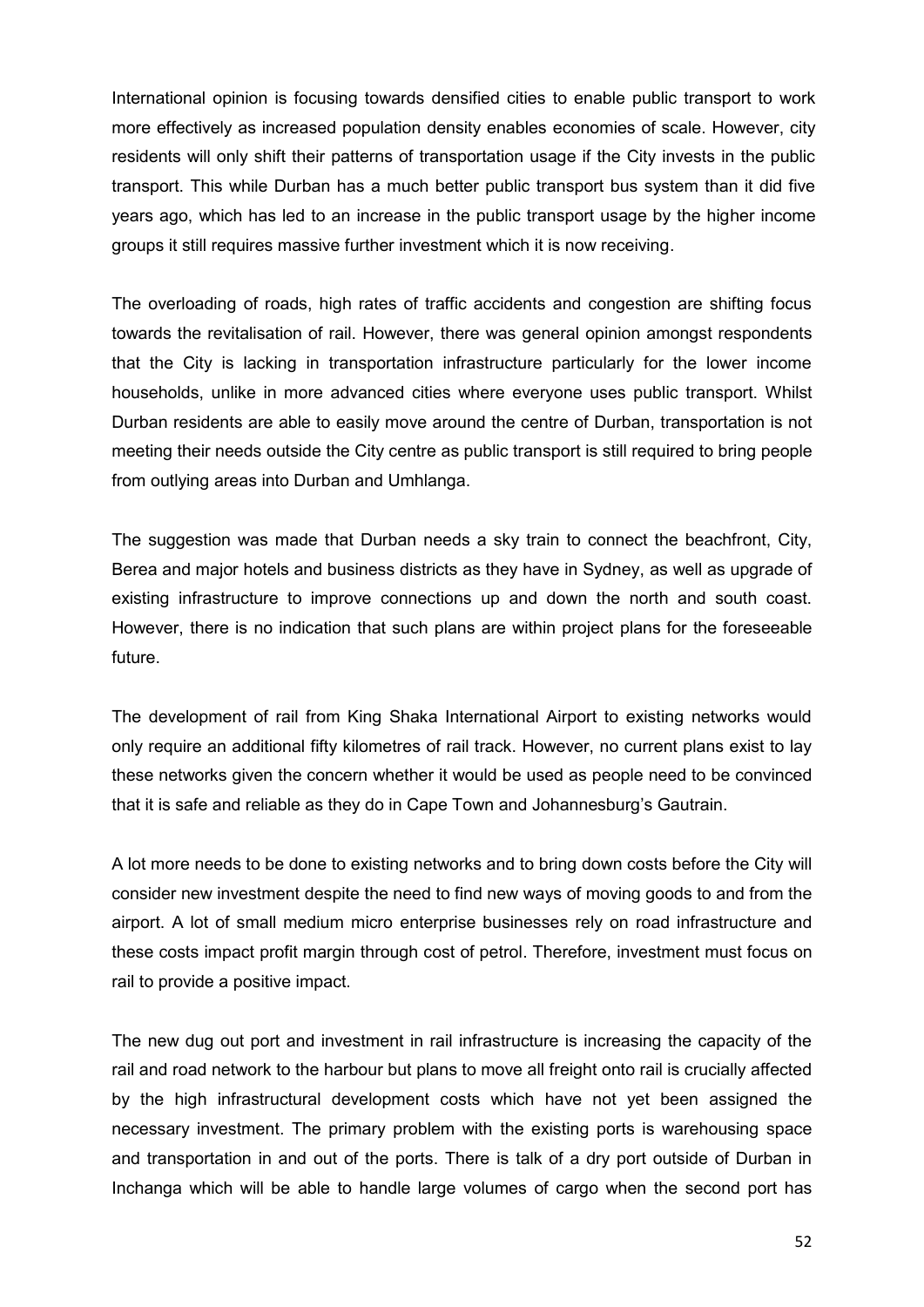reached its capacity whereby goods will be taken direct from the port to warehouses via rail and truck, .but plans have not yet been developed towards this.

# **4.4.4 Health, Safety and Security**

Correlation analyses amongst advanced cities indicates a strong positive relationship between health, safety and security and other indicators including intellectual capital and innovation and demographics and liveability measuring with a correlation of 87% and 84% respectively, suggesting that healthy and safe cities provide quality of life and productive energy (PricewaterhouseCoopers, 2011). In this study, health safety and security also correlated highly with intellectual capital and innovation at 67% correlation, and with demographics and liveability at 61%. However, contrary to the international study by PWC, and surprisingly this indicator correlated most positively with technology readiness at 75%. The leading question to this indicator was "*Given that Healthcare is a basic necessity, is our health system sufficient to meet its demands?"* 

There was some positive responses regarding the City's health care system but the general feeling was that the public sector still had a long way to go in terms of efficiency as it is not as good as private health care. It doesn't help if the private sector is good as the vast majority of the City's residents do not have access to private health care as it is not affordable and there were no known initiatives to improve the public sector despite it being better than many other public health care system's across South Africa.

The Metropolitan Police force, it was said, are abysmal as there are dreadful deficiencies at an operational level due to inefficiencies as well as bribery and corruption rather than policy. Yet other respondents suggested that there was an almost total collapse in the police force linked to maladministration, fraud and corruption which the City refuses to address.

During the four weeks leading up to and including the 2010 football World Cup, residents could walk anywhere in the City and feel safe raising the question why international life is more valued than local life. The biggest detractor for local investment is safety. If people feel safe it rubs off onto international sentiment. Controlling crime is the single most important factor for business growth and therefore the City should not put a price tag on safety and security yet there appears to be a lack of political will towards this goal.

There is a huge gap in social welfare and treatment of the City's residents, particularly street children. The provincial department of health has insufficient funding to do anything significant so the City relies on a voluntary system of aid because it is not forthcoming from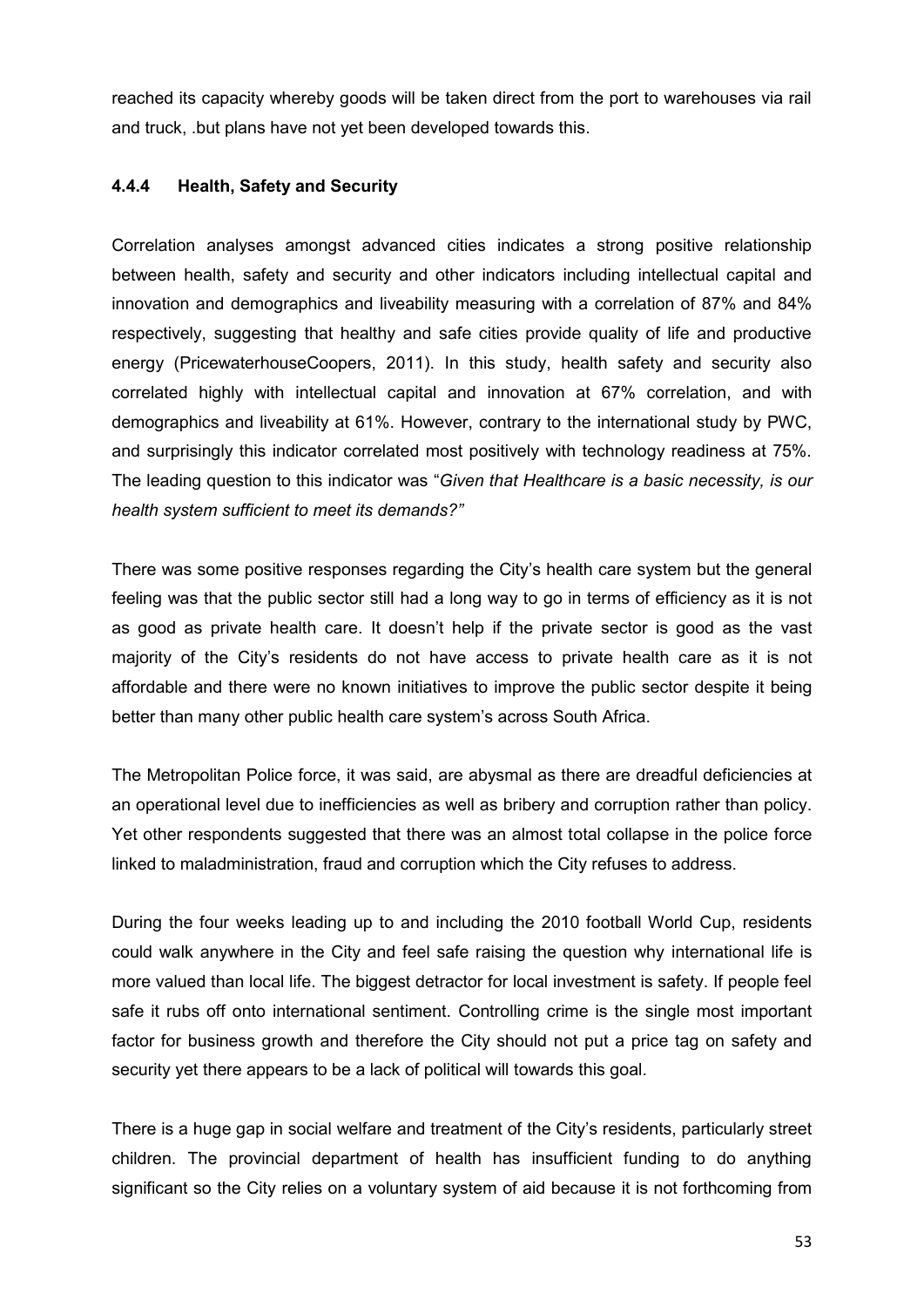the City. To resolve the problem of street children the City needs financial support to secure premises to operate homeless centres which has been a struggle for the last twenty years.

KwaZulu-Natal is one of the poorest provinces within South Africa with very high HIV rates, which passes as a death sentence for poor communities. Meeting these needs is crucial as HIV carries an enormous burden socially, as many children are looked after by elderly people on pension. Nutritional care and the medical support is not enough for people living in the more rural areas where 65 percent of the populations within KwaZulu-Natal reside.

The problem is not financial aid, as from the budget speech it is clear that the two biggest things from the government's point of view are health and education but rather that the allocated budget is not used effectively. Tuberculosis, HIV and Aids are creating a significant threat to small businesses. Kwa-Zulu Natal as a province has an amazing success rate in decreasing mother to child transmission of HIV, but treatment is not being fully utilized for those in need whilst in other areas great work is being done particularly Albert Lutuli Hospital which is trying to develop as training hospital to develop medical intellectual capacity.

The consensus however was that demand on basic health care infrastructure in the City is reaching epidemic proportions. Many government hospitals are simply not able to cope with the volume of patients. King Edward, Albert Lutuli and Addington Hospitals are bursting at the seams. King George is now meeting the demand for the particular area, Albert Lutuli Hospital is managing to cope because it's a newer hospital but Addington Hospital is not able to cope at all.

There is talk of shutting down Addington Hospital because it's so run down and services are inadequate. This is clearly a funding problem raising the question whether the City intends to refurbish the hospital.

There seemed to be a split between informants as to whether they believed funding to be a problem. On the one hand informants believed that the state of the public health care system and hospitals was a funding problem. McCord hospital nearly closing at the time of interview due to lack of Government subsidy and funding, and now at time of writing now being closed, whilst the hospital's HIV and Aids clinic was already shut down for financial reasons. The hospital almost shut down other departments on other occasions before the government came to their rescue at the last moment except for the HIV and Aids department which was closed.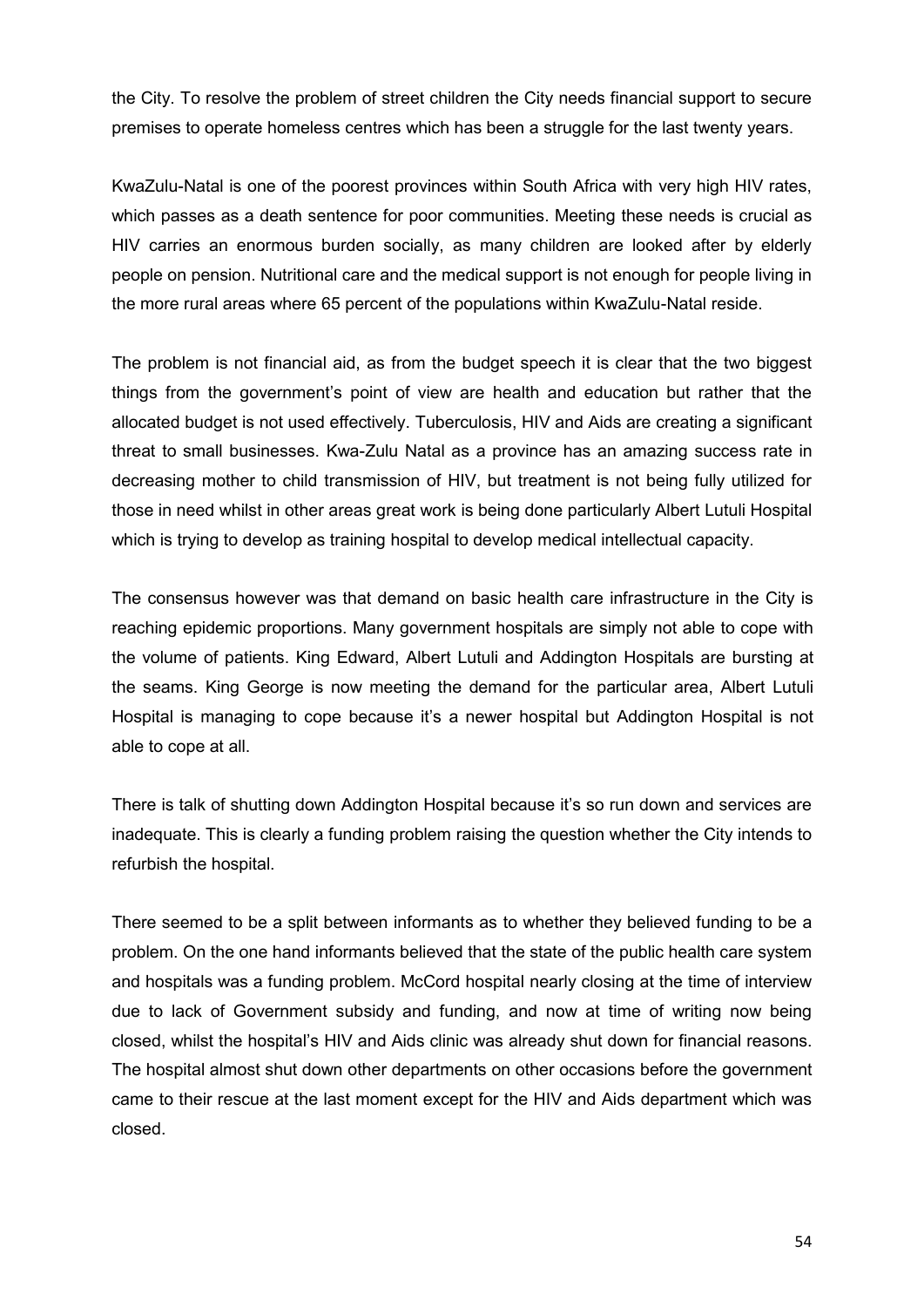Other informants on the other hand believed that it was not a funding problem as there is plenty of money available but rather a lack of proper strategy, administrative infrastructure and expertise at a management level, where the problem lays not with the medical staff but rather administration that requires political will to change the management. It was suggested that the public health care system should implement a hybrid of public and private principle so that they operate like a private hospital but retain public funding, which is the theory behind the national health insurance scheme funded by government to bring the level of the public sector hospitals up to private level care, like they do in the United Kingdom.

The health care system should operate more effectively, efficiently and entrepreneurially at every level even down to reducing waiting time. Some patients have to queue an entire day for chronic medication. It's really about the business model and culture. There must be the will to introduce business principles and we should be agitated towards this. Part of the entrepreneurial model is to get all stratospheres to shift towards an entrepreneurial city encompassing someone from health system, thereby integrate our health care system with the private sector to allow industries to dispense chronic medication to avoid long patient queues. Mobile technology is available to enable hospitals to operate more efficiently but it is not being implemented.

### **4.4.5 Sustainability**

Growth models based on principles established during the Industrial Revolution are growing increasingly obsolete reflecting a shift from economic models based on industrial output to models based on quality of daily life and renewable energy. Whilst developing economies face infrastructural constraints, these issues must be dealt with in consideration of other issues relating to waste management, water and energy consumption, water purification and resource extraction. This indicator was therefore framed around the question "*Is Durban planning for a sustainable future and what resource do you consider to be the most valuable to sustainable development: natural resource, skilled labour or leadership?*

The problem facing sustainability, it was argued is that the national government only pays lip service without real action whilst the national development plan did not even mention sustainability as an issue for discussion at the Mangaung conference. This is probably due to the fact that politicians focus on the short term five year political cycle whilst real outcomes in sustainability usually take five to ten years, and as such the concept of longer term sustainability is not compatible with the national political process. Discussion on sustainability appears as mere rhetoric as little is being done. Industrial pollution, fires, spills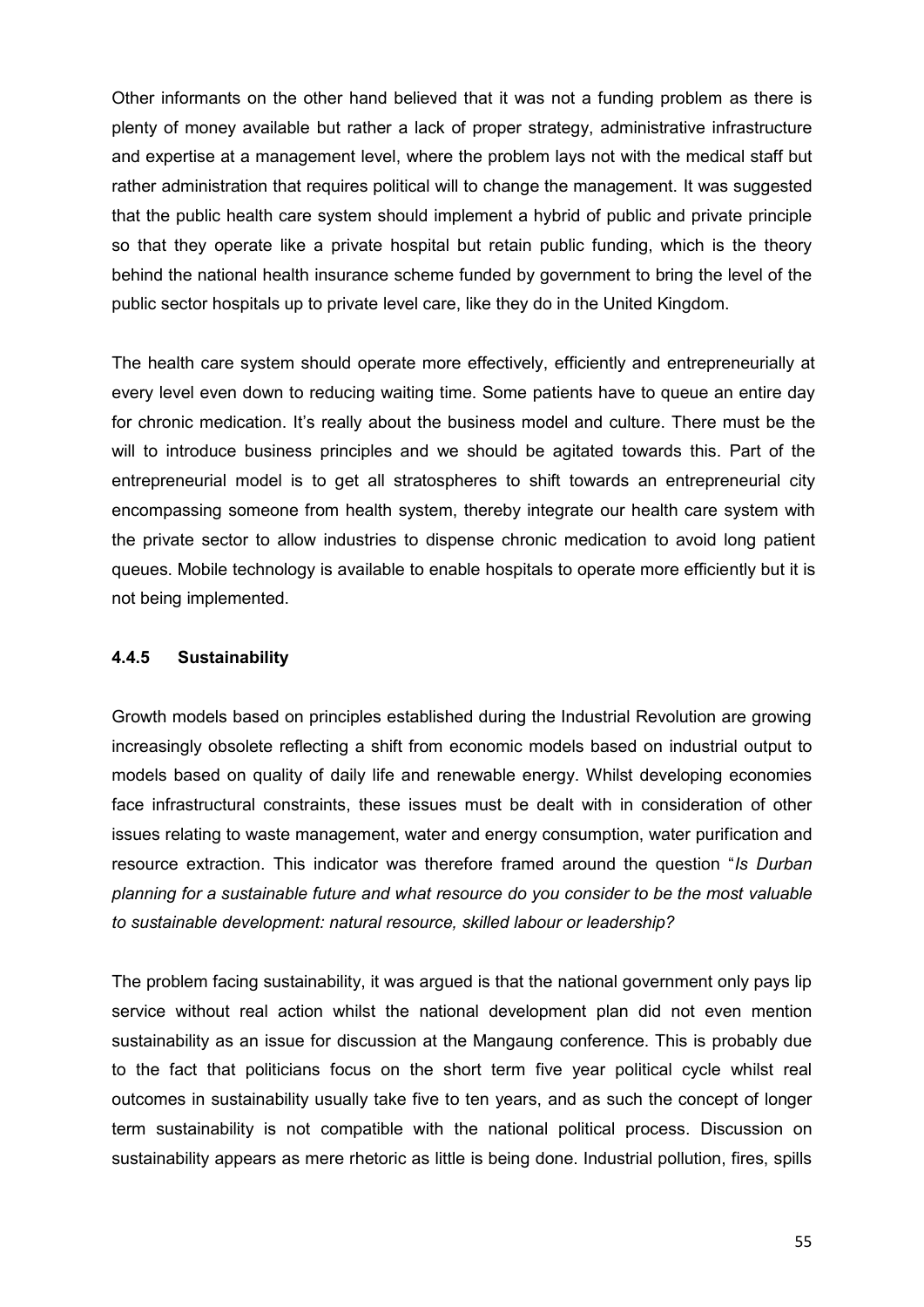and explosions are increasing instead of decreasing as a number of informants remarked that the City lacks sufficient leadership to make a bold step to take the City forward.

There is a provincial plan and Durban is bringing back the best practice planning commission that previously fell out of favour with the last City Manager. The City has produced a good strategy that is business friendly, yet unlike Europe where continuity between orders is seamless, when the City Manager changes in Durban there is huge upheaval as the new order tries to disparage the old order which hinders development in sustainability which is unable to progress without seamless continuity. Immaturity is clearly a factor impeding sustainability which requires political will and leadership. Structures are weak, immature and the ANC leadership allows factionalism which complicates movement for change.

One of the biggest problems the City has is lack of understanding sustainability at a leadership level. Environmental consciousness does not take route when a person reaches a particular position or role in life but starts from a young age, and the City is not doing enough to conscientise the younger generation not to litter, to reuse resources and reduce their environmental footprint. Differentiating between metals and plastics when dumping rubbish requires habit that starts young, which requires a great deal of education which does not factor into the consciousness of poorer communities who remain at the losing end as tens of thousands of people are relocated to make way for the new dug out port.

Although the City's securing of the climate change conference in 2011 demonstrates the City's commitment to sustainability, when compared to smaller cities within South Africa, Durban is not doing enough to keep the City clean and well managed. For example, the termination of the blue flag project which benchmarked the quality of sea water, the golden mile of beach and ablution facilities along the beachfront demonstrates that an inconsistency towards environmental issues and sustainability. Dropping critical initiatives of this nature demonstrates arrogance within the City leadership which is not good. The Blue Flag project holds competitions every year to compare the cleanliness of beaches and Durban does not even come into the top three lagging far behind Cape Town and Port Elizabeth.

Sewerage spills into the Umgeni and Isipingo rivers which inevitability flows into the sea. Those are basic issues that the City is not managing effectively. The beach past Virginia airport is littered with rubbish which is not cleared. The spillover effects for tourism are huge particularly as tourism is one of the critical revenue sources for the City and province and given that the amount of investment required for these issues is not significant. Numerous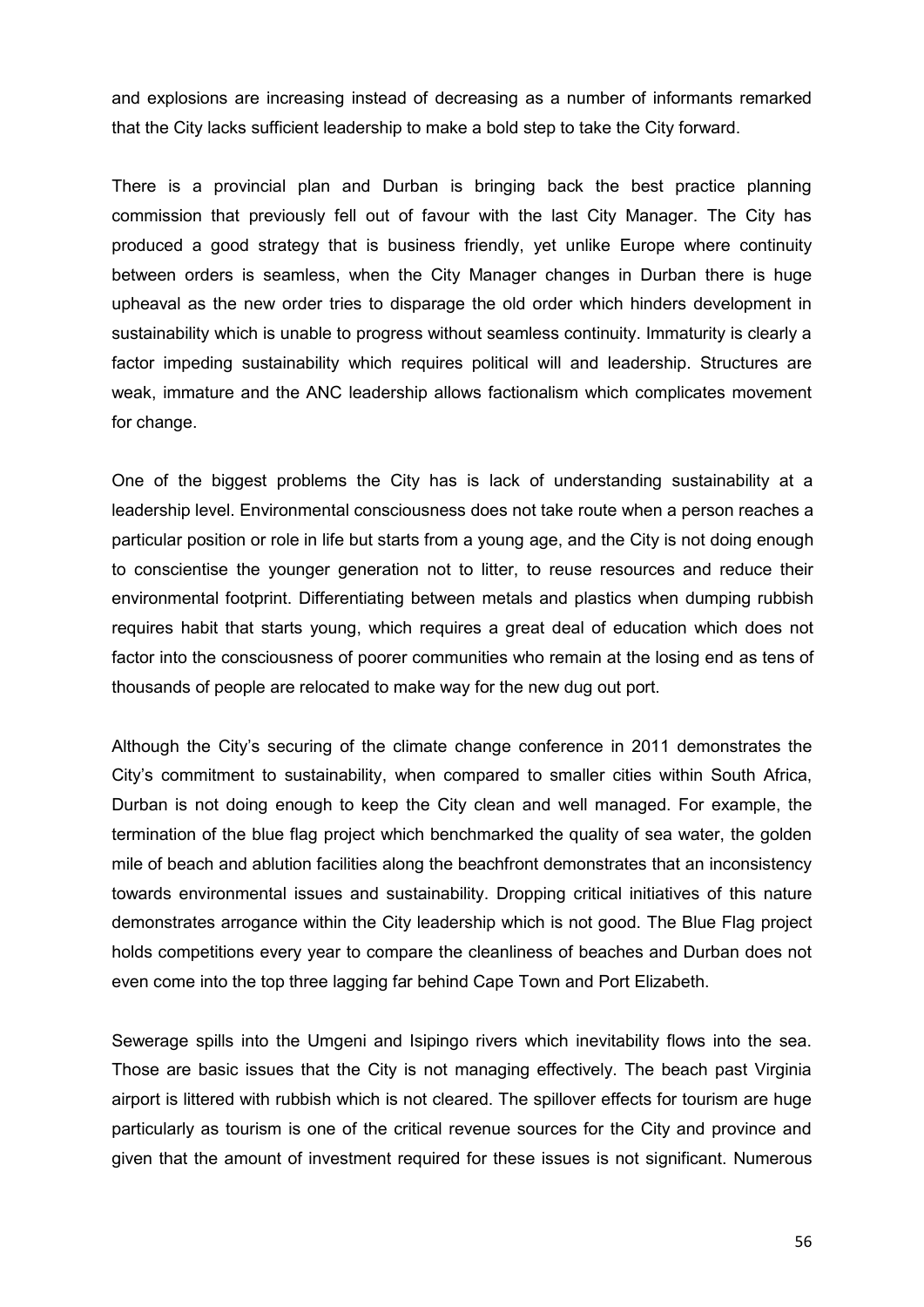informants suggested that the lack of response to issues of sustainability were lack of resource and energy available to address it in any serious way that will make a difference.

Despite these negative suggestions, it was remarked by other informants that Durban has a long term development framework based on environmental sustainability. The national road and City development plan emphasizes sustainable projects including cleaner building and environmental practices around the City that are adopting new technologies, while the City is investing in solar energy and environmentally sustainable infrastructure.

The Department of Environmental Management manages a range of programs that look at influencing environmental sustainability. The environmental branch of the City now insists that all new developments and improvements must comply with environmental regulations before plans will be approved, including for instance solar heating for bathrooms. Yet the City still has a long way to go before embracing policies around recycling.

Certain areas of the City have been set aside as open spaces which cannot be developed upon. These are often strategic areas in a traditional sense because they are crucial for poor communities living close to them. The City is active in the natural resource space in terms of environmental sustainability where Dr Deborah Roberts and her team at the Department of Environmental Protection and Climate Protection (EPCPD) at Ethekwini Municipality have developed a phenomenal resource of literature over the last ten years from the diversity of water treatments and biodiversity to climate change and environmental management. The Inner eThekwini Regeneration and Urban Management Program (iTrump) has an environmental section whose approval is required before a developer can build within one of the nine districts within iTrump's geographical region of control. However, there is a disproportionate focus on natural resource and therefore an insufficient set of interventions around skilled labour and leadership.

# **4.4.6 Economic Clout**

Economic clout reflects enduring economic strength stable through financial crisis enabling a city to build institutions and networks dealing with issues that extend an economies financial strength and credibility beyond its borders (PricewaterhouseCoopers, 2011). Discussions on this indicator were led by the question "*Is Durban doing enough to attract investment?"* 

It was stated that major events have a huge impact on Durban's economy. The City conducts economic impact assessments bi-annually to assess how much the City attracts during the summer and winter seasons in order to measure the impact of events on the local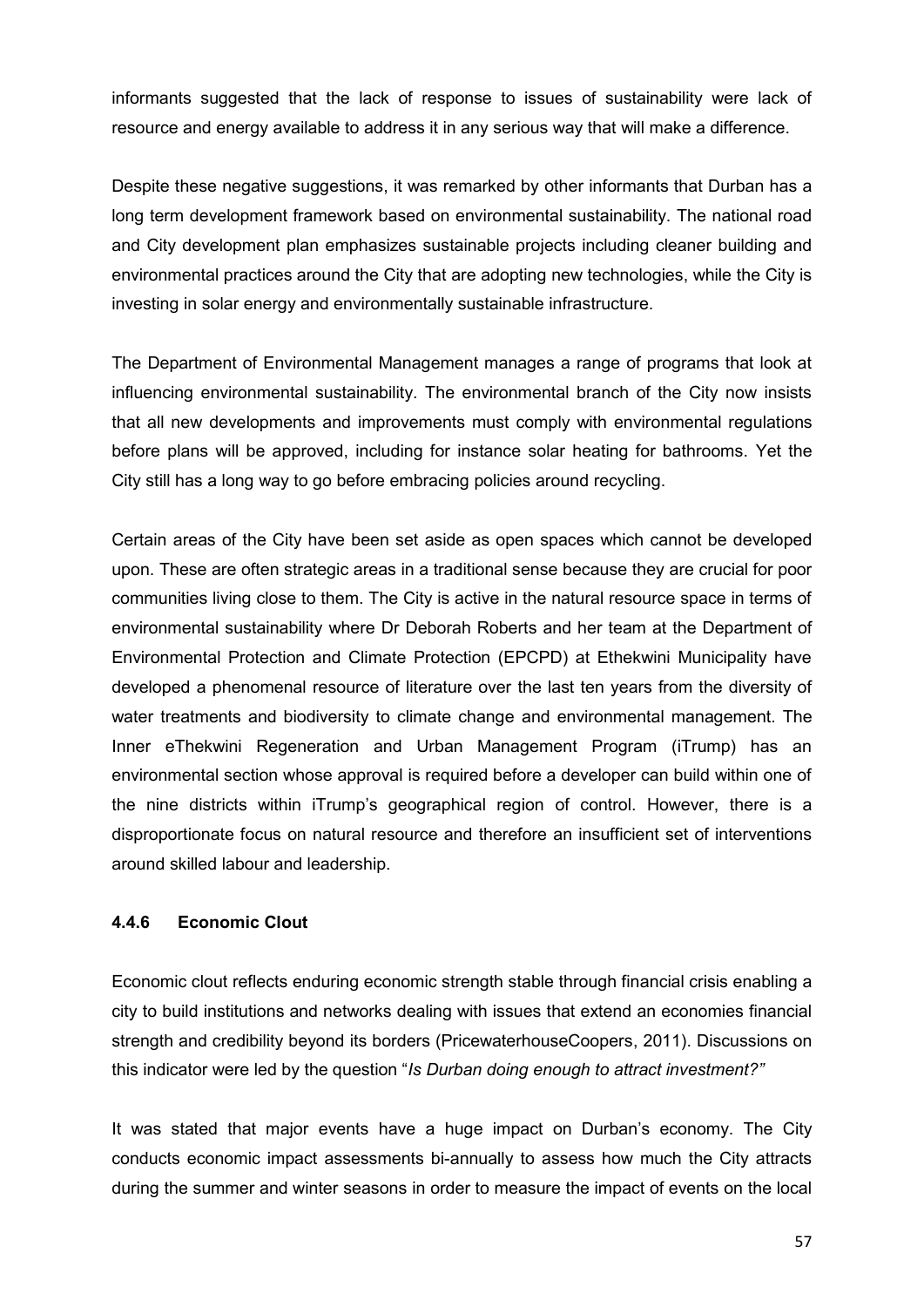economy. For instance, during the winter months of 2012, the City generated 2.3 billion Rand in revenue due particularly to major events including the Indaba, Durban July and the international TV show Top Gear hosted by the City, measuring income by means of economic indicators regards cost and expenditure and the economic multiplier effect.

While the City does well on events, it was suggested that it should do more in others area such as manufacturing. The problem, it was suggested lies with City regulations which impede investment particularly where the environment is concerned. The first target for investment is international investment the benefits whereof is not just the investment in plant machinery itself but also creating jobs. However, the problem is that international companies are more attracted to establish manufacturing head-quarters in cities such as Johannesburg or Cape Town.

The City of Durban and province of KwaZulu-Natal have started to position Durban as a gateway to business in the rest of Africa. The City is competing quite strongly on an economic basis and a number of large scale projects have now been proposed within Durban. Out of the 14 Presidential Strategic Initiative projects proposed by the National Government, eleven of those fourteen are for KwaZulu-Natal and six of those eleven are for the City of Durban. These are the results of efforts from the Premier's office to strategically position Durban for many of the projects and unlock the City's growth potential.

Projects include the expansion of the existing N3 highway between Durban and Gauteng that will bypass Harrismith to make the movement of traffic from Durban to Johannesburg from five and a half hours to only four hours cutting down significantly on fuel costs and time. The expansion of the Durban harbour from the point into the south industrial basin will result in moving the container terminal currently residing in Mayden Wharf to Clairwood thereby enabling ships to come right up to the port area, which will be a huge advantage and provide the City with a growth strategy for the next twenty years.

There were contradictory views regarding the harbour as some informants argued that despite Durban being the largest container port in Africa, the City is not taking full economic advantage of the port. While other respondents argued on the contrary that the proposal to strengthen the rail link between Durban and Gauteng to take full advantage of the expansion of the Durban harbour into the south industrial basin was a strategic project that will take advantage of the Durban's harbour through its expansion reflecting City opinion regarding the critical importance of the harbour as the City's biggest asset in terms of the economic growth potential.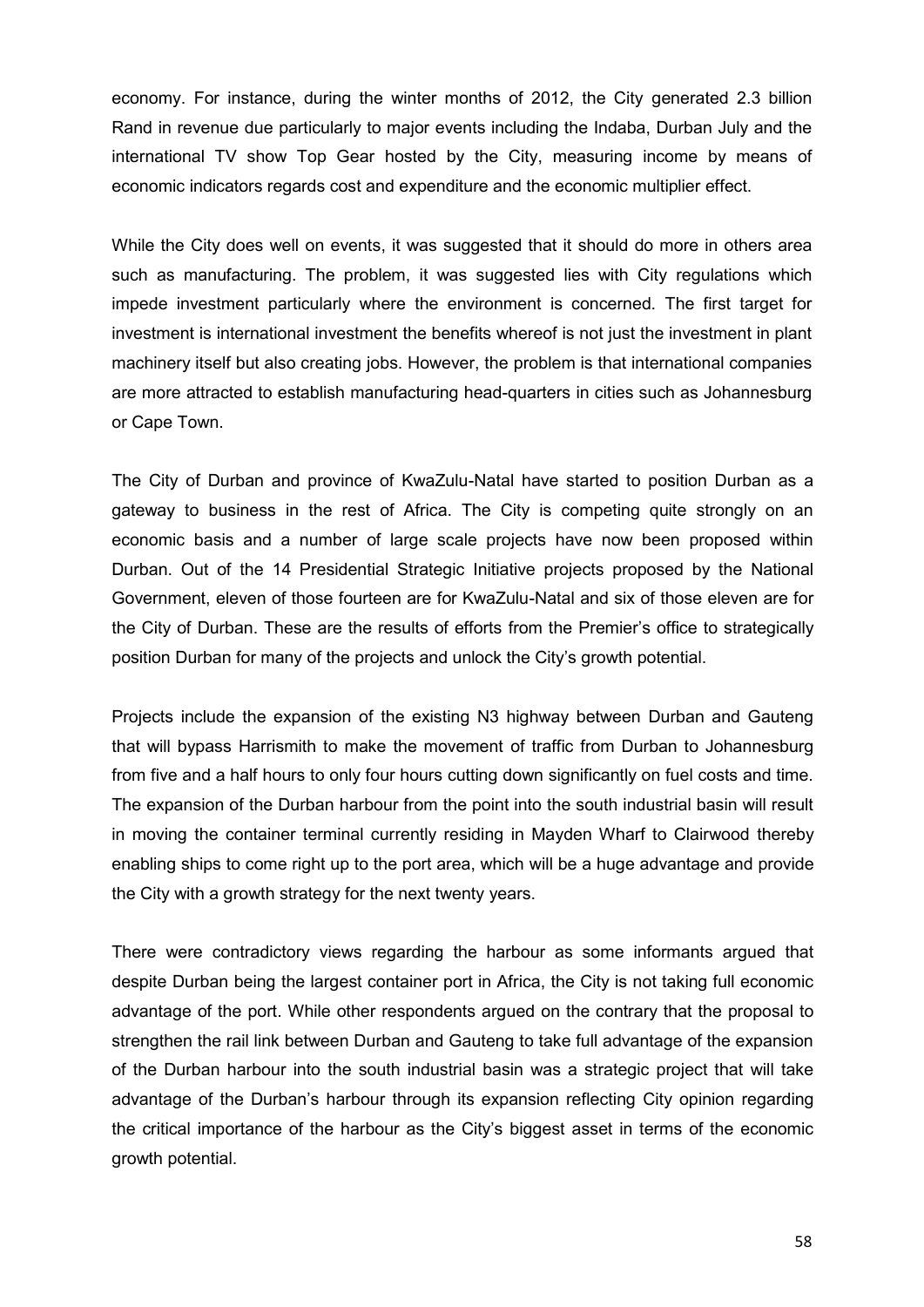The port of Durban is the busiest and largest functioning harbour on the continent of Africa. It competes with Alexandria in Egypt and in terms of containerized traffic Durban is the largest on the continent and with the expansion of the back of port over the next ten years, Durban will treble the number of containers that pass through the port, particularly as most container goods coming into the region are coming from or leaving Durban. Yet despite the successes of the City in terms of its port, delays in planning approvals, environment impact assessments, access to finance and regulatory environment appears to be a concern as these issues fail to instil confidence amongst investors.

There was a surprising level of disagreement regards Durban's Investment Promotion Agency. Most informants felt that the agency played an important role in attracting international investment to the City. However, one informant expressed the belief that the agency was largely ineffective and that most work in attracting international investment was done by Trade and Investment KwaZulu-Natal as well as the Durban Chamber of Commerce and Industry despite limited resources available to the latter body.

A number of informants raised concern about delays caused by the regulatory framework around planning and administrators who regulate investors and developments. One of the primary hindrances to investment is town planning regulation and the second is environmental building regulations which appear to be an uphill battle. So although the City appears to be aggressively attracting investment however the main problem is the lack of packaged products for investors and is looking at its own investment bureaucracy.

# **4.4.7 Cost of Living**

Measured against total tax rate, cost of living and business occupancy and purchasing power, the five lowest cost cities analysed by PricewaterhouseCoopers were surprisingly all located within developed economies of North America. In 2010, Johannesburg ranked first on this indicator, but dropped to eighth position alongside Santiago in 2011 amongst 26 cities studied, making Johannesburg and Santiago the only non-Western cities in the top ten (PricewaterhouseCoopers, 2011). This indicator was led by the question "*The cost of living is increasing beyond the means of lower income households. Are we doing enough to ensure that future generations are able to benefit from economic growth today?"* 

The City's growing GDP, it was suggested, seems make little difference to low income households, as Durban has one of the largest gini coefficients amongst South African cities and the gap is widening. The problem, it was argued, is that the City has no idea how to manage the distribution of prosperity, which is not simply about taking from the wealthy and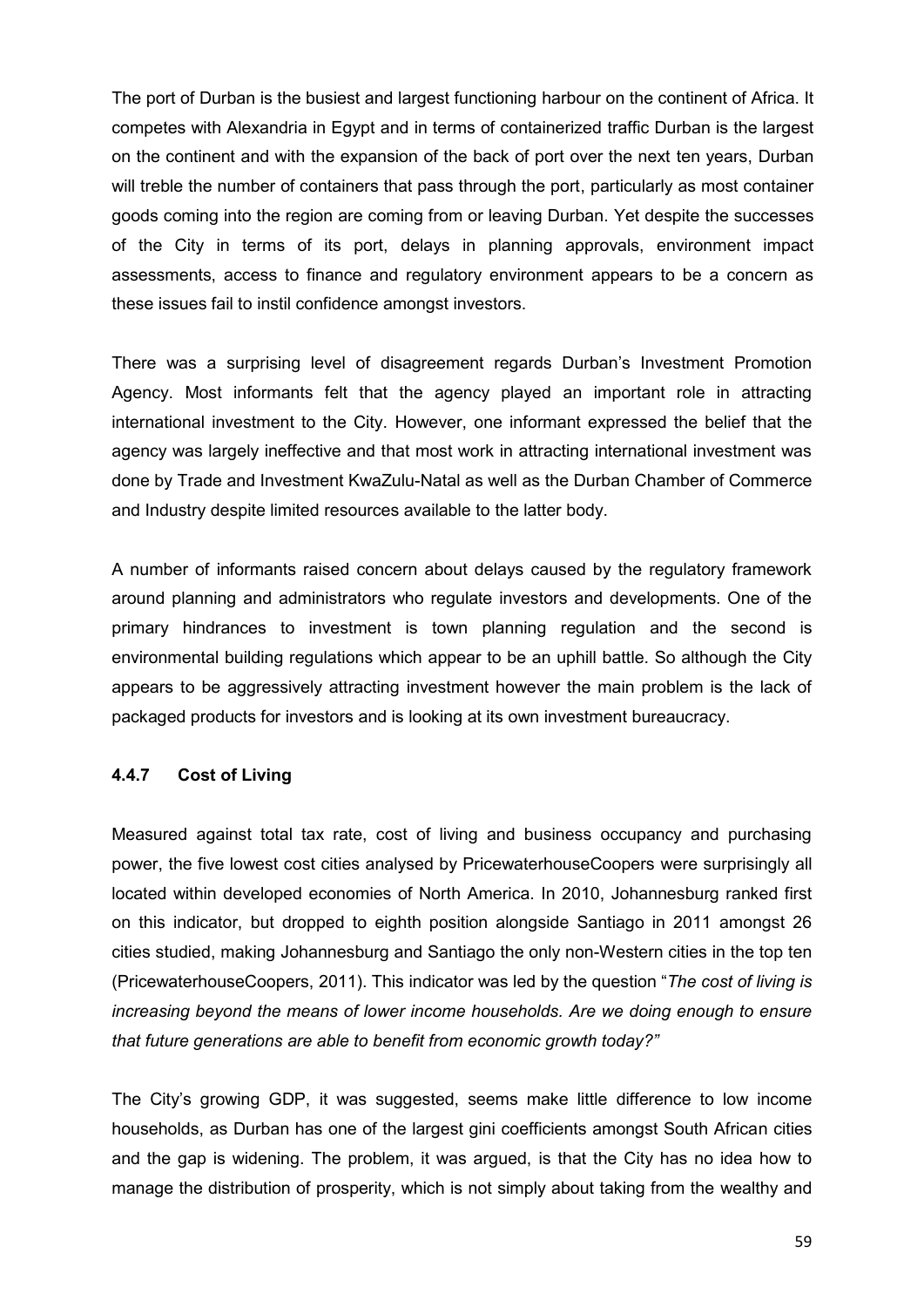giving to the poor. Shopping malls increase prosperity but do nothing for poor households except expose them to increased spending habits of wealthier communities within the City as the City fails to exploit opportunities.

The soaring costs of electricity and fuel hurt the poorer communities the hardest despite attempts to support lower income households through social grants The national development plan prioritizes battling poverty and inequality for the poor through attempts including the Masakahane Project which provides a support mechanism to address poverty in the locations.

As the cost of living increases, so does the hope towards home ownership fall outside the reach of the average person, which includes not just the capital cost of purchasing a property but renovating and up-keeping a home disenfranchising lower and middle income households from property ownership. So it was argued that a lot more needs to be done to create economic opportunity for the next generation as empowerment in the true sense of the word, is not happening fast enough which means those that are affected are not getting the opportunity they need.

Of crucial impact on economic growth is the ability to create opportunity and the City is not doing enough to create entrepreneurs and provide opportunities to nurture and sustain entrepreneurs. The future of growth is not about unsustainable job creation but business creation for sustainable growth linked to creating jobs through expansion, so it was argued that the City is not giving opportunity to increase the opportunity for others to create employment.

Despite higher rates of interest than in the developed world, it was argued by one informant that South Africa has no culture of saving. In Japan the average Japanese saves 30% of their salary whilst the average South African saves not more than 5%. This may be attributed to lower incomes but even if the interest was changed it was argued that the average South African employee is indebted to an average of 125% of his salary so that his entire salary goes on servicing debt so that the average employee borrows more to service debt than he earns which continues the cycle. The South African National Defence Force conducted a study in 2002 on gearing finance by their personnel and the South African Police department released the findings of a similar study in 2006 on the police. They found that the high rates of growth in the micro loan sector that lends money against future earnings was based predominantly on the back of the two major components of government employees. Therefore unless the cycle of high borrowing is broken, no matter what the interest rates is, people will continue borrowing.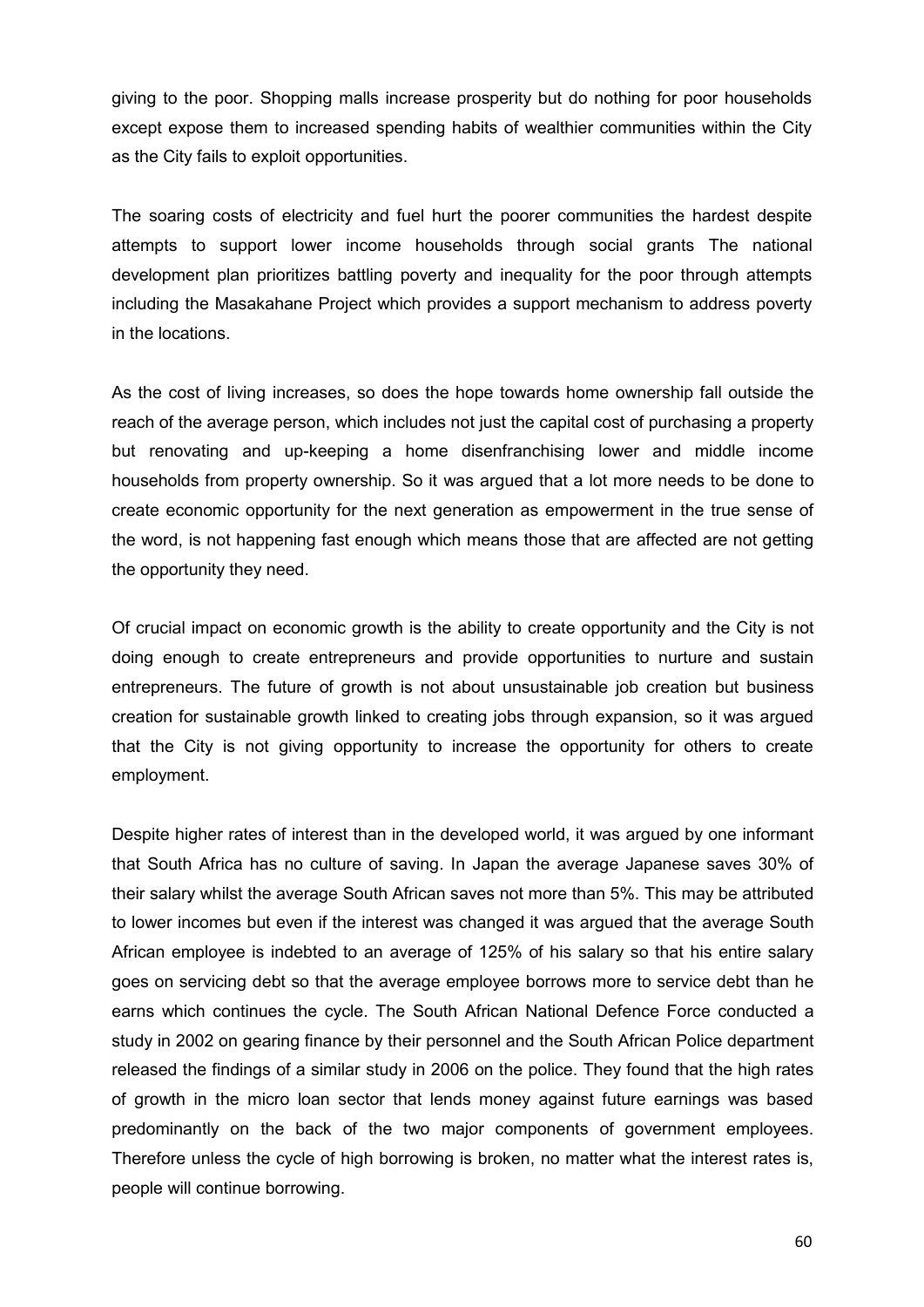The City provides a variety of policies and programs that target indigent families including zero property tax on properties up to a certain value and only charging water, electricity and waste removal. However, despite such programs, inflation is still hitting indigent families hard and it was felt that the City is not doing enough to ensure energy and food costs are kept as low as possible as the City is subject to Eskom price increases which gets passed onto to households including indigent families as rates in Durban are not cheap compared to other major cities and increases are even higher than some of the other cities.

According to statistics released by the department of Race Relations, unemployment is escalating. As one informant pointed out, one out of two youths in the City between the age of 15 and 35 is unemployed. As such Durban is sitting with huge challenge because it has a poorer population compared to Cape Town which has a higher ratio of affluence across the population. Therefore, the more affluent people in Durban need to bear a higher brunt of the social costs of the challenges facing the City.

In many respects Durban performs better than Cape Town because people in township have cheap electricity and huge efforts are undertaken to provide affordable water and sewerage disposal as well as decent roads but it was argued that the gap between rich and poor is increasing and the City is not doing enough to redress the problem of inequality.

The City is not growing at its determinate rate which affects the needs of the entire City's population. Although the City has plans mainly for infrastructural development the cost of a basket of goods that comprise the cost of living including fuel, transport, education, property maintenance as well as all the other costs of living the general view was that the City is not doing nearly enough. As one informant argued that good education it was said is far too expensive and is therefore often compromised, suggesting that the education system should be run more like a business based on performance management measures without the profit motive.

On the whole, informants were pessimistic about this indicator, although there were outlying informants that believed that the City is performing well as there is a level of consciousness within the City to look at the wellbeing of lower income households particularly bearing in mind persisting inequalities and that Durban has a large pool of unskilled labour. The City simply needs to be smart about the type of industry that it attracts particularly the automotive industry being home to Toyota manufacturing that pays decent salaries.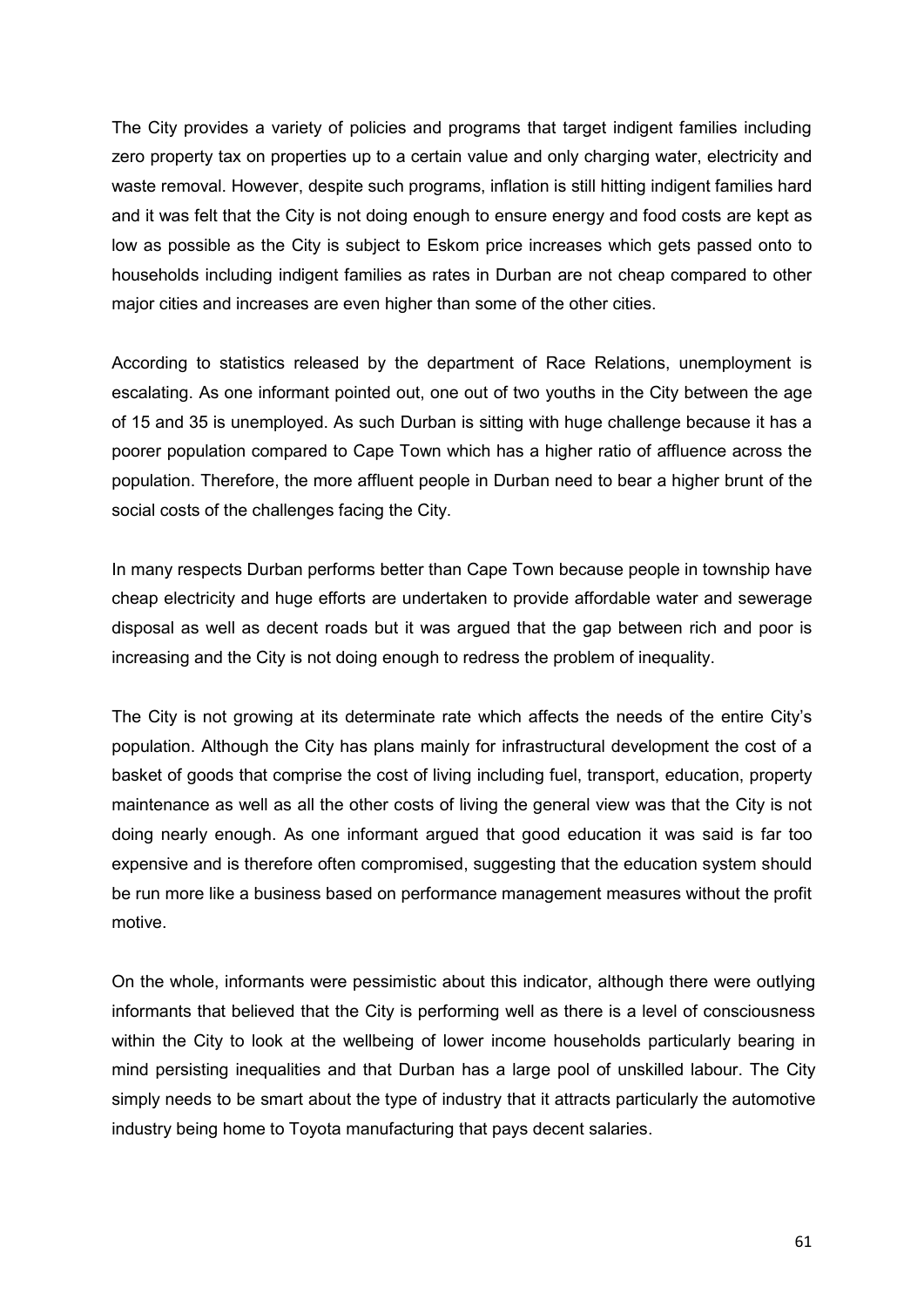#### **4.4.8 Demographics and Liveability**

Variables that comprise this indicator include housing, thermal comfort, commute time, age of working population and quality of life and living (PricewaterhouseCoopers, 2011). In terms of travelling commutes and liveability, the total cost of congestion in the New York City region has been estimated at more than \$13 billion per year by adding to the cost of doing business resulting in lost time and productivity and an estimated 52,000 jobs annually (PricewaterhouseCoopers, 2011). Although the cost of congestion to Durban's economy is dwarfed by comparison, the implication on demographics and liveability are real. Therefore, this indicator was phrased in the leading question "*Is this a problem in Durban and if so what can we do to improve transportation and improve the standards of living to Durban's residents?"* 

There was considerable agreement amongst the informants that Durban has a very pleasant climate. A number of informants noted the high standard of living whilst one informant mentioned this was due primarily to the still relatively inexpensive cost of housing and the abundance of low cost housing. Particularly housing in the centre of Durban is inexpensive where there are no transport problems. The City also maintains social services such as art galleries and museums, cycling tracks and walking trails. The cycling track from the Umgeni bird park to the Blue Lagoon and Durban beaches has been extended along with the Umhlanga promenade are very popular.

However, one particular informant remarked that art galleries and cycle tracks only accessible by a limited sector of the community and that primarily to be an entrepreneurial city people must have access to water, electricity and education. Many households in Durban do not have access to clean water and electricity with informal settlements around the City over the last five years becoming a problem for the City as there is a backlog in housing settlement. The City appears to recognise the need to improve the quality of life for its residents and has established the vision to be the most caring and liveable city by 2030 clearly marking its intention to improve existing standards of living. The biggest share of the budget goes towards the developing less affluent areas and less towards those areas that are already better serviced and managed.

There was mixed opinion about the spatial layout of the City. Some believed the City to be relatively compact particularly compared to many other large South African cities providing relative accessibility and shorter commute times across the City thereby improving quality of life compared to other South African cities with the beach and game reserves on an hour's drive away. Whilst other informants believed the City to be spatially disjointed which is a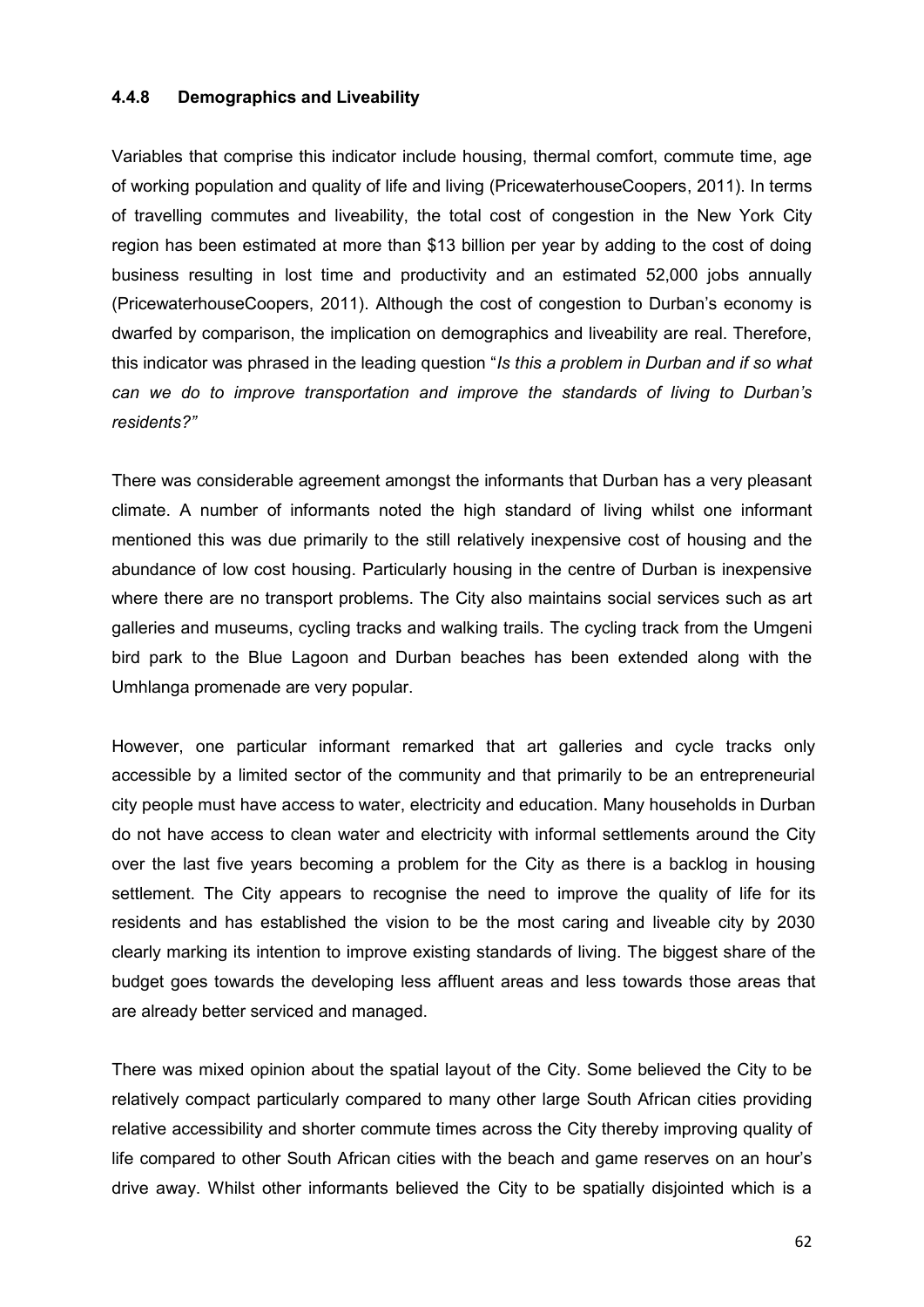problem for certain communities that spend too much time on public transport having to wake up very early to get to work costing a greater percentage of a person's disposable income on transportation costs highlighting the need for an integrative public transport system.

The City recognises that every time a new shopping centre is built, there is a restructure of domestic demand as the older shopping centres lose trade to the newer centres. This whilst the City recognises the need to improving shopping malls which are moving into the townships the informant suggested the answer was not to build new shopping centres but to develop manufacturing particularly small industry close to residential areas. As a general trend the move is towards improving demographics and living closer to work building homes closer to economic nodes and transport.

The first challenge is the lack of public transport affecting small businesses which rely on public transport. The public transport system is unreliable and not safe. The City is developing a new mode of public transport called the rapid bus transport system. But the City is losing job opportunities and hindering the growth of small business by taking so long to fix up the public transport system. This is alleviated to an extent by the taxi market, but it is not sufficient. A lot of discussion was made around the inaccessibility of the port and time wasted by truck drivers entering and leaving the port being a huge problem as drivers can wait between eight and ten hours to leave the port wasting a huge amount of fuel.

For many communities in Durban the liveability standard is considerably lower as there is huge disparity within Durban which is a very divided city between the more established areas and the poor areas from the townships to the rural areas. Many people don't have access to income, living far away from the City having to travel in to the City to look for work making it very unliveable for those people who are spending a proportionally enormous amount of money on transportation. This kind of spatial disintegration across the City which is directly attributed to apartheid planning is a crucial problem.

Durban has very high dependency ratios, with every one person employed is supporting it was argued, six dependants which is double that in Johannesburg. This inevitably contributes to the crime rate which is a big problem facing Durban especially for small businesses have no insurance, despite being less of a problem compared to Johannesburg and Cape Town.

Forty five percent of the land in KwaZulu-Natal is underutilised and is owned by the Ingonyama Trust on behalf of the tribal authorities that represents small villages, tribes and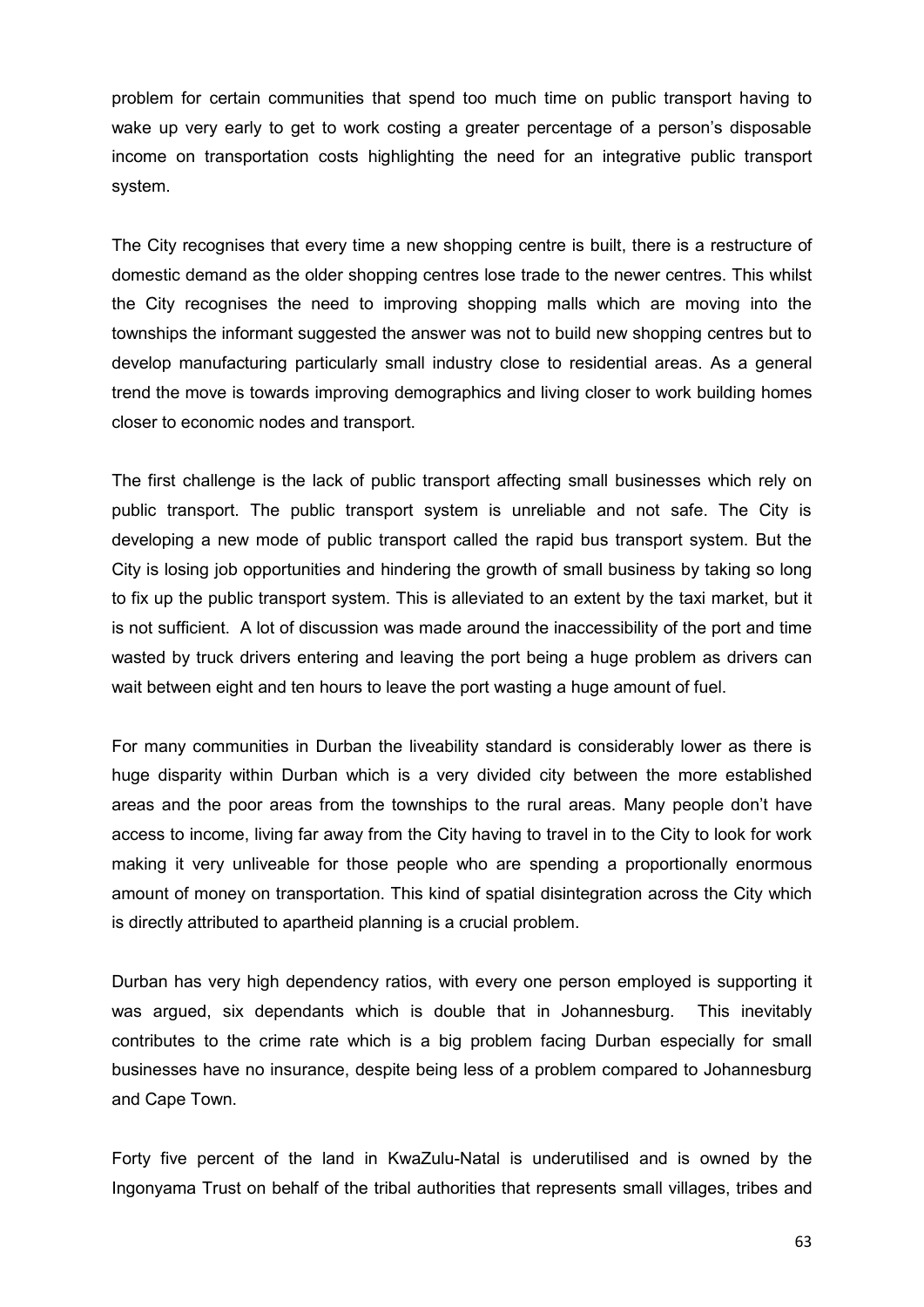people throughout KwaZulu-Natal. The provincial growth development plan intends to unlock the value that belongs to the Ingonyama Trust by entering lease agreement by means of a public private partnership between the government, Trust and private sector. This is expected to unlock the Zulu land triangle from Durban to Piet Retief in the north and Newcastle in the west and the greater economic corridor linking the cities of Durban, Richards Bay, Pietermaritzburg, Ladysmith and Harrismith as the greatest contributors to the lack of economic activity in the lack of infrastructure and connectivity between provincial economic nodes to unlock all the little towns creating huge economic activity.

#### **4.4.9 Lifestyle Assets**

This indicator comprises green space, culture, leisure and tourism (PricewaterhouseCoopers, 2011). According to the Monocle rankings the world's most liveable cities in 2011 were Munich, Copenhagen and Zurich because of their small size and easy access by bicycle making it easy to build relationships (Edvinsson in PricewaterhouseCoopers, 2011). As value creation shifts away from harbours, offices and industrial areas towards networks of people, cities need to identify sources of such value creation and identify how the City can be a potential for building relationship capital necessary for economic growth. Discussions on this indicator therefore were led by the question "U*rban planning for the future appears to focus more on shopping centres rather than mind zones which facilitate growth of business within a city. Do you think we are meeting these needs in Durban?"* 

Whilst many of the informants remarked that the City's extension of the promenade from Durban past the Blue Lagoon to the Bird Park and along Umhlanga added enormous lifestyle value to the City particularly through the addition of new cycle lanes and walks, they added that the majority of the City considered such cycling tracks to be elitist and did not care about these issues. People that use the publicly available lifestyle assets such as the promenade, one informant commented, tend to not value or respect such assets thinking it to be somebody else's responsibility to maintain them, which requires educating people to use these city assets responsibly.

Given the topography and humidity of the City, cycling in Durban is for the hobbyist rather than a mode of transport. It's difficult to create space for cyclists in Durban as the City simply was not built with cyclists in mind. Furthermore, given the large number of road fatalities for cyclists the roads are simply not safe. The legislative penalty for drunk driving is also not as severe as in Europe so drivers are less afraid of the consequences. Thus whilst the City is doing impressive things along Durban beachfront for the tourists and recreational cyclists the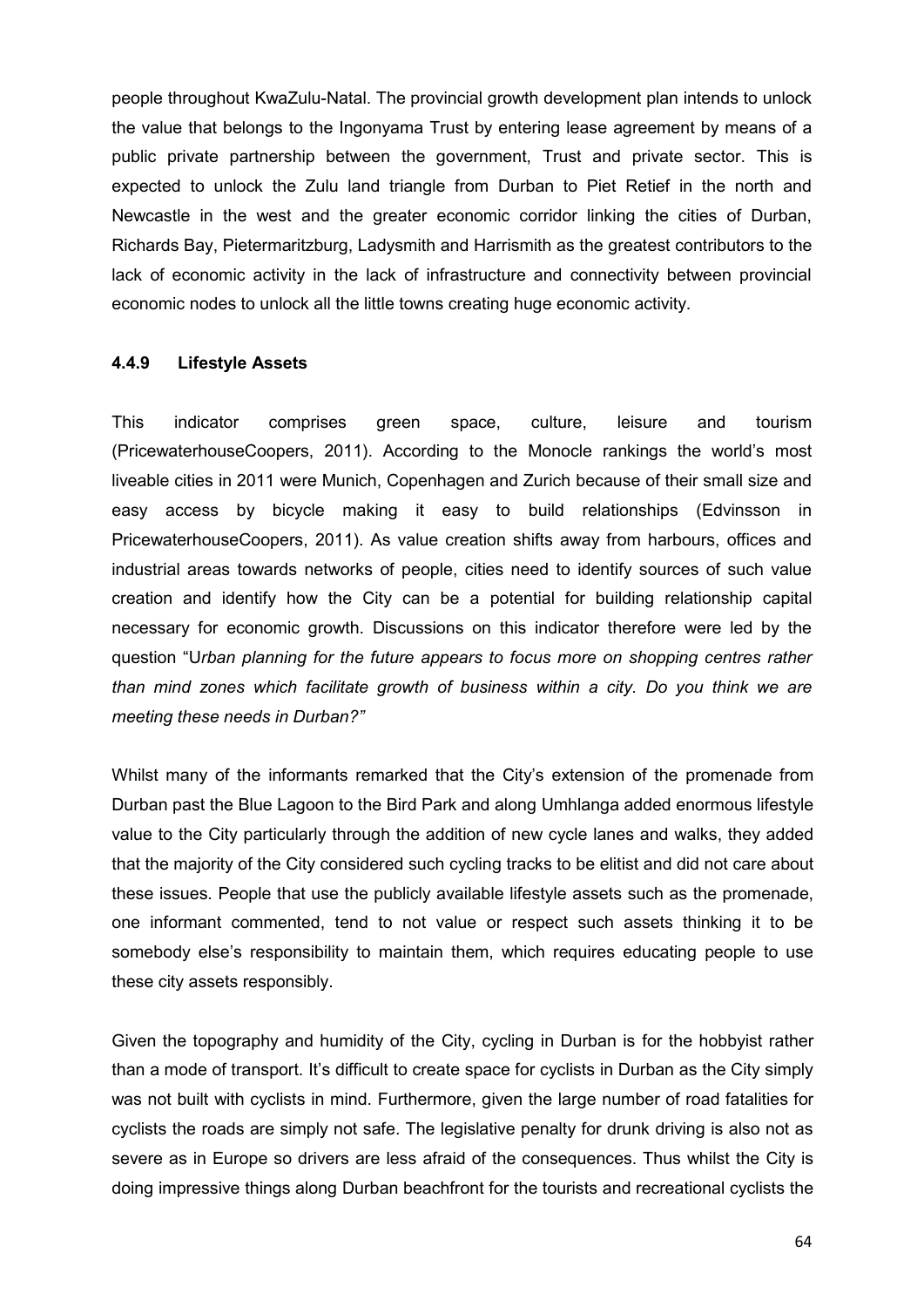City does not see value in providing cycling facilities for commuter purposes. To change this is going take a very long time and be extremely expensive.

The City has also spent a lot of money redoing parks across the City. Bulwer Park near the university never used to be well used as people were afraid to use it. Since the City started redoing the park putting in paths and benches as well as an outdoor gym using resistance training equipment which requires minimal maintenance and upkeep many people have now started to use. The City's maintenance of its numerous parks, natural diversity and green spaces has created a completely social space where people now meet. Numerous informants remarked that the City need to create more spaces connecting people through public activities such as walking particularly near residential areas rather than private commercialized activities unaffordable to many sectors of the community.

Durban's lifestyle and particularly its weather is good for small business growth. West Street in the centre of Durban has a thriving community spirit with thousands of people hanging around. However, safety is still an issue in high volume areas.

Some informants believed that that getting in and around the centre was easy using public transport others argued that public transport is a problem for small business suggesting that the transportation system is not meeting the needs of small business owners using public transport to carry on business activities. Shifting focus towards high density living away from township developments is considered to have a big impact on small business owners using public transport. New developments near the airport suggest that the City already sees value in this development paradigm which is expected to shift transportation usage towards rail and lighten road networks.

The City has many shopping centres all easily accessible by public transport. One of the informants commented that the irony is that the largest sector of the community who hasn't had access to good retail facilities in the past consider good shopping centres to be the primary lifestyle asset over mind zones, recreational facilities and lifestyle experiences such as bike tracks and music in park which they consider elitist.

Umhlanga which is one of the wealthiest communities in the Durban area closed its library and reopened it a year later whilst the black townships don't even have libraries. Shopping centres are doing more to connect people. They provide a great activity for the whole family providing a complete range of activities designed to keep people there for longer by creating activities for children and the entire family.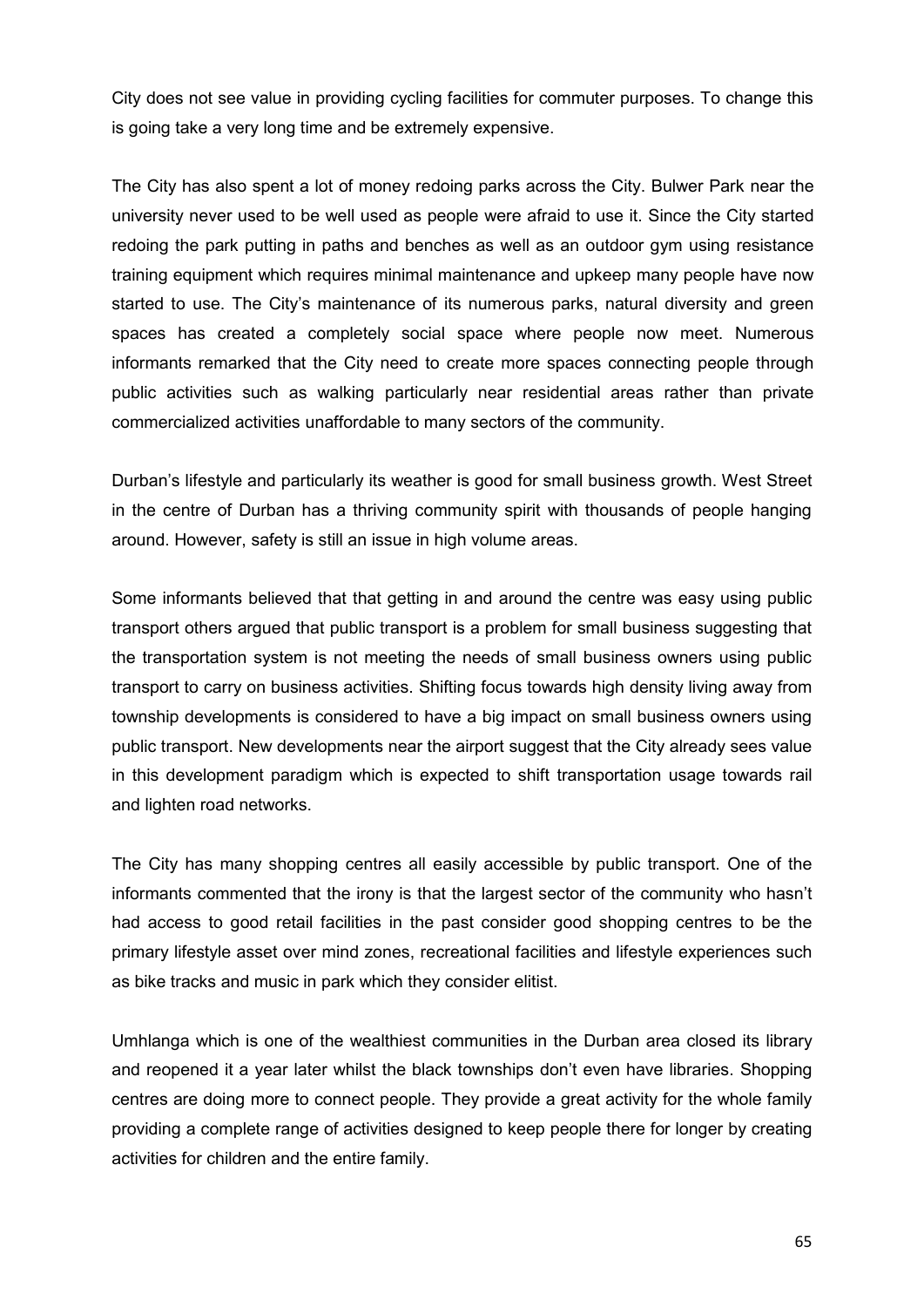Durban night life in the city centre is very quiet compared to most places in Johannesburg which are buzzing at night, including particularly Yeoville and Rosebank. This was attributed to salaries which are much lower than Johannesburg salaries as being the primary contributing factor to low night life lifestyle in Durban. Other factors included the distance between the critical nodes of recreational space being inaccessible without your own car or public transport which stops at night. The city centre is not easy to bike or walk around and some of the critical facilities have moved away like restaurants and malls have shrunk.

### **4.4.10 Informal Trade**

Informal trade is primarily an indication of growth in developing economies and was measured by the Municipalities attention survival entrepreneurs in terms of facilities and provision of support. The indicator was led by the following questions "*It has been suggested that innovation is less important for growth in low-income developing countries than in advanced economies. Do you agree? How and under what conditions do informal traders innovate in developing countries and what can be done to support innovation amongst informal traders in Durban?"* 

It was stated that the informal trading sector is of enormous interest to the City of Durban especially from the perspective of traditional medicine and other cultural interests. Warwick market makes an enormous amount of money every year on its main product which is food not only creating jobs but reducing crime. But although the City's informal sector compares extremely favourably to the rest of Africa, the City's informal trading policy needs revision particularly how the City perceives informal traders.

The old policies promoted by Caroline Skinner were extremely progressive. The City promoted informal trade instead of stifling it creating stands for informal traders which catered for neater management of trading areas with ablution facilities around the Warwick area. But recently there has been a continual harassment of informal trade.

The City has been clamping down on informal traders and whilst it had a progressive policy ten years ago the City's recent approach around the Warwick triangle market encapsulates the City's changing approach to the informal sector. This shift backwards was reflected most noticeably during the World Cup in 2010 when the City attempted to remove traders from stalls closing informal markets for international cameras. One informant even remarked the City's intention was to demolish the informal sector because it was competing with supermarkets.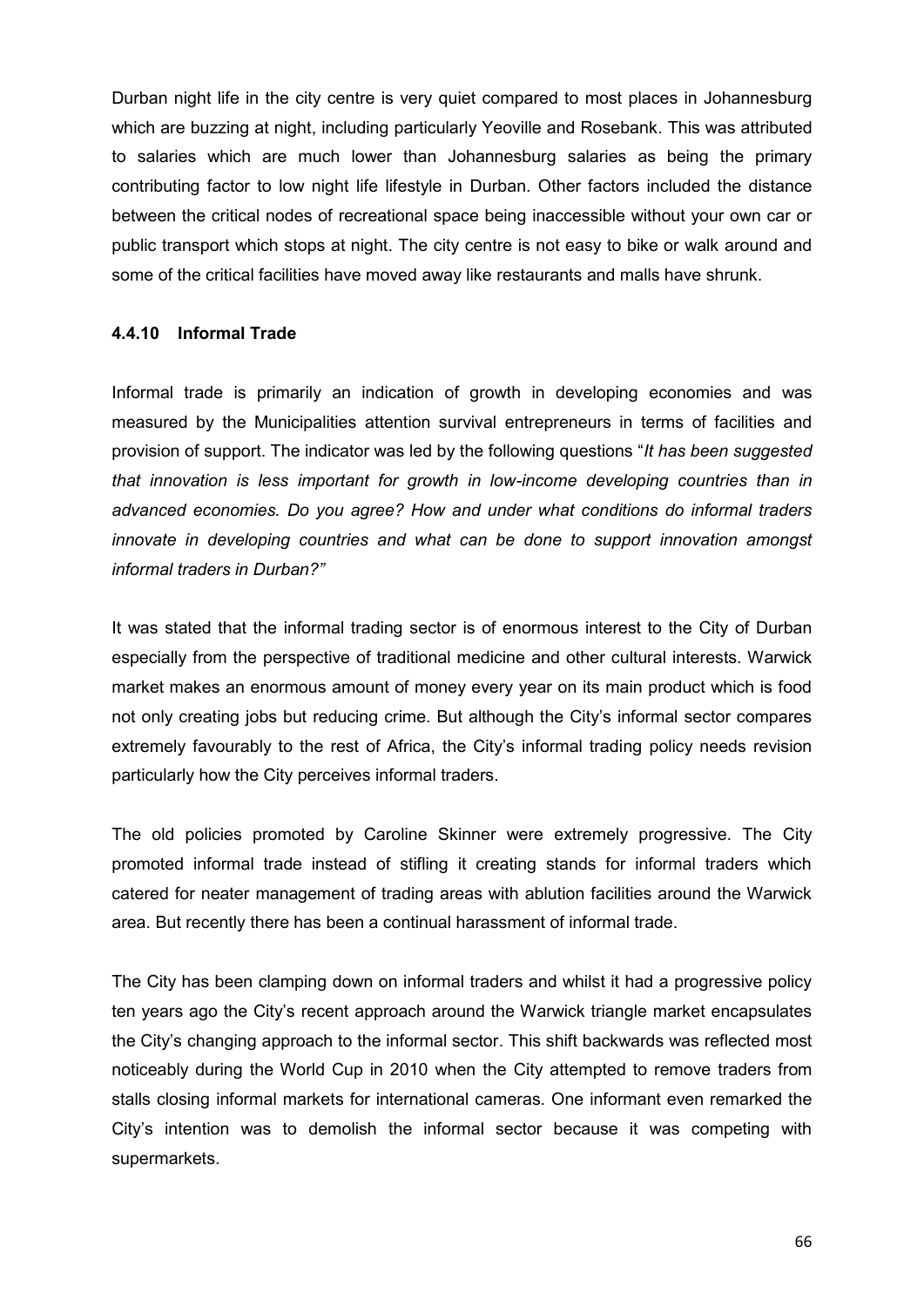However, not all the informants were so pessimistic arguing that informal trade should be supported much more than it is because it's a great means for people to make a living under difficult circumstances. Whilst early informal trading policy at the Warwick junction required traders to have a licence to trade, either fining or imprisoning traders without licences, the City has since realised this is not the best way to manage the informal trading sector and after a consultation process has started to adopt more progressive ways of effectively controlling the sector.

The informal trading of cooked mealies at the Warwick informal trading market in the City is an enormous economy. More vegetables are sold in the Warwick triangle than anywhere else in Durban. The informal trading of cooked mealies supports an entire industry from the farm supplier to the person who delivers the mealies into the City, to the people who cook them in drums in an area adjacent to fire station demarked for mealie cookers to the vendors who sell them. Every one of the informants said that the City should provide facilities to provide a more formalized entrepreneurial type environment for informal traders whose business should not be constrained.

One of the informants argued that innovation is extremely important to developing economies such as Durban's particularly at the micro level creating new opportunities and permitting new business to thrive as small enterprises provide solutions to economic problems. According to the informant the economies of cities and villages across India are extremely innovative at the micro level as they make different components for appliances in different villages, spreading economic opportunity through micro-enterprises which are growing the entire economy of a city.

The various informal trading markets across the City including the Warwick triangle, Pinetown, Verulam and Amanzimtoti central business districts need stronger focus on formalizing informal trade, including safer access to toilets and care of children as many of the informal traders are women with children. There is currently a Non-Government Organisation (NGO) working with City to create a crèche for the mothers.

The Warwick triangle has been a huge investment for the City and despite a backwards shift in recent years is a blue print for the informal sector. About 15 years ago Durban was very innovative in recognizing informal trade as a legitimate activity. Regulations and by-laws were changed to allow informal trading in certain areas. Shelters were provided for traders to trade form by the City and storage built for them to store their wares. Training programs are also provided to traders who are required to have licenses. However, the informal economy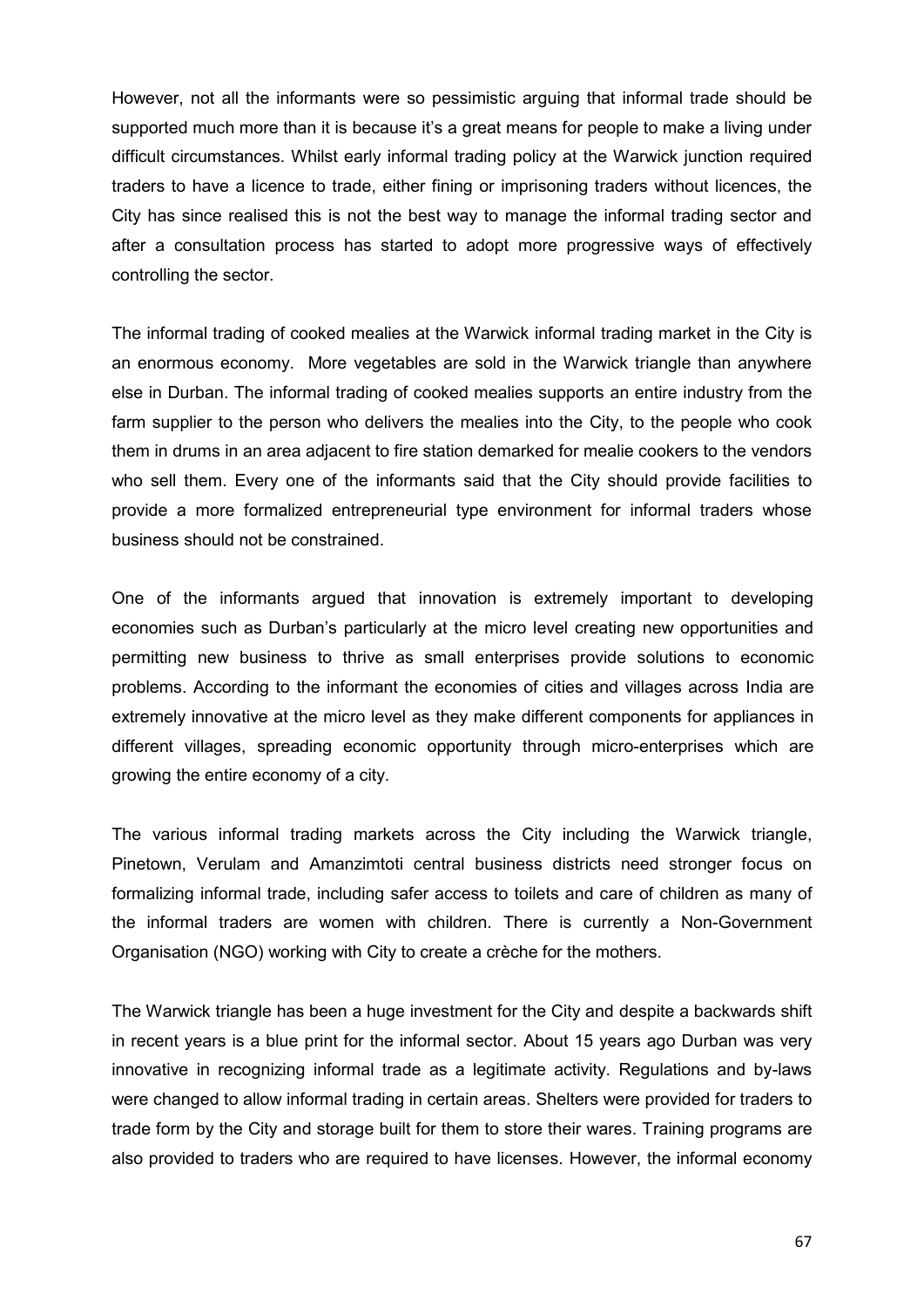is deemed to be a survivalist sector of business so if a trader is not behind the store for two days in a row they are closed down.

Most of the informants believed the informal trading sector to be well regulated, which predominantly controls proliferation to prevent informal traders setting up wherever they want. This not only to establish market density but also reduce cost as the City spends a considerable amount of money cleaning up after informal trade.

It was suggested that the City should user technology as an enabler to help informal traders operate more effectively alongside the formal sector, leveraging off the City's fibre optic network and providing traders with free wireless access through mobile devices. The Municipalities fibre optic line has already been laid and is already accessible. It simply needs to be made available for the benefit of City's economic development needs including informal traders who can use cheap hand held devices. Most traders already have smart phones with Mzansi accounts which allows them to receive and pay accounts via their cell phones without a bank account. The City has the ability to allow informal traders to connect for free to the fibre optic line.

With such connectivity, traders selling vegetables would be able to log onto their supplier's website using their phones to check the prices of items to purchase the night before trading and allow them to order and pay for stock in advance on their Mzansi account. This could operate almost like Pick n' Pay's home delivery service with busses operating up and down Smith and West Street, the beachfront and Warwick delivering goods. The City already owns and controls this kind of technological enabler. It just requires political will and leadership to implement for the benefit of informal traders.

There was considerable disagreement amongst informants about Acs and Szerb's (2009) suggestion that innovation is less important for growth in low income economies. According to their study developing economies are driven predominantly by factor-driven development rather than innovation-driven development finding that innovation accounts for only 5 per cent of economic activity in developing economies compared to 30 per cent in advanced developed economies (Acs and Szerb in Szirmai et al., 2011). It was suggested however. that breakthroughs in the mobile device industry has created huge advantages in the informal trading space where people are using mobile technology to grow their business.

International best practice is using mobile devices to practice and market products allowing entrepreneurs in the informal space to manage their products in more innovative ways including the management of stock through mobile device rather than by memory. User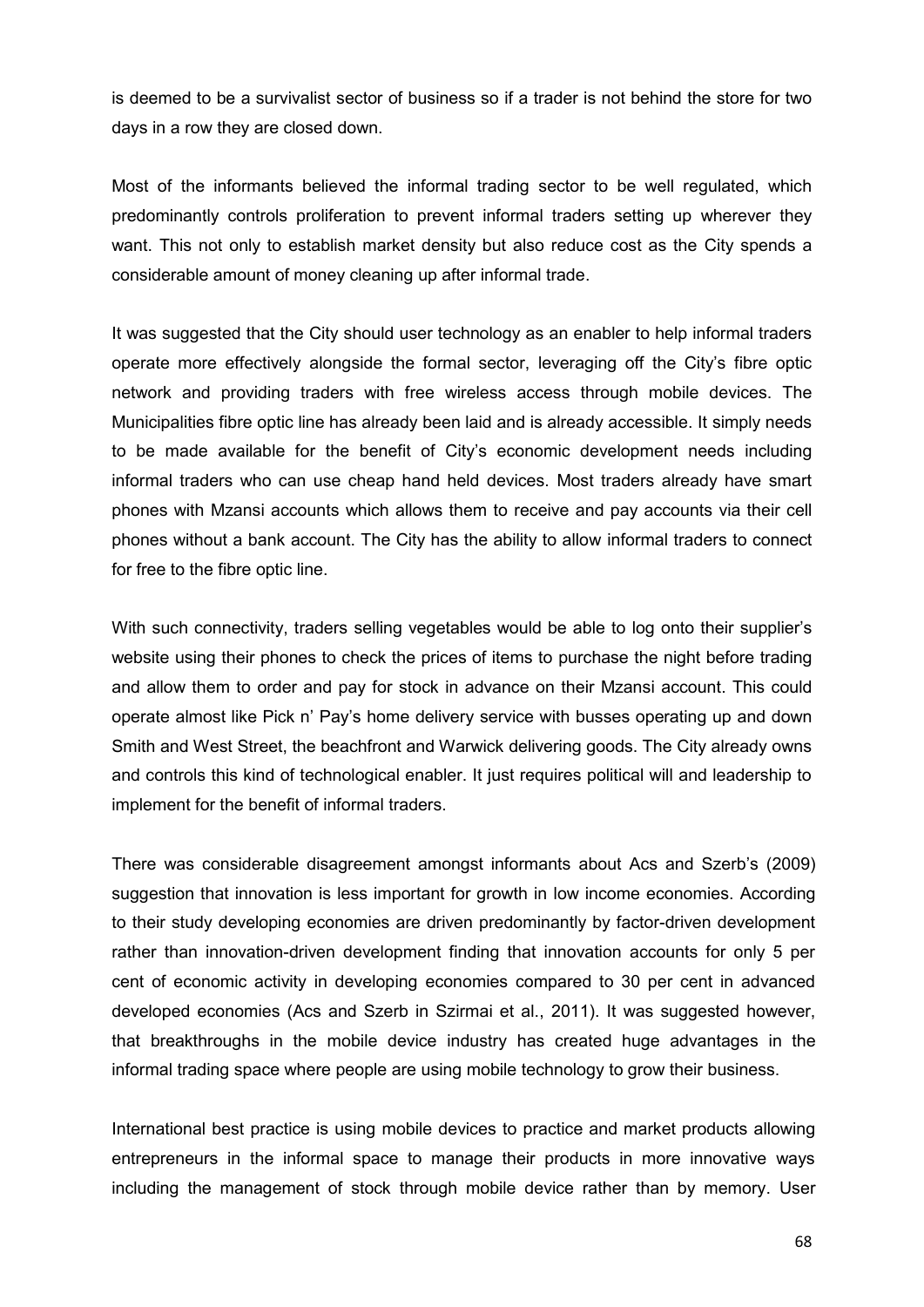friendly applications are constantly being developed to better grow and assist business. All areas of business need software developers and business analysts designing applications based on practical problems faced daily by people in business.

Durban's leap in formalizing informal trade many years ago whilst having made big contributions to many homes over the years, has unfortunately it was remarked, become over traded and abused by original tenants who sublet their licensed sites to refugees and economic migrants with strong entrepreneurial talent from other parts of Africa. The most successful traders in Durban are the foreigners because they use their family with enormous cost saving benefits, collaborating and working together in consortiums, while local residents need to employ people to assist them at cost disadvantage. Creating hubs for informal business development, one informant suggested is a great way to grow the informal sector as business owners with similar trades work in close proximity enabling greater collaboration between business owners who are able to help and support each other.

The City has established small industrial hubs around the City which comprise a series of small mini factories each between 50 and 60 square metres in size. Businesses that have come out of these hubs are now well established and flourishing businesses some employing as many as 30 to 40 people after being started by only one person who operated out of necessity. This informant argued that the City concentrates too much on formal business with the potential to list of stock exchange forgetting to focus on micro enterprises and informal traders suggesting that hubs are a great way to establish businesses in an informal environment particularly as sole proprietorships can drive economic growth the informant argued.

## **4.4.11 Ease of Doing Business**

Variables of this indicator include regulations that impede business activity and labour laws controlling the hiring and firing of employees. Discussions were by the question "*What can be done to make it easier for small business to start up and continue doing business?"* 

It was remarked by a number of informants that establishing a business is very expensive not least because there is a lot of red tape involved particularly with registering a company at the company's office (CIPC). There are so many costly procedures to set up a business and some small business are not able to endure this procedural cost, which often takes months and even more burdensome when non-compliant businesses incur fines for non-compliance. This opinion was supported by the remark that Durban particularly has an unfriendly regulatory environment often requiring permits without providing sufficient support to enable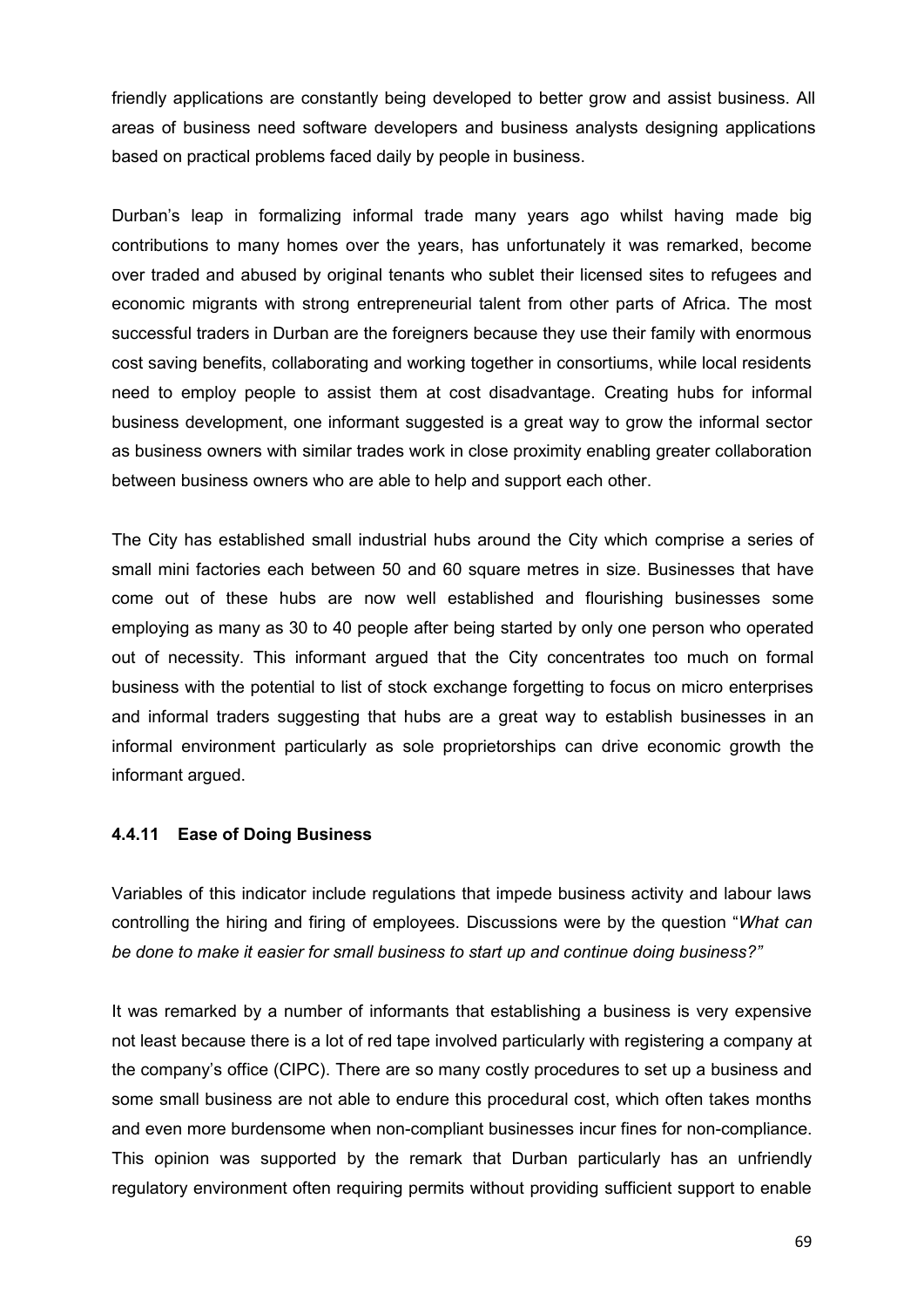individuals to acquire such permits. The process is often complex and it's not realistic to expect enterprising individuals to obtain them quickly and easily without such support.

In South Africa at the moment the turn-around time to set up a business can take up to sixty days whilst in some other countries a business can be established within only 15 days. If an entrepreneur approaches an investor with an idea that will take two months to establish, much of the euphoria surrounding the idea can be lost in this time which may affect business survival, particularly that the longer it takes to start a business the longer it takes to generate income.

By contrast however, it was remarked that regulatory burden is not the problem. The City does not need fewer regulations and forms restricting growth, but rather better implementation of process management in place. Start-ups that fail do so because of lack of finance and lack of compliance such a SARS tax clearance certificates. Finance, it was argued was the primary issue as the economic environment generally does not promote small business and as a consequence the primary difficulty facing small entrepreneurs is getting hold of start-up capital and advice.

Despite such pessimism the City's SMME unit and SEDA which offers business advice to small business, were generally supported. The City provides business and skills training for potential entrepreneurs such as basic computer skills, but it is doubtful whether these skills are really adding value and benefit to the trainees. The City needs a better understanding of what is required to facilitate business and address the value added benefit to the trainees regarding what these persons can do post training that they could not do before.

Programs are required that will improve income levels of small business and facilitate in the ease of running and doing business. Whilst the City is doing a lot, it was suggested that is not sufficiently coordinated or correctly monitored. It is doubtful whether the City is getting value for money in the implementation of the up-skilling and assistance of small business, which is recognised to be the key to job creation, particularly given that statistically small business accounts for twenty percent of the City's employment.

The City supports numerous programs particularly the Business Support and Development units as well as the ICT incubator and Entrepreneurial Support Centre. The incubators provide business space including manufacturing space if required for entrepreneurs that demonstrate a good business model. The space is provided for two years to incubate the business through the early phase until it is established to run on its own. It was suggested that the City needs a craft hub where people can trade their crafts at subsided rentals and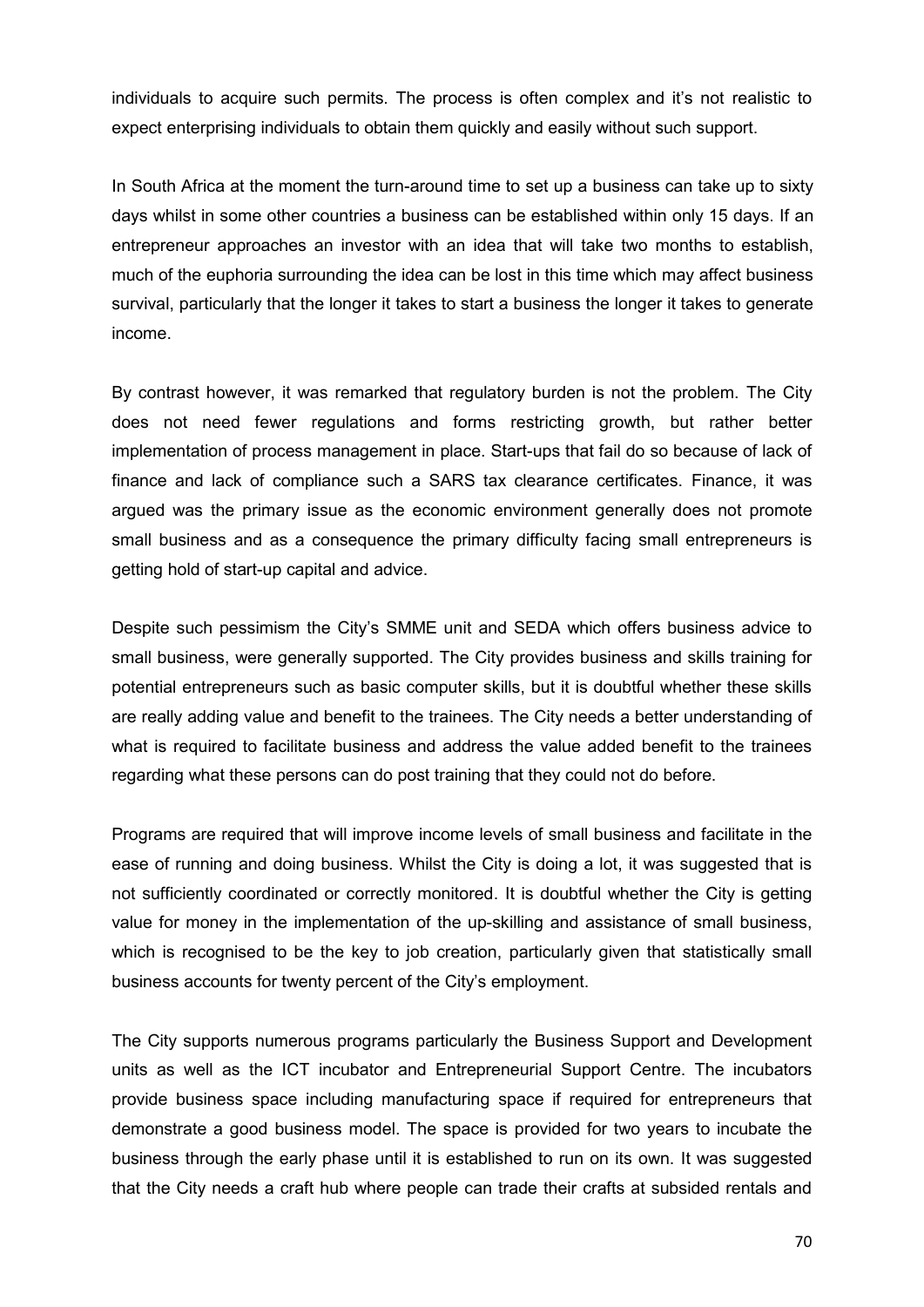electricity under cover from the rain similar to China city which was posed as a good example of the City's support of traders.

More focus it was suggested needed to be paid by the City to the service sector. Durban however, is not geared towards high the level service industry like most of Europe. When countries such as the United Kingdom suffer cyclical declines in manufacturing, unemployment is hardly affected as consumer demand for services has largely overtaken that of manufacturing. Entrepreneurs starting their own business tend to repeat the same kinds of services already provided such as hairdressing amongst examples. Business minded people within the City are not inventing new and innovative services mostly attributed to the lack of demand as it is unlikely that consumers would use new and innovative products if it was developed unlike Europe where amazing new services are being created that people are using.

There was also a comment made by one of the informants during the interview on this indicator that there is insufficient rotation planning with City tenders resulting in the same people repeatedly winning the same tenders, enriching the same tenderpreneurs at taxpayer's expense instead of creating business. This was a difficult problem to tackle as public figures only ever pay lip service to fighting corruption whilst nobody is charged.

#### **4.4.12 Micro-enterprise Development – Net Business Start-ups**

This indicator looked at net business start-ups and the ease and support provided to the growth of Micro-enterprises. It was phrased with the leading question "*Is the City doing enough tosupport the growth of Micro-enterprise development?"* 

Despite comments about limited resources, informants were largely positive about microenterprise development particularly with regards to the City's partnership with the Small Micro Medium Enterprise unit called SEDA and the private sector, where the City runs workshops and provides seminars to assist small business development. The Ethekwini website also provides a section dedicated to micro business support and whilst the Durban Business Fair may not be as successful as the City would like, it is a positive initiative.

However, the suggestion was made that the City needs a web portal dedicated to advertising for micro businesses which describes the business and enable growth through linking business home pages to prospective customer. By providing this at a city level the City could help to promote micro enterprise development.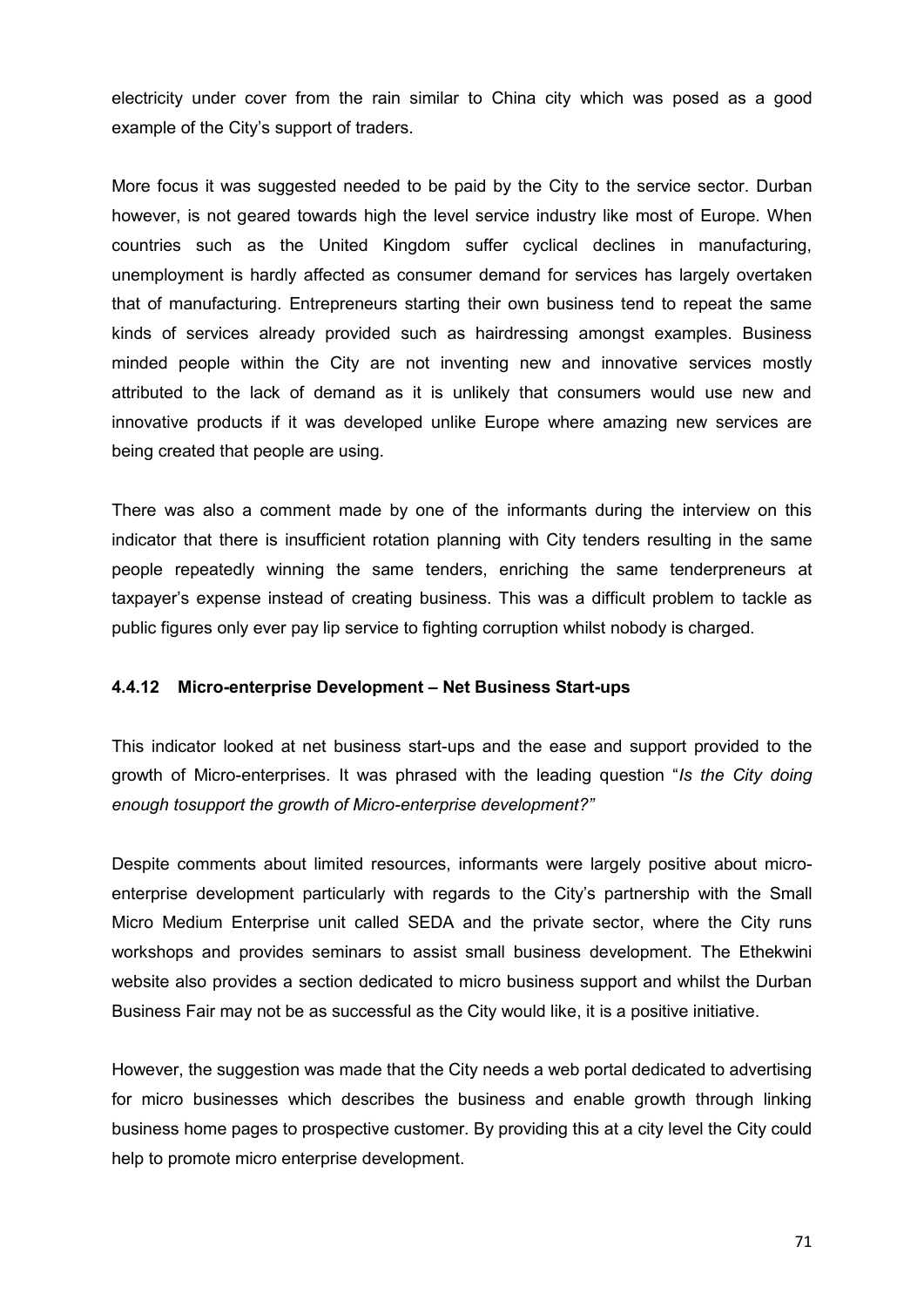Mention was made that the City of Durban is currently revising the notion of business incubation, particularly providing for an incubation process suitable across markets and not limited to businesses in niche markets such as the Information Communication Technology (ICT) incubator known as SmartXchange in Durban. This policy initiative was in response to debate at City management level that Durban is lacking in business hubs where people across business backgrounds can gain access to resources.

One of the informants remarked that the process of identifying entrepreneurs who need assistance is currently lacking and needs to be improved. To this end it was suggested that micro business owners should be put through a formal trading process such as psychometric testing to identify and distinguish who may require guidance counselling and mentorship. This would not only identify the passion of the entrepreneur but also their capabilities, strengths and weaknesses to establish appropriate tailor made guidance programs. This would importantly ensure that the right people get the right guidance.

## **4.4.13 University / Industry Interaction**

The interaction between universities and industry helps nurture and encourage business development facilitated through government support. More important for business development in developing economies, this indicator provides insight into the various roles Universities and Industry play. Discussions were led by the question "*Is the City doing enough to nurture public / private partnerships that will encourage business development and what role can universities provide in this relationship?"* 

There was a mixed perception of this indicator. Positively, it seems that the City has tried to incorporate academics and their research into its work and projects and even tried to incorporate them when implementing programs to create strategic partnerships. So progress is being made despite the need for greater co-coordinating efforts and increasing resources.

Considerable efforts and improvements have been made over the last two to three years in the implementation of mentorship programs for post graduate students providing experiential learning and strengthening the relationships by inclusion of guest lecturers at talks hosted by the City. Durban University of Technology is one of the tertiary leaders in terms of trying to get proper education off the ground hosting the association of cooperative education in Durban in 2013 but more needs to be done to ascertain the graduate needs of the private sector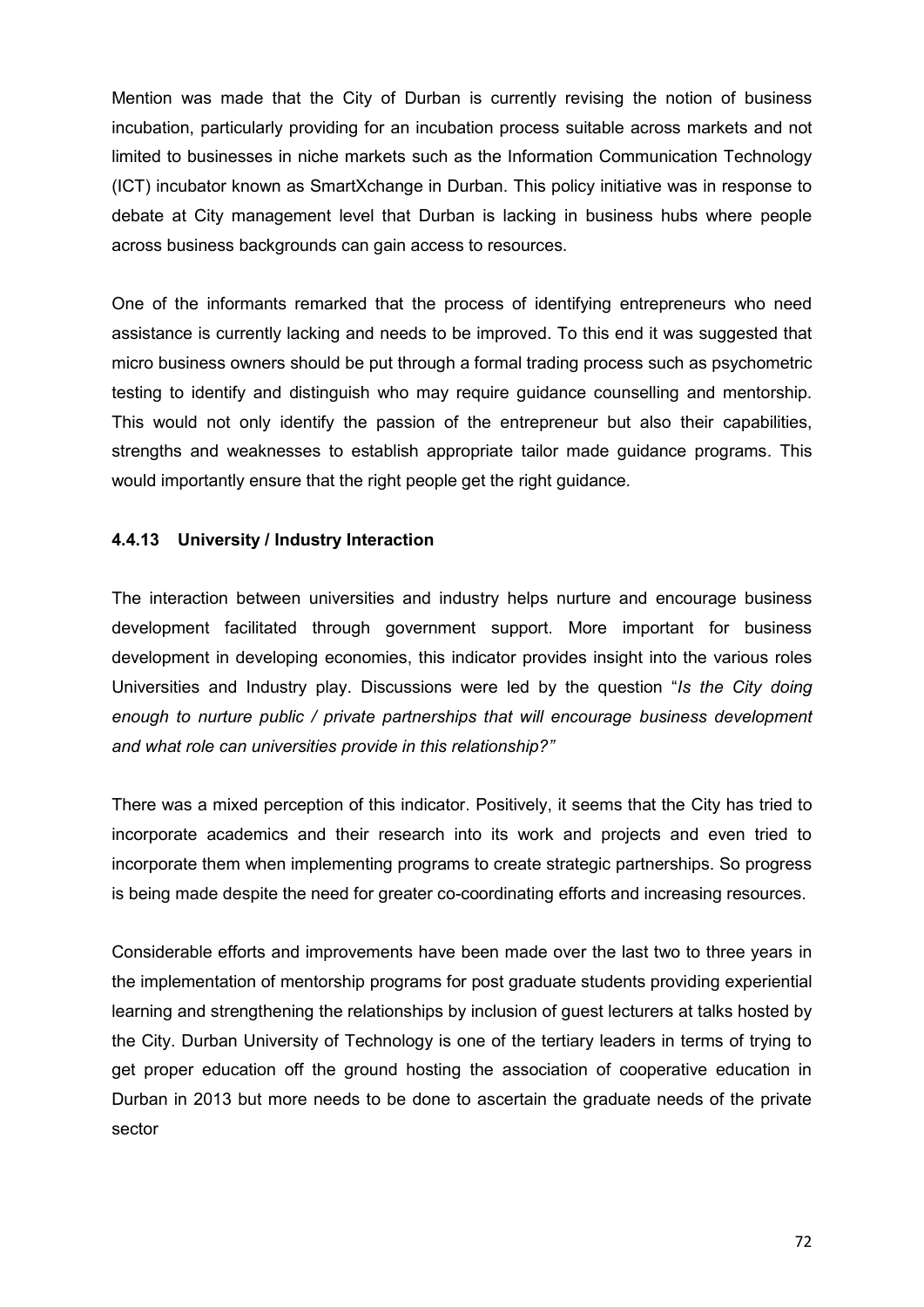It was argued by one of the informants that the City does not have the constructive relationship necessary to take full advantage of the measures that it endeavours to implement, partly due to the lack of communication between the City, industry and the universities which is perceived by industry to reflect a lack of interest towards the growth of entrepreneurship noted in the lack of interest and attendance of talks about academic curricula and business issues hosted by the Durban Chamber of Commerce and Industry.

Not enough attention is paid to mathematics and the sciences particularly, as too many students opt for the soft sciences which are perceived by industry to hone receptiveness to new ideas instead of accumulate a body of knowledge. As a consequence universities fail because they don't understand what is really required for business. Graduates are disconnected from industry requirements, graduating with theoretical knowledge irrelevant to business and requiring considerable training before becoming effective employees. As such business is reluctant to employ recently graduated staff without experience and training.

Even government is finding that they are employing graduates with degrees from reputable Universities that lack the skill or practical experience to be employable which has led to the introduction of internship programs which in turn need to be encouraged within the private sector. At the level of provincial governance the KwaZulu-Natal Treasury Department has a unit called the Tertiary Skills Development unit looking at how universities can come up with the right curricula. The universities are also recognizing this need and are starting to look at the way their curricula are structured and focus more on business requirements.

The City signed a memorandum of understanding to ascertain the extent to which the Municipality could work with the universities and ensure that courses offered meet the technical needs of the Municipality and supported by the Construction Education and Training Authority (CETA). However, policy relies too heavily on think tanks that are about making money, relying on graduates straight out of university to write policy. Instead it was suggested that more emphasis should be placed on higher level academic researchers who would provide greater knowledge and skills to the process for a fraction of the cost. The style of City management is arrogant, it was argued as, for the price of one junior advisor from a consulting company equates to the same cost for three PhD students studying post-doctoral research at the university, reflecting the lack of synergy between the Universities and Government.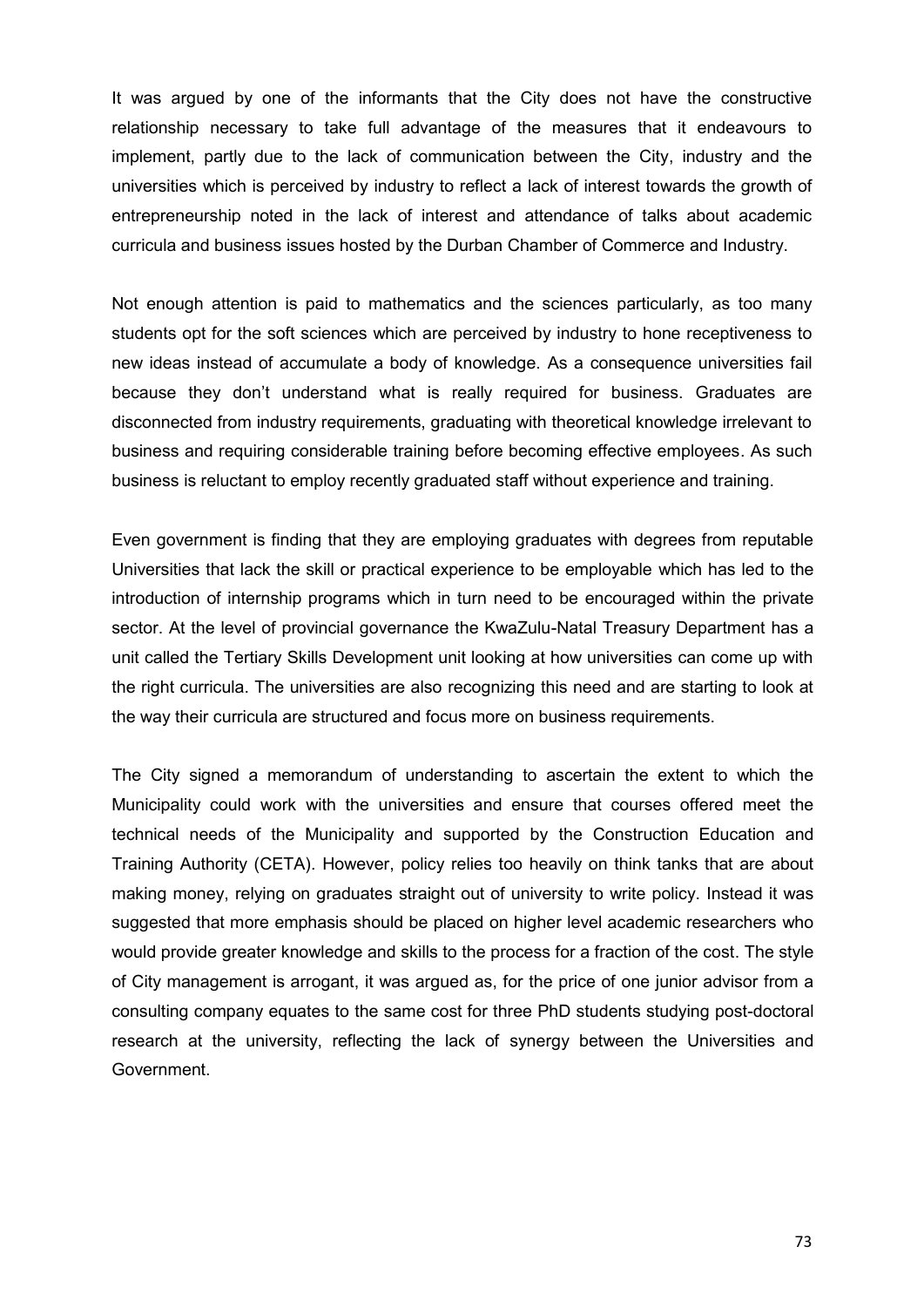#### **4.4.14 Presence of Entrepreneurs**

This indicator raised the question whether entrepreneurs are providing the necessary skills and services for economic growth and development in the City. Therefore discussions on this indicator measurement were framed by the question "*Are entrepreneurs providing the necessary skills and services for the development of Durban and what can be done to encourage innovation amongst the entrepreneurial class?"* 

It was agreed across all informants that the City needs a healthy network for entrepreneurs to operate effectively. However, the City's entrepreneurs are not providing the necessary skills and services that the City needs which requires the City to create a more enabling environment through community building for entrepreneurs to share their own personal ideas and experiences and listen to inspirational persons compliant with tax laws and can advise young entrepreneurs how they can do better through compliance.

To this end it was suggested that the City should invite successful entrepreneurs to come and talk in Durban, such as Raymond Ackerman, Mark Shuttleworth and Patrice Motsepe about their experience and challenges and how they over-came those challenges to motivate new entrepreneurs. It was also commonly argued that the City is not effectively encouraging entrepreneurship as entrepreneurs are not contributing to the next generation. Successful entrepreneurs should be sharing their knowledge with the next generation to encourage them to become entrepreneurs. One informant remarked that government policy seemed to rather encourage tender-preneurship instead of entrepreneurship as business minded people wanted to make a fast buck easily.

Certain communities contribute a higher percentage of entrepreneurs than other communities as it was noted that the Indian community particularly contributed a lot of entrepreneurial activity to the economic space whilst the white community contributed less and the black community the least and mostly through necessity according to one informant. The trend is improving largely thanks to the City's Indian population that leads in the Entrepreneurial space. The traditional Afrikaner was extremely successful in business because they operate within a broader community network whether maintaining contact through shared experiences of culture and religion such as rugby or church. The Muslim community also excels in entrepreneurship as it is supported through a broad community network.

The main problem is that schools are anti-enterprise in South Africa. Whilst some schools teach entrepreneurship most and even the best schools do not encourage young children to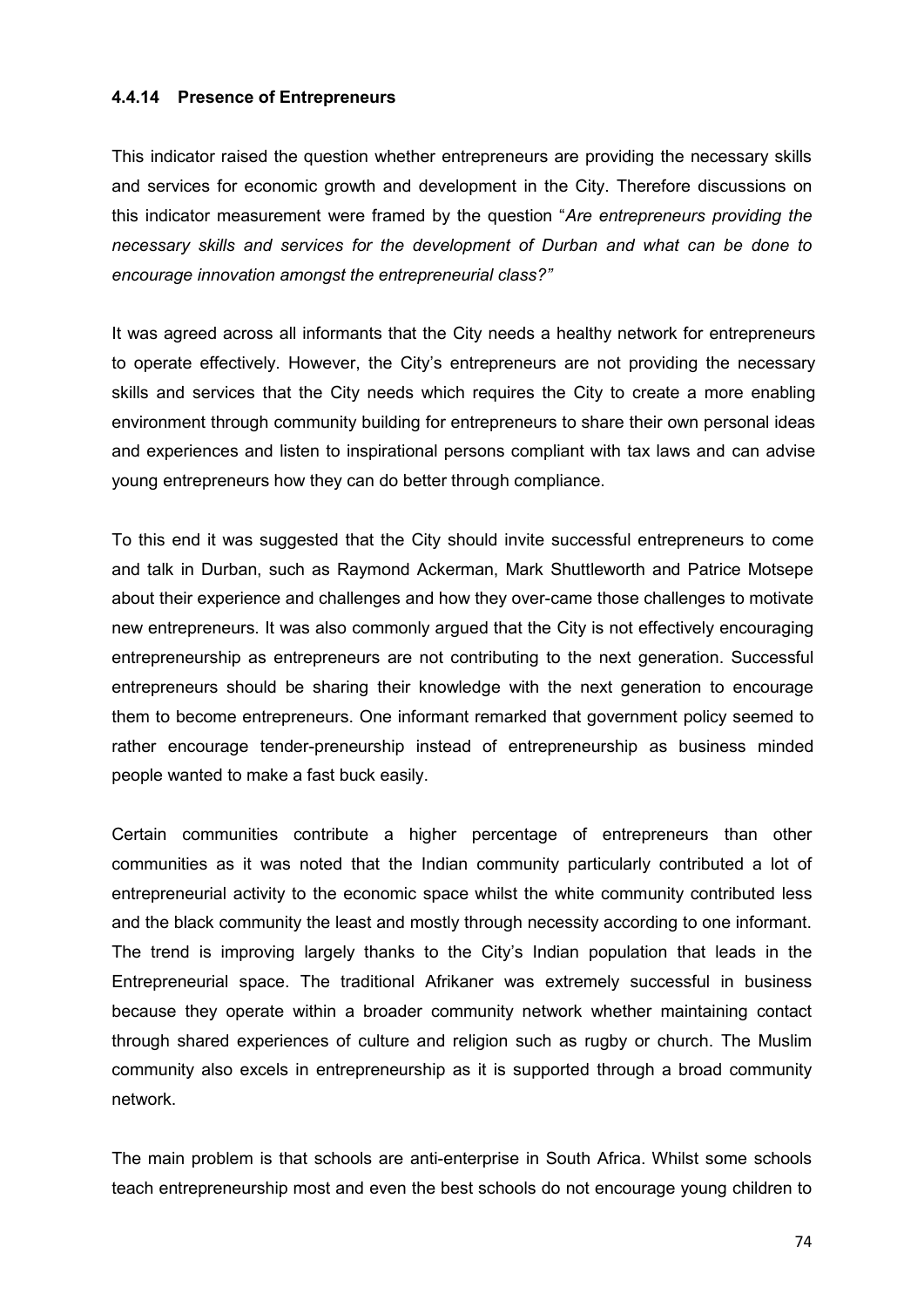be enterprising but rather attempt to mould children to be employees. Most schools that do encourage entrepreneurial activity it tend to adopt a more cynical approach such as Durban's Collegiate school for girls encouraging entrepreneurship albeit that their idea of entrepreneurship is limited to selling muffins cooked by the children's parents which does not really establish an entrepreneurial spirit.

It would make a big difference to the presence of entrepreneurship if it was encouraged in schools. However, the difficulty with this is that the teachers are not entrepreneurial and so do not effectively contribute to instilling entrepreneurship. But it was suggested that even just a simple understanding of finances and basic accounting including debits and credits would enable budding entrepreneurs to understand simple principles of running a business.

A company in Paraguay owns four schools that operate a number of enterprises including a dairy farm teaching the children basic principles of running a business. The schools are selfsufficient and the business enterprises are run by the children. Each graduating pupil has hands on experience with running a business and not one will want for employment after leaving school it was suggested. The City should be encouraging woodwork and metal work in schools that the school could make for sale, generating income for the school and assisting the children in learning how to run a business.

Whilst some people might be skilled they don't necessarily have business knowledge to know how to manage their business properly. People need to be taught to be business minded at school and university as too often people start businesses as a result of necessity instead of passion for their business. There needs to be a change in mind set to encourage people to understand the need to help themselves and understand business principles that drive success.

## **4.4.15 Perceptions of Entrepreneurs**

Perceptions of entrepreneurs complements the presence indicator as it indicates a city's approach and support for entrepreneurial development and their ability to innovate and contribute to the economic growth of the City. However, it was distinguished from the indicator on the presence of entrepreneurs in the City to gauge any policy inhibitors that may be blocking their growth. This indicator was therefore framed in the leading question "*Does the City perceive entrepreneurs as a class that can contribute to innovation and growth?"* 

The City's perception of entrepreneurs appeared to vary widely across sectors and accordingly responses were also varied. The City's attitude is deeply entrenched in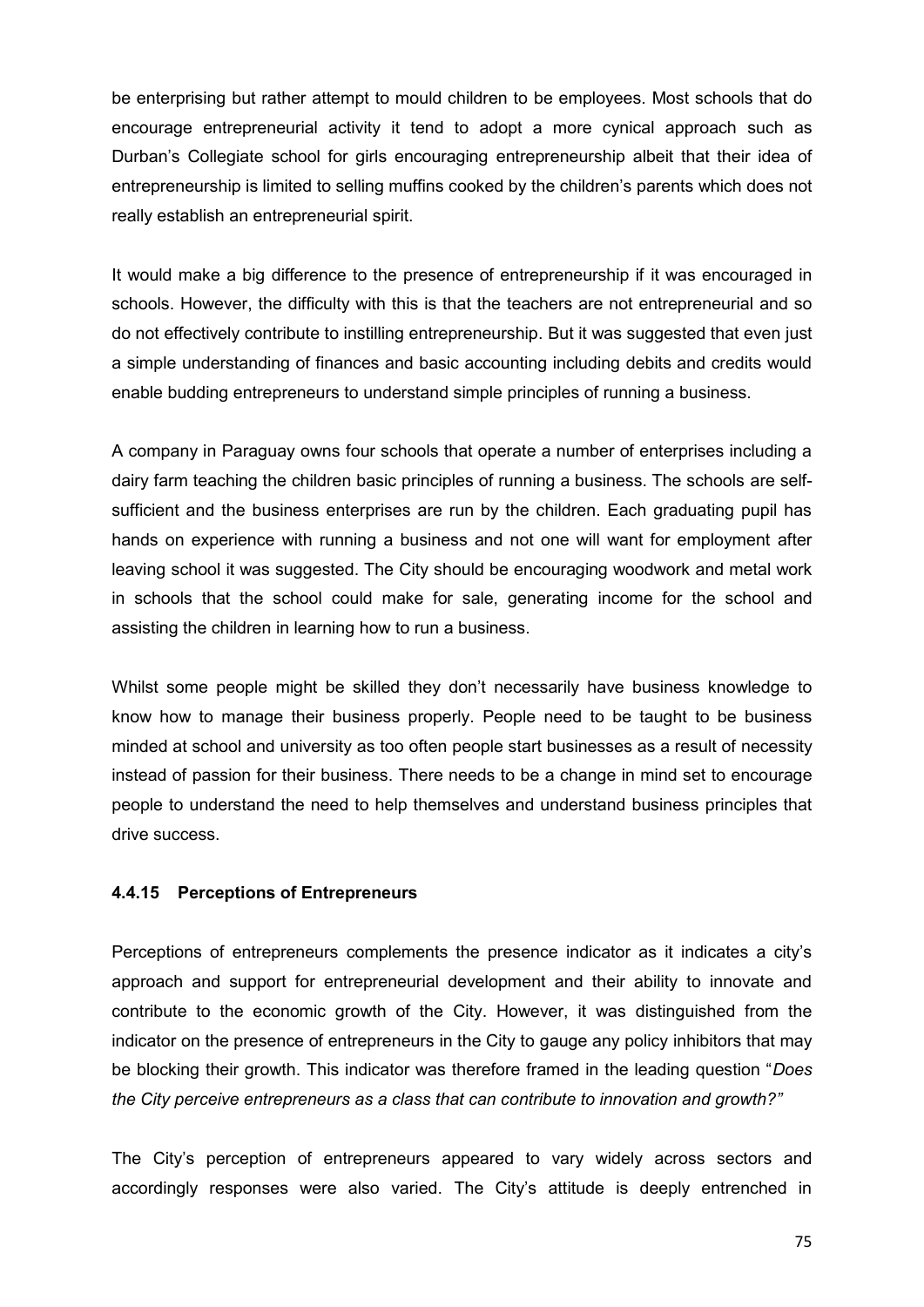municipal bureaucracy. Some informants argued that the City does not see entrepreneurs as innovators and developers of intellectual capital who are able to drive growth but rather mainly as survivalists, trading in commodity goods and baseline bottom end services and therefore not important to the growth of the City. Informants more positive to the City's perceptions argued that the City understands that entrepreneurs are the drivers of the economy and thereby encourages people to become entrepreneurial.

The City has not however, fully exploited the entrepreneurial class which needs to be clearly defined and perceived as a class that can grow the economy and create jobs and not merely as start-ups if they are to successfully grow and create real sustainable growth for the City. One of the difficulties is that anybody that starts a business can be called an entrepreneur but really it was suggested that an entrepreneur is a person who takes risks. Thus whilst the City perceives risk taking entrepreneurs to be important to the future development of the City, it is not clear whether it perceives anybody that starts a business to be an entrepreneur.

There is a perception that it is not good enough that entrepreneurs merely contribute to business but must also contribute to innovation which they are not sufficiently doing at the moment. Certain sectors of the City target entrepreneurs within the City but unfortunately they are not targeted as a class therefore there is no coherent strategy towards them for economic development. When the City failed to take the informal sector seriously and pass plans for a new mall in place of the informal business settlements the reaction of businesses in the sector lead to the shelving of plans which demonstrated the City's existing attitudes and perceptions towards resident entrepreneurs.

The city's business support unit looks after the interests of the sectors of the entrepreneurial class through the creation of incubators and hubs, but there is no common strategy linking departments and business units. The Business Support Unit, Durban Tourism and Durban Investment Promotion all have different strategies. There is no common strategy or link between them. Unless they come up with a common strategy, of which there is none for discussion, the City will fail to unlock its full potential, which comes down to leadership.

The city's Integrated Development Plan (IDP) makes the right statements, which demonstrates a commitment to stimulate entrepreneurial activity. However, it was argued that given the important role of small business to the economic development of the City and that small business employs a substantial portion of the economic workforce, unless the City invests in and nurtures small business, the economy will stagnate.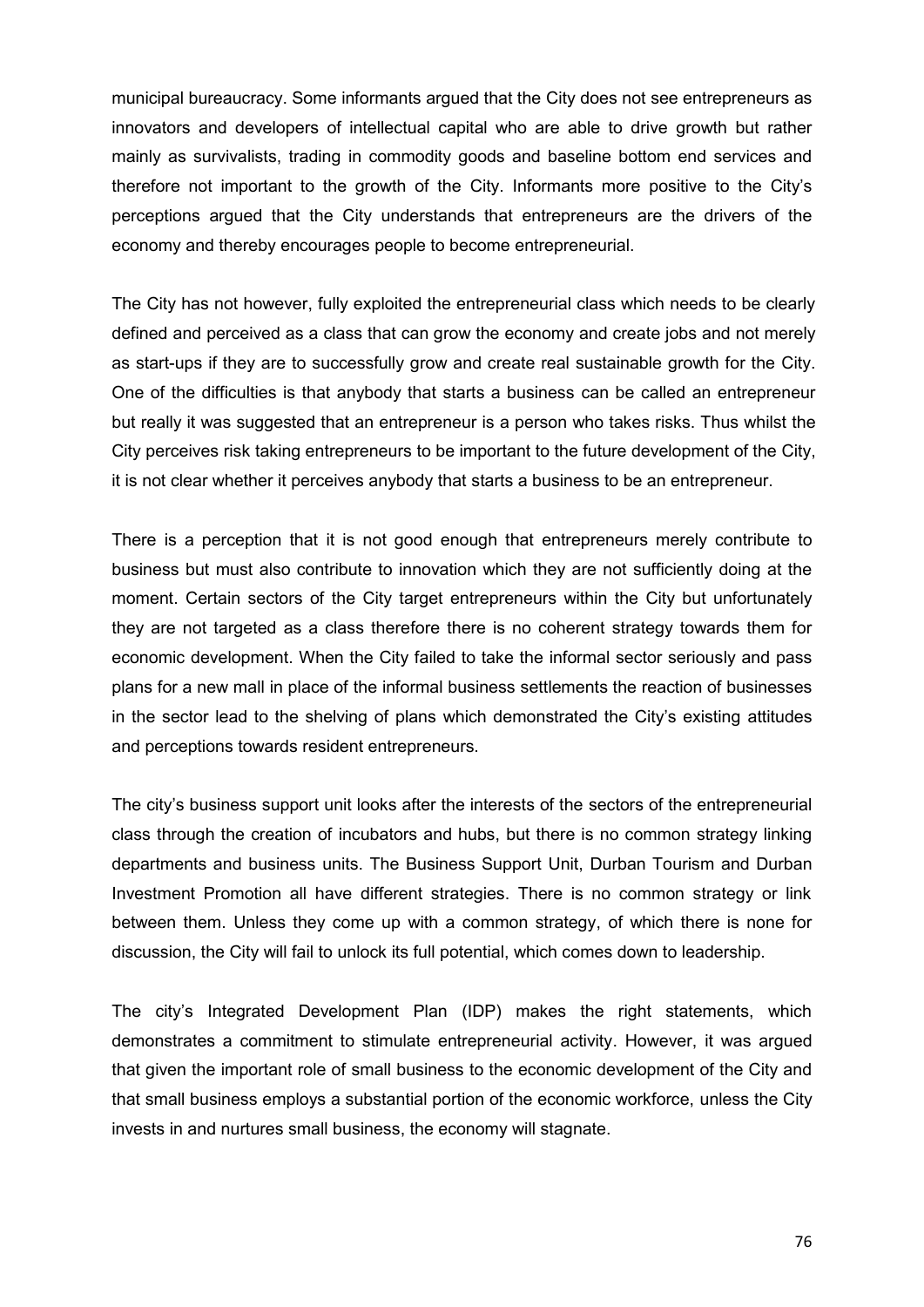#### **4.4.16 Policy Arrangements for Entrepreneurship Support**

This indicator analyses government support for entrepreneurial growth and skills required by the City for its development and economic growth. It was therefore discussed around the question "*Are we providing enough support to entrepreneurial growth?"* 

It was argued that in the developed world failure is considered to be an important and necessary lesson in the step towards long term success. However, in the developing world it is not considered to be acceptable. Thus if an entrepreneur fails at their first business attempt the funder is too often reluctant to reinvest in the same entrepreneur.

It was remarked that there is an over-supply of support for new business growth. The City invests a lot in youth start-up business support but a lot is wasted because they often fail or don't amount to much. Problematically, however, there is not enough information regards market and business requirements particularly there is no available information regards Durban's manufacturing needs. Unless an entrepreneur previously worked in the industry and has knowledge of its needs they will not know there is a business opportunity and ready market to be captured. Such information should be more readily available and it's not beyond the capacity of the Department of Trade and Industry to create a data base of widgets imported into South Africa and what is needed.

The city needs more entrepreneurial hubs that facilitate the flow of information and work opportunities. Car manufacturers such as BMW import metal panels for their cars because nobody makes panels to their specification. This information can be extremely important for local business.

The size of the South African market imposes natural constraints to the support of many large initiatives but for small business there are a lot of component parts needed in business and it would be extremely valuable if this information was readily known. Entrepreneurs simply need access to information as to who would buy what component if it was available.

The problem, it was expressed, is not the lack of support, but the lack of sufficiently coordinated support units who, whilst they coordinate their own initiatives fail to pool resources for maximum effect. Resources need to be pooled between the three tiers of government namely national, provincial and local government as well as the private sector, Department of Trade and Industry, SEDA and national economic development ventures.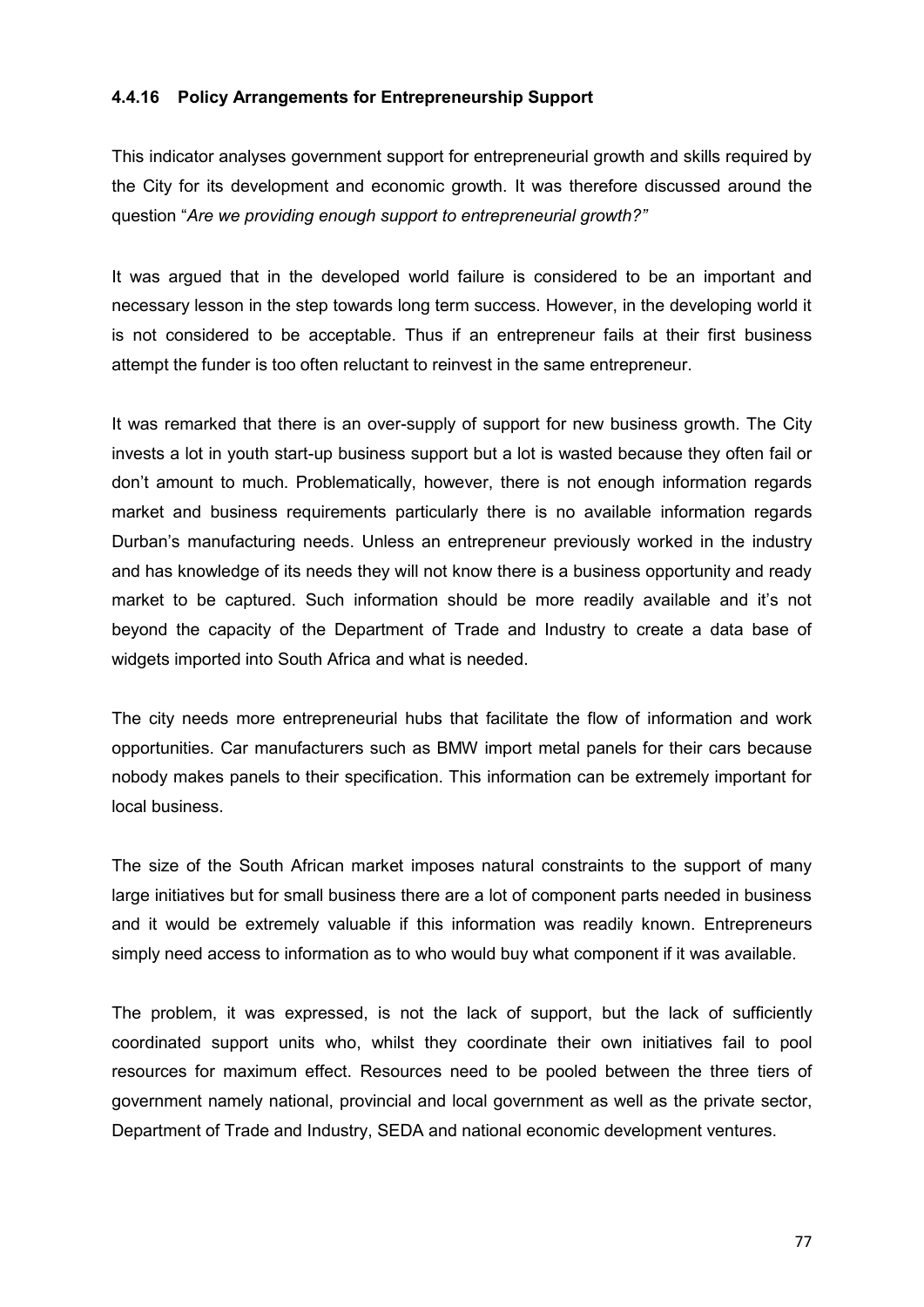Whilst the City provides for skills and business development it is not all provided under the single idea of entrepreneurship. Policy needs to focus more strategically on all aspects of running a business including accounting, business management, innovation, drivers of ambition and managing both life and work.

One of the key informants commented that the City provides one of the best policy arrangements geared towards the support of entrepreneurial development in the world. According to the findings of a nine year policy study called The Policy Dialogue of the Informal Economy pitched through the Municipal Institute of Learning (MILE) at a management seminar on the informal economy conducted by a range of international researchers including Professors from Cornell University, Harvard, Cambridge and the University of KwaZulu-Natal, the study showed that from amongst the five cities studied that Durban has one of the best developed policies catering for the informal economy. This suggests that the City provides a good enabling framework to support survivalists, however more resources must be allocated to helping them in terms of access to funding and procurement systems. The question then raised by the informant was not whether the City is doing a lot but whether it was having a real impact which is difficult to ascertain as there are no monitoring systems in place to identify whether training is making an impact. Thus whilst tools are in place to provide assistance there are no tools to monitor whether the assistance is really making a difference.

The city has a preferential policy towards procurement to support entrepreneurs but this is not enough. The city's preferential procurement supply chain management policy and practices simply enriches the wealthy tenderpreneur in the tender process. Since the barriers to winning tenders are often very high, policy has provided for advance publishing of large tenders to enable entrepreneurs to manage the risks, arrange finances, find the technology, bring in a partner and do whatever they may need to in order to have a realistic chance at winning the tender. This if the job is less than R 50 000 the City only requires three written quotes which are adjudicated in house. If it is between R 50 000 and R 200 000 the City will advertise the tender for seven days on the cities website and if it's over R 200 000 the decision must go through a committee system for adjudication and evaluation.

Instead what seems to happen at present is that whilst the process is supposed to be random, it was said that the big tenders always go to the big companies that are politically connected and know about it long before it was advertised. Thus, whilst policy can assist smaller businesses to grow through government contracts the process simply enriches larger business instead of growing smaller ones.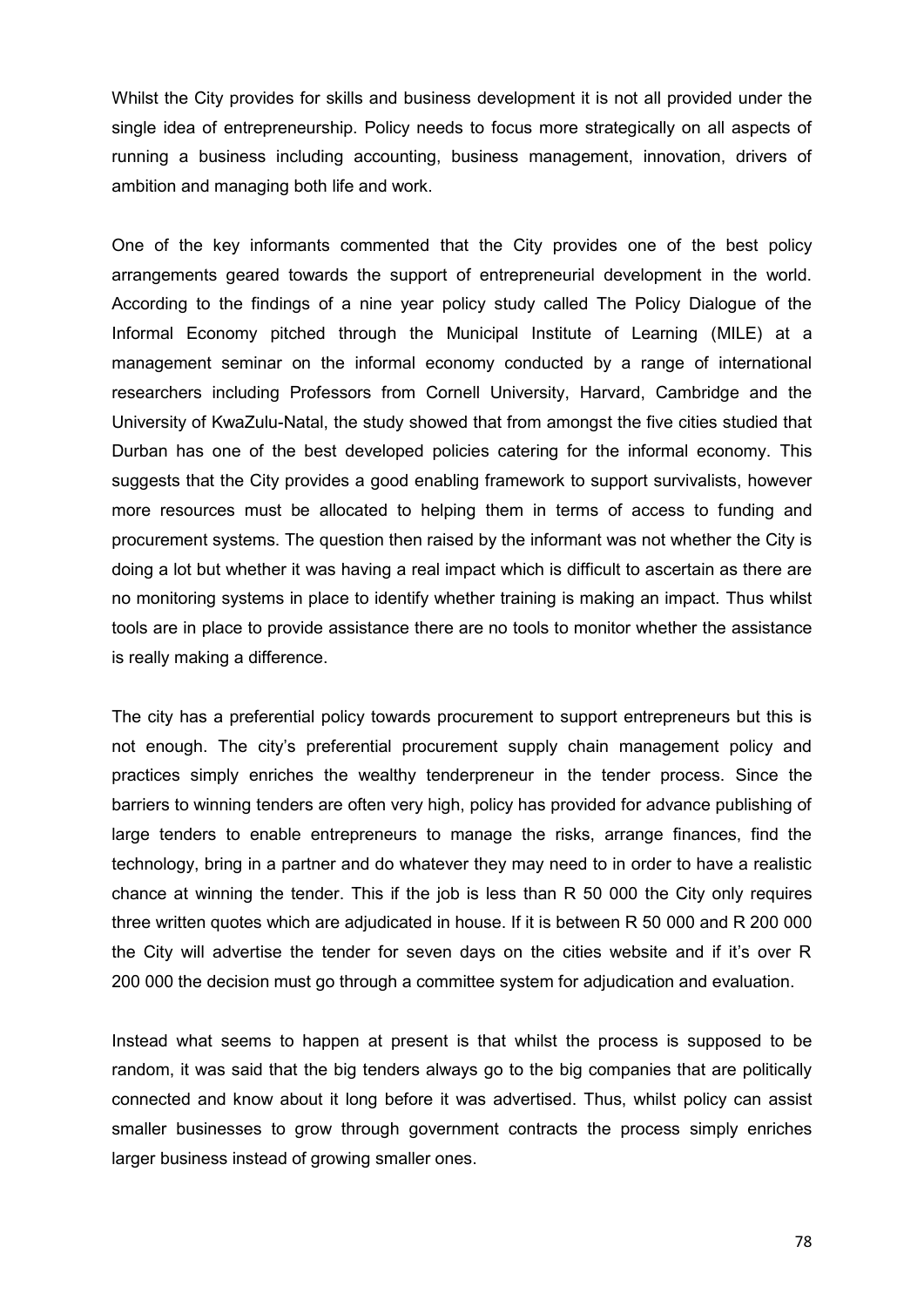## **Chapter 5**

# **Key Findings, Recommendations and Conclusion**

### **5.1 Key Findings**

The investigation of key indicators and ranking of results on these indicators produced some interesting findings. The lack of clusters in the heat map compared to the PricewaterhouseCoopers (2011) study of developed cities internationally is clear indication that Durban's is still doing business at low level of economic development. Advanced cities attract a particular profile of resident resulting in distinct clusters of correlation between measurement indicators as they have formalised a conceptualisation of what it takes to behave as an entrepreneurial city. Such behaviour creates and nurtures correlations between indicators. By contrast the limited occurrence of clusters of correlation that emerged from the study of Durban indicates a high level of dispersion among indicators thereby reducing correlations between indicators as the City has not yet developed a formalised conceptualisation of what it takes to be an entrepreneurial city. This was particularly noted amongst respondents often commented that there was a lot more to be done to improve on each of the measurement indicators.

Of particular interest in the study of Durban was the high correlation between intellectual capital and innovation and policy arrangements with an 84% correlation. This indicates that, within the context of Durban's emerging economy, that public policy has a strong influence on innovation. By contrast, PWC's study found that intellectual capital and innovation correlated most strongly with health, safety and security, suggesting that the most globally competitive cities are found where residents are offered professional and personal surroundings that ensure their health and safety and are less influenced by already advanced new policy arrangements.

A strong positive correlation was found between ease of doing business and demographics and liveability. This correlation matched PWC's finding where they found ease of doing business to be strongly correlated with not only demographics and liveability but also technology readiness. By contrast, this study found ease of doing business to be poorly related to technology readiness at a correlation of only 43% which suggests Durban's comparatively low levels of use of technology, partly attributed to the Municipality's failure to expand use of its fibre optic networks for public and private use.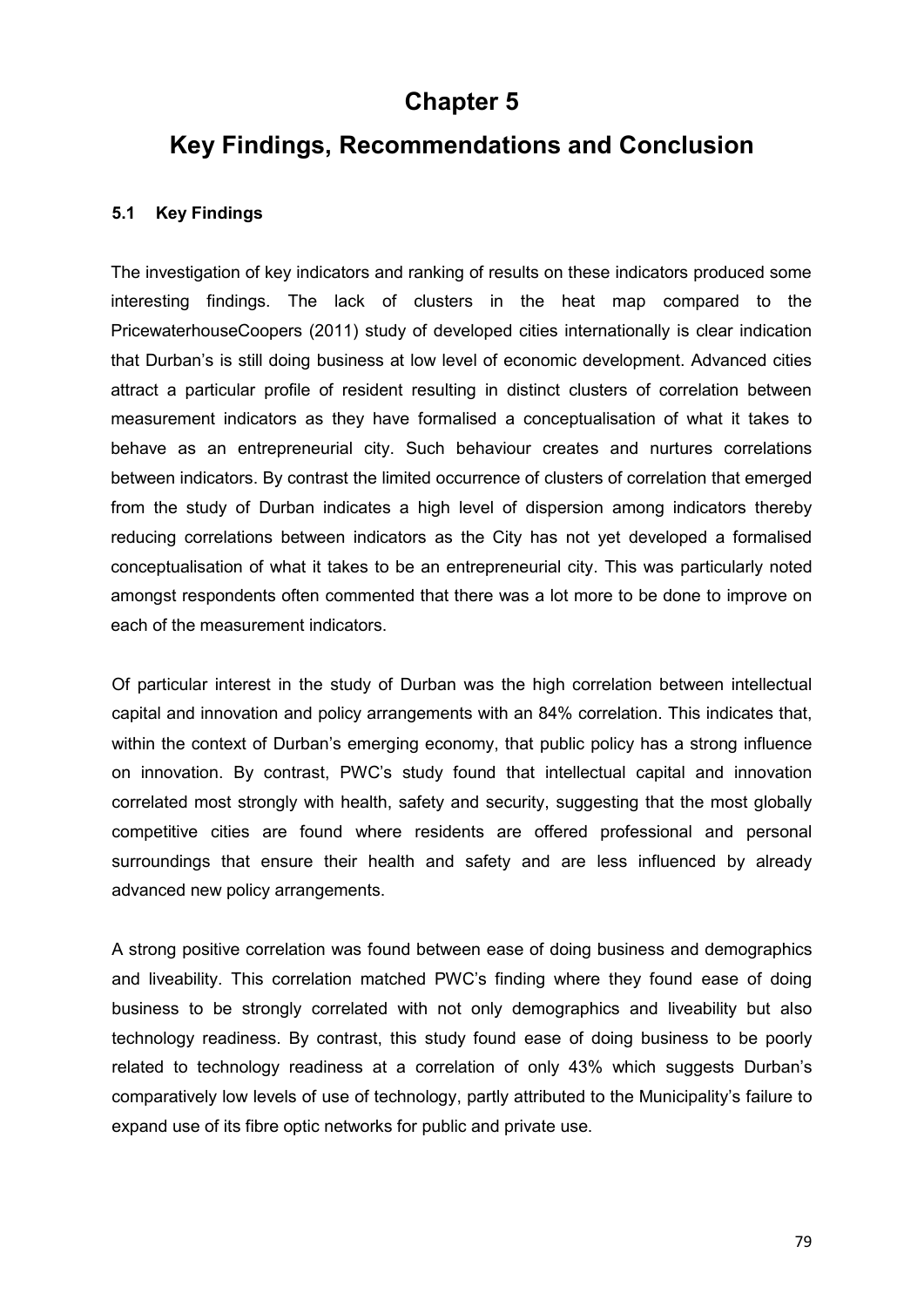It is noteworthy is that university / industry interaction was found to have a strong positive correlation with cost of living. The cost of living indicator is an economic measure of a City's residents ability to not only afford education but also build business. Therefore a high correlation between these indicators suggests that high levels of economic expansion and activity can be leveraged through university / industry interaction.

Similar to PWC's study, most of the hard economic indicators being cost of living, transportation and infrastructure, and economic clout correlated poorly with cost of living and transportation and infrastructure having a zero correlation. Yet whilst cost of living, being the most blunt economic measure, showed a poor positive correlation with economic clout, PWC found these measures amongst internationally advanced economies to show a weak negative correlation. This illustrates that as cities modernise they focus less on traditional industry and more on education, science and technology reflecting Durban's higher levels of dependence on industry rather than technology.

The study, failed to show a strong correlation between social and educational variables evidenced in PWC's study across more advanced cities. To sustain success, cities need to continually attract highly educated and technologically adept individuals who demand quality of life. The low levels of correlation witnessed in this study between social and educational variables suggest that Durban is failing to attract such intellect necessary for technological advancement of the City compared to more advanced cities internationally.

Unlike advanced cities, where intellectual capital and innovation holds the highest average positive correlation with every other indicator, this position was instead held by demographics and liveability. By contrast to advanced cities, intellectual capital and innovation had almost the lowest correlation with every other indicator correlating negatively (matched only by informal trade, and only surpassed by sustainability and transportation and infrastructure) suggesting areliance on small to medium enterprise growth rather than big business led by intellectual capital and innovation.

Unlike advanced cities in PWC's study, health, safety and security had a low average negative correlation with all other indicators. This suggests that Durban developing economy relies heavily on survival entrepreneurs and less on intellectually adept and innovative residents who place a premium on health, safety and security, who naturally gravitate towards cities that rate highly on these indicator measurements.

80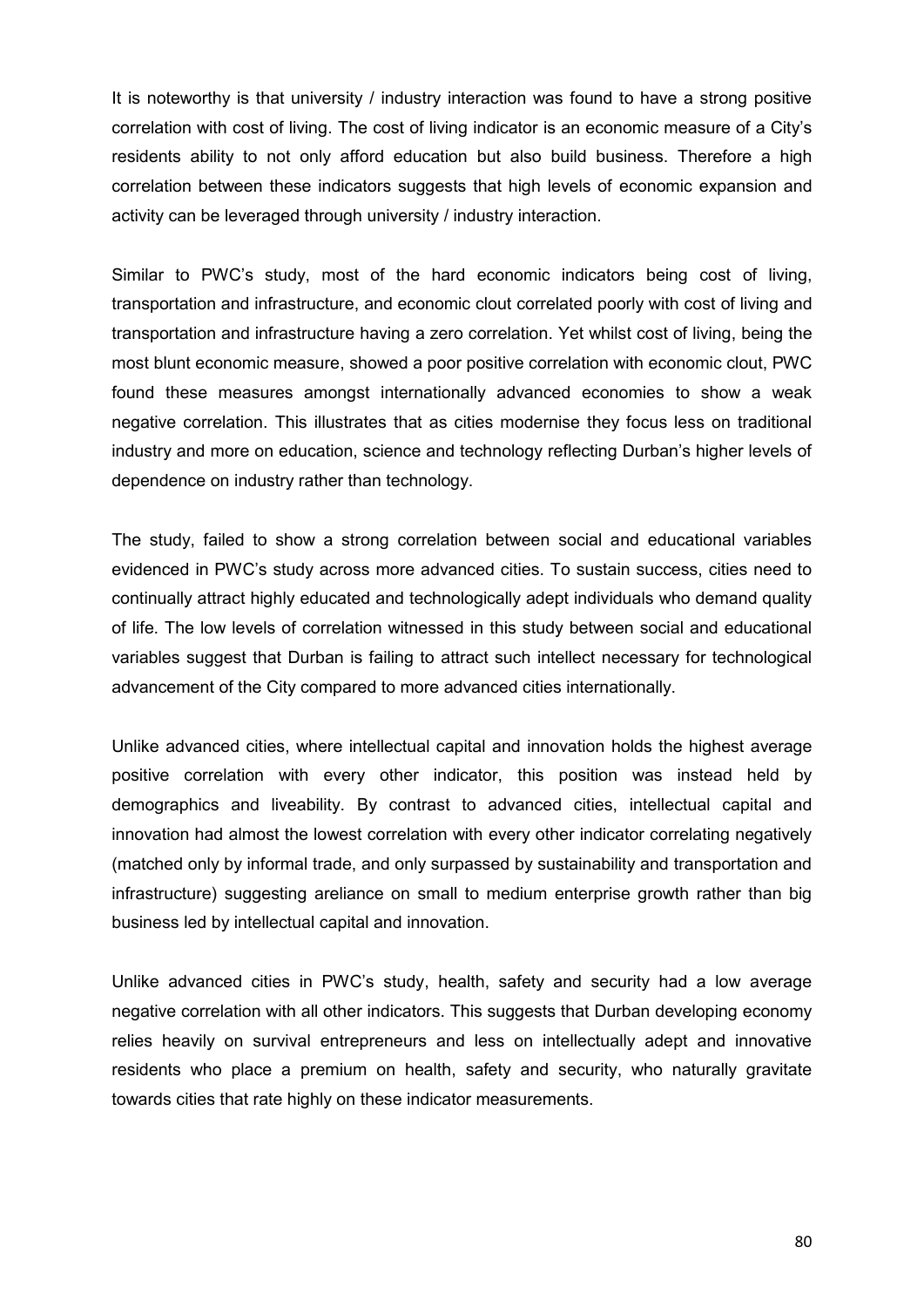#### **5.2 Recommendations and Conclusion**

Given time limitations to compile sufficient data necessary to provide effective conclusions for City policy, the study was limited to the City of Durban. Further research on this subject should compare the City of Durban with other major cities including Cape Town and Johannesburg. Such a study could provide an analysis of the competitive advantage of cities across South Africa. This could help develop a more comprehensive assessment of entrepreneurship across South Africa.

The general theme elicited from the interviews was that in order to improve its business enabling environment, attract entrepreneurs and flourish as an entrepreneurial city, the City of Durban needs to make a considerably greater difference to its business climate and culture than it is currently doing. Economic growth depends on productivity, therefore the City must attract the right people to grow production and expand economic activity. Statistics have shown that the most productive people are often also the most mobile. One quarter of international patent applications filed from the US as well as engineering and technology start-ups founded in the US were both filed and founded respectively by immigrants (Irwin Grayson Associates, 2010). It is critical to the economic expansion of Durban that the City creates an enabling environment to attract the right people to the City.

Building the City's business climate must be viewed in conjunction with creating a culture that attracts the right people to the City. The most creative people are attracted to places that offer not only satisfaction of their material requirements but also intellectual stimulation, surrounding themselves with other creative people (Richard Florida in Irwin Grayson Associates, 2010). City's that are able to meet these material and intellectual wants and needs create increasing levels of growth as educated people tend to cluster together enabling the sharing of ideas which foster technological progress. Arguably, Durban's economic prospects depend on whether it is a city that people want to live and work in. Attracting the right people to the City could make a significant difference to the economy of the City.

The findings reported by Acs and Szerb (2009) which indicate that innovation accounts for only 5% of economic activity in developing economies compared to 30% in advanced economies, raised important questions amongst informants about innovation and entrepreneurship within the context of the Durban's developing economy. Overall the findings showed the need for the adoption of a holistic approach to economic development within the City and the promotion of innovation across the entire class of the City's entrepreneurs and not limited to sectors of knowledge intensive entrepreneurs. This raises

81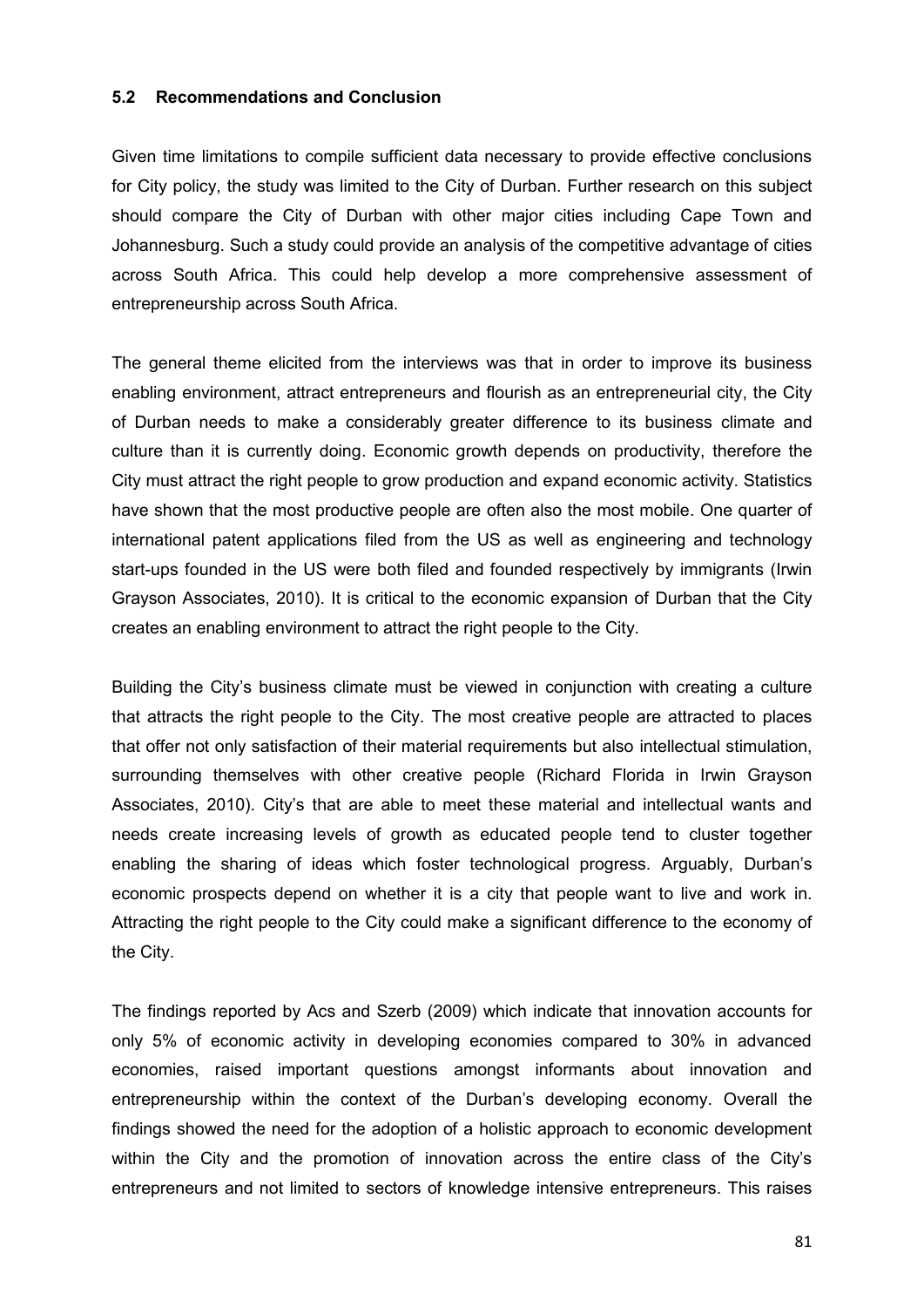the need for supporting entrepreneurs able to contribute to economic growth through and by all levels of economic activity.

Findings from the interviews raised considerable concern regarding the City's pursuit of political objectives to the exclusion of synergising with private initiatives by local big business, which are never involved in debate. There should be a greater level of inclusion of private business and stakeholders in discussion to ensure that the interests of business are included at a City management level. Barriers preventing the sharing of information at the level of City management should be broken down to ensure that the City behaves and acts entrepreneurially in order to aid in the growth of entrepreneurial activity.

Focus needs to direct policy attention not only towards aiding entrepreneurs in fields popularly attributed to innovation, notably the ICT sector, but more broadly assisting entrepreneurs operating businesses in fields associated with less knowledge intensive sectors of the economy, as these form the foundation of economic activity in developing economies. The City's revision of the current business incubation model to allow for business incubation across markets is a positive step towards this process, however, it needs to be accelerated if entrepreneurs operating outside niche ICT markets are to also have a competitive advantage. Several policy options may be advanced for this including the dedication of a web portal hosted by the City to advertising for micro businesses providing a platform for small business to link with prospective customers.

The lack of common strategy linking departments and business units, noticeable in the lack of support across the entrepreneurial class, has been exacerbated by the clear perception that entrepreneurs must contribute to innovation to be of value to the City and worthy of investment. However, small business comprises a considerably larger share of the total businesses in developing and emerging economies compared to advanced economies (ILO in Szirmai et al.,2011). Furthermore, all business starts from humble and small beginnings and if the City's economy is to grow and become competitive both domestically and internationally then small business across markets need investment and nurturing.

Entrepreneurial hubs not only nurture the growth of small business they also facilitate the flow of information and work opportunities between businesses across niche markets within the same industry. Sharing information can be extremely important for a small start-up business able to pool resources when in close proximity.

City Management's failure to make use of its new fibre optic telecommunications network available to local business through the implementation of Wi-Fi hotspots across the City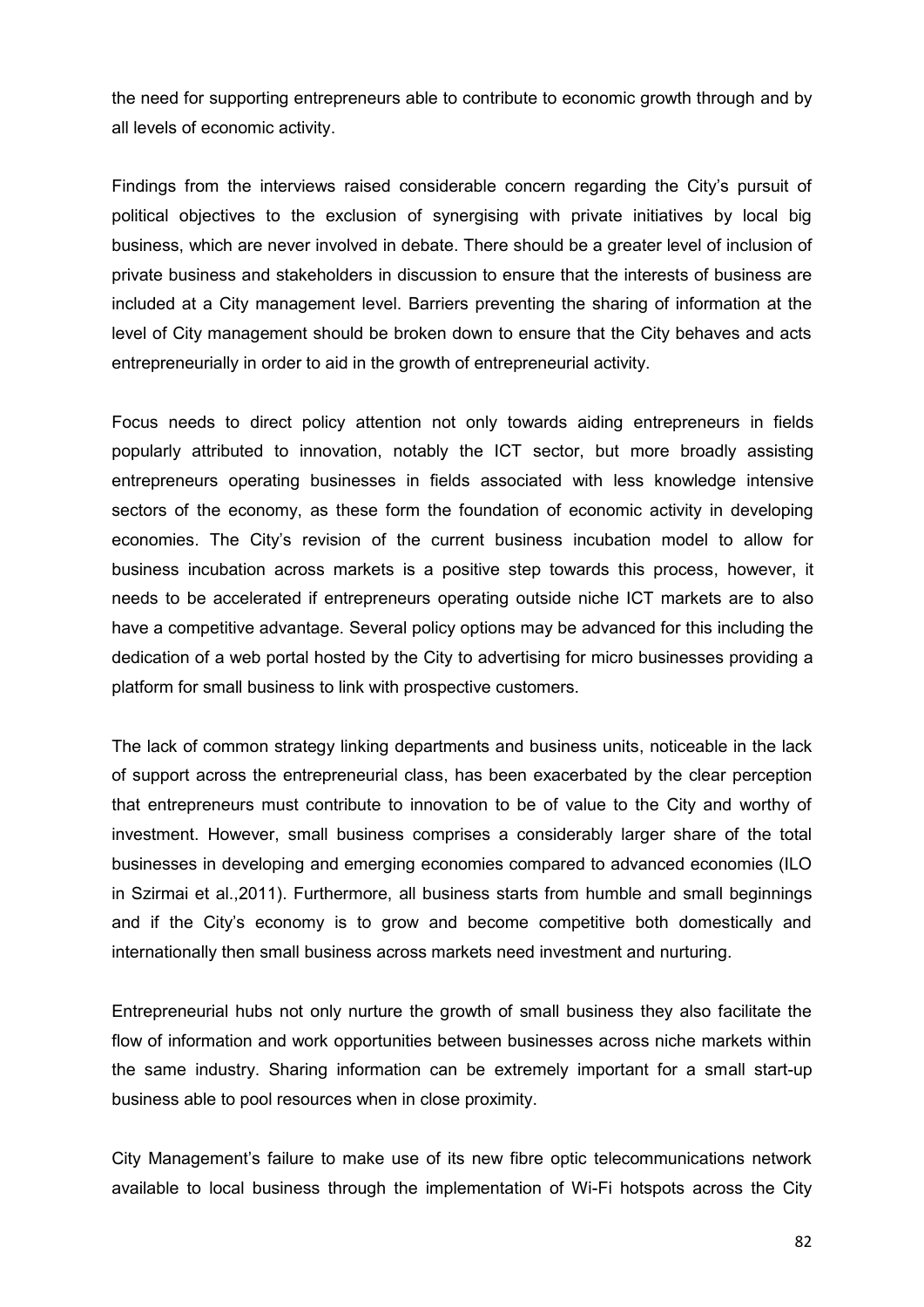demonstrates a lack of entrepreneurial culture at a City leadership level. The telecommunications network has cost the City's residents hundreds of millions of Rands, enabling the City to potentially leapfrog many developed cities from a communications perspective. A limited number of businesses using Metro Connect through Dimension Data have been able to take advantage of the hardware. Clearly this needs to be more widely accessible particularly through the availability of free internet access across the City.

The lack of public transport was noted as being a serious challenge affecting small businesses that rely on the public transport network system. Plans to spend three trillion Rand on transportation networks over the next 10 years is one of the most clear indicators of the City's intentions to make the City accessible to business interests. In particular, the City's new plan for an integrated bus transport network will solve existing problems at the poorer end of the market. This reflects a bold step to provide affordable transport to commuters which is expected to significantly assist micro business.

The high dependency ratios within families, given the number of dependants for each person employed, contributes not only to the huge economic disparities across the City between the established wealthy areas and the less advantaged poorer areas but also the high crime rates facing the City. This is exacerbated by the fact that communities that do not have access to income, usually living far from the City, spend a disproportionate amount of money on transportation. This poses a lost opportunity to the City.

Given the massive underutilisation of land owned by the Ingonyama Trust, the provincial growth development plan to unlock value contained within the land owned by the Trust is an extremely positive step. However, this requires public private partnership between the government, the Trust and the private sector. Given the high level of concern amongst many of the informants regarding the City's lack of synergy with private initiatives and local business excluded from debate, such barriers to information sharing between City Management and the private sector highlighting the City's failure to act entrepreneurially is expected to reduce the impact of such growth development plans. This will in turn hinder the growth of entrepreneurial activity. This is a significant concern to the City's advancement of entrepreneurial interests as the value contained in the land owned by the Ingonyama Trust has unparalleled value in comparison to other major cities across South Africa. Accordingly, it is recommended that in order to unlock the full potential of the land owned by the Trust, the City must enter into public discussions with the private sector.

The huge gap in social welfare and treatment of City residents, particularly street children is a serious concern. The comment by one of the informants that the sector relies on a system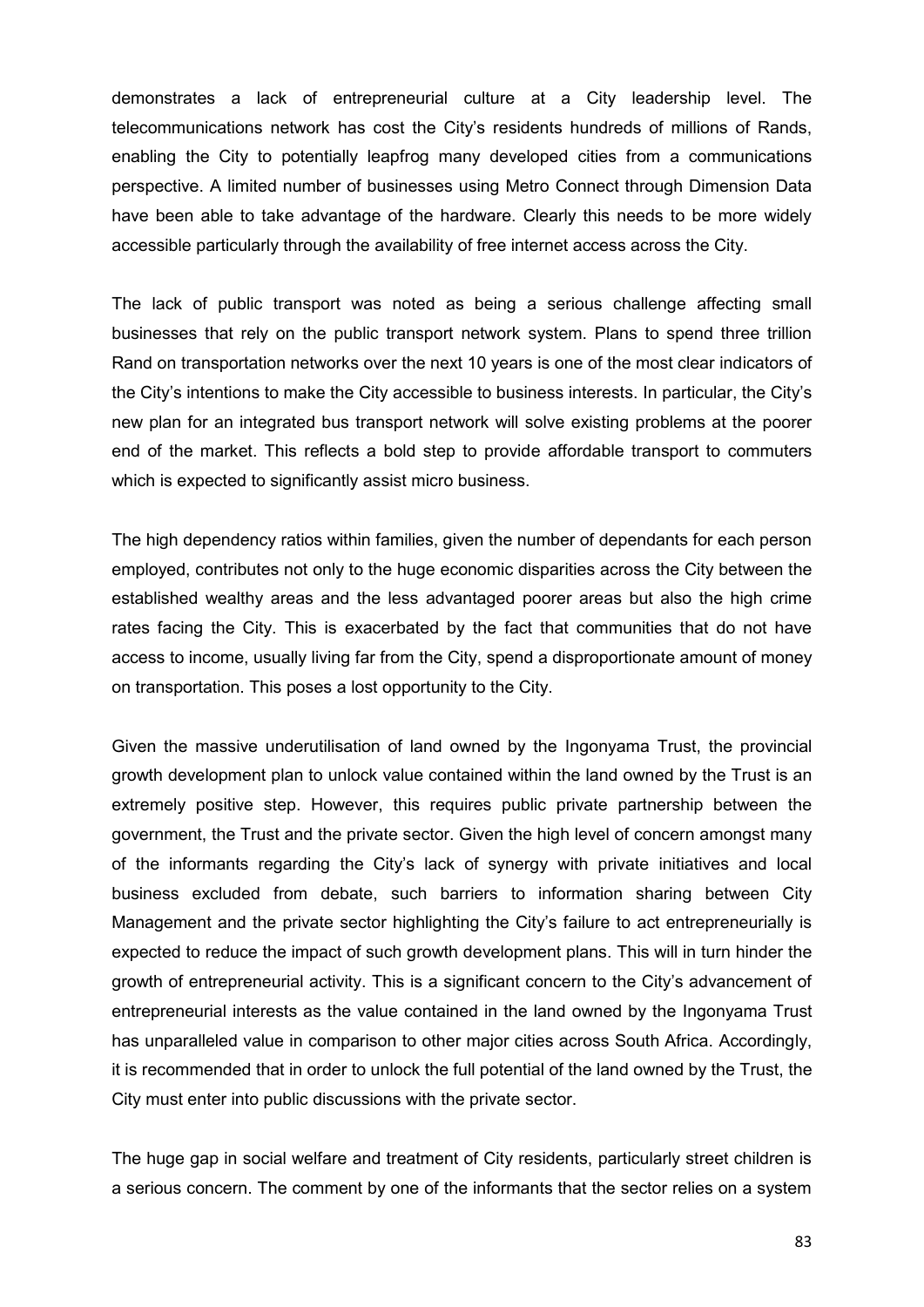of voluntary aid due to lack of funding by the City is extremely alarming. Failure to tackle this problem will not only sustain current problems but have huge cost implications for the future not only in respect of crime but lost business activity as disenfranchised City residents will not have the necessary skills and resources to contribute in meaningful and sustainable ways to the growth of the City. These problems need to be resolved not only by increased funding but by more effective use of the available budget and by the inclusion of private sector initiatives that can perform public tasks more cost effectively. This may include for instance charitable initiatives such as boarding houses for street children, already in operation known as Boys Town and Girls Town. Failure to deal with these crucial problems more effectively will negatively impact small business and the economic growth of the City.

The lack of synergy appears to not be limited to the relationship between the City Management and the private sector, but includes also the relationship between the universities and industry, where universities fail to fully understand the needs of business. This disconnection between university deliverables and industry requirements is evidenced in the level of further training that graduates require to become effective employees. This is somewhat bridged by the implementation of internship programs across government departments employing graduates, however clearly not enough is being done to ensure that university graduates are ready for employment. Internship and training programs should be adopted across industry and big business. Such programs could be extended to include vocational guidance at a peer level able to provide process learning beyond immediate vocational requirements.

Government departments drafting policy documents should rely less on "think tanks" that employ graduates with no business experience or political acumen. They should instead rely on Work Integrated Learning (WIL) programs which employ students and academic researchers with far greater knowledge and skills within particular fields of study and knowledge that charge a fraction of the cost. Not only would this contribute towards university funding simultaneously alleviating the hardship of academic costs but also create greater diffusion of skills training similar to internship programs to junior academics providing great value for money than enriching wealthy partners and directors of consulting agencies. Whilst the MILE has already adopted such programs, they should be more broadly across Government departments.

Innovative approaches to doing business is crucial to small and micro businesses if they are to gain a competitive advantage. Innovation facilitates cheaper and faster solutions to businesses. Micro level business enterprises across cities and villages in India for instance work together by making different components for appliances, thus growing city economies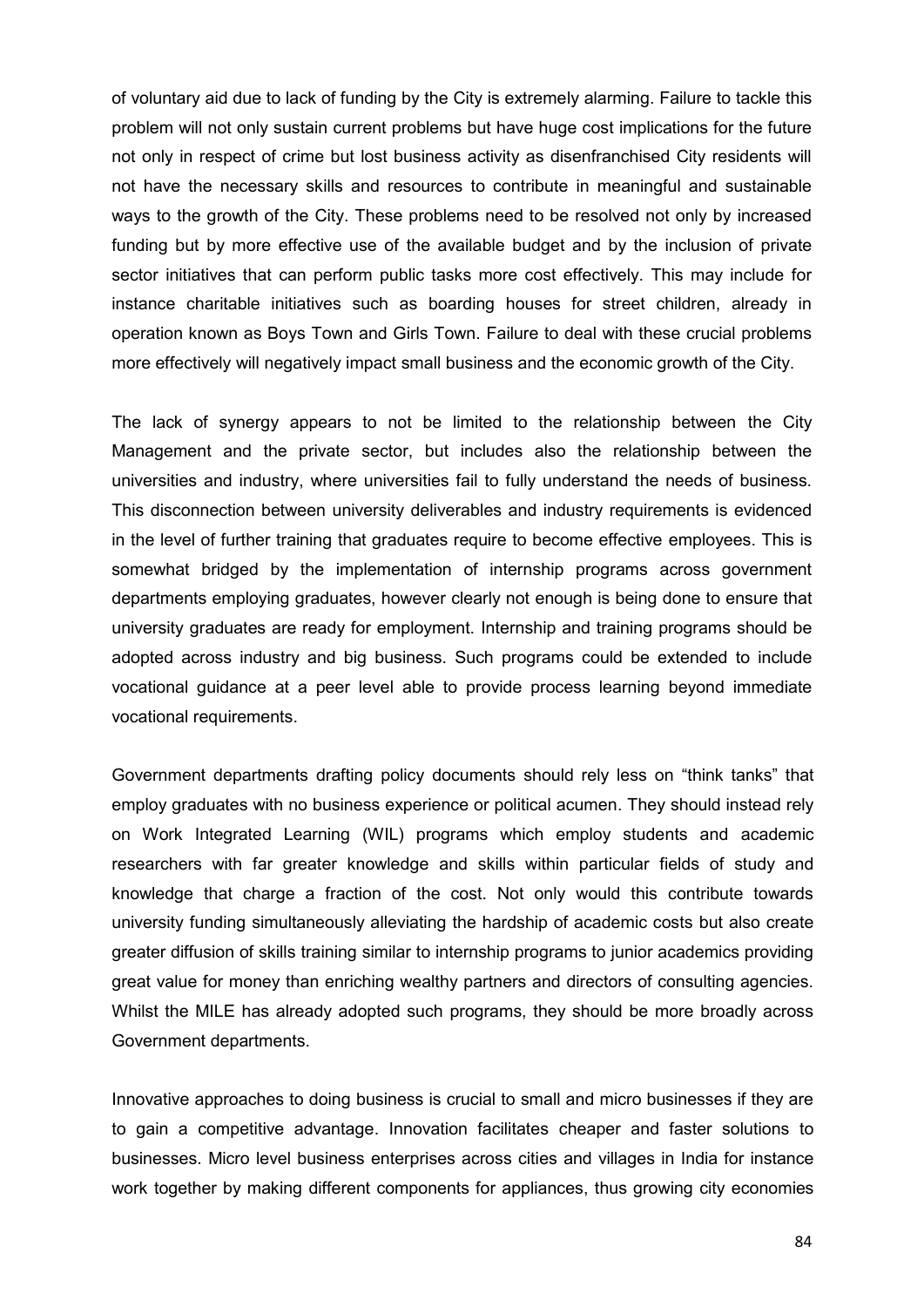by spreading economic opportunity across these micro-enterprises. Such intervention can be harnessed through use of mobile communication technologies. Such technologies can be more effectively used to expand informal trading market and micro business across Durban where there is huge growth potential through community networks.

Technology should be used as an enabler to help informal traders and micro enterprises operate more effectively alongside the formal sector, leveraging off the City's fibre optic network and providing small business traders with free wireless access through mobile devices. Most small and micro business traders already have smart phones with Mzansi accounts, allowing them to receive and pay accounts via their cell phones. Such technologies should be harnessed through the City's engagement with the private sector and local business initiatives to enable informal street traders and businesses to connect with one another for free off the back of the City's fibre optic line via free mobile web applications such as Whatsapp. This would enable traders to log onto their supplier's website via their phones to place orders dramatically saving communication and transportation costs. These savings can be passed onto the consumer expanding business and growth.

According to the statistics by the International Labour Office discussed earlier in this paper, small business comprises a considerably larger share of total businesses in developing economies compared to advanced economies accounting for at least half of the entire labour market in the non-agricultural sector across the entire developing world (ILO in Szirmai et al., 2011). It is surprising therefore that entrepreneurship is not encouraged in schools. Educational policy and curriculum needs to be changed to include entrepreneurial studies, which should include how to run a business. This should include organisational behaviour, acting entrepreneurially, methods and approaches in best practice as well as understanding and running finances and accounts.

A crucial limitation to the expansion and growth of the City appears to be its limitations in manufacturing exacerbated by the fact that international companies are more attracted to establish manufacturing head-quarters in either Johannesburg or Cape Town. The City of Durban needs to position itself actively as a gateway to business in Africa if it is to compete with the manufacturing sectors of Johannesburg and Cape Town. The most likely means to this end will be the expansion of the port currently under development. However, this must also include the unlocking of land owned by the Ingonyama Trust to manufacturing interests at low rentals to attract business and manufacturing interests to the City.

It may thus be concluded from the depth interviews conducted on key informants that Durban's emerging economy is lagging behind advanced international economies in a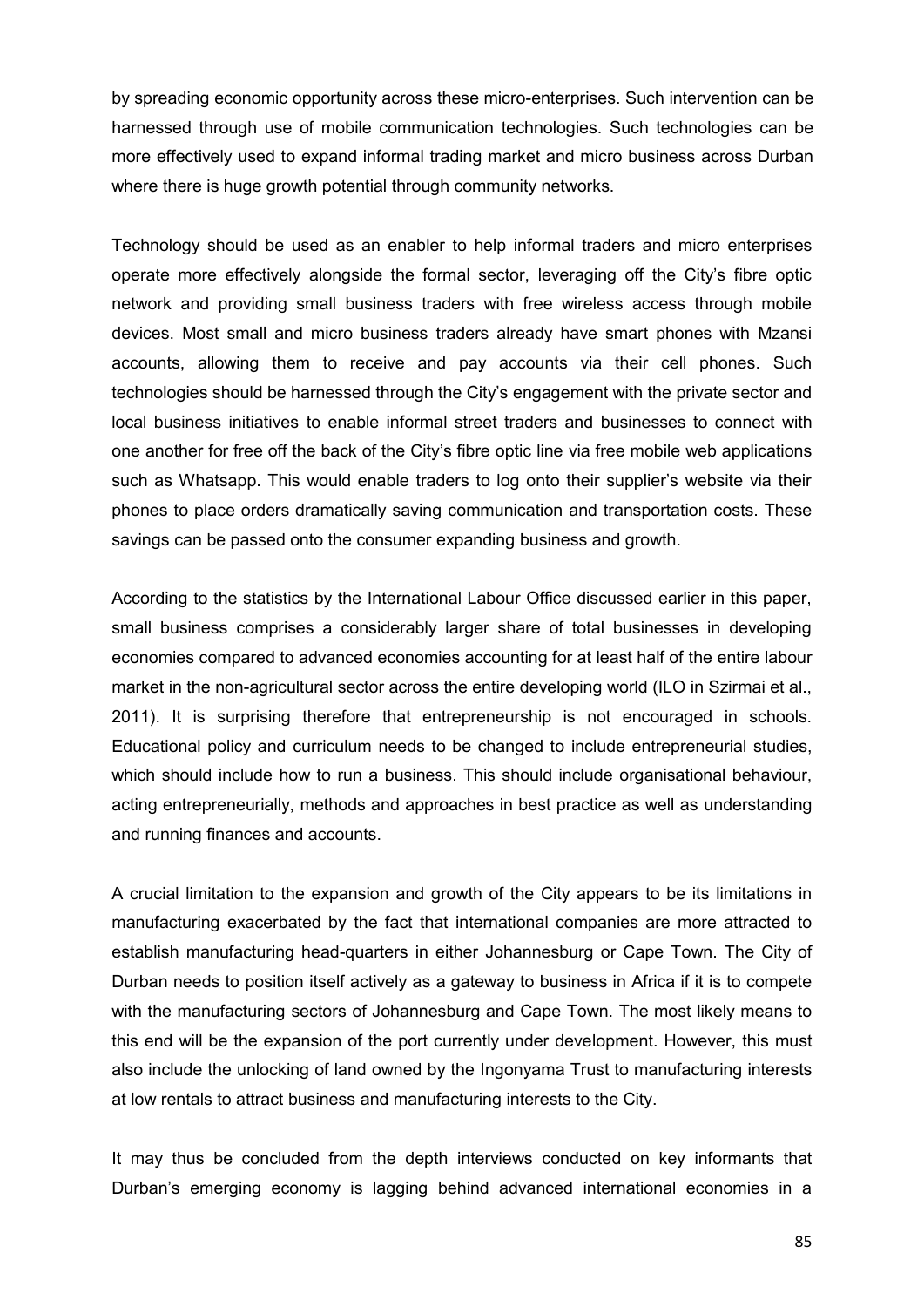number of fundamental respects. While City Management is doing much to develop and advance the economy of the City, they are failing to act entrepreneurially through the inclusion of private initiative in public debate on projects affecting the City and economic development generally. Such exclusionary policy is at a huge cost to the economy as a whole through loss of private initiative support. This may be attributed to a number of factors, from cost of including private initiative in public debate to lack of political will or the mere intent to retain control over management issues to the exclusion of contrasting studies.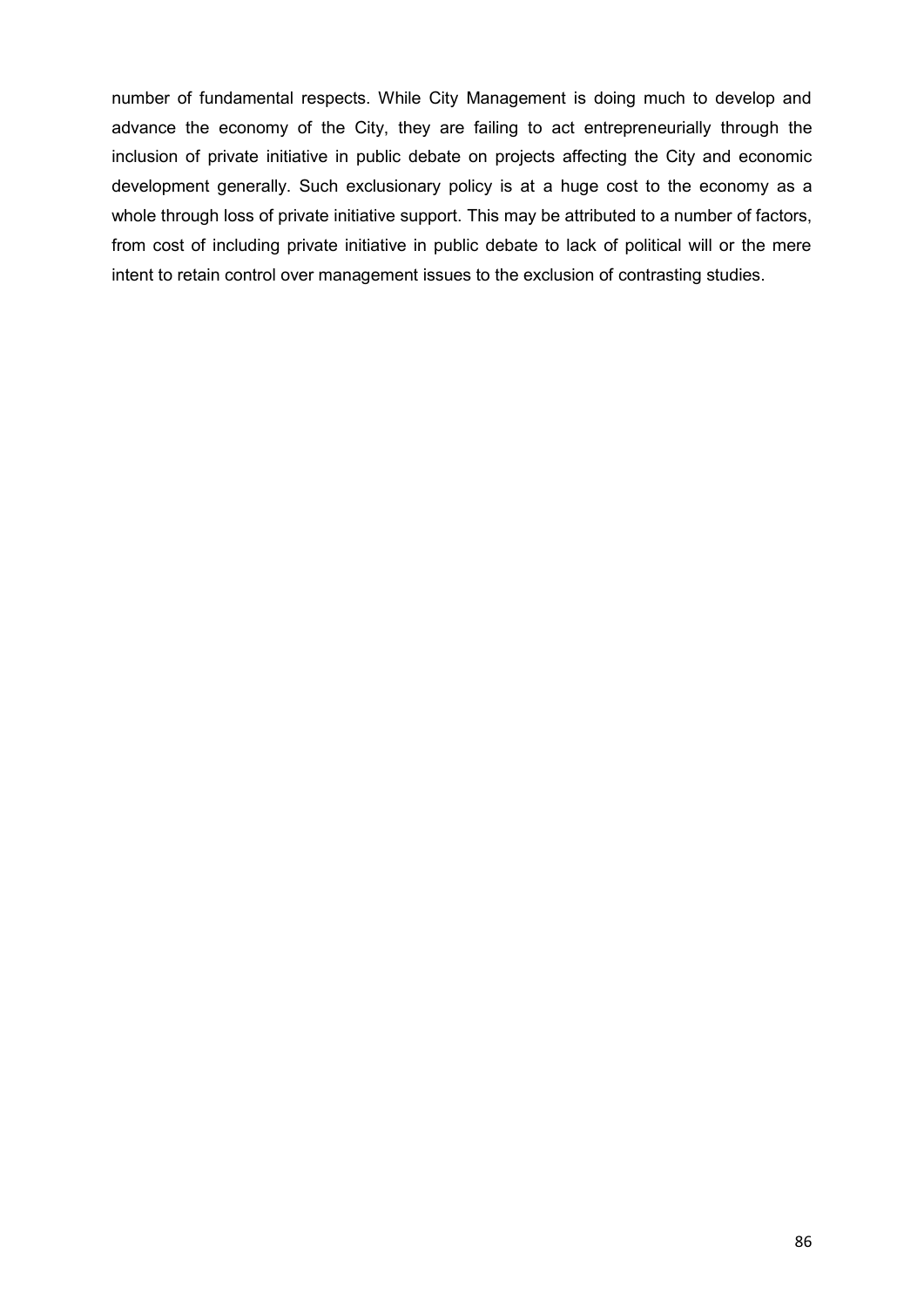## **Bibliography**

Acs, Z., Bosma, N. and Sternberg, R. (2008). The Entrepreneurial Advantage of World Cities; Evidence from Global Entrepreneurship Monitor Data. *Scientific Analysis of Entrepreneurship and SMEs.* Zoetermeer.

Acs, Z., and Szerb L. (2009) The Global Entrepreneurship Index, *Foundations and Trends in Entrepreneurship*, Vol. 5, No. 5, pp. 341–435.

Audretsch, D. Falck, O. and Heblich, S. (2009). Who's got the aces up his sleeve? Functional specialization of cities and entrepreneurship. [Online] Available from: http://link.springer.com/ [Accessed 10<sup>th</sup> December 2009].

Biddulph, M. (2011). Urban design, regeneration and the entrepreneurial city. *Progress in Planning*. Vol. 76, pp. 63–103. Elsevier Ltd.

Bräuninger M. and Stiller, S. (2007). Europe's Leading Cities – Success Factors and Policy Perspectives. *Intereconomics*. November/December, pp. 335-340.

Brinkley, I. and Lee. N. (2006). The Knowledge Economy in Europe. *The Work Foundation*. London.

Cassim, S. and Padalkar, A. (2012). The Entrepreneurial City Possibilities for eThekwini. Unpublished presentation to the Deputy Mayor of the Ethekwini Municipality, University of KwaZulu Natal, Westville Campus.

Coetzee, C. (2012). City Economic Convergence in KwaZulu-Natal – Integration or Isolation?. Unpublished thesis, University of KwaZulu Natal.

Creswell, J.W. (2003). Research Design: Qualitative, Quantitative, and mixed methods approaches. Second Edition. Sage Publications. London.

Crowley, L. (2011). Streets Ahead: what makes a city innovative?. *The Work Foundation*, London.

Dannestam, T. (2008). Rethinking Local Politics: Towards a Cultural Political Economy of Entrepreneurial Cities. *Space and Polity*, Vol. 12, No. 3, pp. 353–372, Routledge Taylor and Francis Group.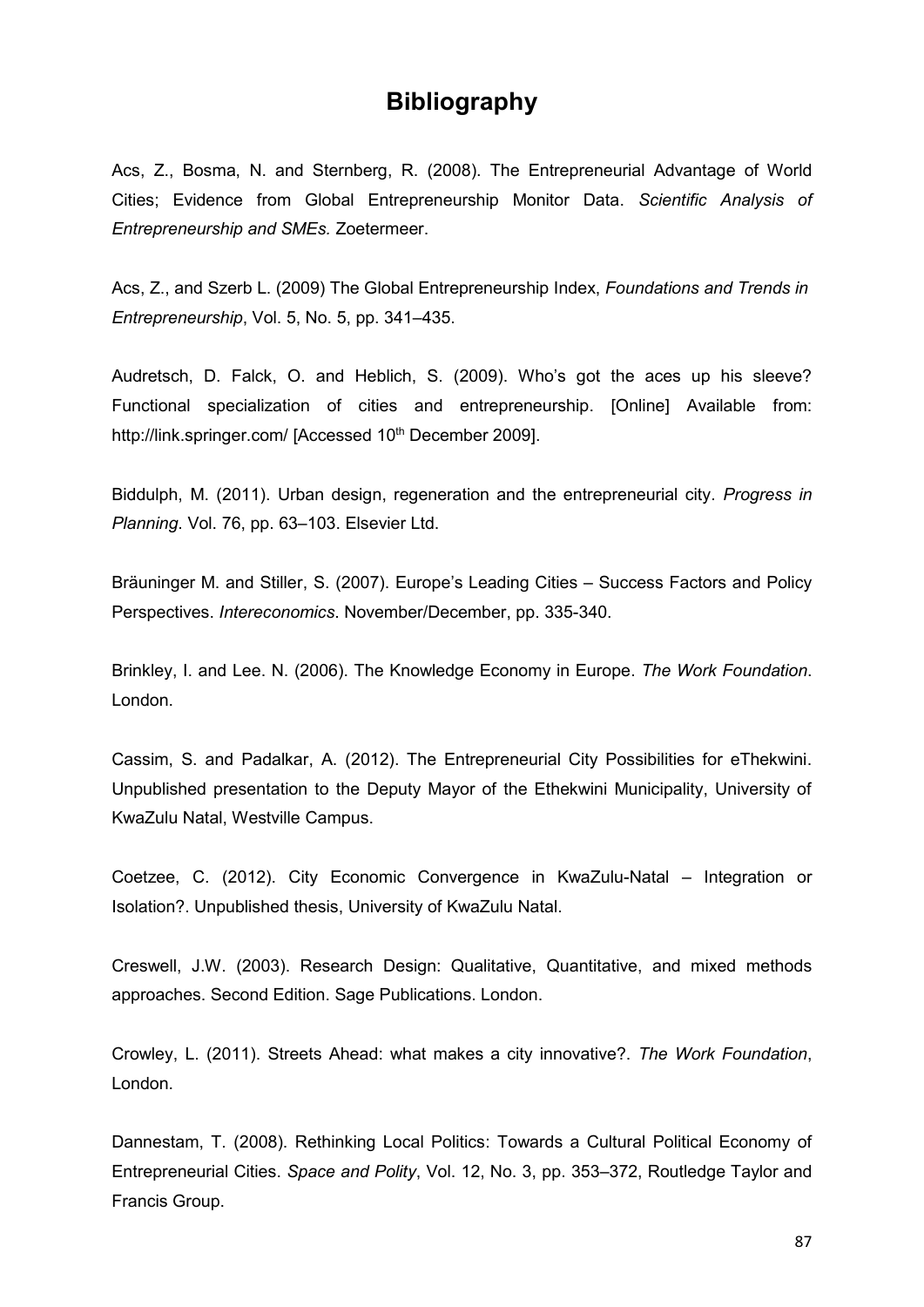Department of Provincial and Local Government, South Africa, (Undated). Inanda, Ntuzuma, KwaMashu (INK) Nodal Economic Development Profile. Business Trust.

Department of Trade and Industry of the Republic of South Africa. (2005). Integrated Strategy on the Promotion of Entrepreneurship and Small Enterprises. Mini Print Hatfield.

Fontana, A., & Frey, J.H. (2005). The interview: From neutral stance to political involvment. In Denzin, N.K., & Lincoln, Y.S. (eds.), *The Sage Handbook of Qualitative Research.* 3rd ed. Thousand Oaks, CA: Sage, 695-728.

Helsley, R.W. and Strange, W.C. (2011) Entrepreneurs and Cities: Complexity, Thickness and Balance. *[Regional Science and Urban Economics](http://yadda.icm.edu.pl/yadda/element/bwmeta1.element.elsevier-1eae735f-da2b-3142-b941-ee6b319ebbe1)*, Vol. [41,](http://yadda.icm.edu.pl/yadda/element/bwmeta1.element.elsevier-67b806c8-c1be-3113-9343-dca8cb1e6275) No. [6,](http://yadda.icm.edu.pl/yadda/element/bwmeta1.element.elsevier-427fdce5-eadc-373d-9e4f-43e623471dac) pp. 550-559.

Hirsch-Kreinsen, H. and Jacobson, D. (2008). Innovation in Low-Tech Firms and Industries. Edward Elgar Publishing Limited, Cheltenham UK.

Hutton, W. (2007). D/Building Successful Cities In The Knowledge Economy: The Role of Soft Policy Instruments. The Work Foundation.

Irwin Grayson Associates. (2010). Entrepreneurship development policies: principles & practice. [Online] Available from: http://www.irwingrayson.com/igPapers.php [Accessed 3 February 2013].

Isenberg, D.J., (2010). How to Start an Entrepreneurial Revolution, *Harvard Business Review June*, p.10.

Jessop, R. and Sum, N.L., (2000). An Entrepreneurial City in Action: Hong Kong's Emerging Strategies in and for (Inter) Urban Competition, *Journal of Urban Studies*, Vol. 37, No. 12, pp. 2287–2313.

Leitch, S., (2007). World Class Skills: Implementing the Leitch Review of Skills in England. Department for Innovation, Universities and Skills.

Mackenzie, N. and Knipe, S. (2006) Research dilemmas: Paradigms, methods and methodology, *Issues In Educational Research*, Vol 16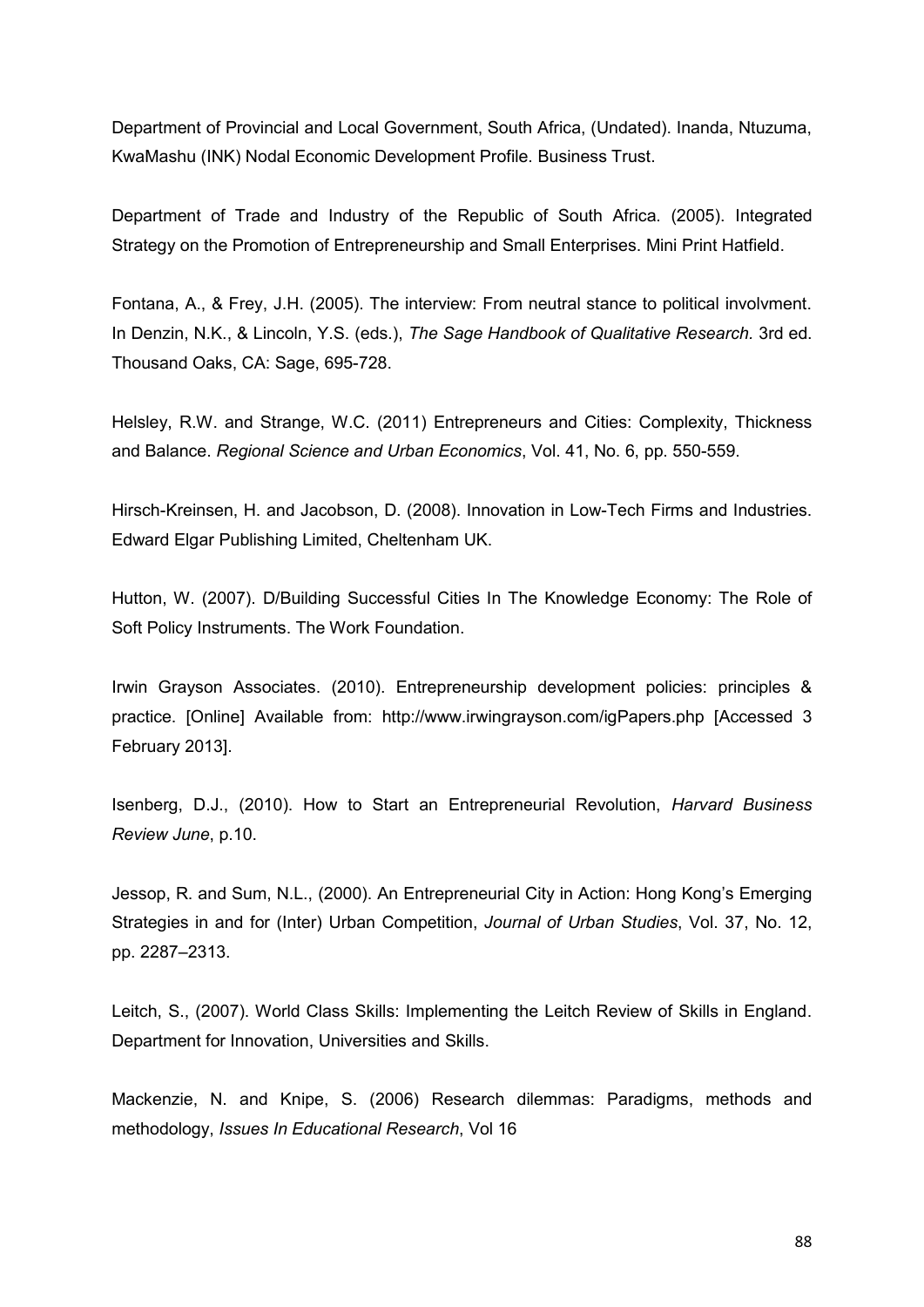Mertens, D.M. (2005). Research methods in education and psychology: Integrating diversity with quantitative and qualitative approaches. (2nd ed.) Thousand Oaks: Sage.

National Endowment for Science, Technology and the Arts (NESTA). (2009). The Innovation Index: Measuring the UK's investment in innovation and its effects. NESTA Publishers.

Naudé, W., (2010). Entrepreneurship, developing countries, and development economics: new approaches and insights, *Journal of Small Business Economics*, Springer, Vol. 34, No. 1, pp 1-12.

O'Leary, Z. (2004). *The essential guide to doing research.* London: Sage.

Organisation of Economic Co-operation and Development (OECD). (2005). Oslo Manual: Guidelines for Collecting and Interpreting Innovation Data. 3<sup>rd</sup> Edition. OECD Publishing.

Patton, M.Q. (2002). *Qualitative Research and Evaluation Methods.* Thousand Oaks, CA: Sage.

PricewaterhouseCoopers (2011). Cities of Opportunity. The Partnership for New York City, Inc. [Online] Available from: [http://www.pwc.com/gx/en/psrc/global/cities-of-opportunity-](http://www.pwc.com/gx/en/psrc/global/cities-of-opportunity-2011.jhtml)[2011.jhtml](http://www.pwc.com/gx/en/psrc/global/cities-of-opportunity-2011.jhtml) [Accessed 5<sup>th</sup> September 2012].

Somekh, B., & Lewin, C. (2005). *Research methods in social sciences.* London: Sage.

Statistics South Africa (2011). Metropolitan Municipality Ethekwini. [Online] Available from: http://beta2.statssa.gov.za/?page\_id=1021&id=ethekwini-municipality [Accessed 22<sup>nd</sup> March 2014].

Szirmai, A., Naudé, W. and Goedhuys M., (2011). Entrepreneurship, Innovation, and Economic Development. Oxford University Press.

Van Winden W., Van den Berg L. and Pol P., (2007). European Cities in the Knowledge Economy: Towards a Typology. *Urban Studies*. Vol. 44, No. 3, pp. 525–549. Routledge Taylor and Francis Group.

Williams, C. (2007). Research Methods. *Journal of Business & Economic Research*. Volume 5, Number 3, pp. 65-71.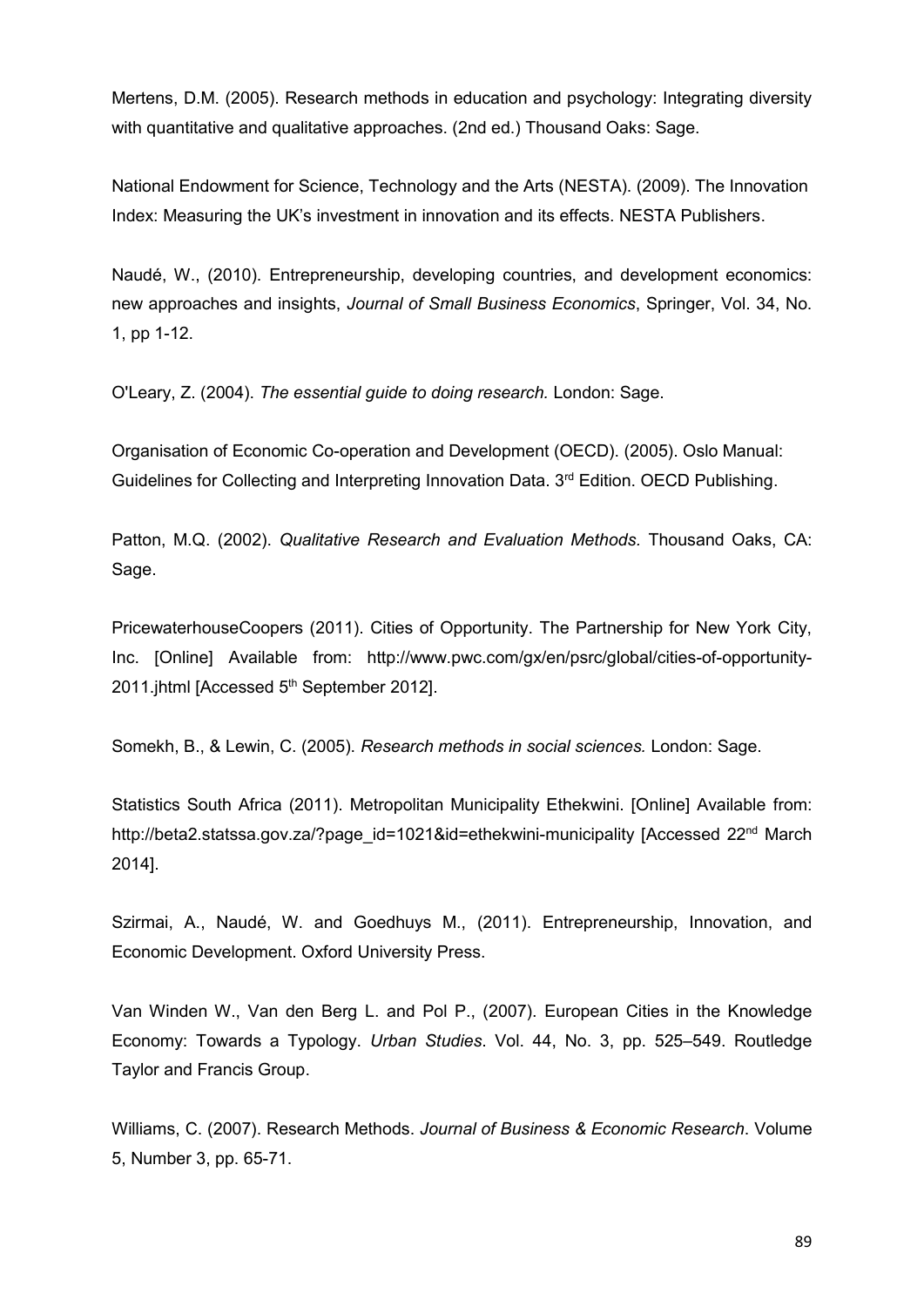World Bank. (2009). Doing Business 2010: reforming through difficult times. A co-publication of The World Bank, IFC and Palgrave MacMillan. Washington.

Yin, R.K. (2011). *Qualitative Research from Start to Finish*. The Guilford Press. New York.

Zhang, Y., & Wildemuth, B. M. (2009). Unstructured interviews. *Applications of Social Research Methods to Questions in Information and Library Science. Westport, CT: Libraries Unlimited*.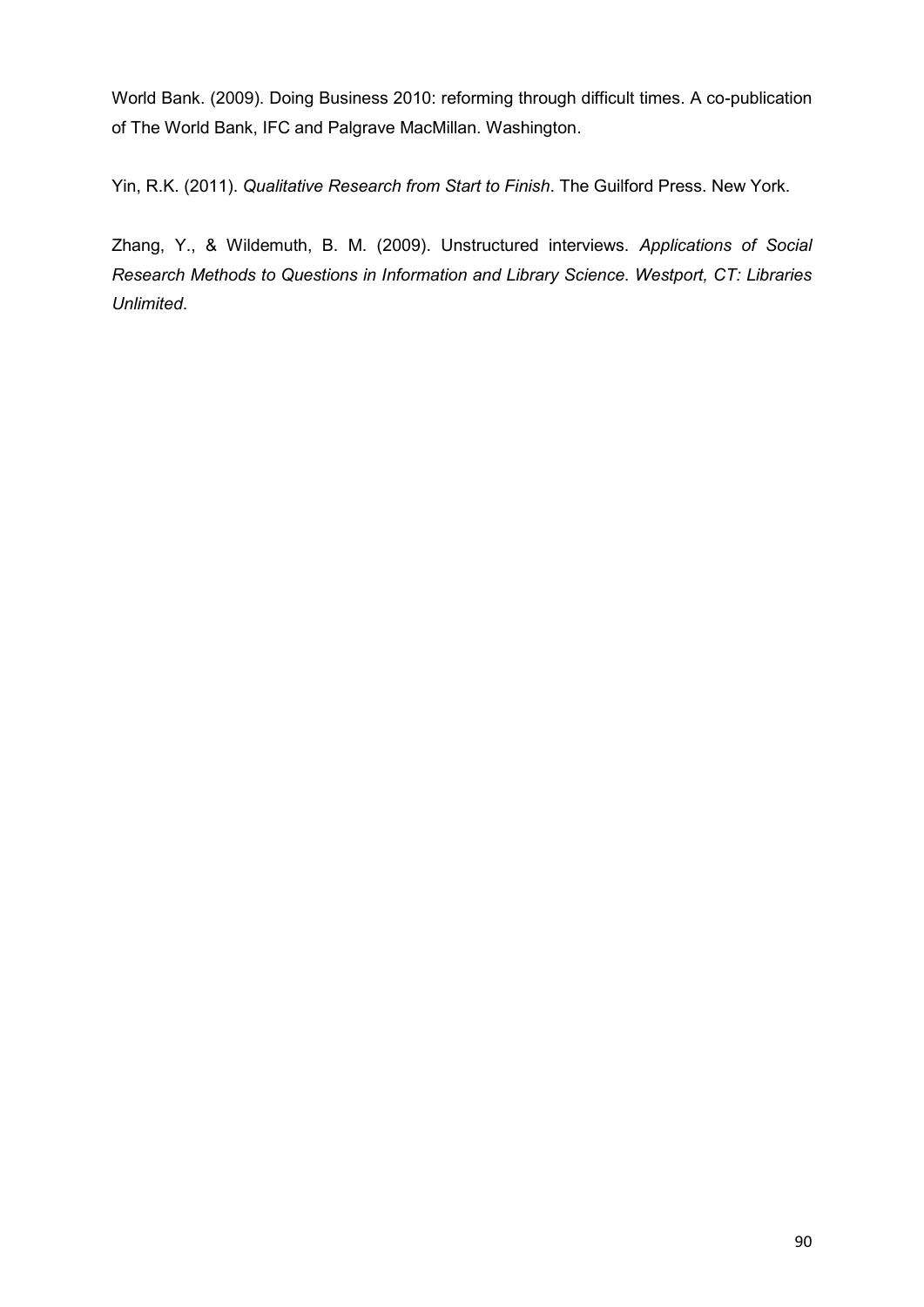Example of Unstructured Interview Process

#### **Interview Date: 15 January 2013**

#### 1. **Intellectual Capital and Innovation**

#### *Is enough being done to meet Durban's intellectual capital and knowledge requirements?*

I don't think so. There is a lot more that can be don't to do that for instance innovation hubs can be set up. There are no innovation incubators in Durban except the smart exchange. It requires both a discussion fr a partnership between the City and business sector.

### *How can the government get involved? Is it just a funding problem?*

No they must actually get involved. Funding is not a problem it depends on what the government wants to do in terms of the way it sees the economy of the city and province. It requires attracting intellectual capital to the city. If you take the city of Bangalore in India it decided to position itself as number one city for VPO and call centres. It takes 8 to 10 years to get a telephone line in India so what they did was instead of waiting 10 years to get a telephone line they over hauled the entire telecommunications of the city by setting up satellite telecommunications in the city and thereby networks and thereby regardless of what government and local telecommunications were producing the joined with private sector to establish an entire telecommunications networks viva satellite.

#### *How do relevant person in Durban see the city and challenges.*

Durban has great opportunities. We have 2 fantastic assets that are underutilised. 1 is the port of Durban and second is the sea side. If you harness those 2 assets coupled with the  $3<sup>rd</sup>$ asset which is… we have a high degree of literacy and semi-skilled labour in the province compared to the rest of the country. If we harness these 3 assets and position the city we can see Durban emerging as a very strong contender to Johannesburg in terms of taking over the economic growth of the country.

#### *Ok but you say that we have a literacy problem?*

No we don't have a literacy problem. We have one of the highest literacy rates in the country. Durban KZN have a higher literacy and semi-skilled rate than the rest of the country.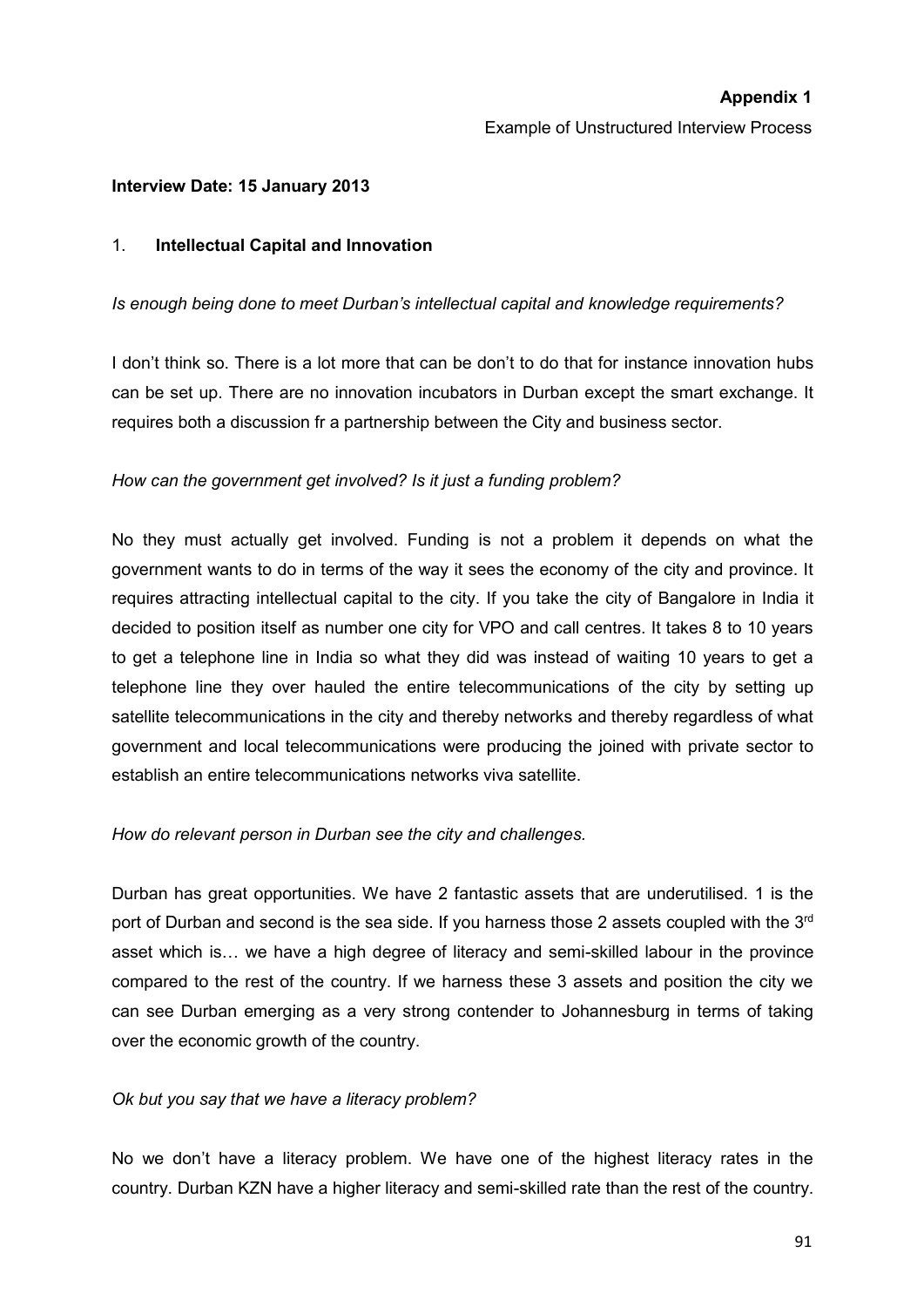We have natural assets. We have human resource assets ad those can be put together to change the face of Durban.

Rating: 5

## 2. **Technological Readiness**

## *Can we compete with the developed world in technological innovation?*

Ok that is 2 relevant questions to me. One is about existing infrastructure and 1 is about innovation. Competing in infrastructure I think we lag behind in competing in infrastructure but I think we have the ability to compete in innovation. So we don't have sufficient infrastructure. If you look at our broadband capabilities, our interface connectivity capabilities, our business processing capabilities we lag behind developed countries but in terms of innovation I think we have some great minds in Durban we can easily compete internationally if you provide the right environment for that. We are losing a lot of intellectual capital because people are moving to other parts of the world

## *Ok so how do we go about attracting and maintaining that?*

Providing opportunity. If you take for instance Singapore an island nation and they have no natural resource at all except they decided to position themselves as the financial and intellectual capital of South East Asia. So they came up with the best school and universities built from scratch, great emphasis on education, great emphasis on making business easier. Creating an environment to attract talent form the rest of the world, not only developing the local population. If you ask anyone, why the Facebook co-founder is sitting in Singapore, it's because he sees the opportunity in the region, because they created an opportunity to attract intellectual capital.

Innovation comes from people it doesn't come from technology. Given the opportunity you can compete on the innovation side of things. So you have intellectual capital, people with great ideas and minds but they can't put those into practice or to fruition because there is insufficient opportunity and infrastructure but competing on innovation: yes we can.

Rating: 4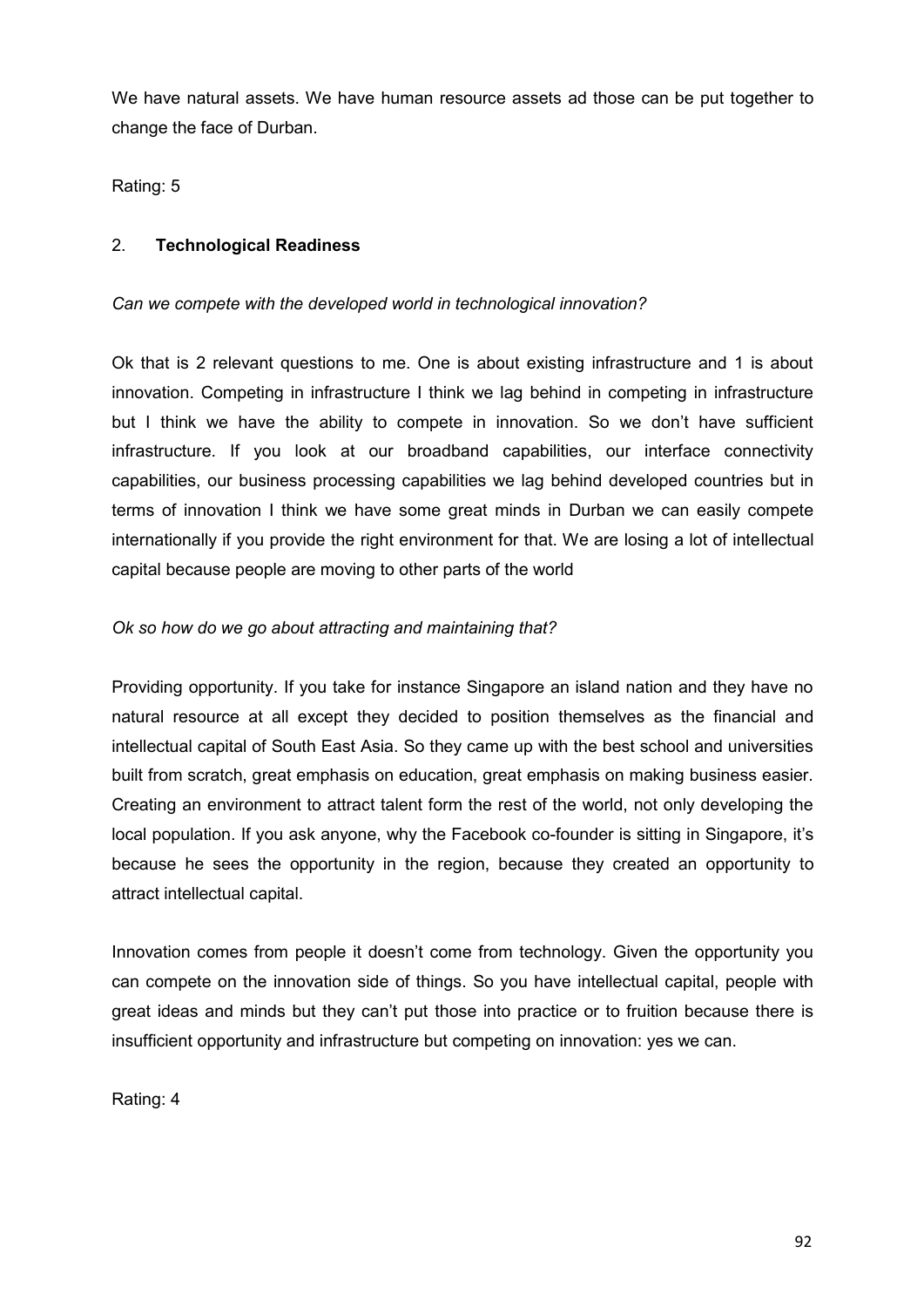## 3. **Transportation and Infrastructure**

## *Do you think Durban measures highly in this regard?*

No, I will probably get shot down for saying so. I don't think we have harnessed the potential of creating a connected city so transport is in isolation, infrastructure is in isolation. A small example of how this can be put into place successfully is probably Umhlanga where you see a greater connectivity between the nodes of the city itself. The way the road network has been set up the way the way the connectivity between the buildings has been done, the way the transportation flows on the outer ring road up on the ridge. So if you look at the connectivity of the outer ring, the freeway the close proximity how the industrial parks have been set up, the way the different nodes of the residential, the tourist the shopping you see a greater deal of connectivity. You have industry you have sufficient housing on walking distance to work, you've shopping walking distance to home, you've got buses and taxi ranks all within walking distance. It's an example of how it can be done. It may not be the best or most efficient but it's an example of how is can be unlisted to unlock great value. The greater Durban isn't good.

Rating : 5

## **4. Health, Safety and Security**

#### *Is our health system sufficient to meet its demands?*

No, the demands are increasing every day and we are not keeping pace with it so if you take our hospitals in the city and take the basic health care infrastructure in the city its reaching epidemic proportions already in terms of its failure so I don't think we are able to meet this particular demands at all. Taking Edward hospital its bursting at the seams, Albert Luthuli is able to cope because it's a newer hospital but Addington is not able to cope at all, it's a failing hospital. King George is now meeting the demand for the particular area.

## *Is it a funding issue? Why is it failing?*

No there is plenty of money available. There is lack of expertise, lack of management, lack of a proper strategy, management administration infrastructure.

#### *Is it at a political level, hospital admin level, medical staff?*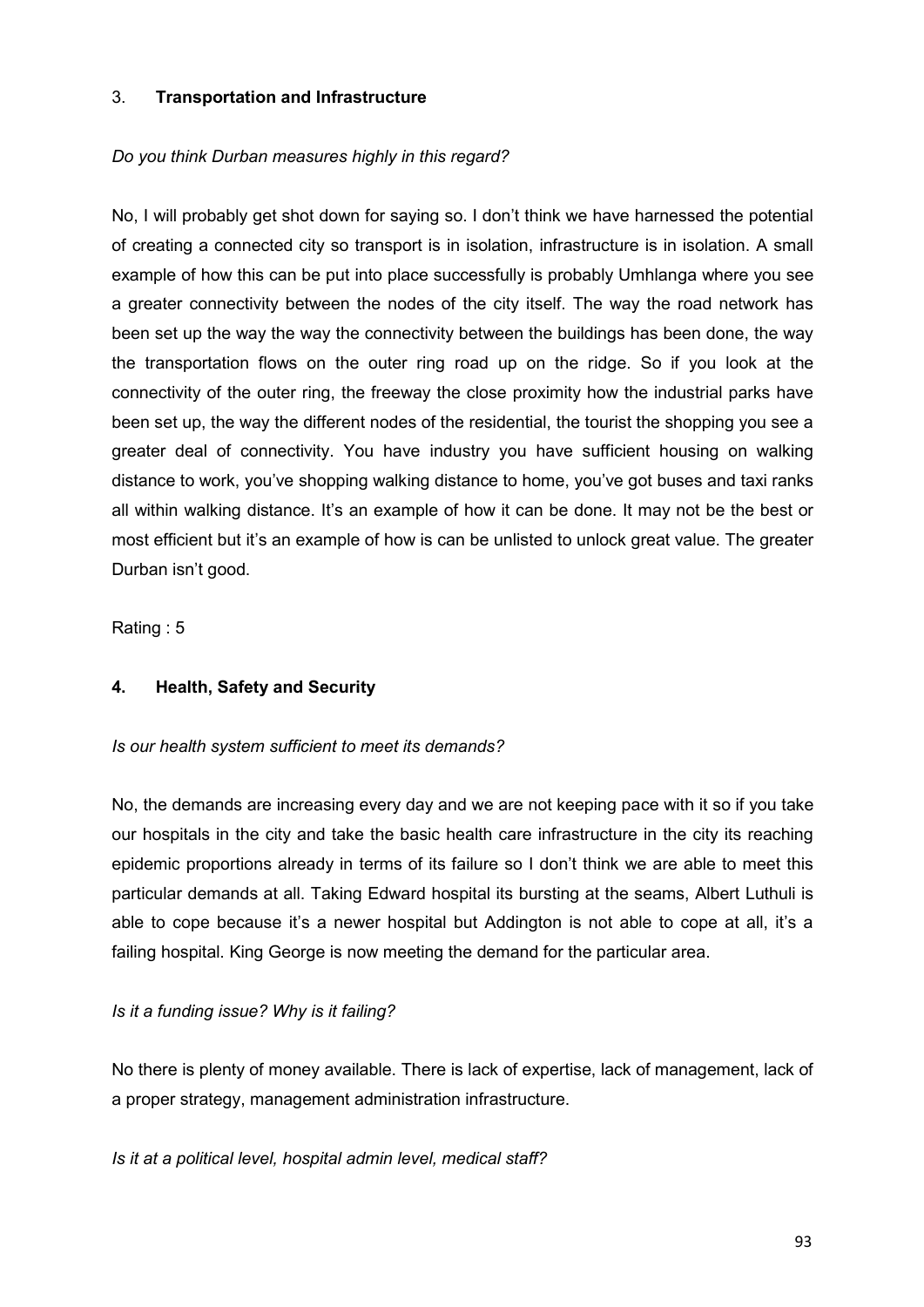I don't think it's the medical staff. It may be an admin level but that can be resolved by a political will. The political will can change your management. I don't think that political will has been applied properly as yet. All these hospitals are government hospitals and if the manager is failing it requires some political intervention and I don't think that intervention is taking place properly.

Maybe if they implemented a hybrid of private principles versus public so they retain public funding but keep it private

Well that is the theory behind the national health insurance scheme funded by government which will bring up the levels of the hospitals to the private sector like they do in UK and other parts of the world that would bring up the levels of those hospitals to the private sector, If you look at those that access private hospitals at the moment and the amount you pay into medical aid it makes it unaffordable to the greater of the population and asking everybody to contribute to bring up the levels isn't feasible.

I wasn't thinking of a health care cost, it should still be free but maybe applying strategies of the private sector.

Well then there is the argument that in order to do so you need to raise more funds and in order to do so you must raise more taxes and would we be happy to pay more taxes. You have sufficient funding at the moment to run it but if you are talking taking the levels higher but still making it free then that means a greater burden on the national budget which means higher taxes and rates and I don't think we have the ability to pay more taxes.

Rating: 4

## **5. Sustainability**

## *Is Durban planning for a sustainable future?*

Durban is planning for a sustainable future. If you look at some of the projects that are taking place around the city in terms of adopting new technology, adopting a cleaner environment and building practices. If you look at the national road development plan, there is a lot of emphasis on sustainability projects, so we have solar energy the city itself putting a lot of money into how its infrastructure is being rolled out as well so there is a great deal of emphasis being placed on sustainability. But I think leadership is the most important. We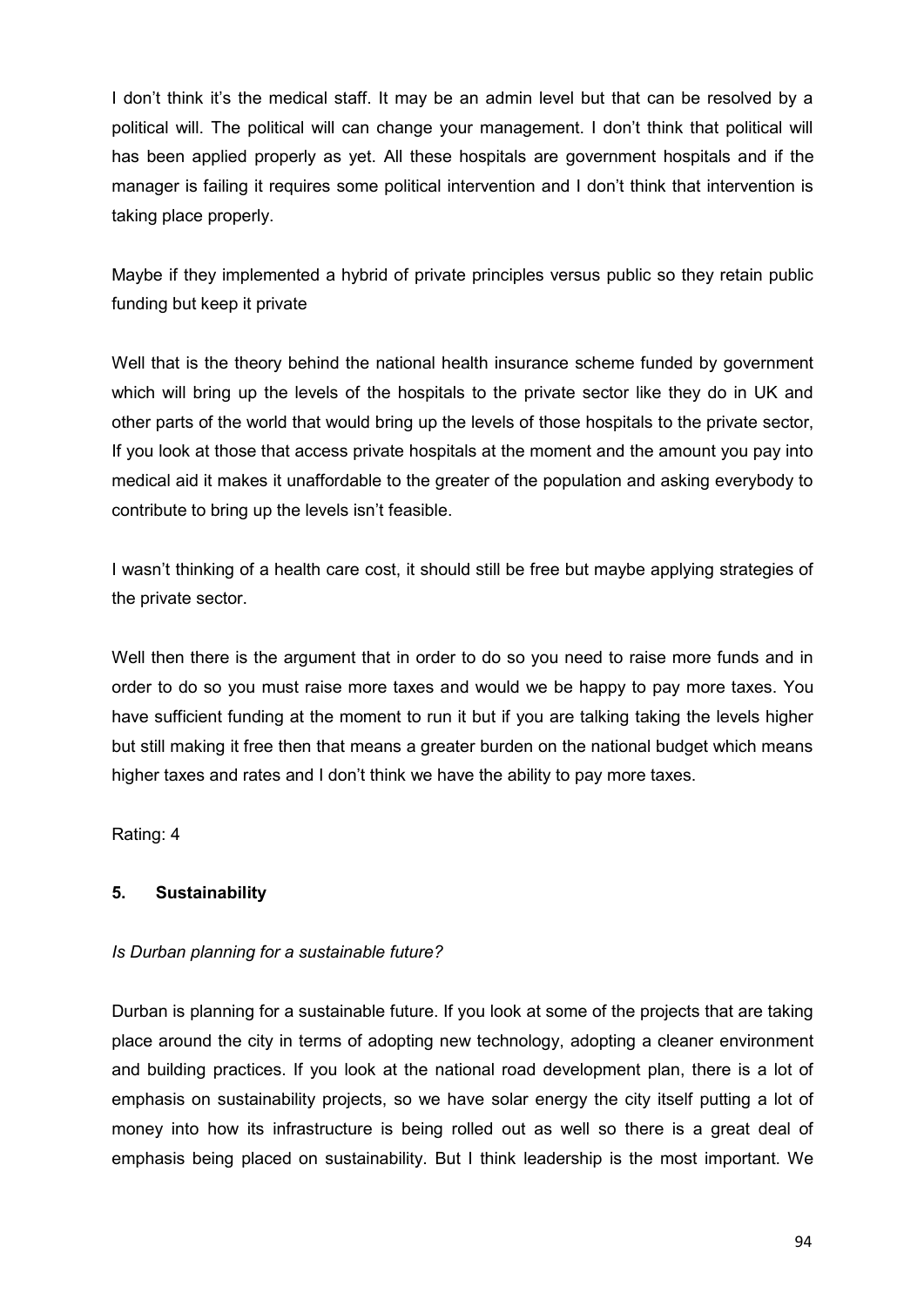have sufficient natural resource, skilled labour you can always create skilled labour but leadership is what's required to make a bold step to take the city forward.

How can they build leadership? Is it something they do in schools or universities?

Maybe I misunderstand your concept of leadership. I was thinking more in terms of existing leadership in terms of the city manager, the mayor, the provincial leadership. That needs to have political leadership will as to whether we must build leadership from a young age. One of the biggest problems that we have is to understand sustainability and environmental consciousness does not start in a person reaching old age it start young and we are not doing that. We are not teaching children not to litter, and reuse resources, to reduce their impact on the environment. So if those children do not start at a young, to get them to start 10 or 20 years from now when they are adults is too difficult. Take for instance, if you have to start now differentiating between your metals and your plastics when dumping your rubbish it is difficult to make that a habit, but if you start that off at a young age its easier. So it does require a great deal of education. We are tending towards being a city that has a great deal of natural resource to sustain its population but the population is growing the resources are reduced so we are going to have a problem in the future unless we learn how to reduce our impact on the environment we are going to have a problem.

## *It sounds like a problem of school curricula at a young age?*

No it's not about curricula at a young age it's also about practical teaching at a young age, not exam modules just how do manage these issue.

Rating: 7

## **6. Economic Clout**

## *Is Durban doing enough to attract investment?*

Yes it is and no as well. Its doing more than other cities because there is a great deal of emphasis placed on Durban as a important city to the economy of South African if you look at the way the city of Durban and province of KZN have now started to position itself placing Durban as a gateway too business in Africa so yes its competing quite strongly on an economic basis and a number of large scale projects have now been proposed within Durban. If you look at the 14 presidential strategic initiative projects that have come from national government. 11 of those 14 are in KZN and of those 11 six are in Durban.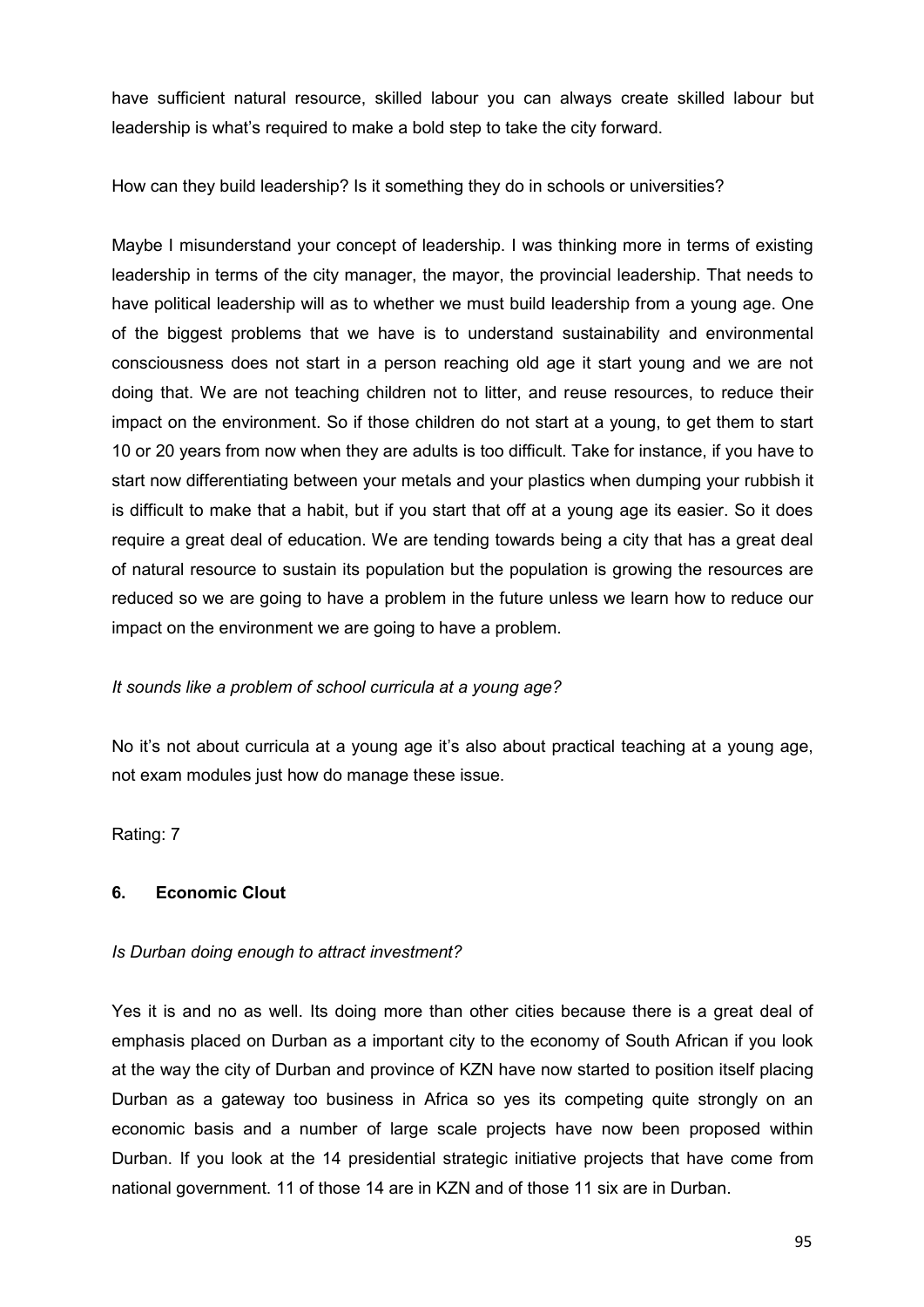These include the new road connectivity and cargo hub between Durban and Gauteng, so there is a new road that has been proposed for the expansion of the existing N3 between Durban and Gauteng. Parts of the freeway will be new. There is a proposal of by passing Harrismith totally so making the movement form Durban to Johannesburg from 5 and a half hours to 4 hours cutting on down some time. Proposal of a rail link, strengthening of the rail link between Durban and Gauteng. The back of port expansion of the Durban harbour into the south industrial basin. It's a bit contentious at the moment because of the social impact but as a strategic project, the expansion of the Durban harbour itself, the positioning of the harbour as the biggest asset of the city in terms of the economic growth potential. If you look at the Durban harbour as it expands form the point area all the way through to Jacobs area. Now what they are talking about is extending it into the Jacobs area what is now called the south industrial basin, Jacobs and Clairwood, so instead of the containers residing in Maydon wharf they would then reside in Clairwood which would then be the container terminal.

There is 300 metres that separate the water to the main road itself. The container terminal can reside in Clairwood with ships coming right up to the port area. It's not a huge change of land mass it just means an extension of the back of port.

See city of Durban web site www.durban.org.za

Or google Durban city back of port, provincial growth development plan. It will give the entire growth development strategy for Durban over the next 20 years.

The 14 presidential projects sit under the president's office. He had a team of people across the country coming up with strategic investment projects. One of the members of that commission was Premier Mkise who heads the Economic development portfolio championed for a lot of the projects to happen in KZN.

*It's interesting that they managed to get most of the projects here in Durban, so obviously at a national level the political will is identifies durban as an extremely attractive city for growth and opportunity.* 

I don't think it's at a national level, it's the other way round. It's the city of Durban that positioned itself at the national level to say that this is a city that unlocks the future. As I said earlier on, if you look at the way Durban has positioned itself, as the gateway to doing business in Africa. So if you look at the port of Durban it's the busiest and largest functioning harbour on the continent of Africa. It competes with Alexandria in Egypt. In terms of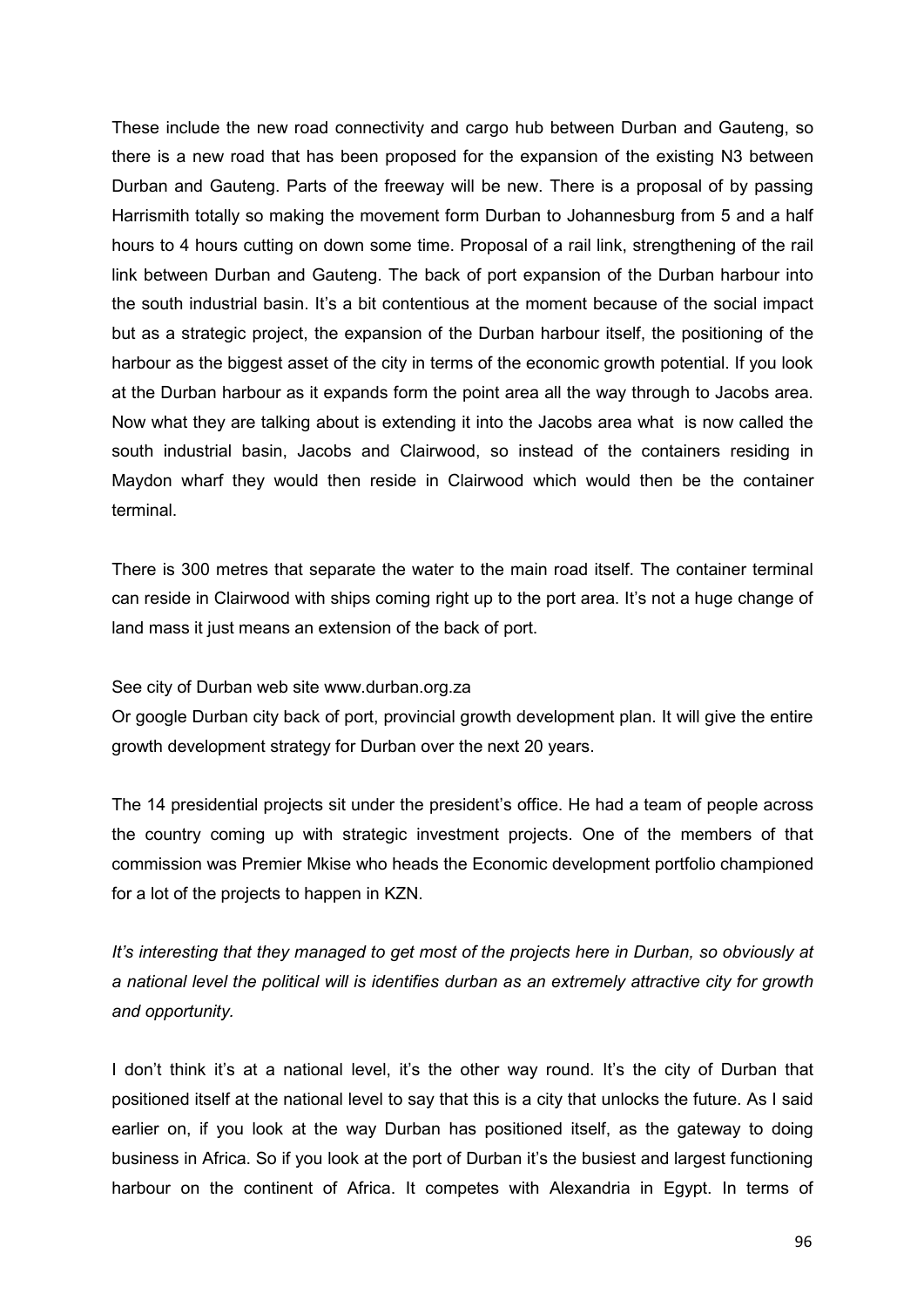containerised traffic we are the largest on the continent. So with the expansion of the back of port we will in the next 10 years have coupled or in fact trebled the number of containers that would have passed through the port of Durban. So if you look at the main shipping lines, within the SADAC region the containerized goods entering into the SADAC region through the port of Durban so Durban positions itself as a citrus harbour, Port Elizabeth as a motoring harbour for the motoring industry, Richards bay has become the mineral harbour. So if you look at the main line of minerals leaving Mpumalanga region heading into Richards bay whereas durban is still containerised so most container good coming into the region are coming from or leaving durban.

Add to that the fact that the western seaboard of Africa we have oil and gas serviced out of the west of Africa. Now with gas being found on the eastern coast of the continent means there is a huge expansion of the oil and gas industry, durban becomes a key in the service of the oil and gas industry

Yes it is doing a lot to attract investment, no its not doing enough to attract.

Rating: 8

## **7. Cost**

*Are we doing enough to ensure that future generations are able to benefit from economic growth today?*

I don't think so. I think we can do a lot more. The cost of living is increasing. We are coming to a point where the basic necessity which is a home has become out fo the reach of the average person so if the standard home is out of the reach of the average person the next few years if the cost of living increases as it is the middle income will find it difficult to afford a standard home. It's not just a capital cost but renovation cost. We need to do a lot more to create economic opportunity for the next generation.

How can we do that, is it based purely on growth and development or do you think its political economic will, policy decisions / interest rates or do you think empowerment is not happening fast enough.

Empowerment is not happening fast enough that true. If you talk about empowerment in the true sense of the word, it's not happening fast enough which means those that are affected are not getting the opportunity at all. In term of the interest rate it's not going to help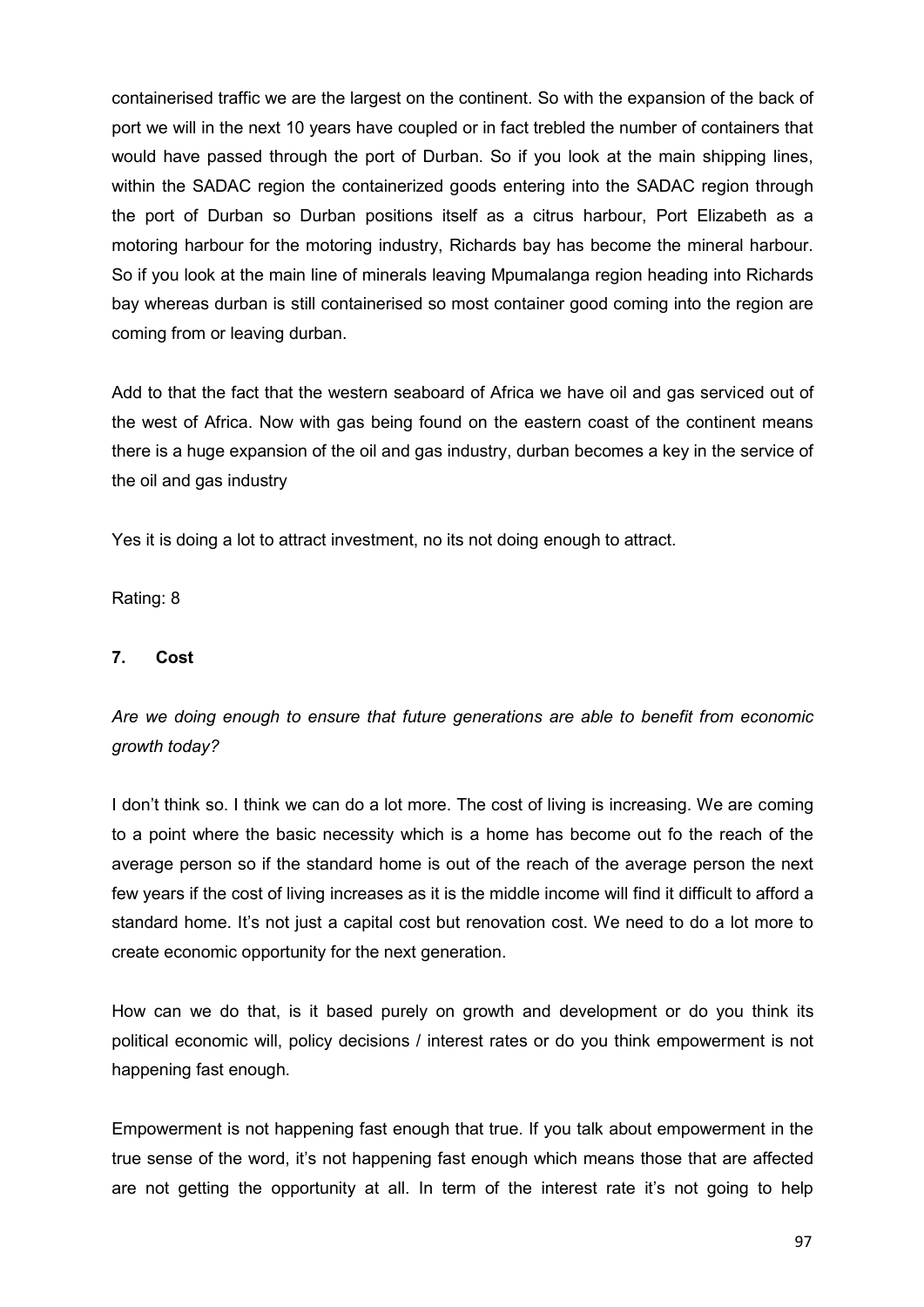economic growth. Even in times when south Africa had high interest rates between 1990 and 2000 when interest rates were 27 % we continued to have economic growth so I don't think interest rates have a huge impact. They do have an impact but I don't think they have a huge impact on economic growth. But what does have an impact on economic growth is the ability to create opportunity. We need to harness that opportunity at the same time. So we are not doing enough to create entrepreneurs and give opportunities to entrepreneurship to nurture and sustain entrepreneurs. The future is not about being employed by business it's about people creating business to employ others. So we are not giving opportunity to increase the opportunity for others to create employment.

But that does stem form interest rates surely because if you look at London 2.5% versus 27% that a huge differential in your profit margin

That's assuming that the business needs to gear. It will not look at your borrowing, it's a material thing but if you look at your interest and savings rate in London its linked so if I was borrowing at 2.5% then I get 1% on my savings whilst if I borrow at 27% then I get 25% on my savings.

### *Does this have a big impact on savings?*

Yes but that's a new debate on savings. We have no culture of savings if you look at Japan the average Japanese saves 30% of their salary whilst the average south African saves not more than 5%. No matter what you change you interest rate to the average south African employee is indebted to an average of 125% of his salary so that means his entire salary goes to service his debt in fact he borrows more to service his debt than he earns which continues the cycle. Unless you break the cycle of high borrowing, no matter what the interest rates is people will still continue borrowing.

The south African national defence force did study in 2002 on the personnel on the gearing ratio. The south African police department release a study in 2006 on the police. Amongst the 2 major components of government employees, if you look at the high growth rate of the micro loan sector that lends money against your salary of that industry it was based on the back of government employees.

Rating: 4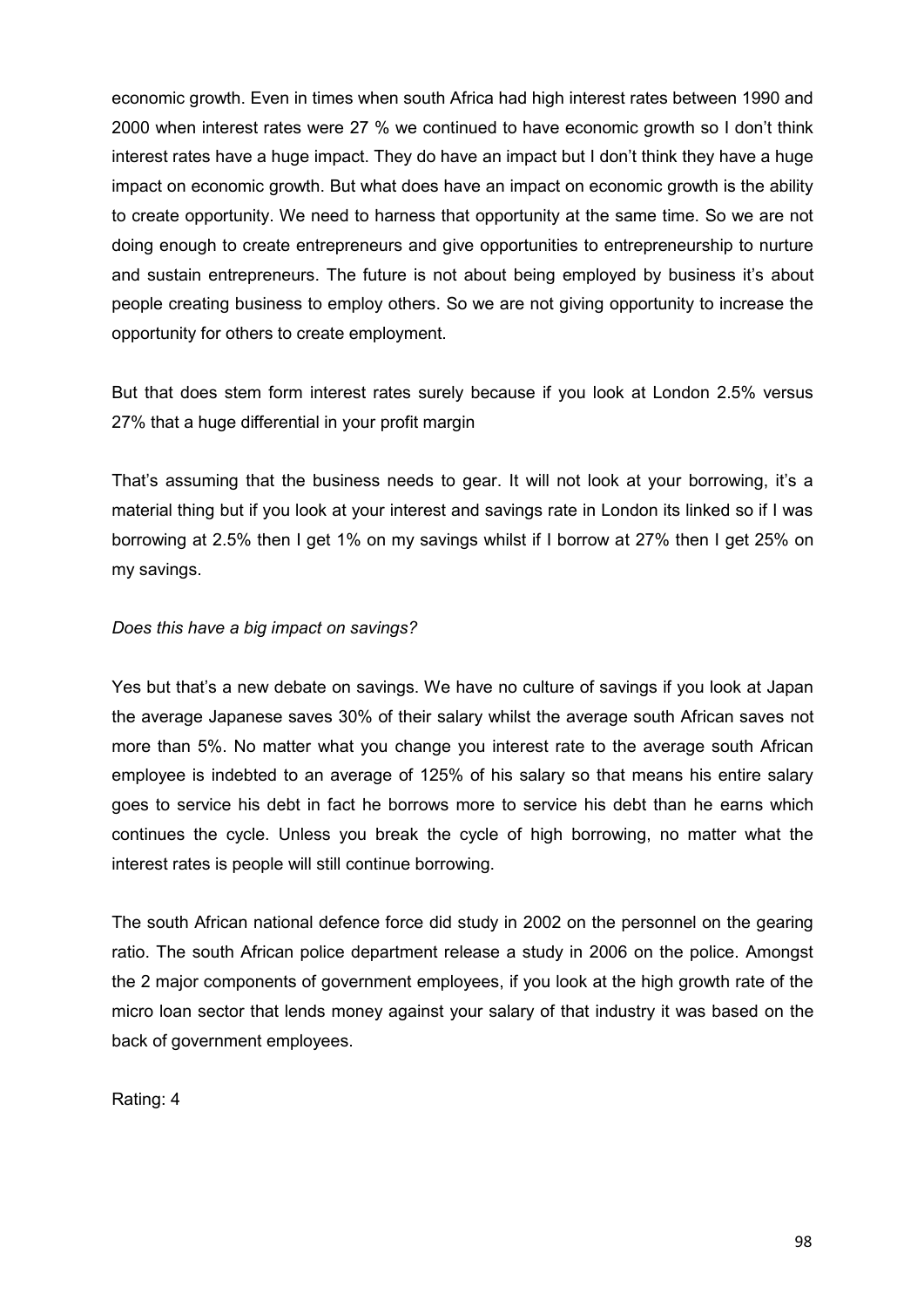#### **8. Demographics and Liveability**

*What can we do to improve transportation and improve the standards of living to Durban's residents?*

I don't think it's a problem in Durban at moment, Johannesburg has bigger problem than Durban. We haven't reached that level of traffic congestion at the moment. One of the good ways that Durban was built is that if you look at the old town planning of Durban compared to Johannesburg is that in Johannesburg areas were built and then roads linked to those areas whereas in durban roads were built and then areas came about around those roads. So your road infrastructure came about first so if you look at the way roads link to areas is a lot more efficient than Johannesburg so we haven't reached the levels of congestion as Johannesburg so we have a lot more latitude in terms of congestion yet although you see evidence of it when people are leaving work and you see the congestion in certain areas. There are certain main link areas where congestion happens. as we go along the infrastructure will improve but rather expending infrastructure we are not creating opportunities so if you look at the main residential areas Kwamashu, Chatsworth, Phoenix which is inheritance of apartheid development system which never gave thought to the way the country is now so we don't have a good enough transport infrastructure in place rail is not there. If we had a high street rail system between Umhlanga and Amanzimtoti we would be able to unlock the people living in Amanzimtoti and working in Umhlanga and not congesting the road itself. Currently you have the congestion on the west of the city.

I don't think there are plans to link the city with the west of the city but there has been talk of creating a high speed rail link between the airport and the city like Johannesburg and Gautrain. It is a great project but there is not necessity at the moment.

*There is a lot of underutilised land between the airport and Durban. Are there plans to develop that?* 

There is a debate around that. If you develop the land then you lose an entire sector of the economy from sugar cane in the agricultural sector. It impacts the economy of the province. You then import outside the province you bread basket and lose an export commodity being sugar. There is a balance between unlocking land for industrial usage versus the loss of an entire industry.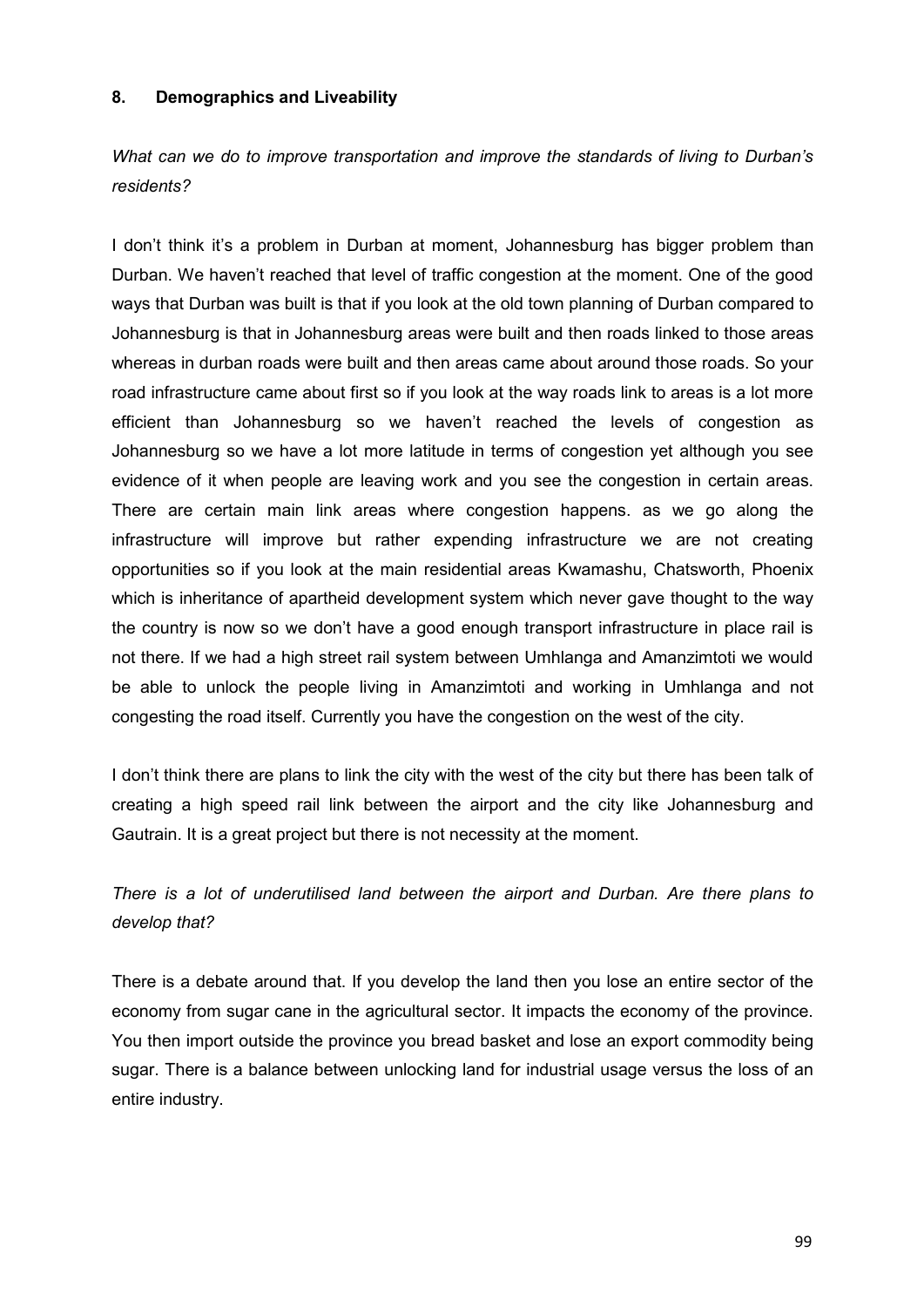Forty five percent of the land of KZN is underutilised and sits in the Ingonyama trust which is a tribal authority and no development has taken place on this land. There is going to be change of that land.

### *So if they want to use that land they must buy it from the trust?*

There is different strategy around that, rather than buy it they will lease it form the trust what we call public private partnership between the government, the trust and the private sector.

The Ingonyama trust represents the land that belongs to the tribal authorities which means that these are small villages, tribes and people throughout KZN. Under the provincial growth development plan the idea is to unlock the value that belongs to the Ingonyama trust.

The greater economic corridor is the city of Durban, Richards Bay, Pietermaritzburg, Ladysmith and Harrismith. The triangle starts form Durban to Piet Retief in the north and Newcastle in the West, called the Zulu land triangle. There is little economic activity the greatest problem is lack of infrastructure connectivity. One the greatest contributors to the lack of economic activity is lack of infrastructure and connectivity. There is a main freeway running from Durban to Richards bay but nothing running north. If you do that you unlock all the little towns in the north creating huge eco activity.

Rating: 5

# **9. Lifestyle assets**

*Urban planning focuses more on shopping centres than mind zones which facilitate growth of business. Are we are meeting these needs?* 

Bicycles in Durban won't work because of the hills. Also the humidity of the City. There is no only challenge with the topography of the city but also psychological due to humidity of the city. But we can create nodes to create opportunities. In the city could stop traffic coming into the city like they have done in London and then encourage people taking cycles. There is educational aspect as well.

We have a lot of green space with parks. We have the best weather in the country. People don't use parks in city after work.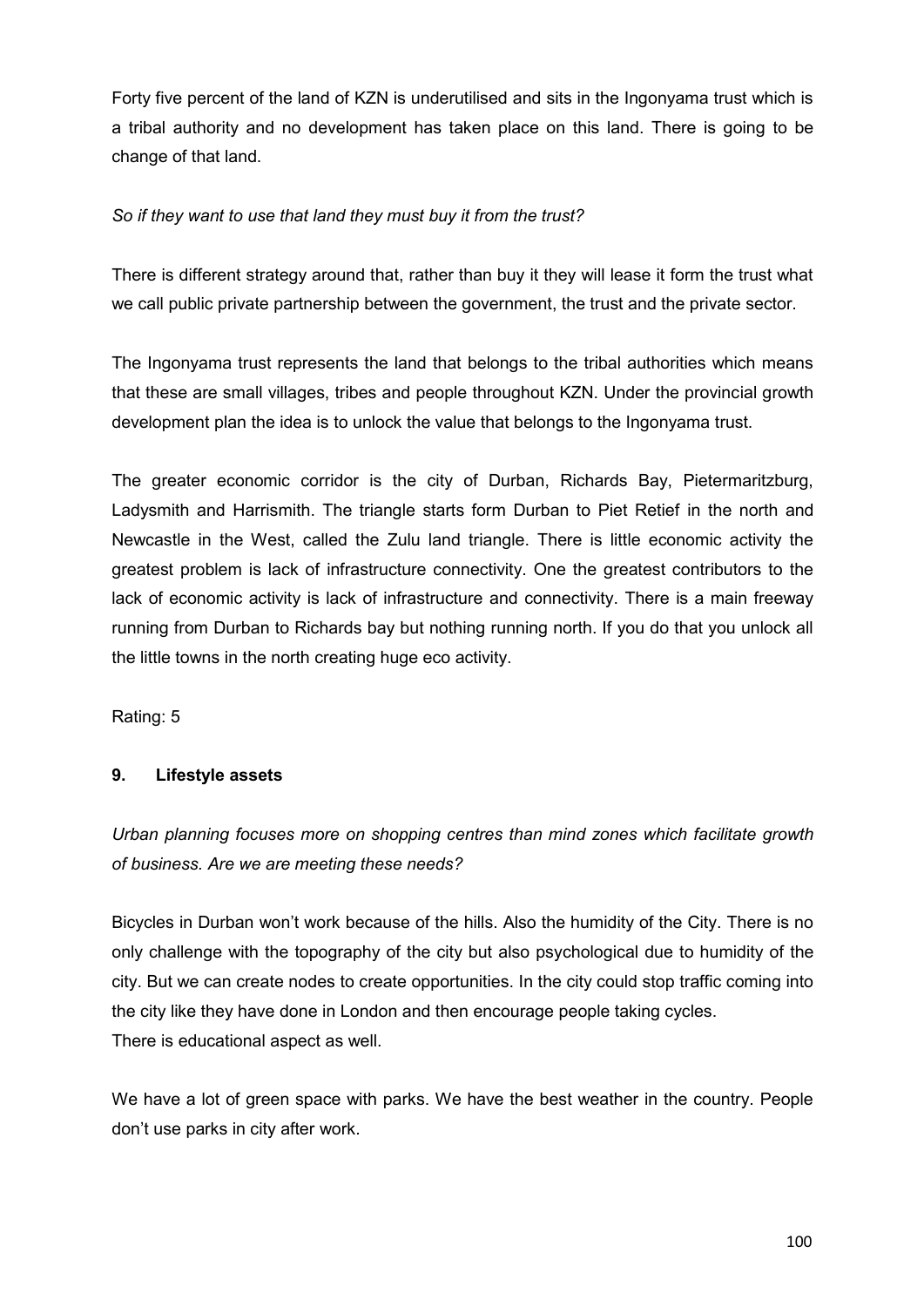#### *I was thinking of mind zones to attract people?*

Shopping centres are doing that. If you look at gateway it has everything. People want to do their basic shopping. The idea of shopping centres is to keep people away for longer. This is done by creating activities for children, for the father and mother and entire family.

We are doing a lot but are the citizens using it no.

Rating: 6

#### **10. Informal trade**

*It's been suggested that innovation is less important for growth in low-income developing countries than advanced economies. Do you agree? How and under what conditions do entrepreneurs innovate in developing countries? What can be done to support innovation in Durban?* 

Necessity is the mother of innovation. We have a lot of necessity in the city. Innovation is extremely important to developing countries. Because it brings about new opportunities. If you look at the kinds of business that drive. We have not done enough in South Africa to inculcate entrepreneurship but we talk about it at a formal level. We are not talking enough about it an informal level. If you look at the rest of Africa necessity is the mother of innovation.

Small enterprises provide solutions to economic problems. India has a great deal of innovation at micro level. You won't find a company making an entire stove. They have villages that specialise in components of the stove and another for building the stove. This creates opportunities. So micro-enterprises assist in growing the economy and the city.

Talk shops are not the best to talk business I think creating hubs that allow people to set up micro business. If you look back a few years ago there a few centres of set up in the city known as small business development community which set up small industrial hubs around the city of small mini factories of 50 to 60 square metres. If you look at the businesses that came out of those hubs they are now established businesses that employ 30 to 40 people which started as one man shows growing out of necessity we are not doing enough to establish these kinds of businesses in an informal environment. The one man show can drive eco growth. We tend to concentrate on formal business which has potential to list of stock exchange we are forgetting to focus on micro, informal one man trader. If you look at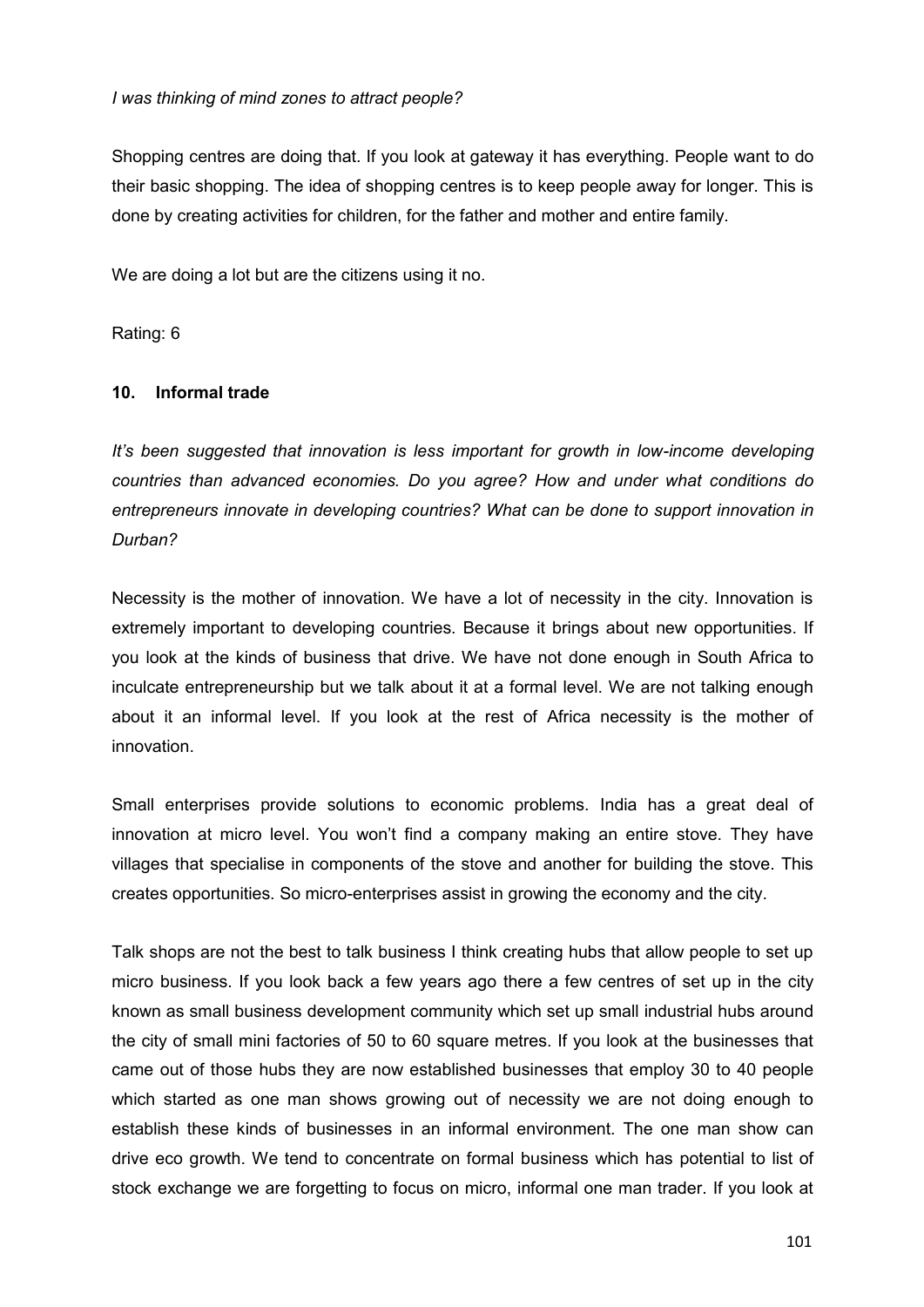ladies on beach that service curios. they are sold as south African but they come from other parts of Africa via wholesaler instead of producing them locally.

Rating: 4

# **11. Ease of doing Business**

*What can be done to make it easier for small business to start up and continue doing business?*

If you look at south Africa at the moment it takes up to 60 days to set up a business where other places they are looking at 15 days below.

Imagine if somebody approaches you with an idea to set up a business but that it will take you 2 months to do so, after 2 months he will lose a little of the euphoria that he started with. The longer it takes to start a business the longer it takes to generate income.

Rating: 4

# **12. Micro-enterprise development – net business start-ups**

*Is the city doing enough to the support the growth of Micro-enterprise development?*

The city is doing a lot. You have the city's SMME unit, the city's partnership with SEDA and the private sector, the major companies and micro enterprise development. There is a lot of emphasis on workshops and seminars and development generally.

Rating: 7

# **13. University / industry interaction**

*Is the government doing enough to nurture public / private partnerships that will encourage business development?*

Universities are starting to do so. I had a chance to chat to the chancellor of the business school and a few of the other tertiary educations institutes and out of the universities there is a high level of teaching influence on lecturers and curricular unfortunate the graduates are disconnected with what industry requires. University graduates come out with theoretical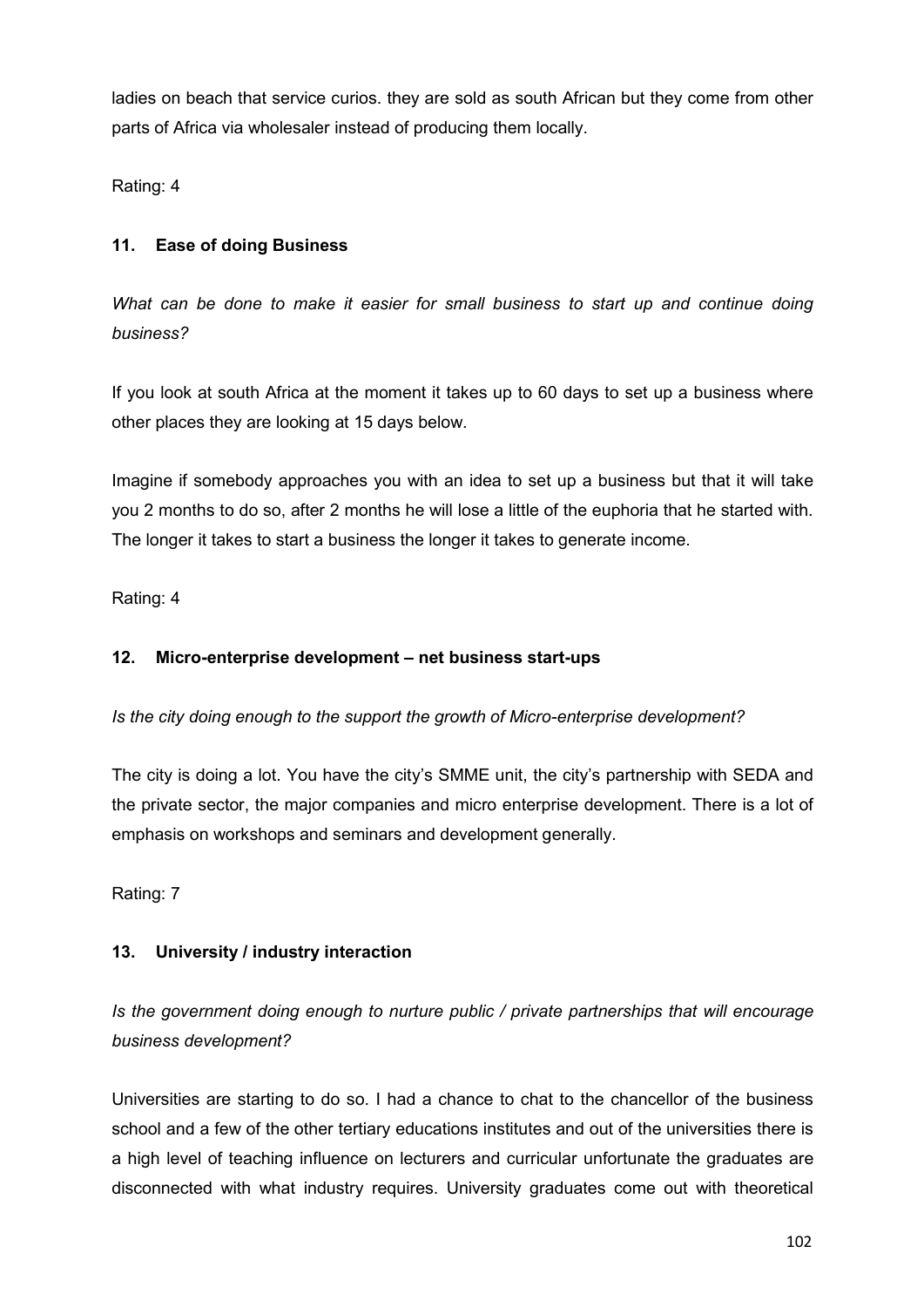knowledge but are unemployable by business. Business are finding that the people they employ need training as graduates to ensure that are equipped to do the job they are qualified to do. Business are reluctant to employ recent graduates unless they have some experience and training so the universities are starting to look at the way curricular are structured and what business require. So even at government level within provincial treasury. MEC for KZN treasury Cronje has a unit within the department called the tertiary skills development unit. They are looking at how universities can come up with the right curricula.

Even government is fining that they are employing people with degrees from reputable university's without the skill or practical experience to be employable. So they introduce the internship programs. We can encourage this in the private sector to produce internship programs.

Rating: 6

#### 14. **Presence of entrepreneurs**

*Are entrepreneurs providing the necessary skills and services for the development of Durban?* 

There are 2 aspects of this. are we getting entrepreneurs that are growing the economy. Well are we encouraging entrepreneurship. I don't think we are. If we encouraged entrepreneurship we would get th entrepreneurs that would contribute to the city. The second part is that those that are entrepreneurial are they contributing to the next generation, I don't think so.

There is also an opportunity that comes to mind that those successful entrepreneurs sharing their knowledge with the next generation to encourage them to become entrepreneurs. If we had people like Steve Jobs coming to Durban talking about their experience and challenges and how he over-came those challenges it becomes motivation to them we don't have mentoring programs. There are small organisations doing a small amount of mentoring but we require a high degree of mentoring.

If you take a person like Raymond Ackerman teaching young entrepreneurs and imparting some of his skills and encouraging the next generation or Mark Shuttleworth or Patrice Motsepe. That is what we require.